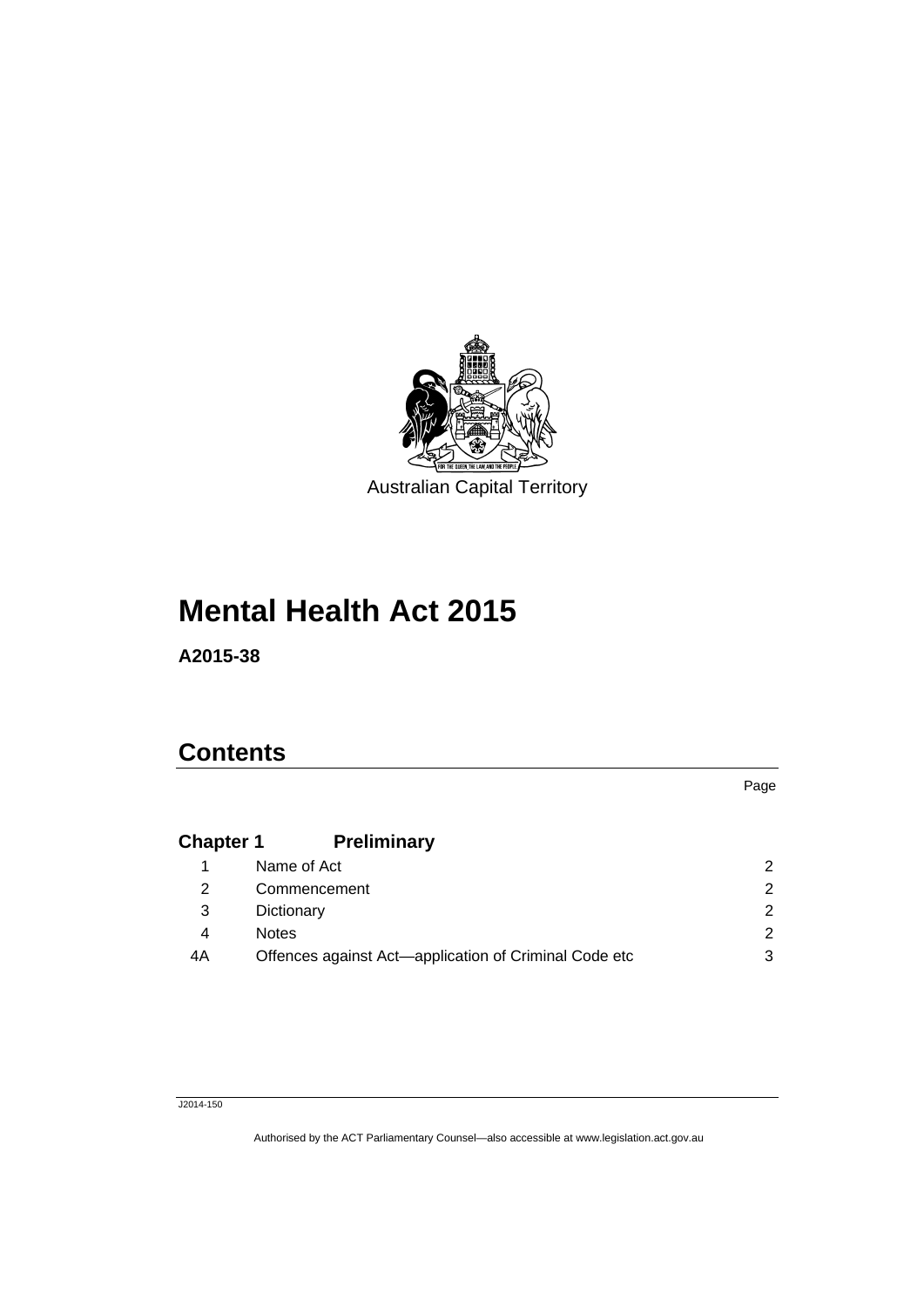| Contents |
|----------|
|----------|

| ×<br>٠<br>۹ | I |
|-------------|---|

| <b>Chapter 2</b> |                    | <b>Objects and important concepts</b>                                                              |    |
|------------------|--------------------|----------------------------------------------------------------------------------------------------|----|
| <b>Chapter 3</b> |                    | Rights of people with mental disorder or<br>mental illness                                         |    |
| <b>Chapter 4</b> |                    | <b>Assessments</b>                                                                                 |    |
| <b>Chapter 5</b> |                    | <b>Mental health orders</b>                                                                        |    |
| <b>Chapter 6</b> |                    | <b>Emergency detention</b>                                                                         |    |
| 39               |                    | Statement of action taken                                                                          | 8  |
| 41A              |                    | Notification of Magistrates Court about emergency detention or<br>release from emergency detention | 9  |
| 41 AB            |                    | Treatment during detention                                                                         | 10 |
| 46               | Order for release  |                                                                                                    | 11 |
| 47               | Duty to release    |                                                                                                    | 12 |
| <b>Chapter 7</b> |                    | <b>Forensic mental health</b>                                                                      |    |
| <b>Chapter 8</b> |                    | <b>Correctional patients</b>                                                                       |    |
| <b>Chapter 9</b> |                    | Electroconvulsive therapy and psychiatric<br>surgery                                               |    |
| <b>Part 9.1</b>  |                    | Preliminary-ch 9                                                                                   |    |
| 49               | <b>Definitions</b> |                                                                                                    | 15 |
| 50               | Form of consent    |                                                                                                    | 16 |

| contents 2 |  |
|------------|--|
|------------|--|

Mental Health Act 2015

A2015-38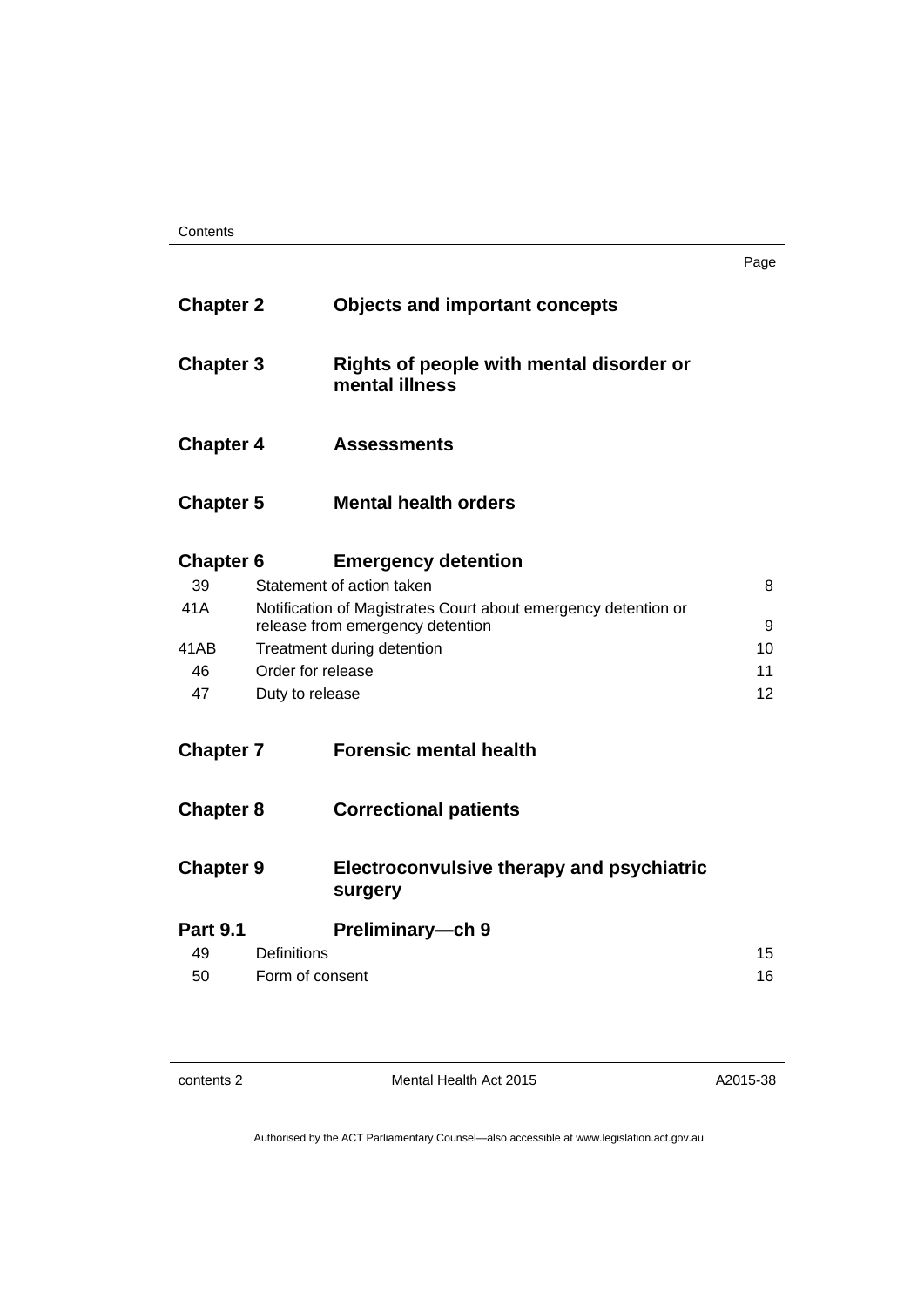| <b>Part 9.2</b>       | <b>Electroconvulsive therapy</b>                                                 |    |
|-----------------------|----------------------------------------------------------------------------------|----|
| Division 9.2.1        | Administration of electroconvulsive therapy                                      |    |
| 51                    | When electroconvulsive therapy may be administered                               | 17 |
| 52                    | Adult with decision-making capacity                                              | 17 |
| 53                    | Adult without decision-making capacity                                           | 18 |
| 54                    | Young person with decision-making capacity                                       | 19 |
| 55                    | Young person without decision-making capacity                                    | 19 |
| 55B                   | Offence-unauthorised administration of electroconvulsive therapy                 | 20 |
| <b>Division 9.2.2</b> | <b>Electroconvulsive therapy orders</b>                                          |    |
| 55C                   | Application for electroconvulsive therapy order                                  | 21 |
| 55D                   | Consultation by ACAT-electroconvulsive therapy order                             | 21 |
| 55E                   | ACAT must hold hearing-electroconvulsive therapy order                           | 22 |
| 55F                   | What ACAT must take into account-electroconvulsive therapy order                 | 22 |
| 55G                   | Making of electroconvulsive therapy order                                        | 23 |
| 55H                   | Content of electroconvulsive therapy order                                       | 24 |
| 551                   | Person to be told about electroconvulsive therapy order                          | 25 |
| Division 9.2.3        | <b>Emergency electroconvulsive therapy orders</b>                                |    |
| 55J                   | Application for emergency electroconvulsive therapy order                        | 25 |
| 55JA                  | What ACAT must take into account-emergency electroconvulsive<br>therapy order    | 26 |
| 55K                   | Making of emergency electroconvulsive therapy order                              | 27 |
| 55L                   | Content of an emergency electroconvulsive therapy order                          | 29 |
| 56                    | Effect of later order                                                            | 29 |
| Division 9.2.4        | Records of electroconvulsive therapy                                             |    |
| 57                    | Doctor must record electroconvulsive therapy                                     | 29 |
| 58                    | Electroconvulsive therapy records to be kept for 5 years                         | 30 |
| <b>Part 9.3</b>       | <b>Psychiatric surgery</b>                                                       |    |
| 59                    | Performance on people subject to orders of ACAT                                  | 31 |
| 60                    | Psychiatric surgery not to be performed without approval or if person<br>refuses | 31 |
| 61                    | Application for approval                                                         | 31 |
| 62                    | Application to be considered by committee                                        | 32 |
|                       |                                                                                  |    |

#### A2015-38

Mental Health Act 2015

contents 3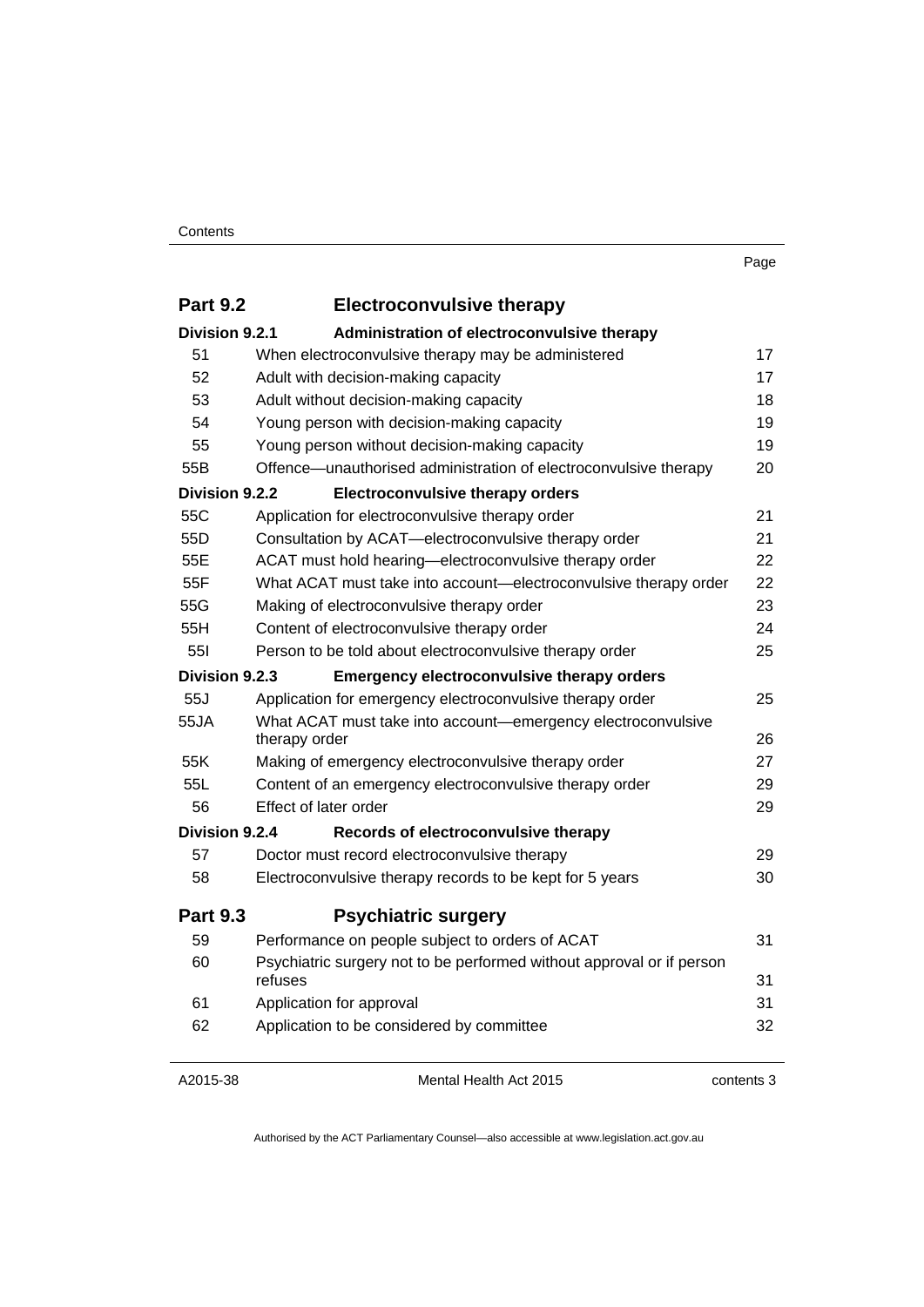| ×<br>I |
|--------|
|--------|

| 63                |                     | Requirement for further information                                              | 34 |
|-------------------|---------------------|----------------------------------------------------------------------------------|----|
| 64                | recommendation      | Application to be decided in accordance with committee's                         | 34 |
| 65                |                     | <b>Consent of Supreme Court</b>                                                  | 34 |
| 66                |                     | Refusal of psychiatric surgery                                                   | 35 |
| 67                |                     |                                                                                  | 36 |
|                   |                     | Appointment of committee                                                         |    |
| <b>Chapter 10</b> |                     | Referrals by courts under Crimes Act and<br><b>Children and Young People Act</b> |    |
| <b>Chapter 11</b> |                     | <b>ACAT procedural matters</b>                                                   |    |
| <b>Chapter 12</b> |                     | <b>Administration</b>                                                            |    |
| <b>Chapter 13</b> |                     | <b>Private psychiatric facilities</b>                                            |    |
|                   |                     |                                                                                  |    |
| <b>Part 13.1</b>  |                     | <b>Preliminary</b>                                                               |    |
| 123               | Definitions-ch 13   |                                                                                  | 41 |
| <b>Part 13.2</b>  |                     | <b>Licences</b>                                                                  |    |
| 124               |                     | Meaning of eligible person-pt 13.2                                               | 42 |
| 125               |                     | Licence-requirement to hold                                                      | 43 |
| 126               | Licence-application |                                                                                  | 43 |
| 127               |                     | Licence-decision on application                                                  | 44 |
| 128               |                     | Licence—term and renewal of licence                                              | 45 |
| 129               |                     | Licence-transfer of licence                                                      | 46 |
| 130               |                     | Licence-amendment initiated by Minister                                          | 47 |
| 131               |                     | Licence-amendment on application by licensee                                     | 47 |
| 132               | Licence—surrender   |                                                                                  | 48 |
| 133               |                     | Licence-cancellation by notice                                                   | 48 |
| 134               |                     | Licence-emergency cancellation                                                   | 49 |

contents 4 Mental Health Act 2015

A2015-38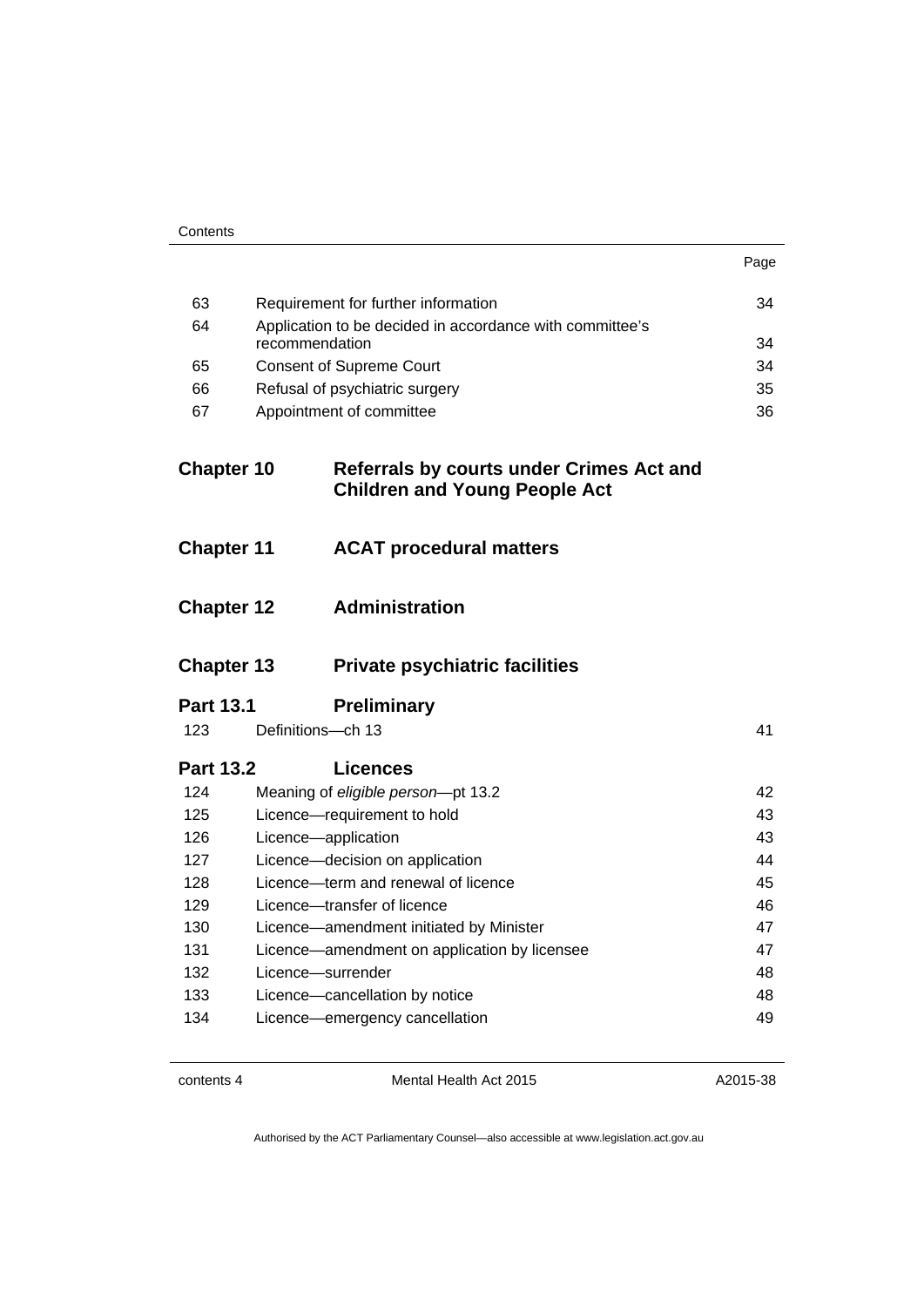| Private psychiatric facilities—enforcement<br><b>Part 13.3</b> |  |
|----------------------------------------------------------------|--|
|----------------------------------------------------------------|--|

| 135  | Appointment of inspectors                       | 51 |
|------|-------------------------------------------------|----|
| 135A | Identity cards                                  | 51 |
| 135B | Powers of inspection                            | 52 |
| 135C | Failing to comply with requirement of inspector | 53 |

### **Chapter 14 [Mental health advisory council](#page-63-0)**

### **Chapter 15 [Interstate application of mental health laws](#page-64-0)**

### **Part 15.1 [Preliminary](#page-64-1)**

| 139CA            | Purpose-ch 15                                                                                             | 55 |
|------------------|-----------------------------------------------------------------------------------------------------------|----|
| 139CB            | Definitions-ch 15                                                                                         | 55 |
| 139CC            | Authority to enter into agreements                                                                        | 57 |
| 139CD            | Authorised officer and interstate authorised person may exercise<br>certain functions                     | 57 |
| 139CE            | Medication for person being transferred                                                                   | 57 |
| <b>Part 15.2</b> | Apprehension of people in breach of certain<br>orders                                                     |    |
| 139CF            | Apprehension of interstate patient in breach of interstate involuntary<br>treatment order                 | 58 |
| 139CG            | Apprehension of person in breach of mental health order or forensic<br>mental health order                | 59 |
| <b>Part 15.3</b> | Transfer of certain people from ACT                                                                       |    |
| 139CH            | Interstate transfer-person under psychiatric treatment order or<br>community care order                   | 61 |
| 139CI            | Interstate transfer-person under forensic psychiatric treatment order<br>or forensic community care order | 64 |
| 139CJ            | Transfer to interstate mental health facility—emergency detention                                         | 67 |
| 139CK            | Interstate transfer-when ACT order stops applying                                                         | 70 |
|                  |                                                                                                           |    |

Mental Health Act 2015

contents 5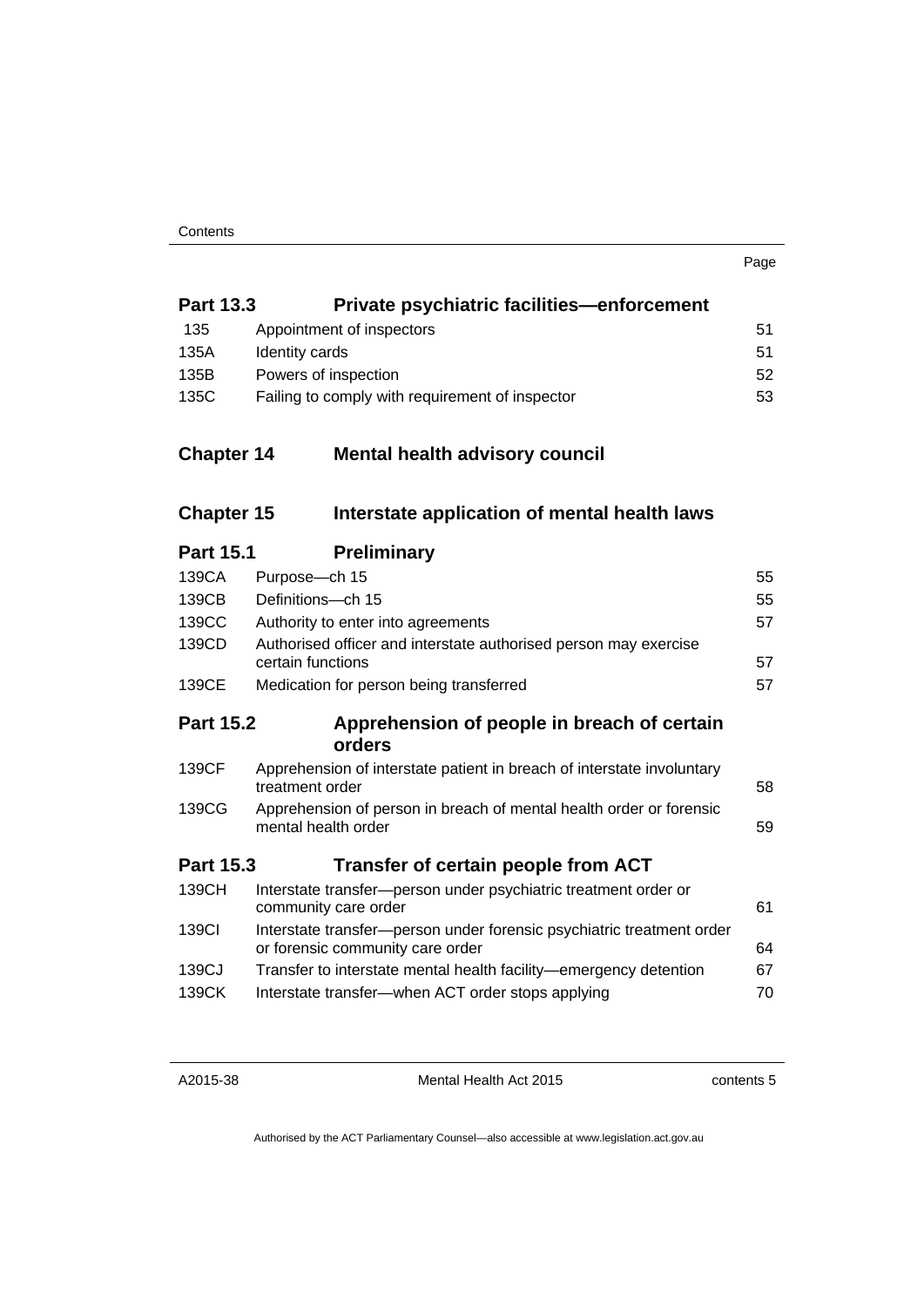| ×<br>× |  |
|--------|--|

| <b>Part 15.4</b>  |                                                                                         | Transfer of certain people to ACT                                  |    |  |  |
|-------------------|-----------------------------------------------------------------------------------------|--------------------------------------------------------------------|----|--|--|
| 139CL             | 71<br>Transfer of interstate patient to approved mental health facility                 |                                                                    |    |  |  |
| 139CM             | Transfer of responsibility to provide treatment, care or support in the                 |                                                                    |    |  |  |
|                   | community for interstate patient<br>71                                                  |                                                                    |    |  |  |
| 139CN             |                                                                                         | Transfer of person apprehended in another State to approved mental |    |  |  |
|                   | health facility                                                                         |                                                                    | 72 |  |  |
| <b>Part 15.5</b>  |                                                                                         | Interstate operation of certain orders                             |    |  |  |
| 139CO             |                                                                                         | Mental health order relating to interstate person                  | 73 |  |  |
| 139CP             | Implementing interstate involuntary treatment order for temporary ACT<br>resident<br>73 |                                                                    |    |  |  |
|                   |                                                                                         |                                                                    |    |  |  |
|                   |                                                                                         |                                                                    |    |  |  |
|                   |                                                                                         |                                                                    |    |  |  |
| <b>Chapter 16</b> |                                                                                         | <b>Notification and review of decisions</b>                        |    |  |  |
|                   |                                                                                         |                                                                    |    |  |  |
| <b>Chapter 17</b> |                                                                                         | <b>Miscellaneous</b>                                               |    |  |  |
| <b>Chapter 18</b> |                                                                                         | <b>Repeals and consequential amendments</b>                        |    |  |  |
| 148               |                                                                                         |                                                                    |    |  |  |
|                   | Legislation repealed                                                                    |                                                                    | 77 |  |  |
| 149               |                                                                                         | Legislation amended-sch 2                                          | 77 |  |  |
| <b>Chapter 40</b> |                                                                                         | <b>Transitional</b>                                                |    |  |  |
|                   |                                                                                         |                                                                    |    |  |  |
| <b>Part 40.1</b>  |                                                                                         | General                                                            |    |  |  |
| 400               | Definitions-ch 40                                                                       |                                                                    | 78 |  |  |
| 401               |                                                                                         | <b>Transitional regulations</b>                                    | 78 |  |  |
| 402               | Expiry-ch 40                                                                            |                                                                    | 78 |  |  |
| <b>Part 40.2</b>  |                                                                                         | Transitional—rights of people with mental                          |    |  |  |
|                   |                                                                                         | disorder or mental illness                                         |    |  |  |
| 403               |                                                                                         | Rights in relation to information and communication                | 79 |  |  |
|                   |                                                                                         |                                                                    |    |  |  |

contents 6 Mental Health Act 2015

A2015-38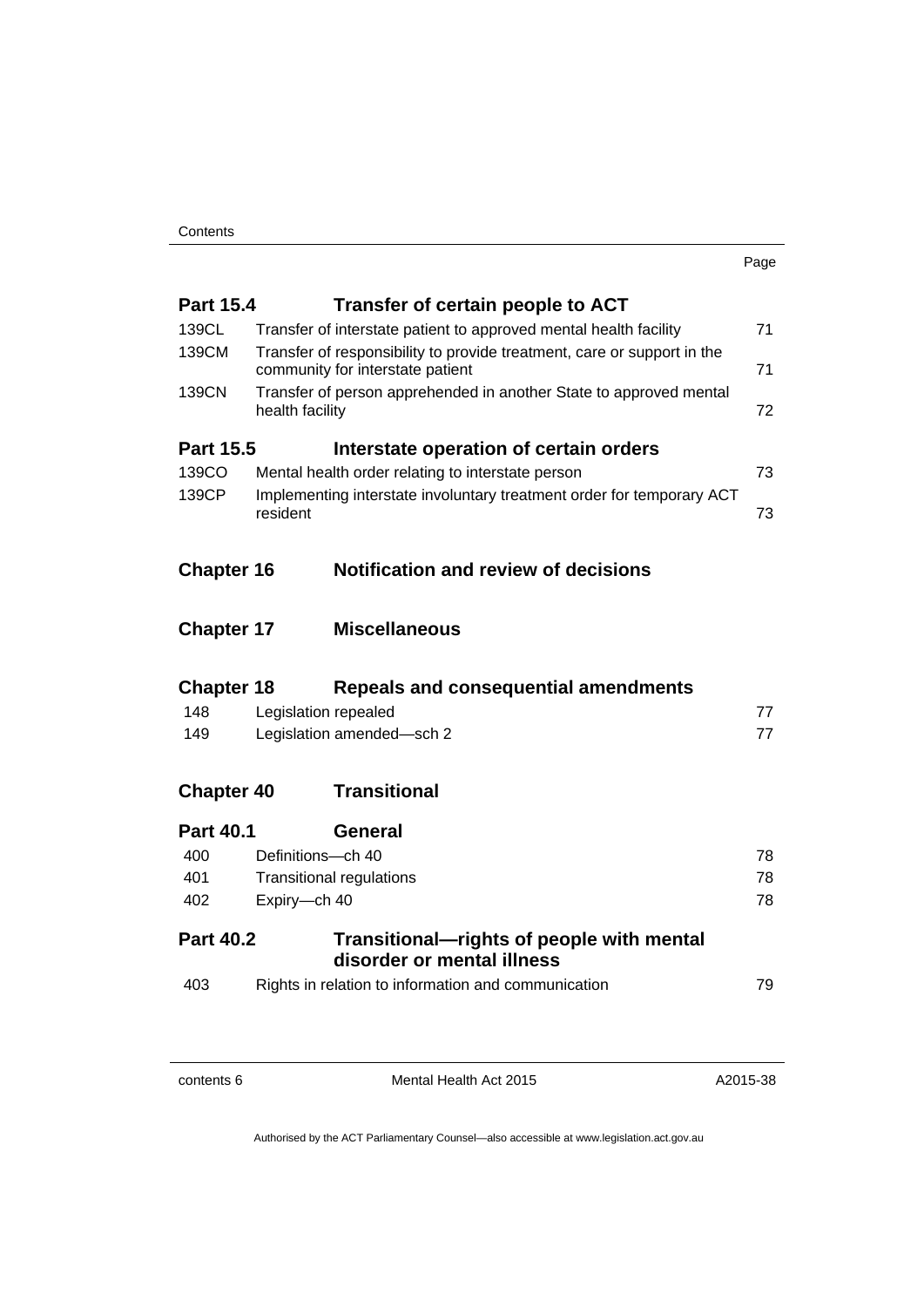| <b>Part 40.3</b> |                                                                                                 | <b>Transitional-mental health orders</b>                                                                |            |  |
|------------------|-------------------------------------------------------------------------------------------------|---------------------------------------------------------------------------------------------------------|------------|--|
| Division 40.3.1  |                                                                                                 | <b>Applications</b>                                                                                     |            |  |
| 404              |                                                                                                 | Application by person with mental illness or mental dysfunction-<br>unfinished applications             | 80         |  |
| 405              | Application by chief psychiatrist or care coordinator-unfinished<br>applications                |                                                                                                         |            |  |
| 406              |                                                                                                 | Application by certain other people—unfinished applications                                             | 81         |  |
| 407              |                                                                                                 | Application by referring officers-unfinished referrals                                                  | 81         |  |
| Division 40.3.2  |                                                                                                 | <b>Psychiatric treatment orders</b>                                                                     |            |  |
| 408              |                                                                                                 | Psychiatric treatment order-in force before commencement day                                            | 82         |  |
| 409              | Restriction order with psychiatric treatment order-in force before<br>commencement day          |                                                                                                         |            |  |
| 410              | Chief psychiatrist role-determination in force before commencement<br>day                       |                                                                                                         | 82         |  |
| 411              |                                                                                                 | Action if psychiatric treatment order no longer appropriate-notice<br>given but not considered by ACAT  | 83         |  |
| Division 40.3.3  |                                                                                                 | <b>Community care orders</b>                                                                            |            |  |
| 412              |                                                                                                 | Community care order-in force before commencement day                                                   | 83         |  |
| 413              | Restriction order with community care order-in force before<br>commencement day                 |                                                                                                         | 84         |  |
| 414              | Care coordinator role-determination in force before commencement<br>day                         |                                                                                                         | 84         |  |
| 415              | Action if community care order no longer appropriate—notice given but<br>not considered by ACAT |                                                                                                         | 85         |  |
| Division 40.3.4  |                                                                                                 | <b>Other matters</b>                                                                                    |            |  |
| 416              |                                                                                                 | Forensic mental health orders-people required to submit to ACAT<br>jurisdiction before commencement day | 85         |  |
| <b>Part 40.4</b> |                                                                                                 | <b>Transitional-emergency detention</b>                                                                 |            |  |
| 417              |                                                                                                 | Apprehension before commencement day                                                                    | 86         |  |
| 418              |                                                                                                 | Authorisation of involuntary detention before commencement day                                          | 86         |  |
| <b>Part 40.5</b> |                                                                                                 | Transitional—interstate application of mental<br>health laws                                            |            |  |
| 419              |                                                                                                 | Interstate agreements notified before commencement day                                                  | 88         |  |
| A2015-38         |                                                                                                 | Mental Health Act 2015                                                                                  | contents 7 |  |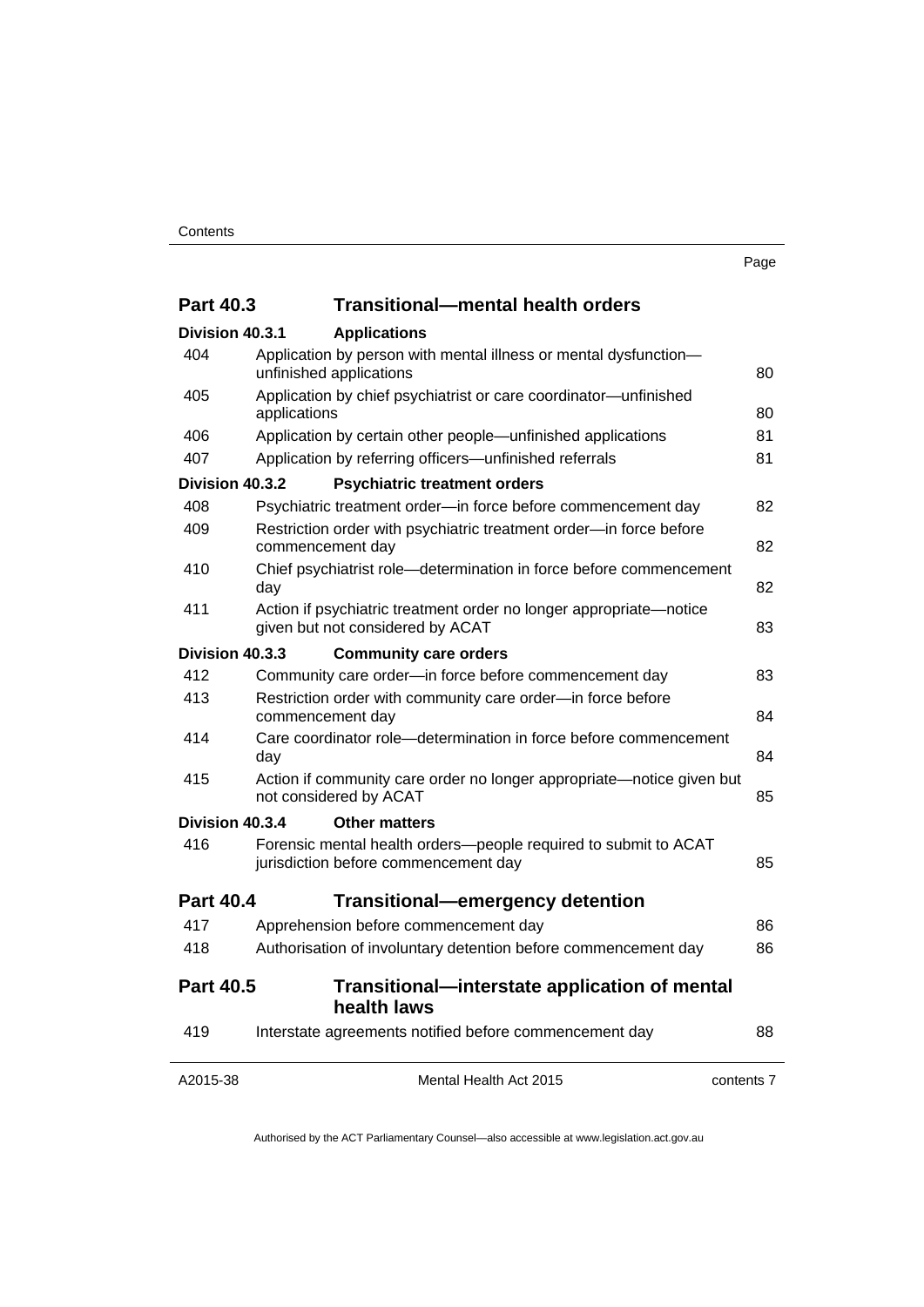#### **Contents**

| . .<br>× | ۰.<br>× |
|----------|---------|

| <b>Schedule 1</b> | <b>Reviewable decisions</b>                                     | 89  |
|-------------------|-----------------------------------------------------------------|-----|
| <b>Schedule 2</b> | <b>Legislation amended</b>                                      | 90  |
| <b>Part 2.1</b>   | <b>Mental Health (Treatment and Care) Act 1994</b>              | 90  |
| Division 2.1.1    | <b>Amendments</b>                                               | 90  |
| Division 2.1.2    | <b>Relocations</b>                                              | 103 |
| <b>Part 2.2</b>   | <b>Mental Health (Treatment and Care) Amendment Act</b><br>2014 | 105 |
| <b>Part 2.3</b>   | <b>Mental Health Act 2015</b>                                   | 106 |
| <b>Part 2.4</b>   | <b>Other legislation</b>                                        | 107 |
| Division 2.4.1    | Bail Act 1992                                                   | 107 |
| Division 2.4.2    | <b>Children and Young People Act 2008</b>                       | 107 |
| Division 2.4.3    | <b>Coroners Act 1997</b>                                        | 109 |
| Division 2.4.4    | <b>Corrections Management Act 2007</b>                          | 110 |
| Division 2.4.5    | <b>Court Procedures Act 2004</b>                                | 110 |
| Division 2.4.6    | <b>Crimes Act 1900</b>                                          | 111 |
| Division 2.4.7    | <b>Crimes (Child Sex Offenders) Regulation 2005</b>             | 112 |
| Division 2.4.8    | <b>Crimes (Sentence Administration) Act 2005</b>                | 112 |
| Division 2.4.9    | <b>Criminal Code 2002</b>                                       | 113 |
| Division 2.4.10   | <b>Guardianship and Management of Property Act 1991</b>         | 114 |
| Division 2.4.11   | Medicines, Poisons and Therapeutic Goods Regulation<br>2008     | 115 |
| Division 2.4.12   | <b>Official Visitor Act 2012</b>                                | 115 |
| Division 2.4.13   | <b>Planning and Development Act 2007</b>                        | 117 |
| Division 2.4.14   | <b>Powers of Attorney Act 2006</b>                              | 117 |
| Division 2.4.15   | <b>Public Advocate Act 2005</b>                                 | 118 |
| Division 2.4.16   | <b>Victims of Crime Act 1994</b>                                | 119 |
|                   |                                                                 |     |

contents 8 Mental Health Act 2015

A2015-38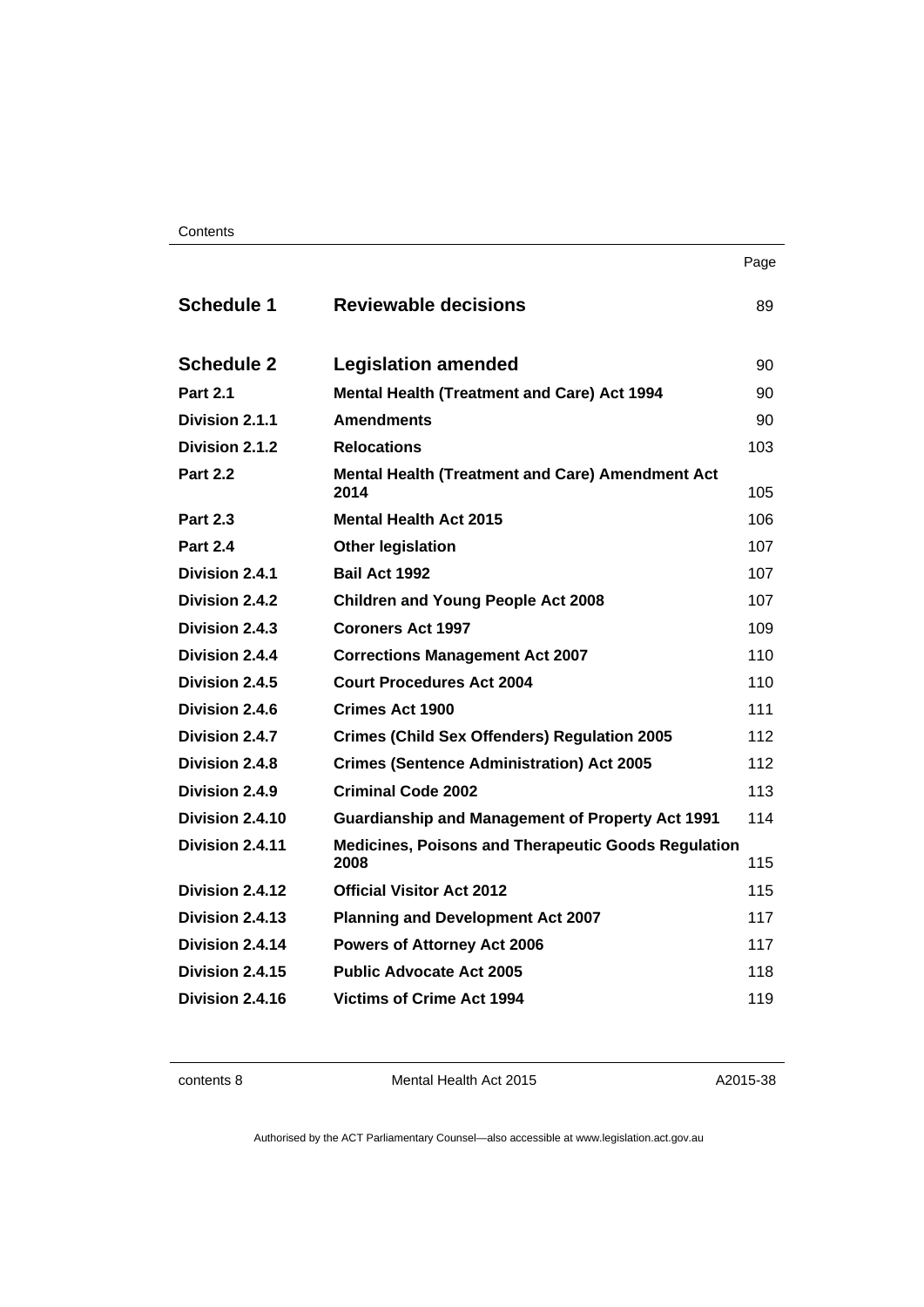**Contents** 

**[Dictionary](#page-129-0)** [120](#page-129-0)

Page

A2015-38

Mental Health Act 2015

contents 9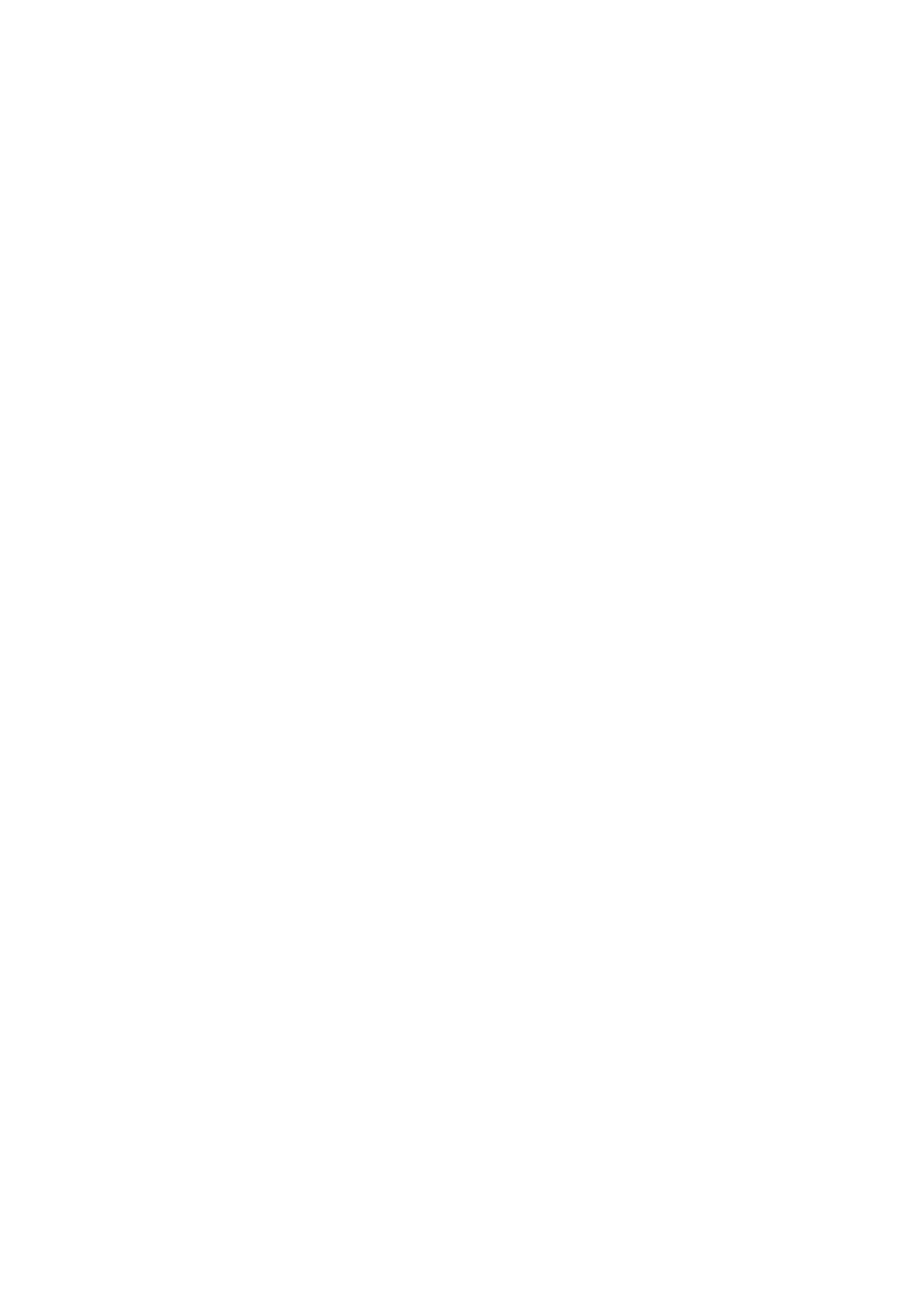

# **Mental Health Act 2015**

**A2015-38** 

Ī

An Act to provide for the treatment, care or support, rehabilitation and protection of people with a mental disorder or mental illness and the promotion of mental health and wellbeing, and for other purposes

The Legislative Assembly for the Australian Capital Territory enacts as follows:

J2014-150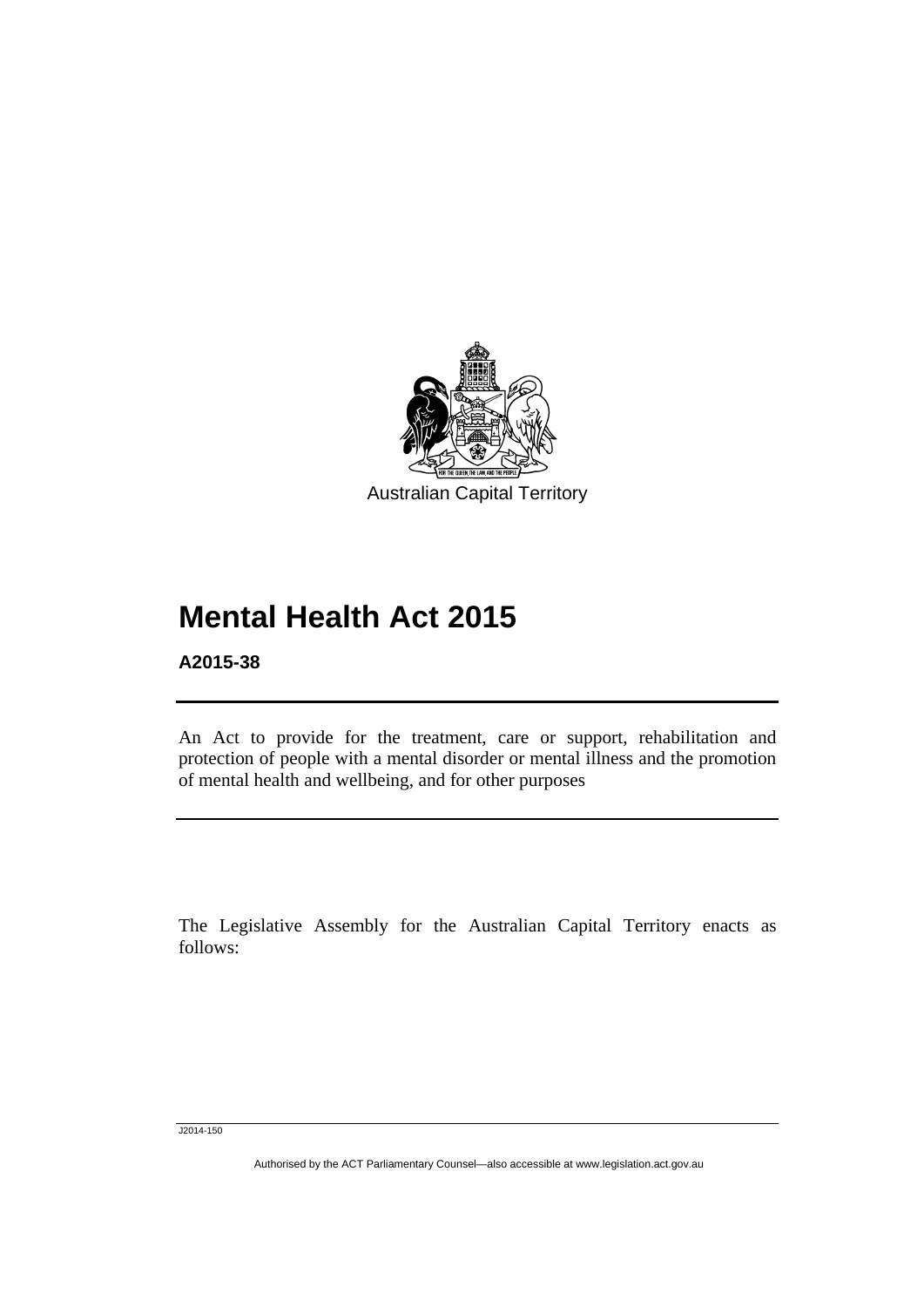Section 1

### <span id="page-11-0"></span>**Chapter 1 Preliminary**

#### <span id="page-11-1"></span>**1 Name of Act**

This Act is the *Mental Health Act 2015*.

#### <span id="page-11-2"></span>**2 Commencement**

- (1) This Act (other than schedule 2, part 2.2) commences immediately after the commencement of the *[Mental Health \(Treatment and Care\)](http://www.legislation.act.gov.au/a/2014-51/default.asp)  [Amendment Act 2014](http://www.legislation.act.gov.au/a/2014-51/default.asp)*, section 3.
	- *Note* The naming and commencement provisions automatically commence on the notification day (see [Legislation Act,](http://www.legislation.act.gov.au/a/2001-14) s 75 (1)).
- (2) Schedule 2, part 2.2 commences on the day after this Act's notification day.

#### <span id="page-11-3"></span>**3 Dictionary**

The dictionary at the end of this Act is part of this Act.

*Note 1* The dictionary at the end of this Act defines certain terms used in this Act, and includes references (*signpost definitions*) to other terms defined elsewhere.

> For example, the signpost definition '*care and protection order*—see the *[Children and Young People Act 2008](http://www.legislation.act.gov.au/a/2008-19)*, section 422.' means that the term 'care and protection order' is defined in that section and the definition applies to this Act.

*Note 2* A definition in the dictionary (including a signpost definition) applies to the entire Act unless the definition, or another provision of the Act, provides otherwise or the contrary intention otherwise appears (see [Legislation Act,](http://www.legislation.act.gov.au/a/2001-14)  $s$  155 and  $s$  156 (1)).

#### <span id="page-11-4"></span>**4 Notes**

A note included in this Act is explanatory and is not part of this Act.

*Note* See the [Legislation Act,](http://www.legislation.act.gov.au/a/2001-14) s 127 (1), (4) and (5) for the legal status of notes.

A2015-38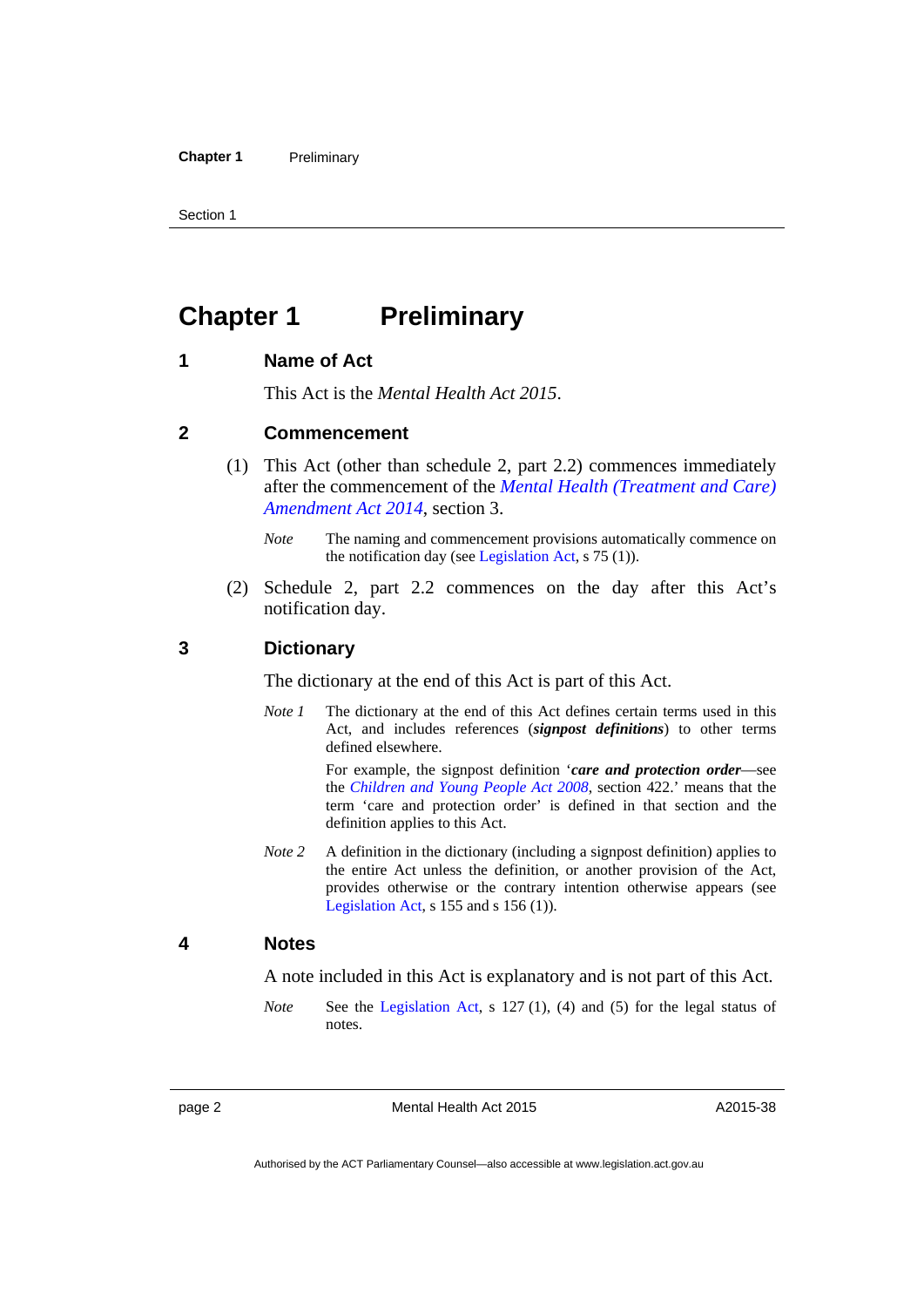#### <span id="page-12-0"></span>**4A Offences against Act—application of Criminal Code etc**

Other legislation applies in relation to offences against this Act.

*Note 1 Criminal Code* The [Criminal Code](http://www.legislation.act.gov.au/a/2002-51), ch 2 applies to all offences against this Act (see Code, pt 2.1). The chapter sets out the general principles of criminal responsibility

(including burdens of proof and general defences), and defines terms used for offences to which the Code applies (eg *conduct*, *intention*, *recklessness* and *strict liability*).

*Note 2 Penalty units* 

The [Legislation Act,](http://www.legislation.act.gov.au/a/2001-14) s 133 deals with the meaning of offence penalties that are expressed in penalty units.

A2015-38

Mental Health Act 2015

page 3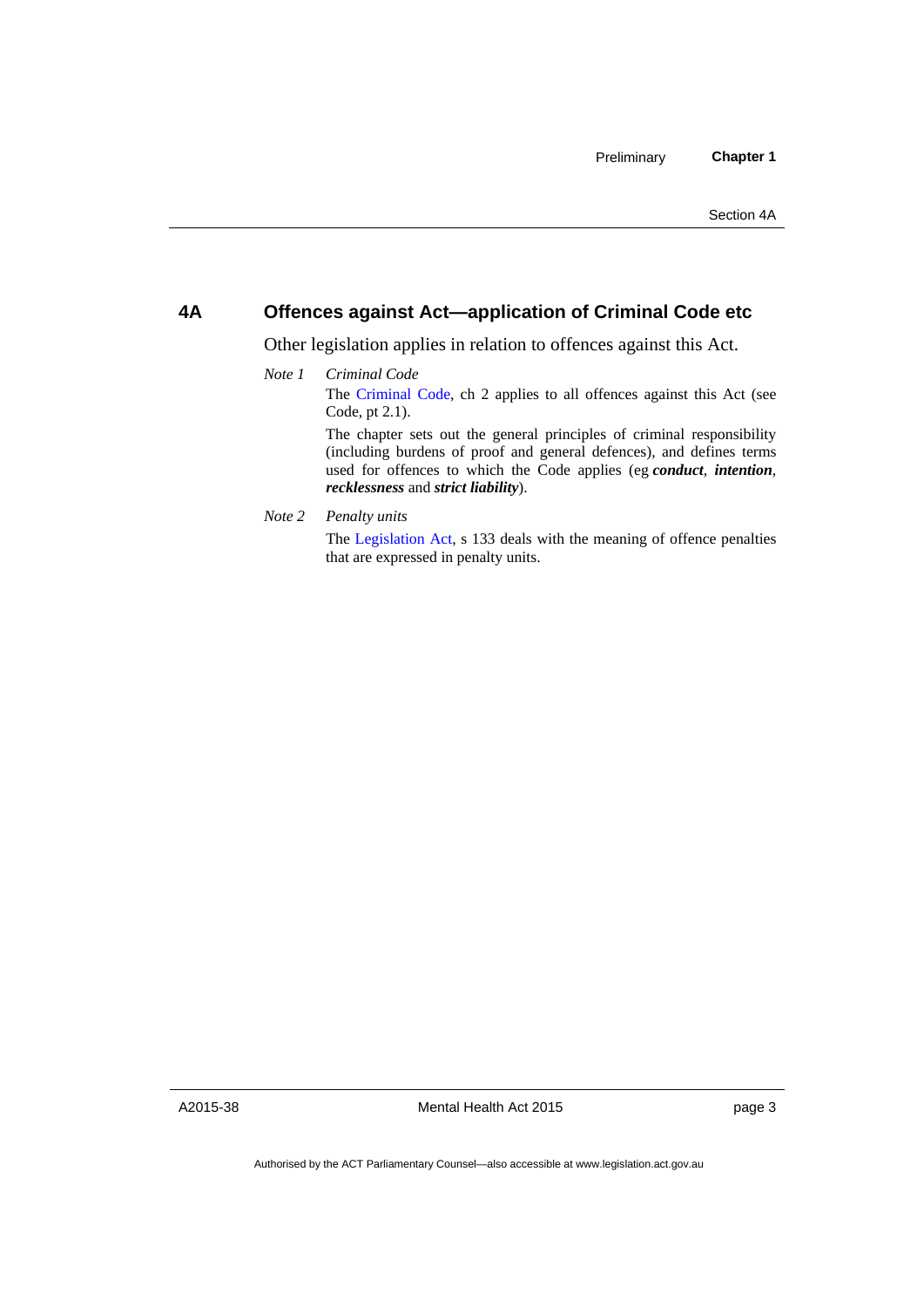# <span id="page-13-0"></span>**Chapter 2 Objects and important concepts**

#### **Explanatory note**

The text for this chapter (sections 5 to 13) is relocated from the *[Mental Health \(Treatment and](http://www.legislation.act.gov.au/a/1994-44)  [Care\) Act 1994](http://www.legislation.act.gov.au/a/1994-44)* by schedule 2, amendment 2.38.

page 4 Mental Health Act 2015

A2015-38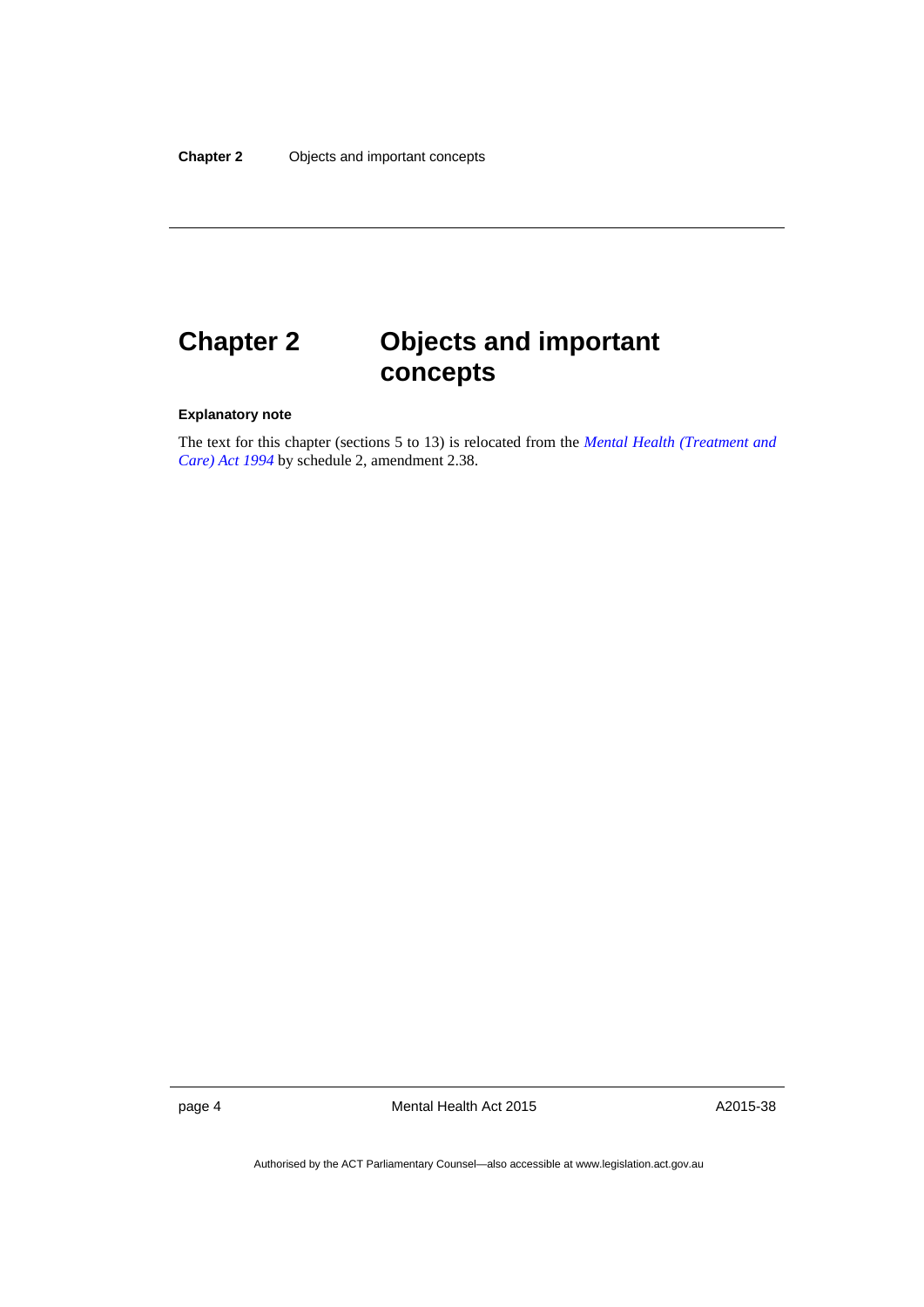## <span id="page-14-0"></span>**Chapter 3 Rights of people with mental disorder or mental illness**

#### **Explanatory note**

The text for this chapter (parts 3.1 to 3.3) is relocated from the *[Mental Health \(Treatment and](http://www.legislation.act.gov.au/a/1994-44)  [Care\) Act 1994](http://www.legislation.act.gov.au/a/1994-44)* by schedule 2, amendment 2.39.

A2015-38

Mental Health Act 2015

page 5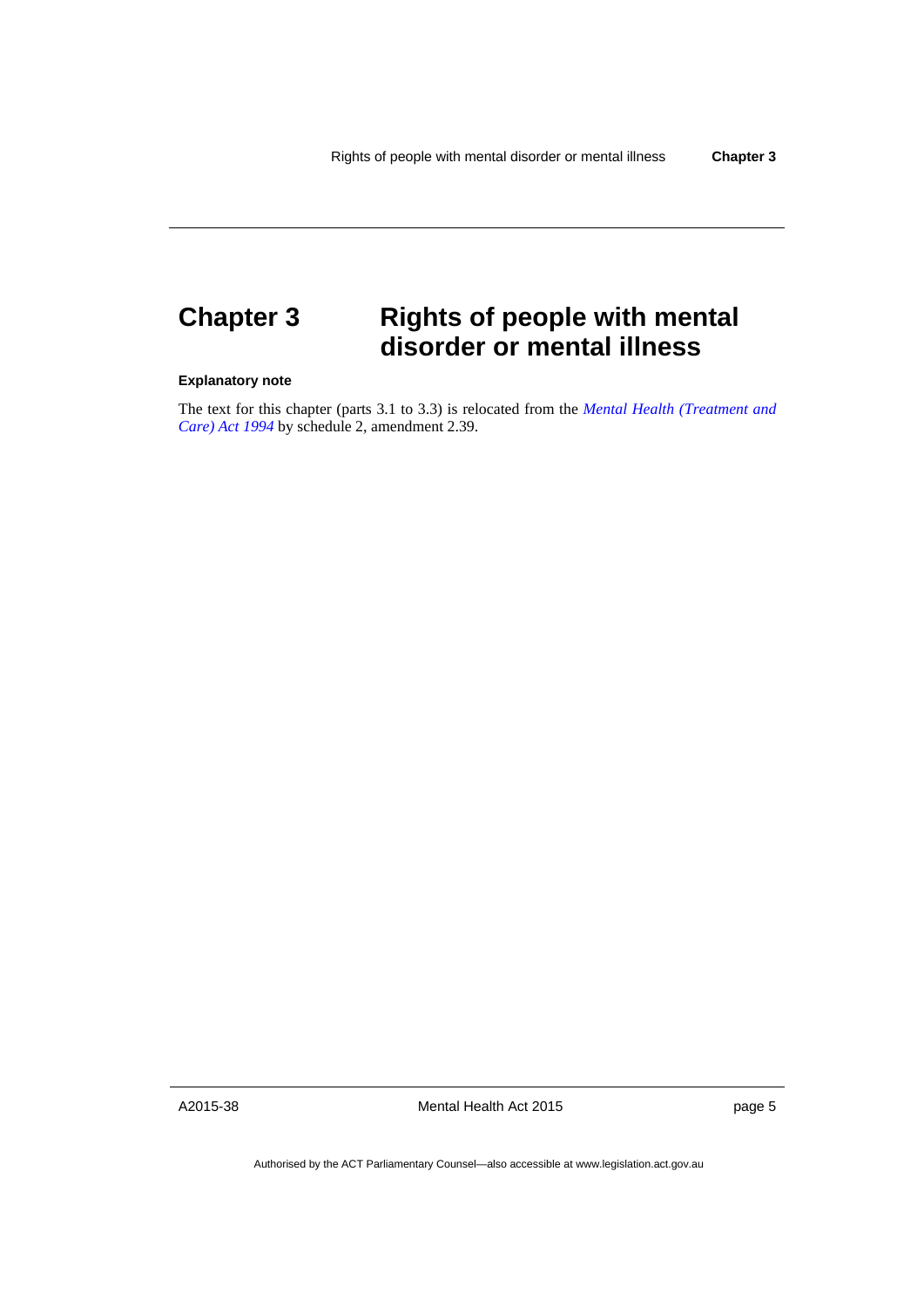# <span id="page-15-0"></span>**Chapter 4 Assessments**

#### **Explanatory note**

The text for this chapter (parts 4.1 and 4.2) is relocated from the *[Mental Health \(Treatment and](http://www.legislation.act.gov.au/a/1994-44)  [Care\) Act 1994](http://www.legislation.act.gov.au/a/1994-44)* by schedule 2, amendment 2.40.

page 6 Mental Health Act 2015

A2015-38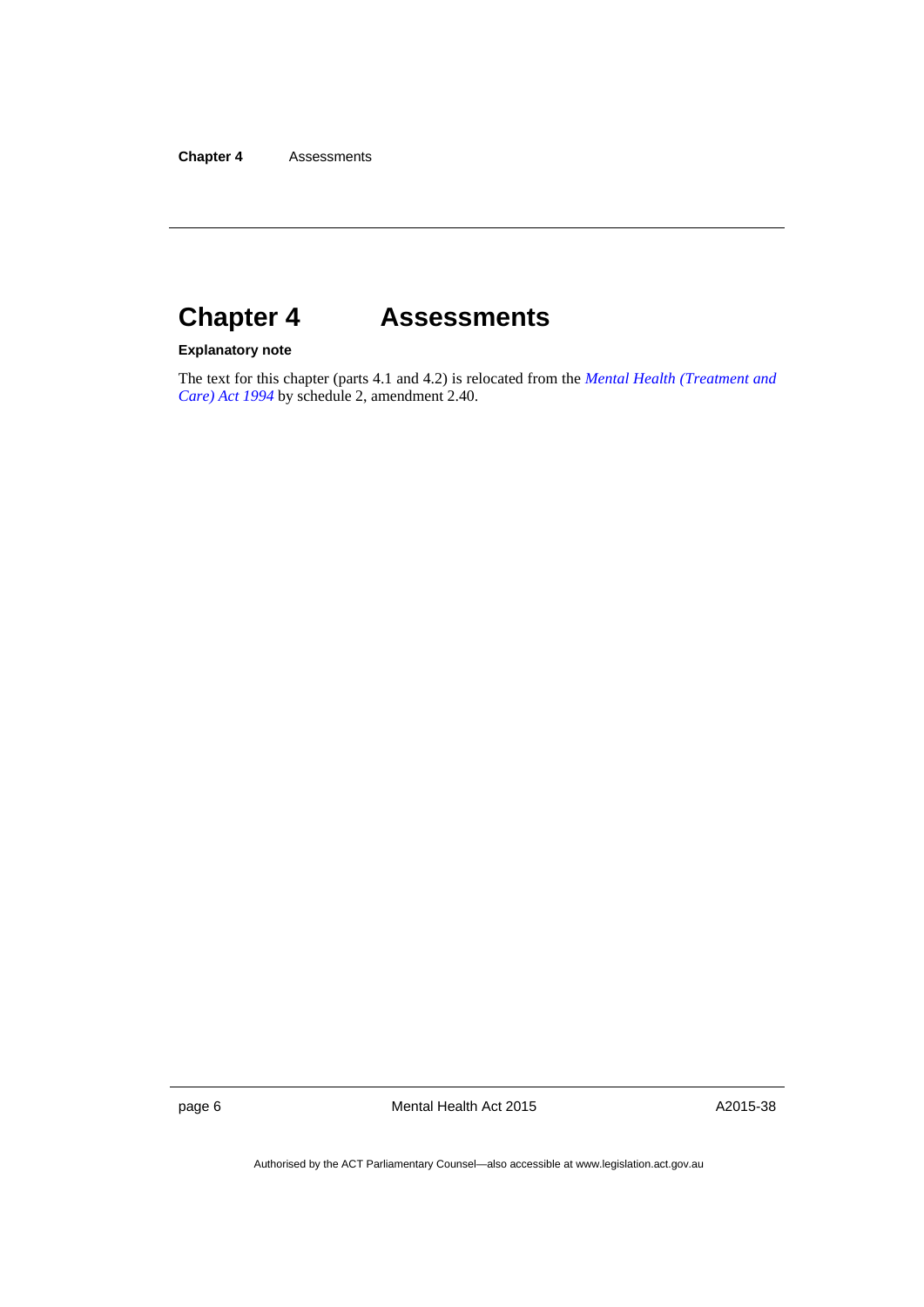# <span id="page-16-0"></span>**Chapter 5 Mental health orders**

#### **Explanatory note**

The text for this chapter (parts 5.1 to 5.7) is relocated from the *[Mental Health \(Treatment and](http://www.legislation.act.gov.au/a/1994-44)  [Care\) Act 1994](http://www.legislation.act.gov.au/a/1994-44)* by schedule 2, amendment 2.41.

A2015-38

Mental Health Act 2015

page 7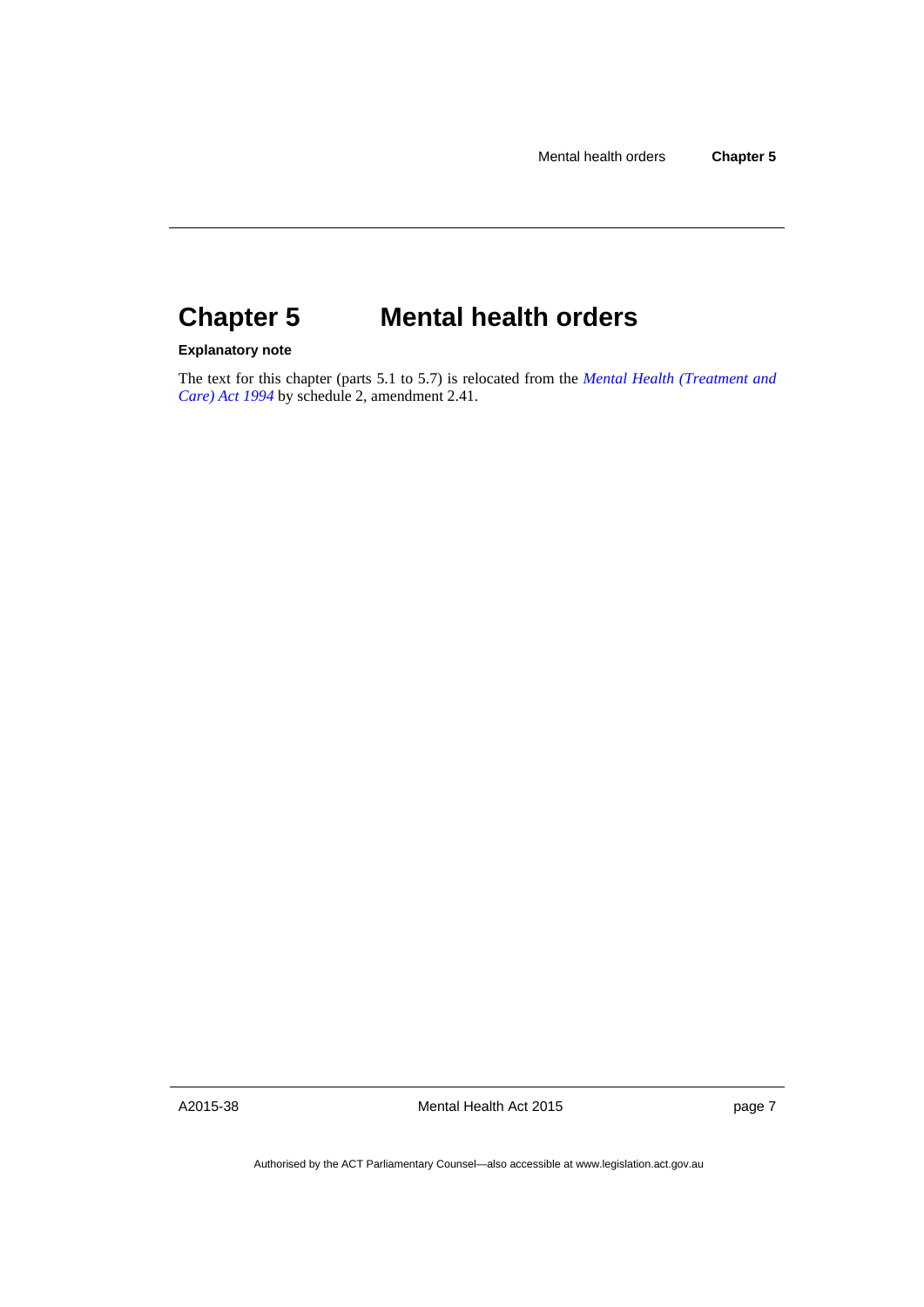### <span id="page-17-0"></span>**Chapter 6 Emergency detention**

#### **Explanatory note**

The following sections are relocated to this chapter from the *[Mental Health \(Treatment and](http://www.legislation.act.gov.au/a/1994-44)  [Care\) Act 1994](http://www.legislation.act.gov.au/a/1994-44)* by schedule 2, amendment 2.42:

- section 37 (Apprehension)
- section 38 (Detention at approved mental health facility)
- section 38A (Copy of court order).

#### <span id="page-17-1"></span>**39 Statement of action taken**

- (1) A police officer, authorised ambulance paramedic, doctor or mental health officer who takes a person to an approved mental health facility under section 37 must give the person in charge of the facility a written statement containing a description of the action taken under that section, including the following:
	- (a) the name and address (if known) of the person taken to the facility;
	- (b) the date and time when the person was taken to the facility;
	- (c) detailed reasons for taking the action;
	- (d) the nature and extent of the force or assistance used to enter any premises, or to apprehend the person and take the person to the facility;
	- (e) the nature and extent of any restraint, involuntary seclusion or forcible giving of medication used when apprehending the person or taking the person to the facility;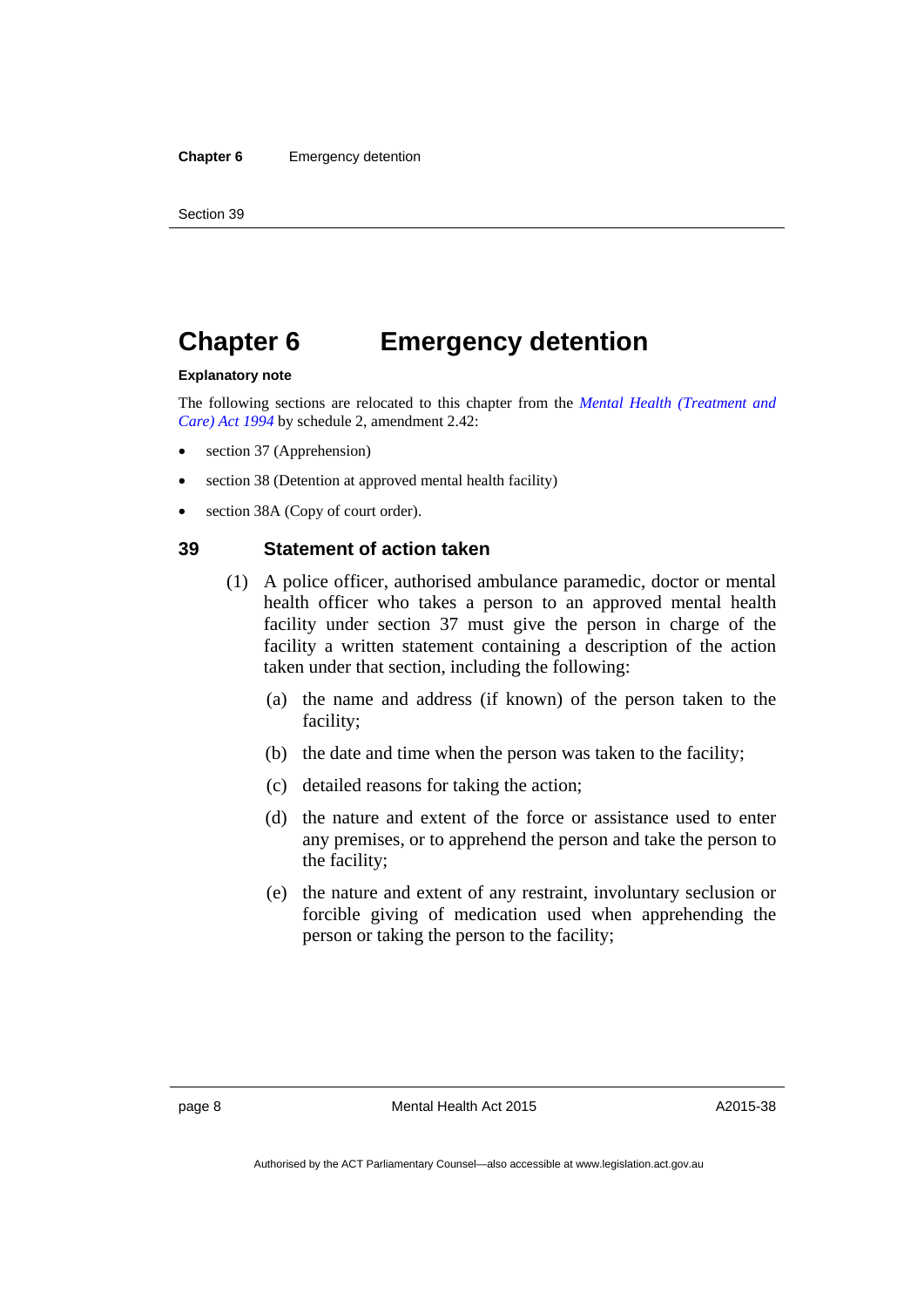(f) anything else that happened when the person was being apprehended and taken to the facility that may have an effect on the person's physical or mental health.

#### **Examples—par (f)**

- 1 the person was subject to threats of violence from another person
- 2 a package of white powder fell out of the person's pocket
- 3 the person was in an agitated state and hit their head against the side of the transport vehicle
- *Note* An example is part of the Act, is not exhaustive and may extend, but does not limit, the meaning of the provision in which it appears (see [Legislation Act,](http://www.legislation.act.gov.au/a/2001-14) s 126 and s 132).
- (2) The person in charge of the approved mental health facility must—
	- (a) enter the statement in the person's record; and
	- (b) keep a register of any restraint, involuntary seclusion or forcible giving of medication included in the statement.

#### **Explanatory note**

The following sections are relocated to this chapter from the *[Mental Health \(Treatment and](http://www.legislation.act.gov.au/a/1994-44)  [Care\) Act 1994](http://www.legislation.act.gov.au/a/1994-44)* by schedule 2, amendment 2.43:

- section 40 (Initial examination at approved mental health facility)
- section 41 (Authorisation of involuntary detention)
- section 41AA (Medical examination of detained person).

#### <span id="page-18-0"></span>**41A Notification of Magistrates Court about emergency detention or release from emergency detention**

- (1) The person in charge of an approved mental health facility must—
	- (a) notify the Magistrates Court of the results of an examination conducted by a doctor under an order under the [Crimes Act](http://www.legislation.act.gov.au/a/1900-40), section 309 (1); and

A2015-38

page 9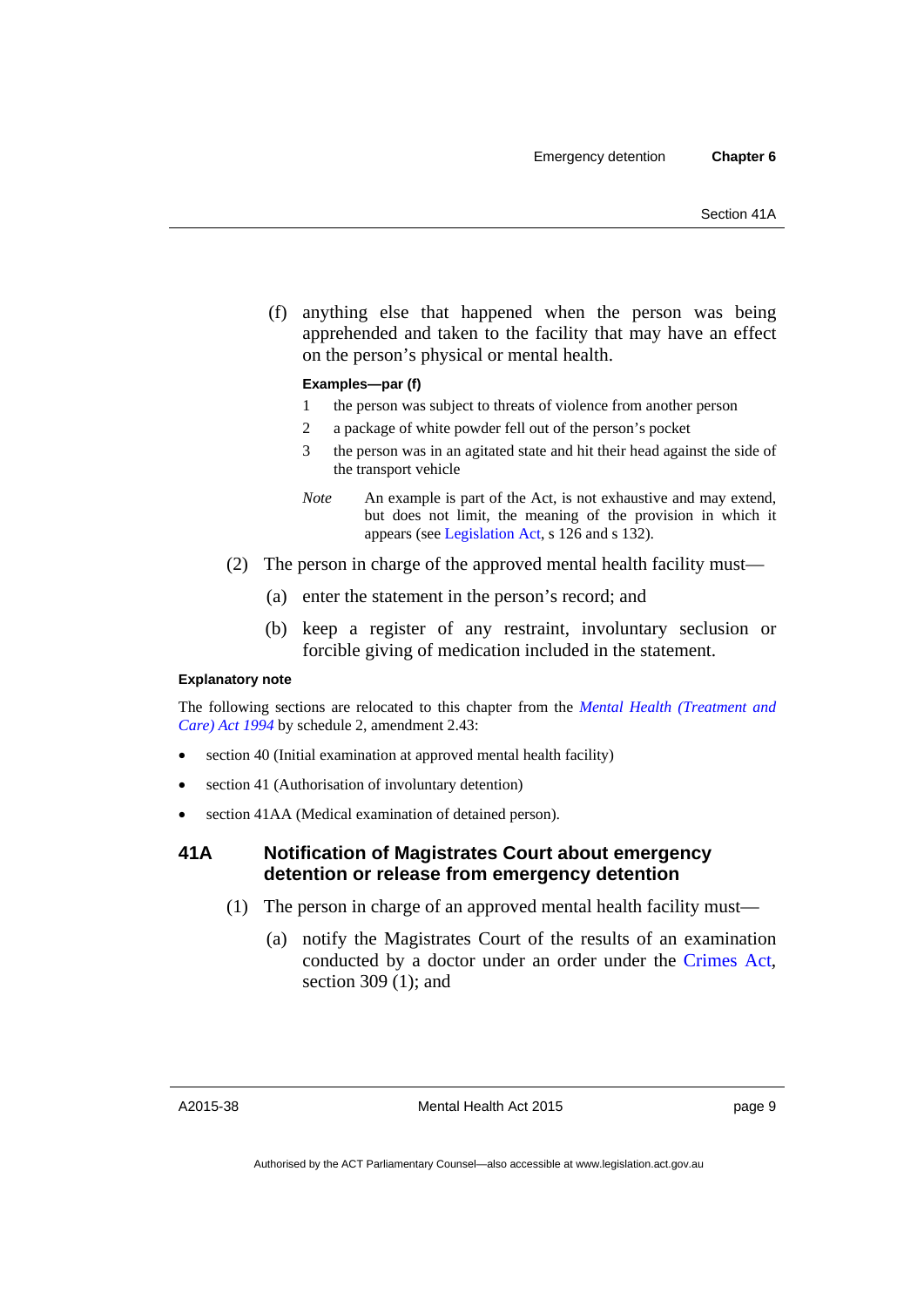- (b) if, after examination by the doctor—
	- (i) the person is to be detained for treatment, care or support—ensure that the person is detained for the purposes of receiving that treatment, care or support; or
	- (ii) the person is not to be detained for treatment, care or support, or is to be released after being detained—release the person into the custody of a police officer.
- (2) If the person is detained at the facility under section 38 or section 41, the person in charge of the facility must notify the court of the reasons for the detention.
	- *Note* If a form is approved under s 146A for this provision, the form must be used.

#### <span id="page-19-0"></span>**41AB Treatment during detention**

- (1) While a person is detained at a mental health facility under section 41, the person in charge of the facility—
	- (a) may keep the person in the custody that the person in charge considers appropriate; and
	- (b) may subject the person to the minimum confinement or restraint that is necessary and reasonable to—
		- (i) prevent the person from causing harm to the person or someone else; or
		- (ii) ensure that the person remains in custody; and
	- (c) must ensure that any treatment, care or support administered to the person is the minimum necessary to prevent any immediate and substantial risk of the person detained causing harm to the person or someone else.
	- *Note* Special provisions apply for the emergency administration of electroconvulsive therapy (see s 55J).

page 10 Mental Health Act 2015

A2015-38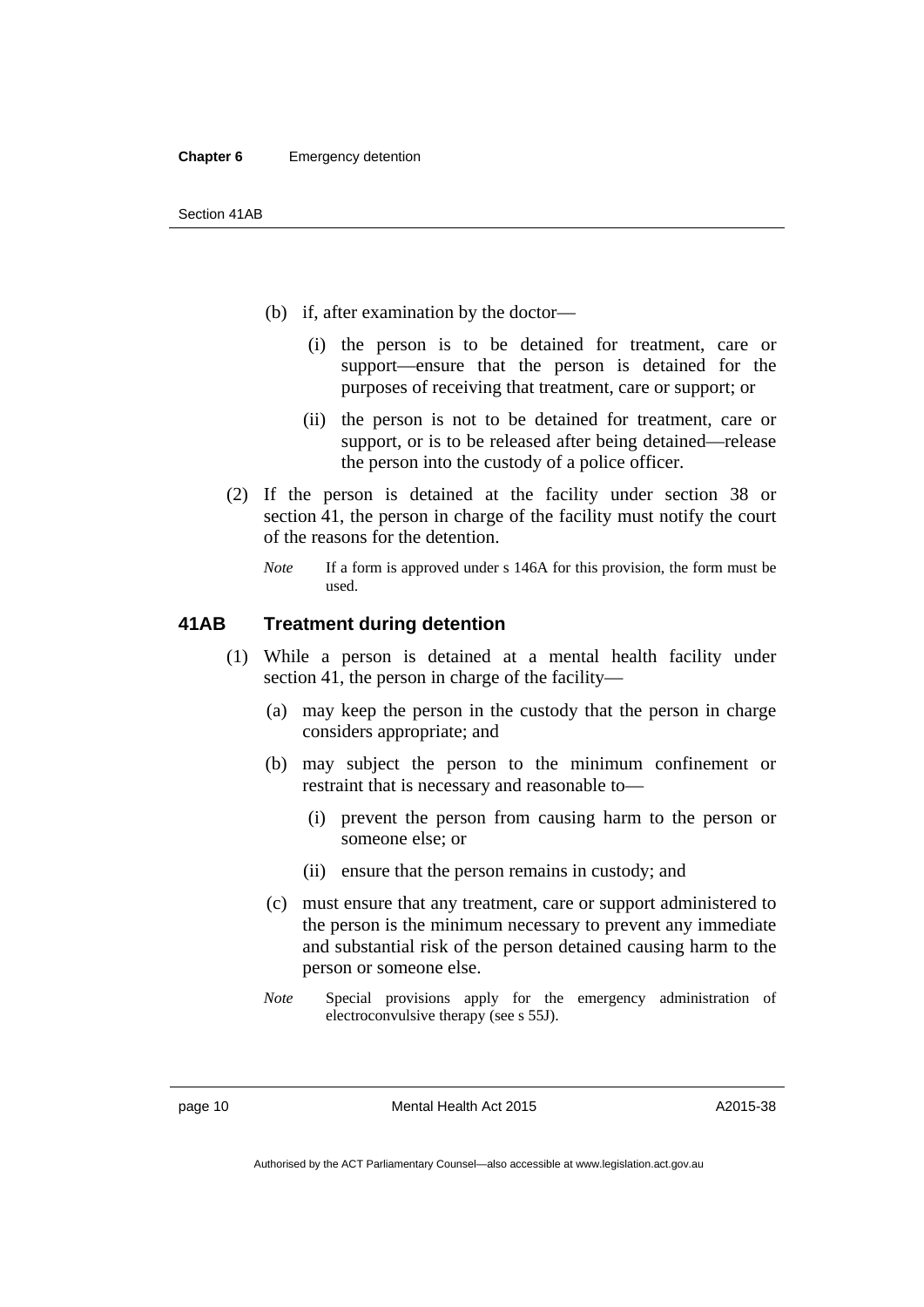- (2) Subsection (1) (c) does not apply if a person has a mental illness for which, in the opinion of a psychiatrist, the most appropriate treatment is long acting medication.
- (3) In deciding whether to administer long acting medication, the psychiatrist must take into account the likely deterioration in the person's condition within 3 days after the psychiatrist's examination of the person.

#### **Explanatory note**

Section 42 (Notification of certain people about detention) is relocated to this chapter from the *[Mental Health \(Treatment and Care\) Act 1994](http://www.legislation.act.gov.au/a/1994-44)* by schedule 2, amendment 2.44.

There is no section 43. It was omitted by the *[Mental Health \(Treatment and Care\) Amendment](http://www.legislation.act.gov.au/a/2014-51/default.asp)  [Act 2014](http://www.legislation.act.gov.au/a/2014-51/default.asp)*, section 17. Previous section 44 has been remade as section 41AB above.

Section 45 (Offence—communication during detention) is relocated to this chapter from the *[Mental Health \(Treatment and Care\) Act 1994](http://www.legislation.act.gov.au/a/1994-44)* by schedule 2, amendment 2.45.

#### <span id="page-20-0"></span>**46 Order for release**

- (1) If a relevant entity is satisfied that the detention of a person under section 41 is no longer justified, the entity must, as soon as practicable, order the release of the person before the period of detention authorised under that subsection expires.
- (2) However, if the person detained under section 41 is an accused person to whom an order under the [Crimes Act,](http://www.legislation.act.gov.au/a/1900-40) section 309 (1) (Assessment whether emergency detention required) applies, the relevant entity must, as soon as practicable, notify the person in charge of an approved mental health facility if satisfied that the detention of the person is no longer justified.
- (3) In this section:

#### *relevant entity* means—

- (a) a doctor who examined the person under section 41AA; or
- (b) the chief psychiatrist; or
- (c) the ACAT.

A2015-38

Mental Health Act 2015

page 11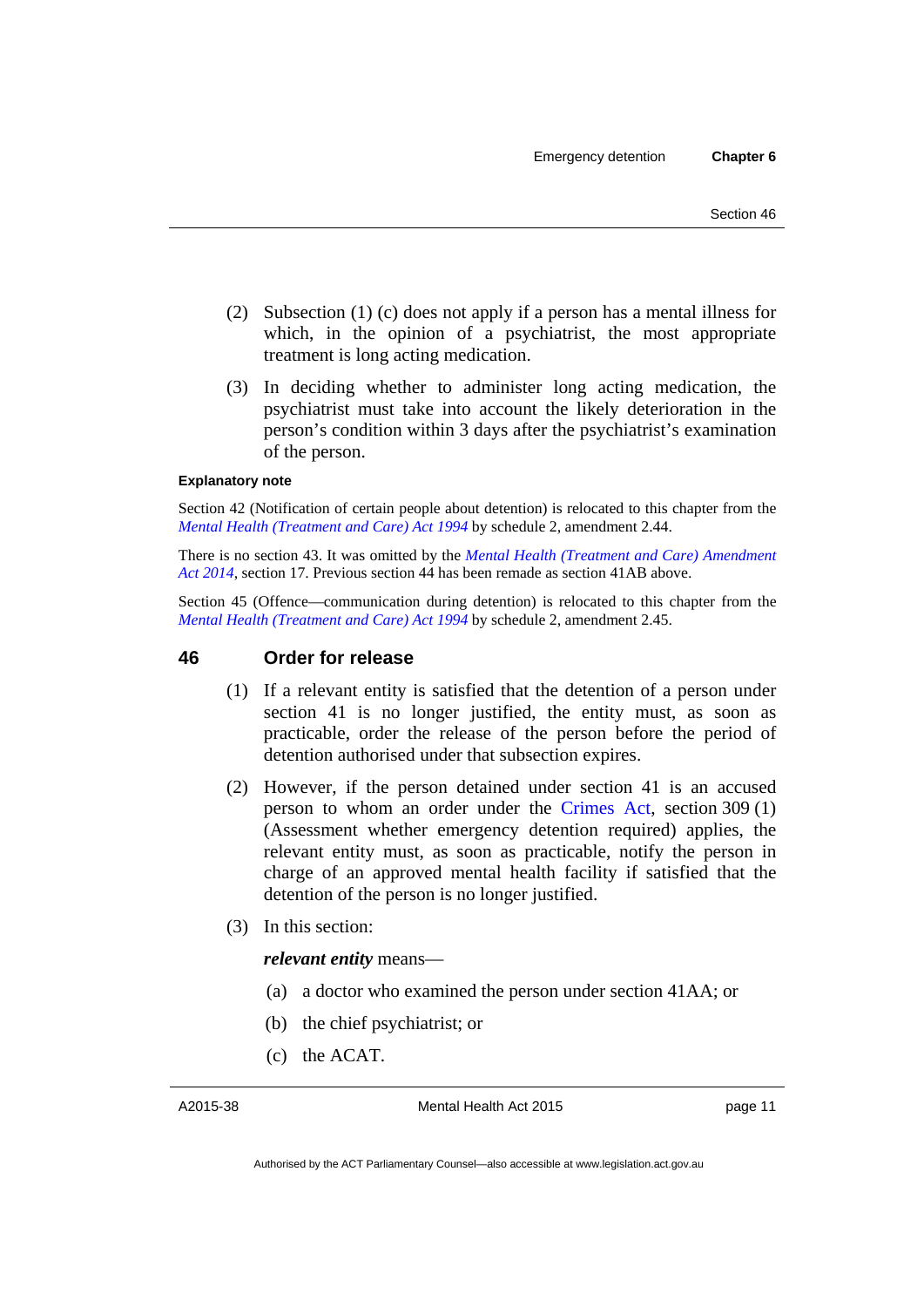#### **Chapter 6** Emergency detention

#### <span id="page-21-0"></span>**47 Duty to release**

- (1) A person in charge of an approved mental health facility must ensure that a person detained at the facility under section 41—
	- (a) is released in accordance with an order under section 46; or
	- (b) if no order under section 46 is made and subject to any other order of the ACAT—is released at the end of the period of detention authorised under section 41.

Maximum penalty: 50 penalty units, imprisonment for 6 months or both.

 (2) If the person in charge of an approved mental health facility is notified under section 46 (2), the person must, as soon as practicable, discharge the person to whom the notification relates into the custody of a police officer.

page 12 Mental Health Act 2015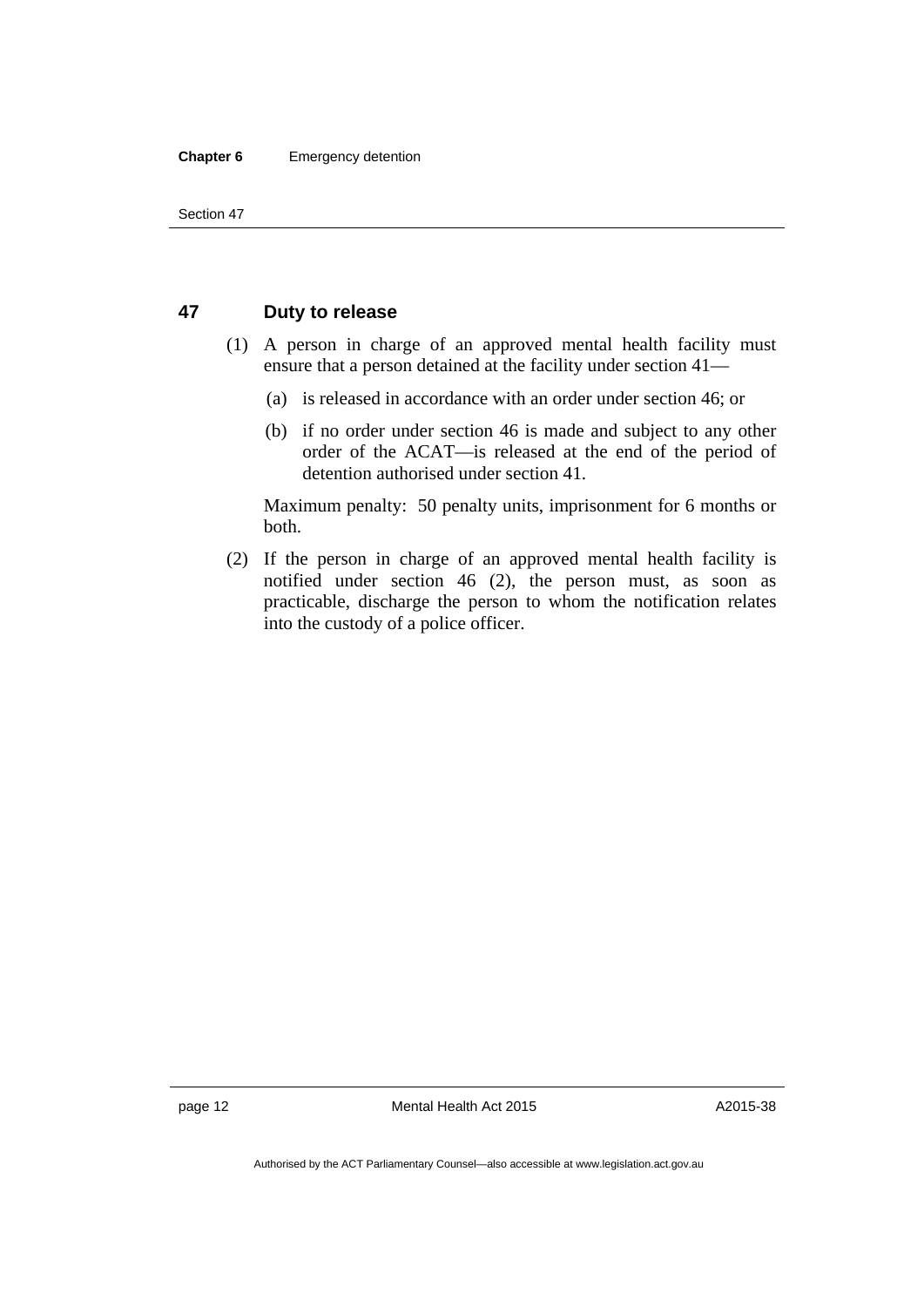#### <span id="page-22-0"></span>**Forensic mental health Chapter 7**

#### **Explanatory note**

The text for this chapter (parts 7.1 and 7.2) is relocated from the *[Mental Health \(Treatment and](http://www.legislation.act.gov.au/a/1994-44)  [Care\) Act 1994](http://www.legislation.act.gov.au/a/1994-44)* by schedule 2, amendment 2.46.

A2015-38

Mental Health Act 2015

page 13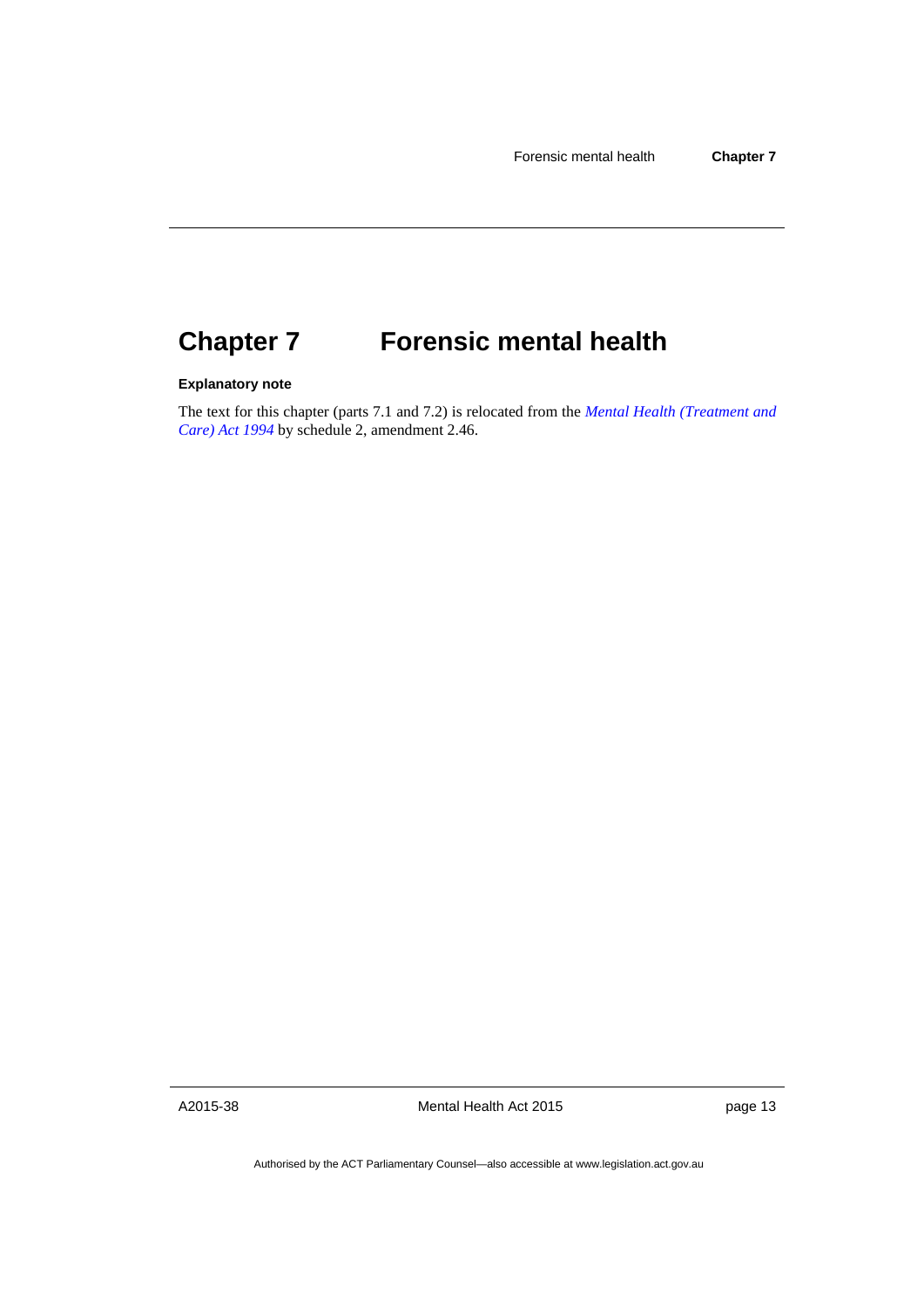# <span id="page-23-0"></span>**Chapter 8 Correctional patients**

#### **Explanatory note**

The text for this chapter (parts 8.1 to 8.4) is relocated from the *[Mental Health \(Treatment and](http://www.legislation.act.gov.au/a/1994-44)  [Care\) Act 1994](http://www.legislation.act.gov.au/a/1994-44)* by schedule 2, amendment 2.47.

page 14 Mental Health Act 2015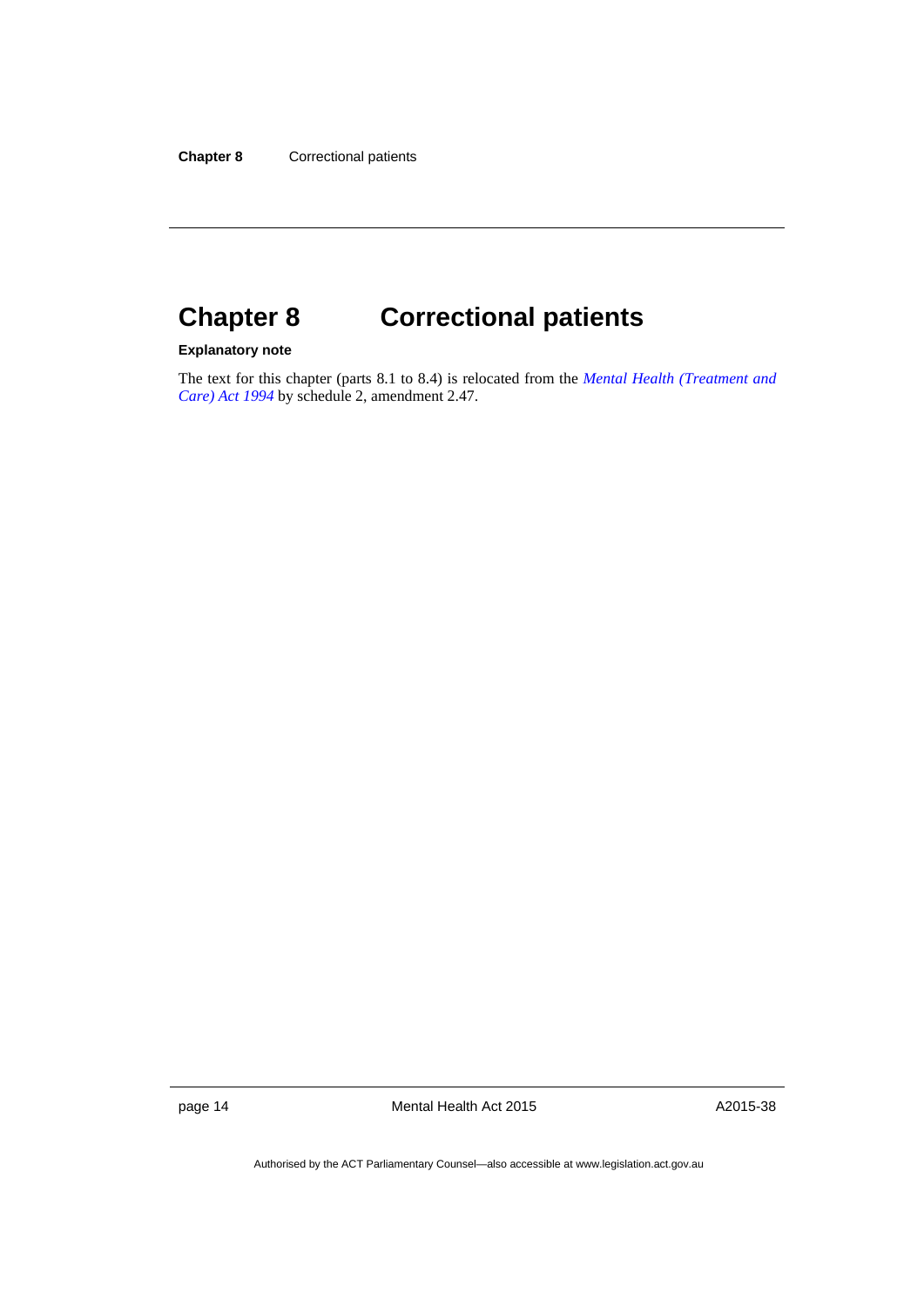# <span id="page-24-0"></span>**Chapter 9 Electroconvulsive therapy and psychiatric surgery**

### <span id="page-24-1"></span>**Part 9.1 Preliminary—ch 9**

#### <span id="page-24-2"></span>**49 Definitions**

(1) In this Act:

*electroconvulsive therapy* means a procedure for the induction of an epileptiform convulsion in a person.

*electroconvulsive therapy order* means an order under section 55G for the administration of electroconvulsive therapy to a person.

*emergency electroconvulsive therapy order* means an order under section 55K for the emergency administration of electroconvulsive therapy to a person.

*psychiatric surgery* means specialised neurosurgery for psychiatric conditions.

(2) In this section:

*neurosurgery* means surgery on the brain of a person for the purpose of treating a pathological condition of the physical structure of the brain.

A2015-38

Mental Health Act 2015

page 15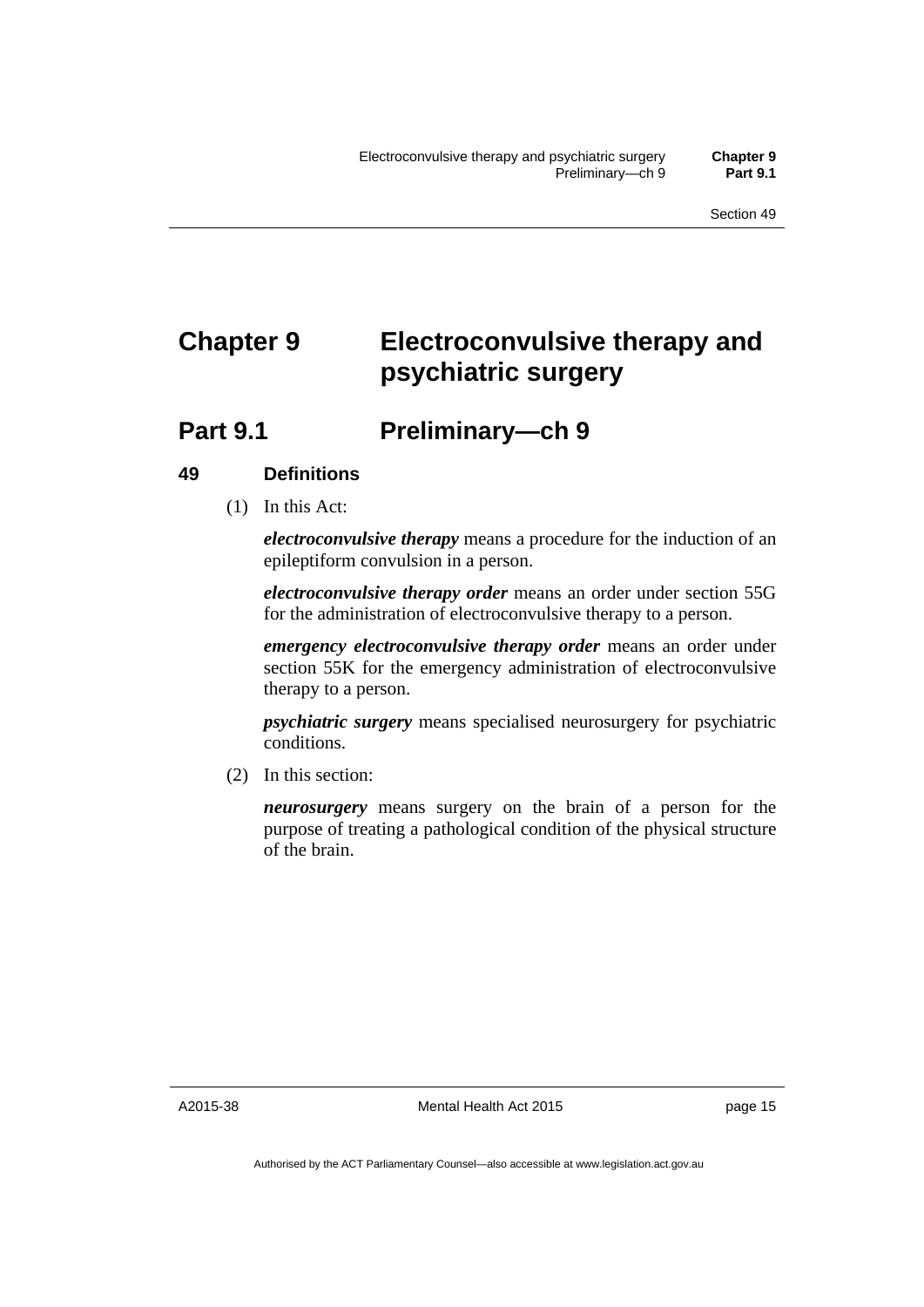Section 50

#### <span id="page-25-0"></span>**50 Form of consent**

- (1) For this chapter, consent to a procedure (other than consent given in an advance consent direction) must be given in writing signed by the person giving the consent and witnessed by a person other than—
	- (a) the person seeking to obtain the consent; or
	- (b) the doctor who is proposing to conduct the procedure.
	- *Note* For requirements for the form of advance consent for electroconvulsive therapy, see s 27 (4) (Making advance consent direction).
- (2) In this section:

#### *procedure* means—

- (a) the administration of electroconvulsive therapy; or
- (b) the performance of psychiatric surgery.

page 16 Mental Health Act 2015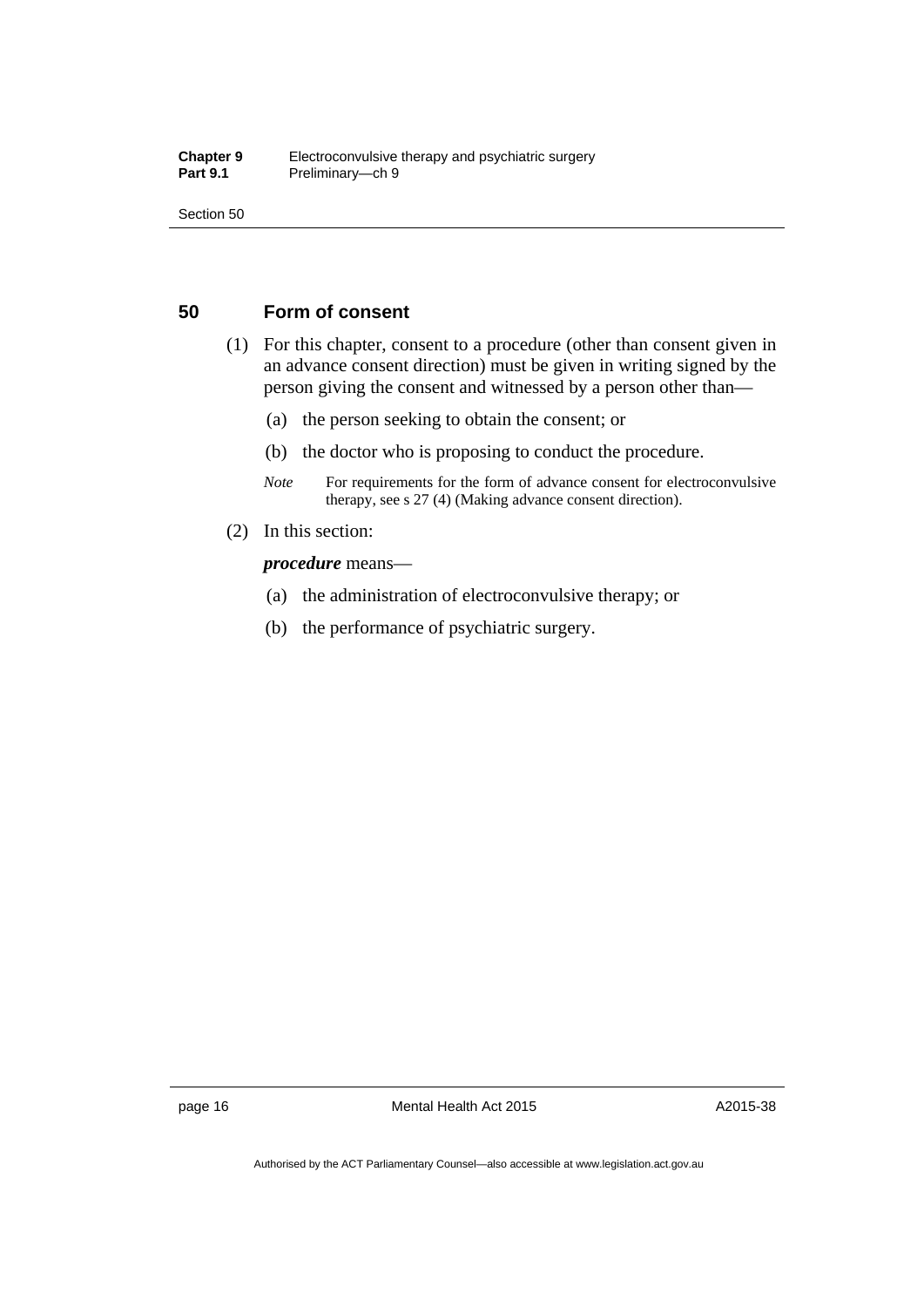### <span id="page-26-0"></span>**Part 9.2 Electroconvulsive therapy**

### <span id="page-26-1"></span>**Division 9.2.1 Administration of electroconvulsive therapy**

#### <span id="page-26-2"></span>**51 When electroconvulsive therapy may be administered**

- (1) Electroconvulsive therapy may be administered to an adult only as provided under section 52 and section 53.
- (2) Electroconvulsive therapy may be administered to a person who is at least 12 years old but under 18 years old only as provided under section 54 and section 55.
- (3) Electroconvulsive therapy must not be administered to a person who is under 12 years old.

#### <span id="page-26-3"></span>**52 Adult with decision-making capacity**

- (1) This section applies to a person who—
	- (a) is an adult; and
	- (b) has decision-making capacity to consent to the administration of electroconvulsive therapy.
	- *Note* For principles of decision-making capacity, see s 8.
- (2) Electroconvulsive therapy may be administered to the person if the person—
	- (a) has given consent to the administration of electroconvulsive therapy; and
	- (b) has not withdrawn the consent, either orally or in writing; and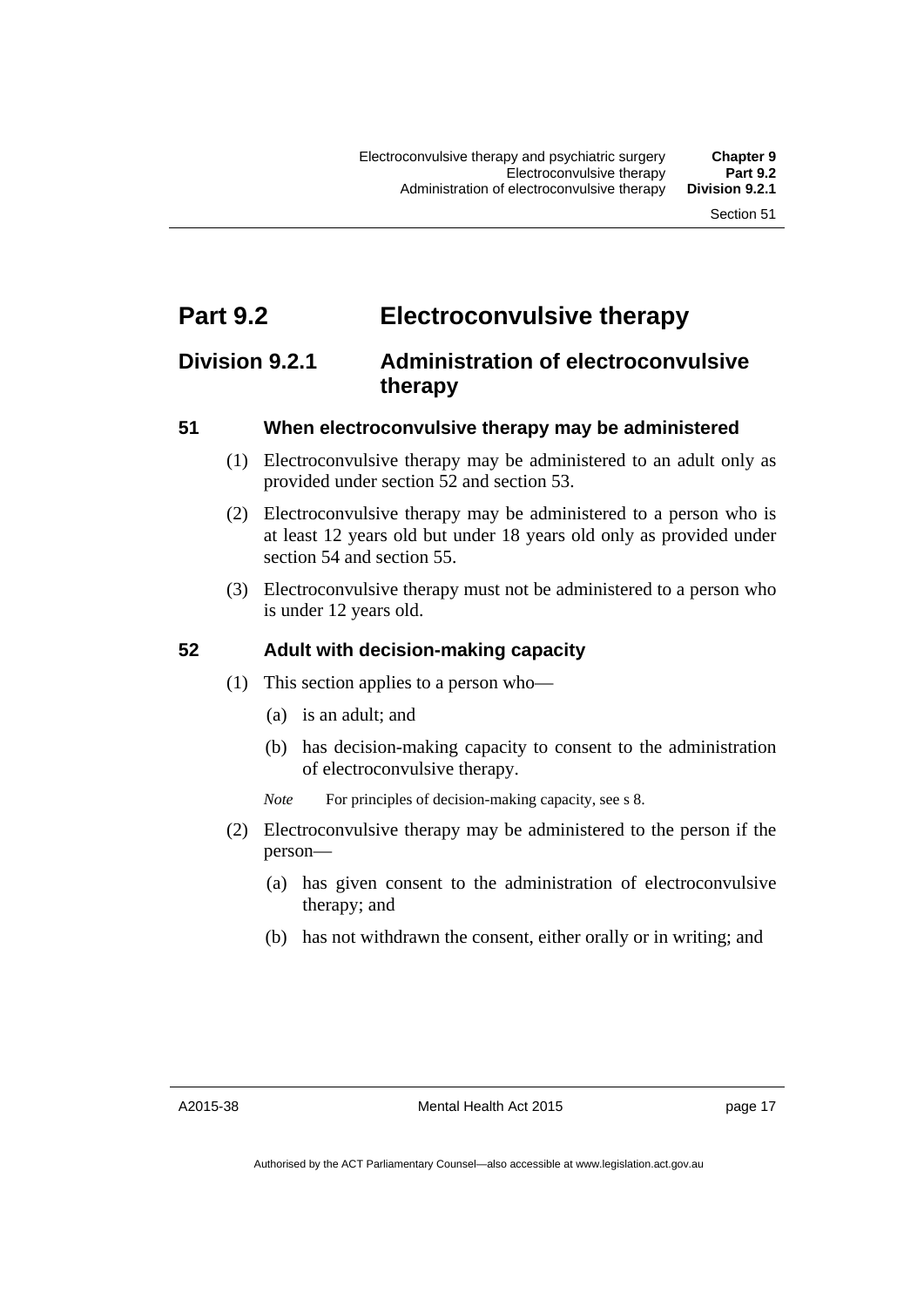- (c) has not had electroconvulsive therapy administered—
	- (i) 9 or more times since the consent was given; or
	- (ii) if the consent was to the administration of electroconvulsive therapy a stated number of times less than 9—that number of times.

#### <span id="page-27-0"></span>**53 Adult without decision-making capacity**

- (1) This section applies to a person who—
	- (a) is an adult; and
	- (b) does not have decision-making capacity to consent to the administration of electroconvulsive therapy.
- (2) Electroconvulsive therapy may be administered to the person if—
	- (a) the person has an advance consent direction consenting to electroconvulsive therapy; and
	- (b) it is administered in accordance with the direction; and
	- (c) the person does not refuse or resist.
- (3) Also, electroconvulsive therapy may be administered to the person if—
	- (a) it is administered in accordance with an electroconvulsive therapy order or an emergency electroconvulsive therapy order in force in relation to the person; and
	- (b) either—
		- (i) the person does not refuse or resist; or
		- (ii) a psychiatric treatment order or a forensic psychiatric treatment order is also in force in relation to the person.

Authorised by the ACT Parliamentary Counsel—also accessible at www.legislation.act.gov.au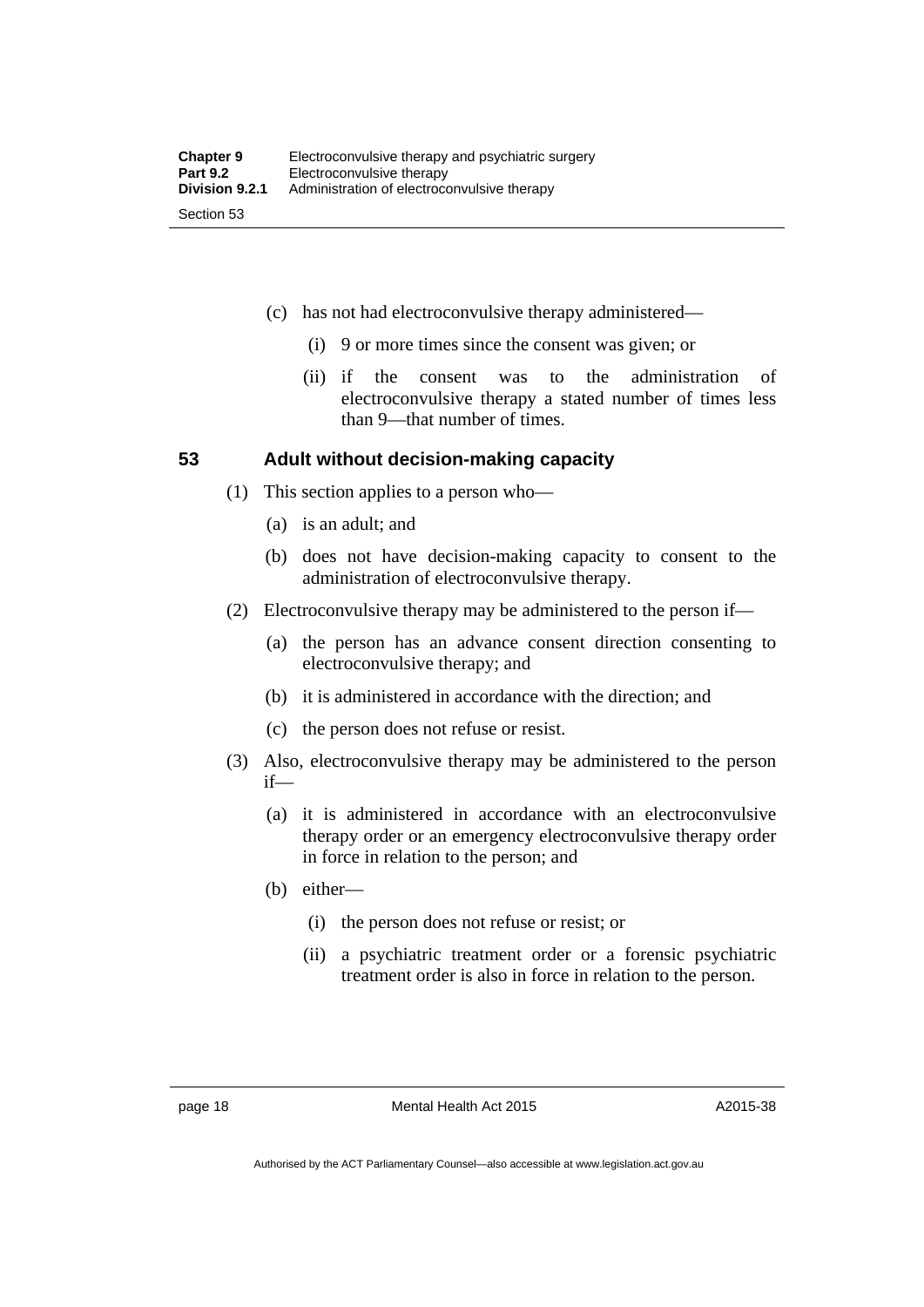#### <span id="page-28-0"></span>**54 Young person with decision-making capacity**

- (1) This section applies to a person who—
	- (a) is at least 12 years old but under 18 years old; and
	- (b) has decision-making capacity to consent to the administration of electroconvulsive therapy.
	- *Note* For principles of decision-making capacity, see s 8.
- (2) Electroconvulsive therapy may be administered to the person if—
	- (a) it is administered in accordance with—
		- (i) for a 12 to 15 year old—an electroconvulsive therapy order in force in relation to the person; or
		- (ii) for a 16 or 17 year old—an electroconvulsive therapy order or an emergency electroconvulsive therapy order in force in relation to the person; and
	- (b) the person has given consent to the administration of electroconvulsive therapy; and
	- (c) the person has not withdrawn the consent, either orally or in writing.

#### <span id="page-28-1"></span>**55 Young person without decision-making capacity**

- (1) This section applies to a person who—
	- (a) is at least 12 years old but under 18 years old; and
	- (b) does not have decision-making capacity to consent to the administration of electroconvulsive therapy.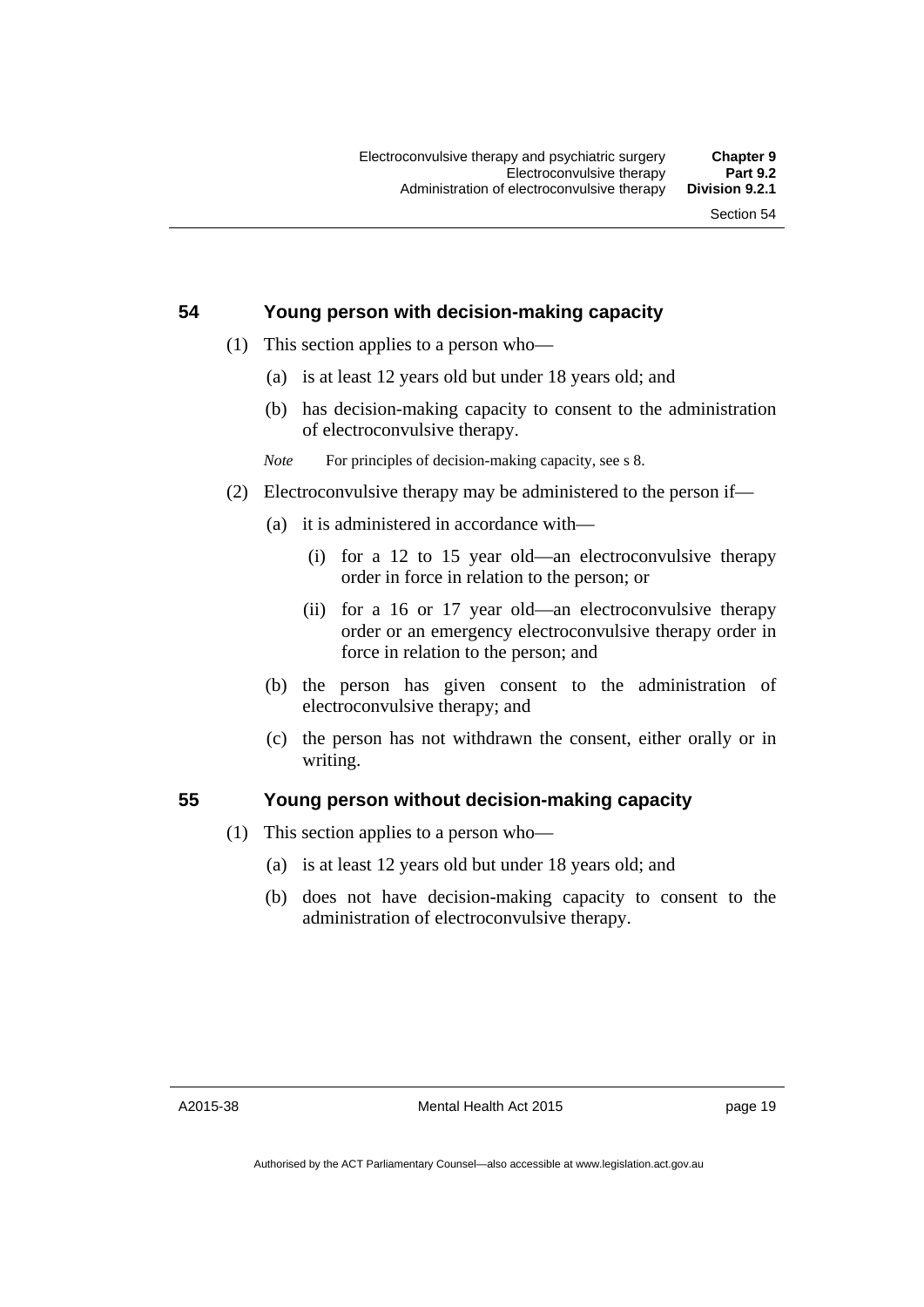- (2) Electroconvulsive therapy may be administered to the person if—
	- (a) it is administered in accordance with—
		- (i) for a 12 to 15 year old—an electroconvulsive therapy order in force in relation to the person; or
		- (ii) for a 16 or 17 year old—an electroconvulsive therapy order or an emergency electroconvulsive therapy order in force in relation to the person; and
	- (b) either—
		- (i) the person does not refuse or resist; or
		- (ii) a psychiatric treatment order or a forensic psychiatric treatment order is also in force in relation to the person.

#### <span id="page-29-0"></span>**55B Offence—unauthorised administration of electroconvulsive therapy**

- (1) A person commits an offence if—
	- (a) the person administers electroconvulsive therapy to a person; and
	- (b) the person is not a doctor.

Maximum penalty: 100 penalty units, imprisonment for 1 year or both.

- (2) A doctor commits an offence if—
	- (a) the doctor administers electroconvulsive therapy to a person; and
	- (b) the electroconvulsive therapy may not be administered to the person under this division.

Maximum penalty: 50 penalty units, imprisonment for 6 months or both.

page 20 Mental Health Act 2015

A2015-38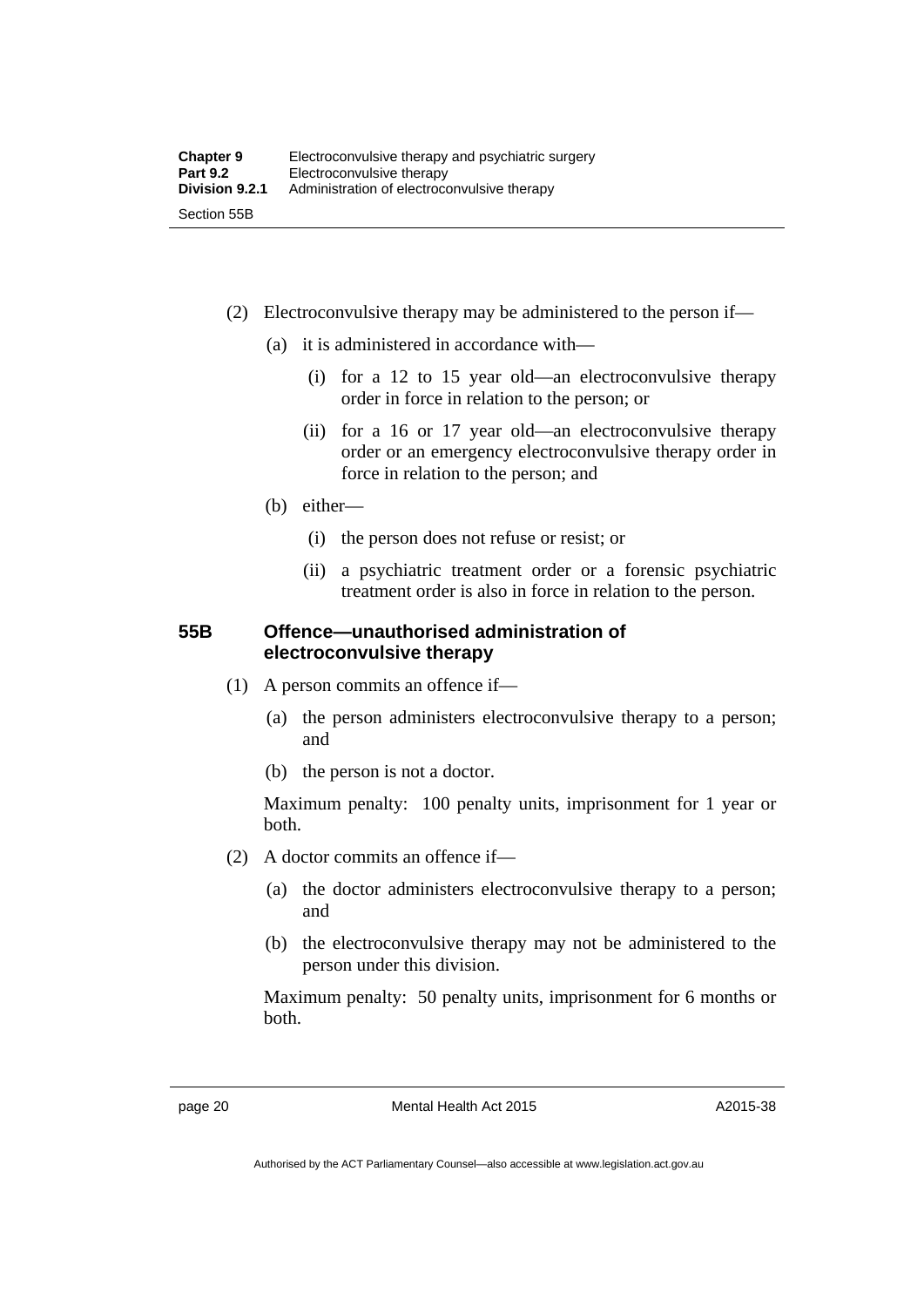### <span id="page-30-0"></span>**Division 9.2.2 Electroconvulsive therapy orders**

#### <span id="page-30-1"></span>**55C Application for electroconvulsive therapy order**

- (1) This section applies if the chief psychiatrist or a doctor believes on reasonable grounds that the ACAT could reasonably make an electroconvulsive therapy order in relation to a person.
- (2) The chief psychiatrist or doctor may apply to the ACAT for an electroconvulsive therapy order in relation to the person.
- (3) If the person is under 18 years old—
	- (a) the application must be supported by the evidence of another doctor; and
	- (b) the applicant or the other doctor (or both) must be a child and adolescent psychiatrist.
	- *Note* A psychiatric treatment order or forensic psychiatric treatment order is also needed if electroconvulsive therapy is to be administered to the person and the person refuses or resists (see s 53 (3) (b) (i) and s 55 (2) (b) (i)).
- (4) In this section:

*child and adolescent psychiatrist* means a psychiatrist who is a member of the Faculty of Child and Adolescent Psychiatry of the Royal Australian and New Zealand College of Psychiatrists.

#### <span id="page-30-2"></span>**55D Consultation by ACAT—electroconvulsive therapy order**

Before making an electroconvulsive therapy order in relation to a person who is not subject to a mental health order, the ACAT must, as far as practicable, consult—

 (a) if the person is under 18 years old—each person with parental responsibility for the person under the *[Children and Young](http://www.legislation.act.gov.au/a/2008-19)  [People Act 2008](http://www.legislation.act.gov.au/a/2008-19)*, division 1.3.2 (Parental responsibility); and

A2015-38

page 21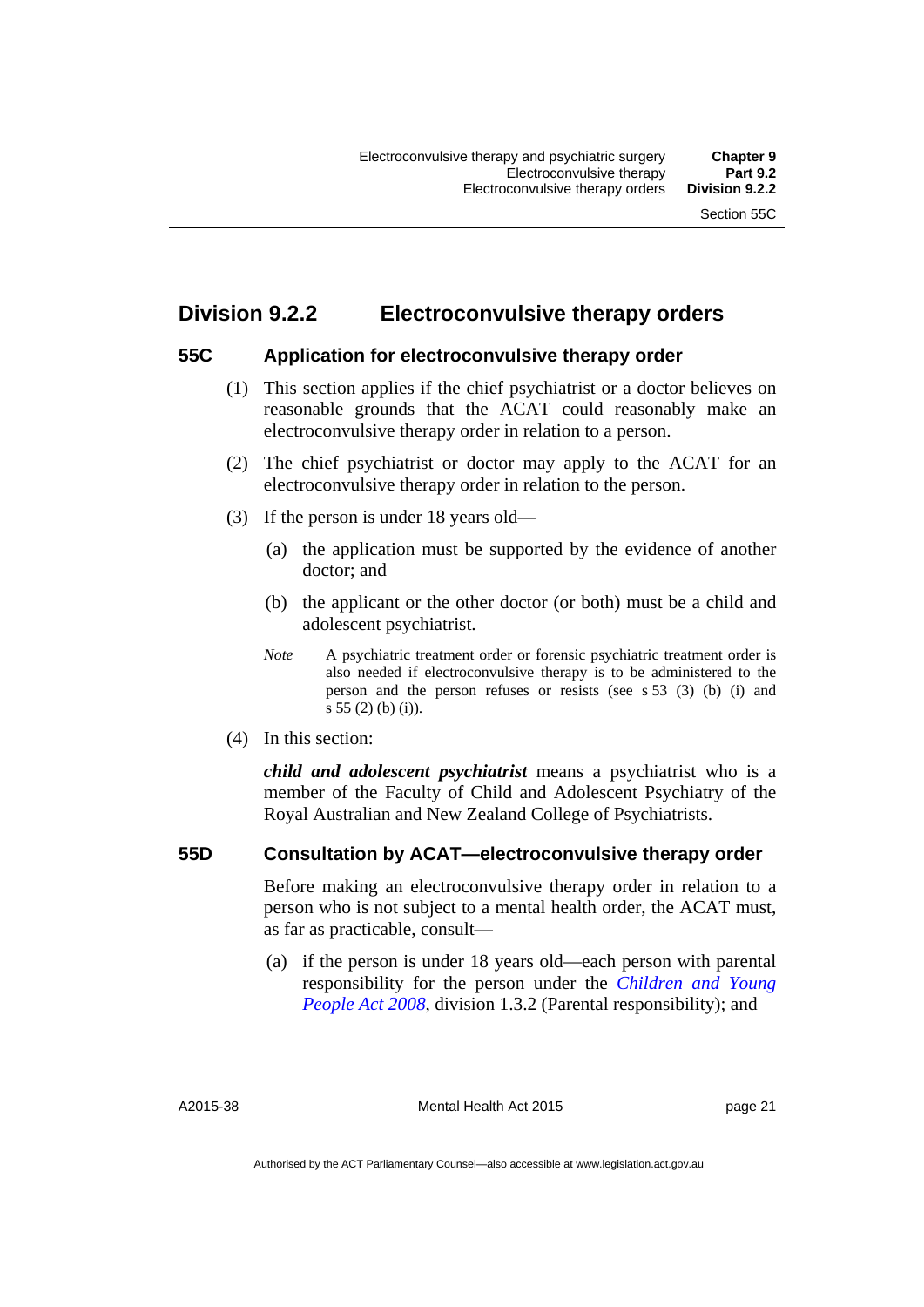- (b) if the person has a guardian under the *[Guardianship and](http://www.legislation.act.gov.au/a/1991-62)  [Management of Property Act 1991](http://www.legislation.act.gov.au/a/1991-62)*—the guardian; and
- (c) if the person has an attorney under the *[Powers of Attorney](http://www.legislation.act.gov.au/a/2006-50)  [Act 2006](http://www.legislation.act.gov.au/a/2006-50)*—the attorney; and
- (d) if the person has a nominated person—the nominated person; and
- (e) if a health attorney is involved in the treatment, care or support of the person—the health attorney.

#### <span id="page-31-0"></span>**55E ACAT must hold hearing—electroconvulsive therapy order**

Before making an electroconvulsive therapy order in relation to a person, the ACAT must hold a hearing into the matter.

#### <span id="page-31-1"></span>**55F What ACAT must take into account—electroconvulsive therapy order**

In making an electroconvulsive therapy order in relation to a person, the ACAT must take into account the following:

- (a) whether the person consents, refuses to consent or has the decision-making capacity to consent to the electroconvulsive therapy;
- (b) the views and wishes of the person, so far as they can be found out, including in—
	- (i) an advance agreement; and
	- (ii) an advance consent direction;
- (c) the views of the people responsible for the day-to-day care of the person, so far as those views are made known to the ACAT;
- (d) the views of the people appearing at the proceeding;

page 22 Mental Health Act 2015

A2015-38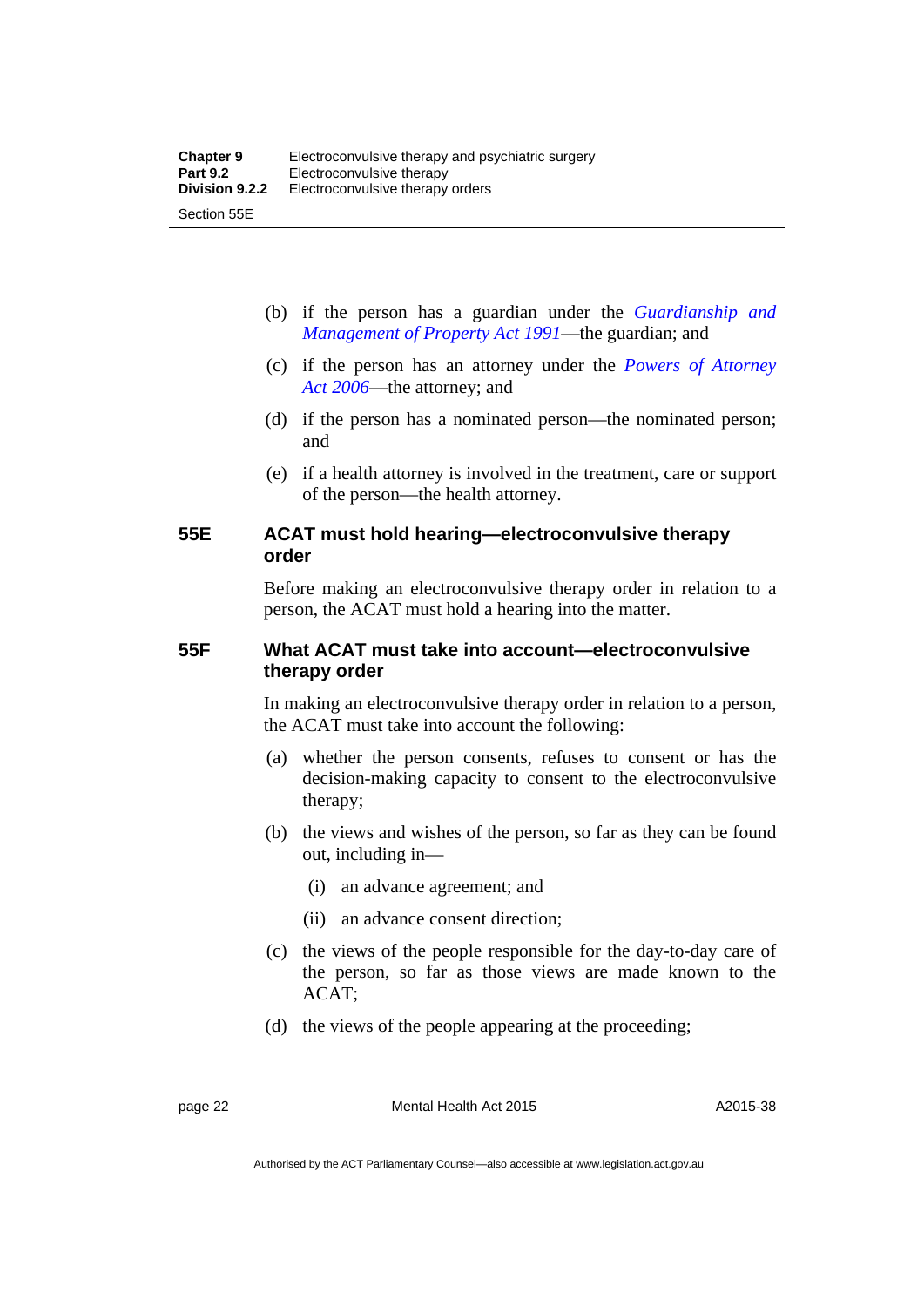- (e) the views of the people consulted under section 55D (Consultation by ACAT—electroconvulsive therapy order);
- (f) any alternative treatment, care or support reasonably available, including—
	- (i) the purpose of the treatment, care or support; and
	- (ii) the benefits likely to be derived by the person from the treatment, care or support; and
	- (iii) the distress, discomfort, risks, side effects or other disadvantages associated with the treatment, care or support;
- (g) any relevant medical history of the person.

#### <span id="page-32-0"></span>**55G Making of electroconvulsive therapy order**

- (1) On application under section 55C, the ACAT may make an electroconvulsive therapy order in relation to a person who is at least 12 years old if satisfied that—
	- (a) the person has a mental illness; and
	- (b) the person does not have decision-making capacity to consent to the administration of electroconvulsive therapy; and
	- (c) the person does not have an advance consent direction refusing consent to electroconvulsive therapy; and
	- (d) the administration of electroconvulsive therapy is likely to result in substantial benefit to the person; and
	- (e) either—
		- (i) all other reasonable forms of treatment available have been tried but have not been successful; or
		- (ii) the treatment is the most appropriate treatment reasonably available.

A2015-38

Mental Health Act 2015

page 23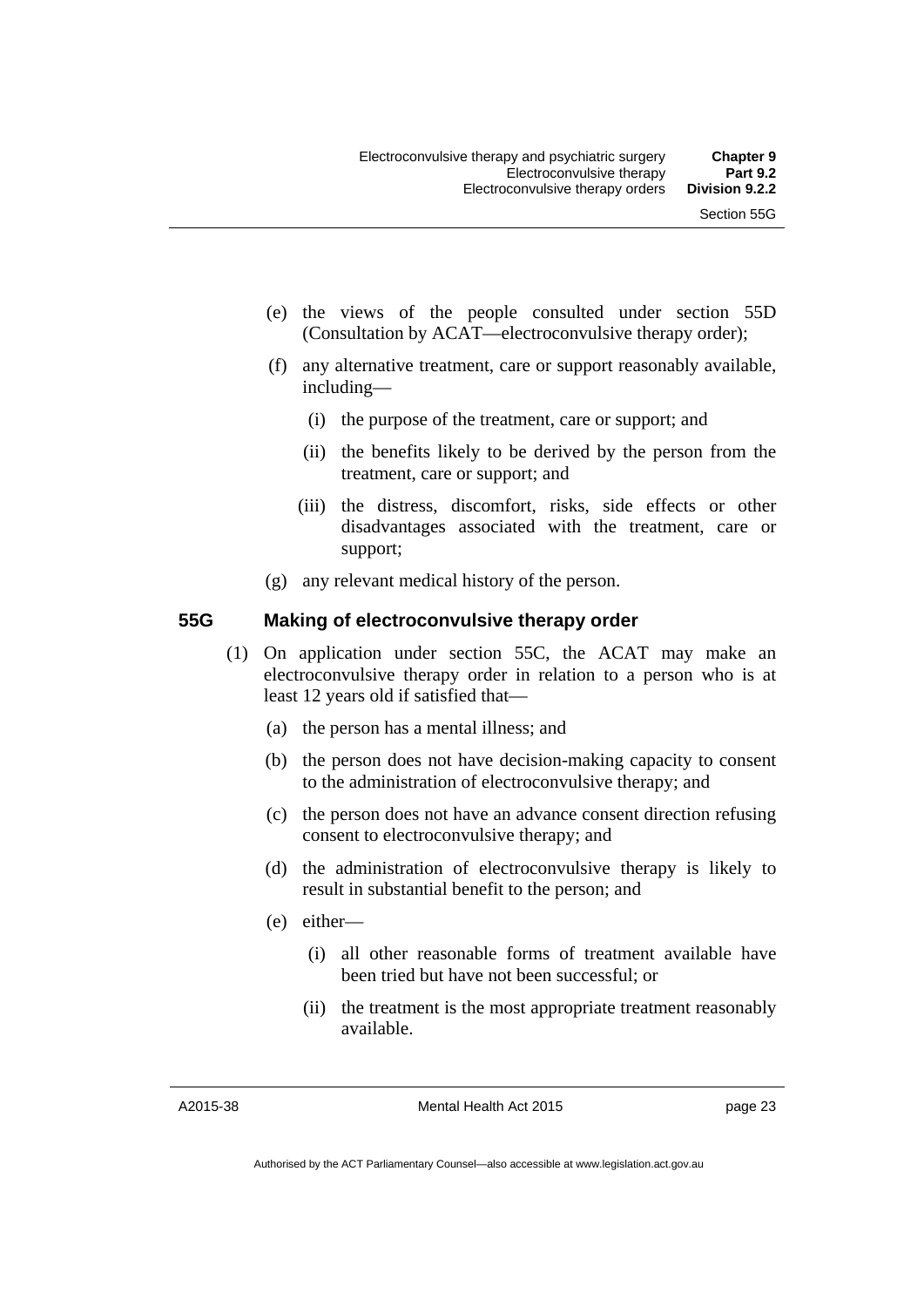- (2) Also on application under section 55C, the ACAT may make an electroconvulsive therapy order in relation to a person who is at least 12 years old but under 18 years old if satisfied that—
	- (a) the person has a mental illness; and
	- (b) the person has decision-making capacity to consent to the administration of electroconvulsive therapy; and
	- (c) the person consents to the administration of electroconvulsive therapy; and
	- (d) the administration of electroconvulsive therapy is likely to result in substantial benefit to the person.
- (3) The ACAT must, as soon as practicable after making an electroconvulsive therapy order under this section, give a copy of the order to the following:
	- (a) the person in relation to whom the order is made;
	- (b) the person who applied for the order;
	- (c) the people consulted under section 55D (Consultation by ACAT—electroconvulsive therapy order).

#### <span id="page-33-0"></span>**55H Content of electroconvulsive therapy order**

- (1) An electroconvulsive therapy order made in relation to a person must state—
	- (a) the matters under section 55G (1) or (2) of which the ACAT is satisfied in relation to the person; and
	- (b) the maximum number of times electroconvulsive therapy may be administered to the person under the order.
	- *Note* The ACAT must give a copy of the order to certain people (see s 87).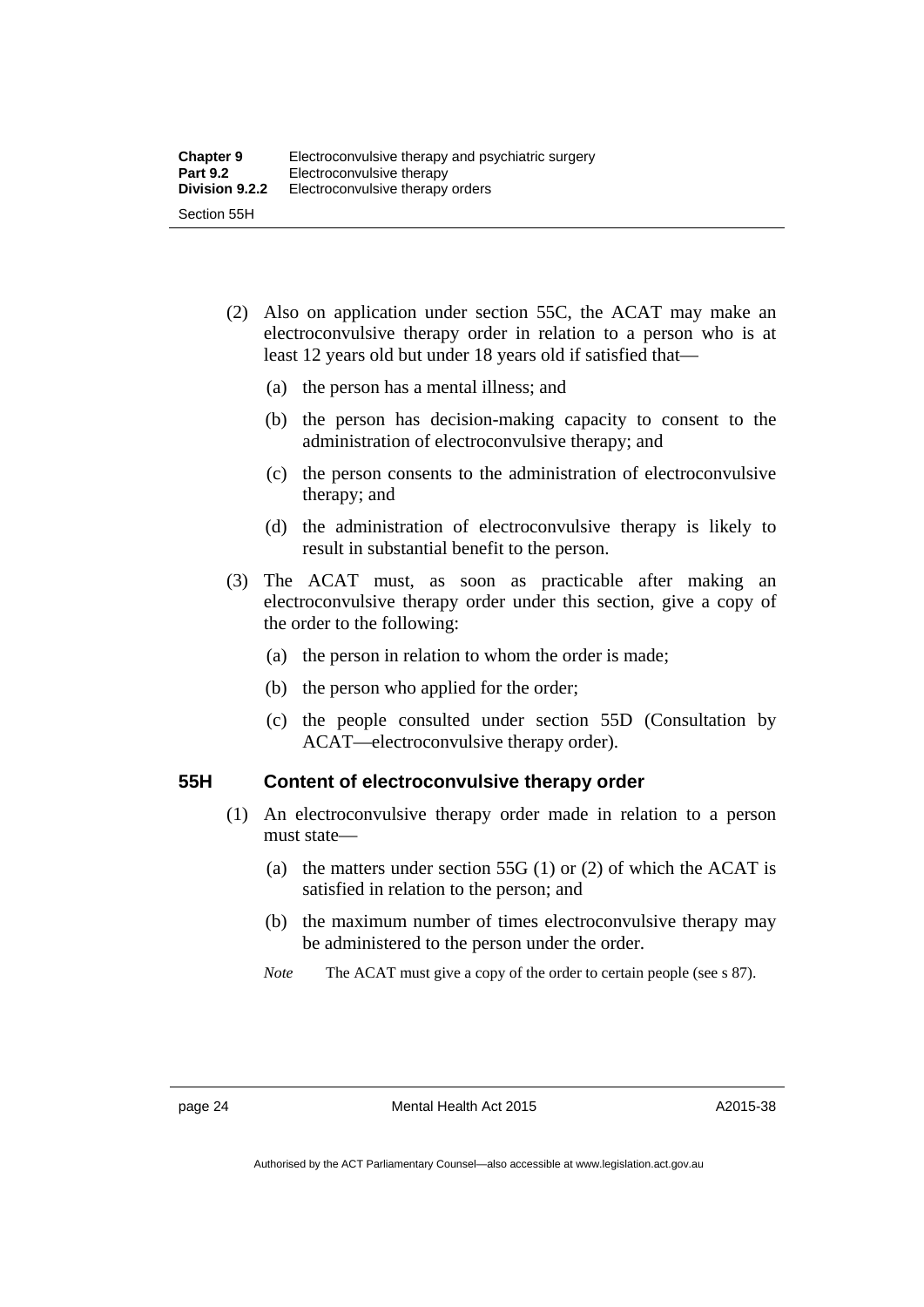- (2) For subsection (1) (b), the maximum number must be—
	- (a) if the person has an advance consent direction that includes advance consent for electroconvulsive therapy—not more than the maximum number of times stated in the direction; and
	- (b) in any other case—not more than 9.

#### <span id="page-34-0"></span>**55I Person to be told about electroconvulsive therapy order**

- (1) This section applies if electroconvulsive therapy is to be administered to a person at a mental health facility under an electroconvulsive therapy order.
- (2) The person in charge of the facility must ensure that the person is told about the order, and the procedures authorised under the order, before the therapy is administered and in a language and way of communicating that the person is most likely to understand.
- (3) This section applies even if the person was present when the order was made.

### <span id="page-34-1"></span>**Division 9.2.3 Emergency electroconvulsive therapy orders**

#### <span id="page-34-2"></span>**55J Application for emergency electroconvulsive therapy order**

- (1) This section applies if the chief psychiatrist and a doctor believe on reasonable grounds that the ACAT could reasonably make an emergency electroconvulsive therapy order in relation to a person.
- (2) The chief psychiatrist and doctor may jointly apply to the ACAT for an emergency electroconvulsive therapy order in relation to the person.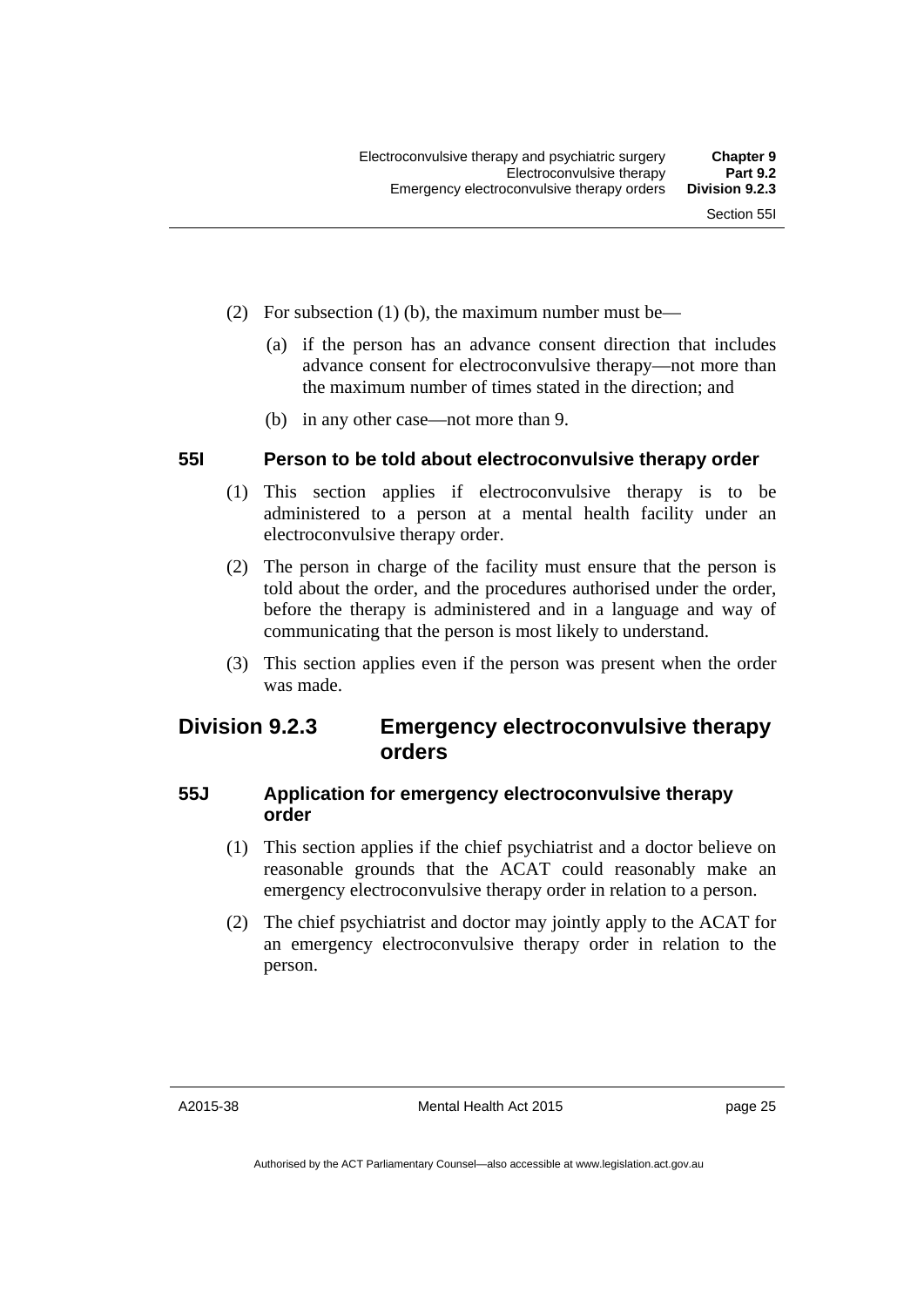- (3) The application must be accompanied by an application for an electroconvulsive therapy order in relation to the person.
	- *Note 1* The ACAT must give a copy of the application to the following people as soon as practicable (and not longer than 24 hours) after the application is lodged:
		- the public advocate
		- if the person is a child—the CYP director-general (see s 79).
	- *Note 2* Certain people are entitled to appear and give evidence, and be represented, at the proceeding, including the following:
		- the person who is the subject of the proceeding
		- the public advocate
		- the discrimination commissioner.

Other people are also entitled to appear (see s 80).

*Note 3* A psychiatric treatment order or forensic psychiatric treatment order is also needed if electroconvulsive therapy is to be administered to the person and the person refuses or resists (see s 53 (3) (b) and s 55 (2) (b)).

#### <span id="page-35-0"></span>**55JA What ACAT must take into account—emergency electroconvulsive therapy order**

In making an emergency electroconvulsive therapy order in relation to a person, the ACAT must take into account the following:

- (a) the views and wishes of the person, so far as they can be found out, including in—
	- (i) an advance agreement; and
	- (ii) an advance consent direction;
- (b) the views of the people appearing at the proceeding;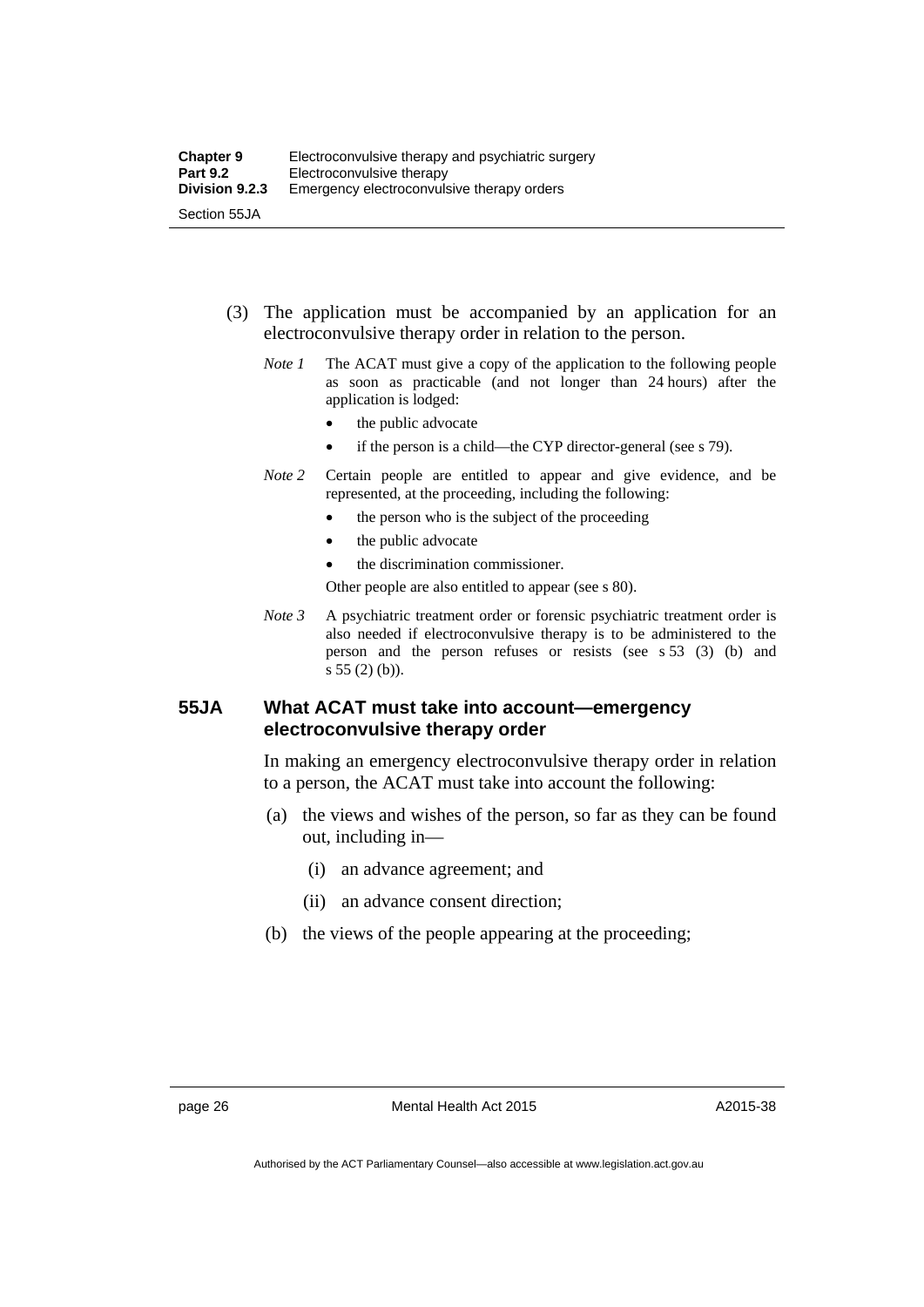- (c) the views of the following, so far as those views are made known to the ACAT:
	- (i) the people responsible for the day-to-day care of the person;
	- (ii) if the person is under 18 years old—each person with parental responsibility for the person under the *[Children](http://www.legislation.act.gov.au/a/2008-19)  [and Young People Act 2008](http://www.legislation.act.gov.au/a/2008-19)*, division 1.3.2 (Parental responsibility);
	- (iii) if the person has a guardian under the *[Guardianship and](http://www.legislation.act.gov.au/a/1991-62)  [Management of Property Act 1991](http://www.legislation.act.gov.au/a/1991-62)*—the guardian;
	- (iv) if the person has an attorney under the *[Powers of Attorney](http://www.legislation.act.gov.au/a/2006-50)  [Act 2006](http://www.legislation.act.gov.au/a/2006-50)*—the attorney;
	- (v) if the person has a nominated person—the nominated person;
	- (vi) if a health attorney is involved in the treatment, care or support of the person—the health attorney.
- *Note* Section 79A (Notice of hearing) does not apply in relation to the making of an emergency electroconvulsive therapy order (see s 79A (3)).

#### **55K Making of emergency electroconvulsive therapy order**

- (1) On application under section 55J, the ACAT may make an emergency electroconvulsive therapy order in relation to a person who is at least 16 years old if satisfied that—
	- (a) the person has a mental illness; and
	- (b) the person does not have decision-making capacity to consent to the administration of electroconvulsive therapy; and
	- (c) the person does not have an advance consent direction refusing consent to electroconvulsive therapy; and

A2015-38

Mental Health Act 2015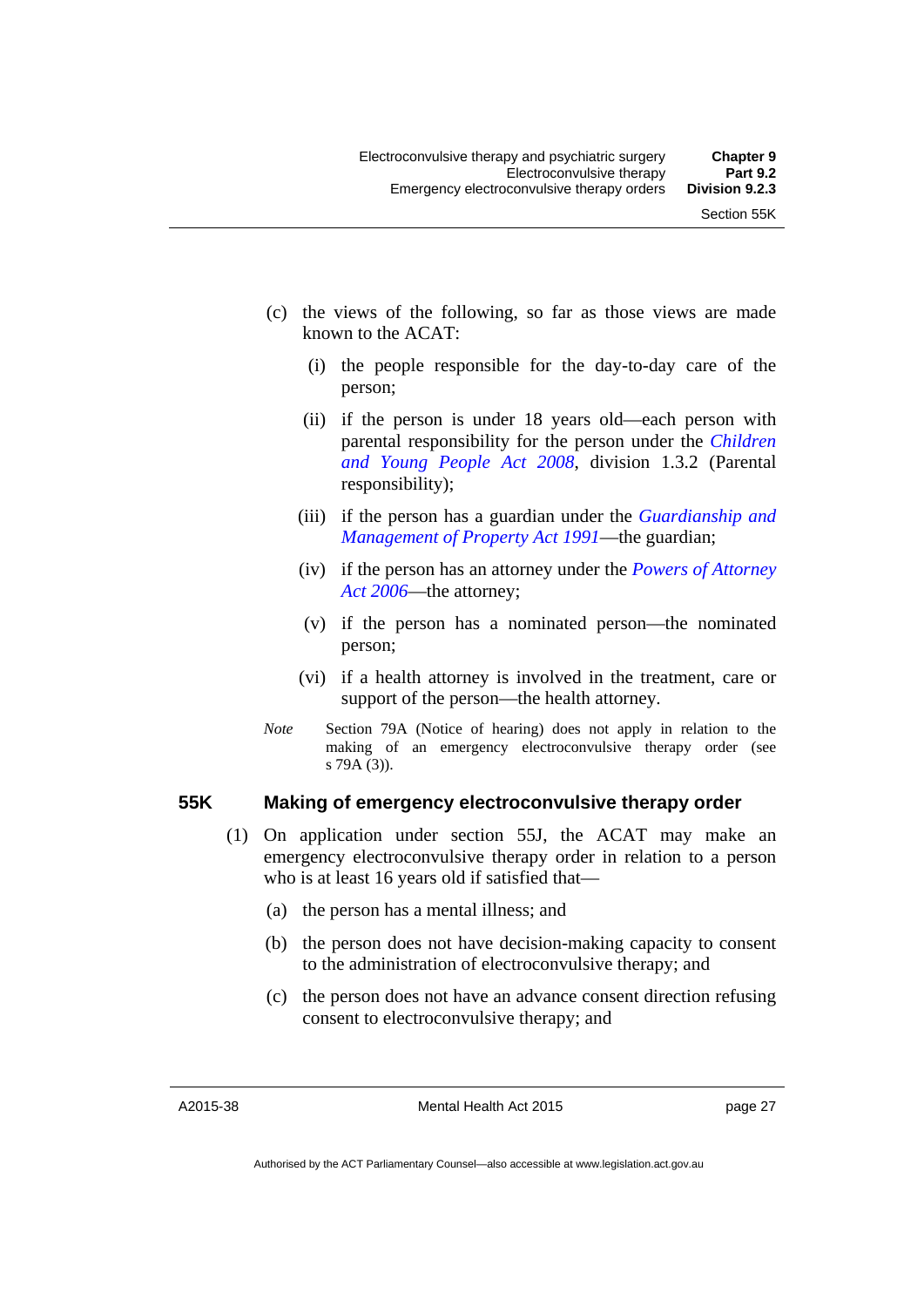- (d) the administration of the electroconvulsive therapy is necessary to—
	- (i) save the person's life; or
	- (ii) prevent the likely onset of a risk to the person's life within 3 days; and
- (e) either—
	- (i) all other reasonable forms of treatment available have been tried but have not been successful; or
	- (ii) the treatment is the most appropriate treatment reasonably available.
- (2) Also on application under section 55J, the ACAT may make an emergency electroconvulsive therapy order in relation to a person who is at least 16 years old if the ACAT is satisfied that—
	- (a) the person has a mental illness; and
	- (b) the person has decision-making capacity to consent to the administration of electroconvulsive therapy and consents to the administration of electroconvulsive therapy; and
	- (c) the administration of the electroconvulsive therapy is necessary to—
		- (i) save the person's life; or
		- (ii) prevent the likely onset of a risk to the person's life within 3 days; and
	- (d) either—
		- (i) all other reasonable forms of treatment available have been tried but have not been successful; or
		- (ii) the treatment is the most appropriate treatment reasonably available.

page 28 Mental Health Act 2015

A2015-38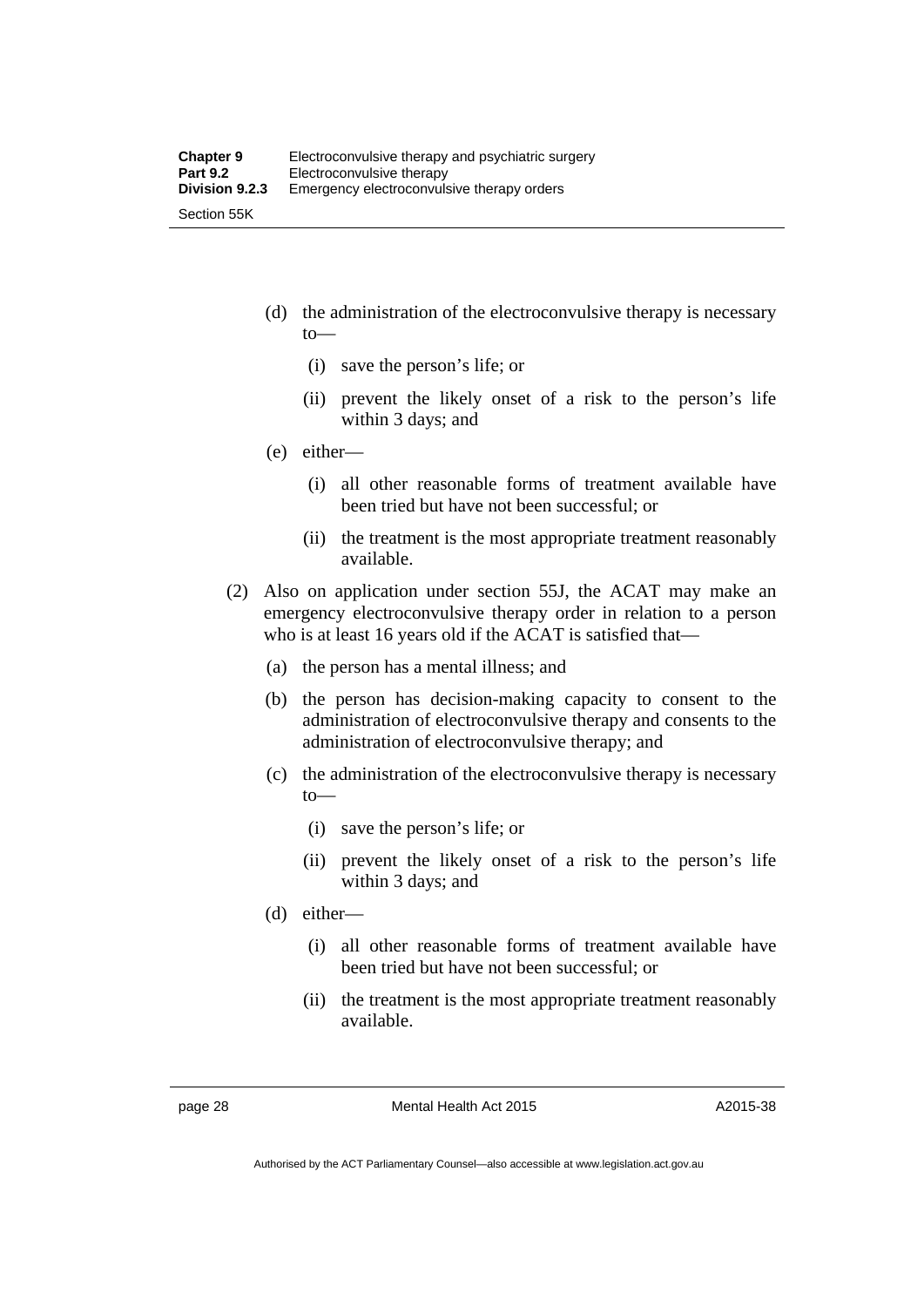# **55L Content of an emergency electroconvulsive therapy order**

An emergency electroconvulsive therapy order made in relation to a person must state that—

- (a) electroconvulsive therapy may be administered to the person a stated number of times (not more than 3); and
- (b) the order expires a stated number of days (not more than 7) after it is made.
- *Note* The ACAT must give a copy of the order to certain people within 24 hours (see s 87).

# **56 Effect of later order**

If an emergency electroconvulsive therapy order is in force in relation to a person and the ACAT makes an electroconvulsive therapy order in relation to the person, the emergency electroconvulsive therapy order ceases to be in force.

# **Division 9.2.4 Records of electroconvulsive therapy**

# **57 Doctor must record electroconvulsive therapy**

- (1) If a doctor administers electroconvulsive therapy to a person, the doctor must make a record of the administration, including whether the administration—
	- (a) was in accordance with an order of the ACAT; and
	- (b) was with the person's consent.
- (2) The doctor must give the record to the person in charge of the psychiatric facility where the therapy was administered.
- (3) A doctor commits an offence if the doctor fails to comply with subsection (1) or (2).

Maximum penalty: 20 penalty units.

A2015-38

Mental Health Act 2015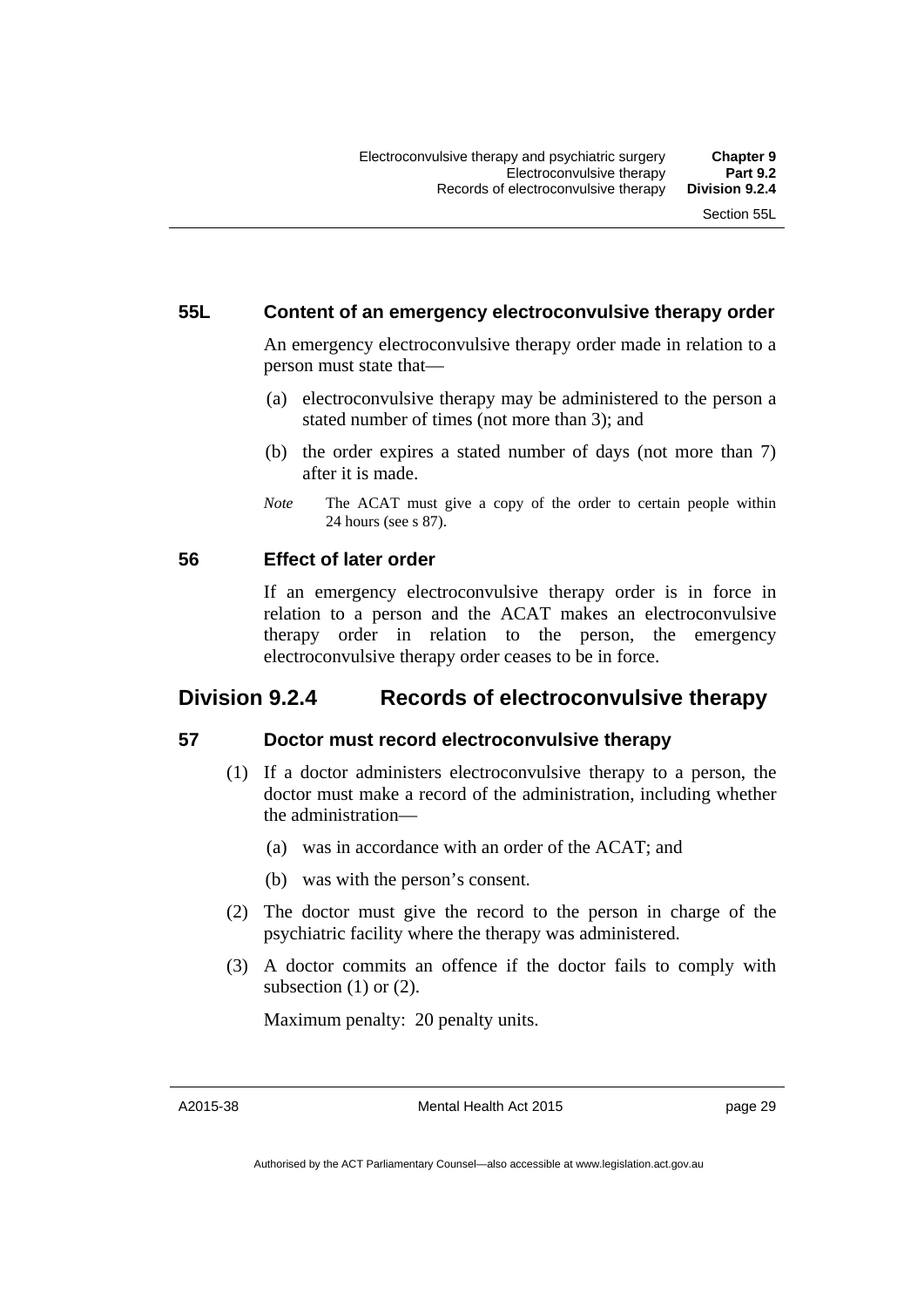# **58 Electroconvulsive therapy records to be kept for 5 years**

The person in charge of a psychiatric facility must keep a record of electroconvulsive therapy given under section 57 (2) for at least 5 years after the day the record is given.

Maximum penalty: 20 penalty units.

page 30 Mental Health Act 2015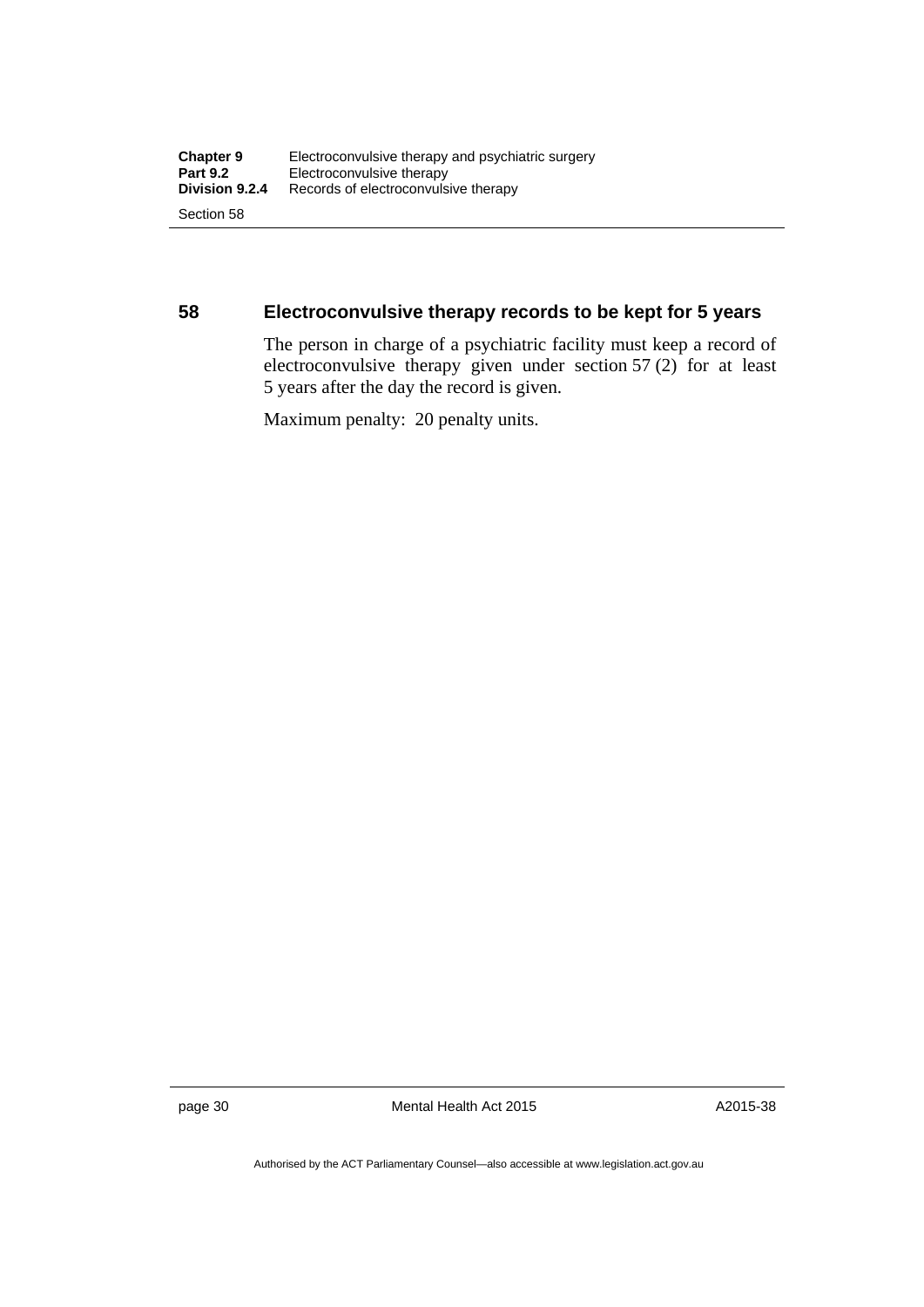# **Part 9.3 Psychiatric surgery**

### **59 Performance on people subject to orders of ACAT**

Psychiatric surgery may be performed on a person under this part despite any order of the ACAT in force in relation to the person.

# **60 Psychiatric surgery not to be performed without approval or if person refuses**

A doctor commits an offence if—

- (a) the doctor performs psychiatric surgery on a person; and
- (b) the doctor—
	- (i) does not have the chief psychiatrist's approval for performance of the surgery; or
	- (ii) has been told under section 66 that the person refuses to have the surgery performed.

Maximum penalty: 100 penalty units, imprisonment for 1 year or both.

# **61 Application for approval**

- (1) A doctor who proposes to perform psychiatric surgery on a person may apply to the chief psychiatrist for approval to perform the surgery.
- (2) The doctor must be a psychiatrist.
- (3) The application must be in writing and be accompanied by—
	- (a) a copy of the consent of the person; or
	- (b) if the consent is in an advance consent direction—a copy of the advance consent direction; or
	- (c) a copy of an order of the Supreme Court under section 65.

A2015-38

Mental Health Act 2015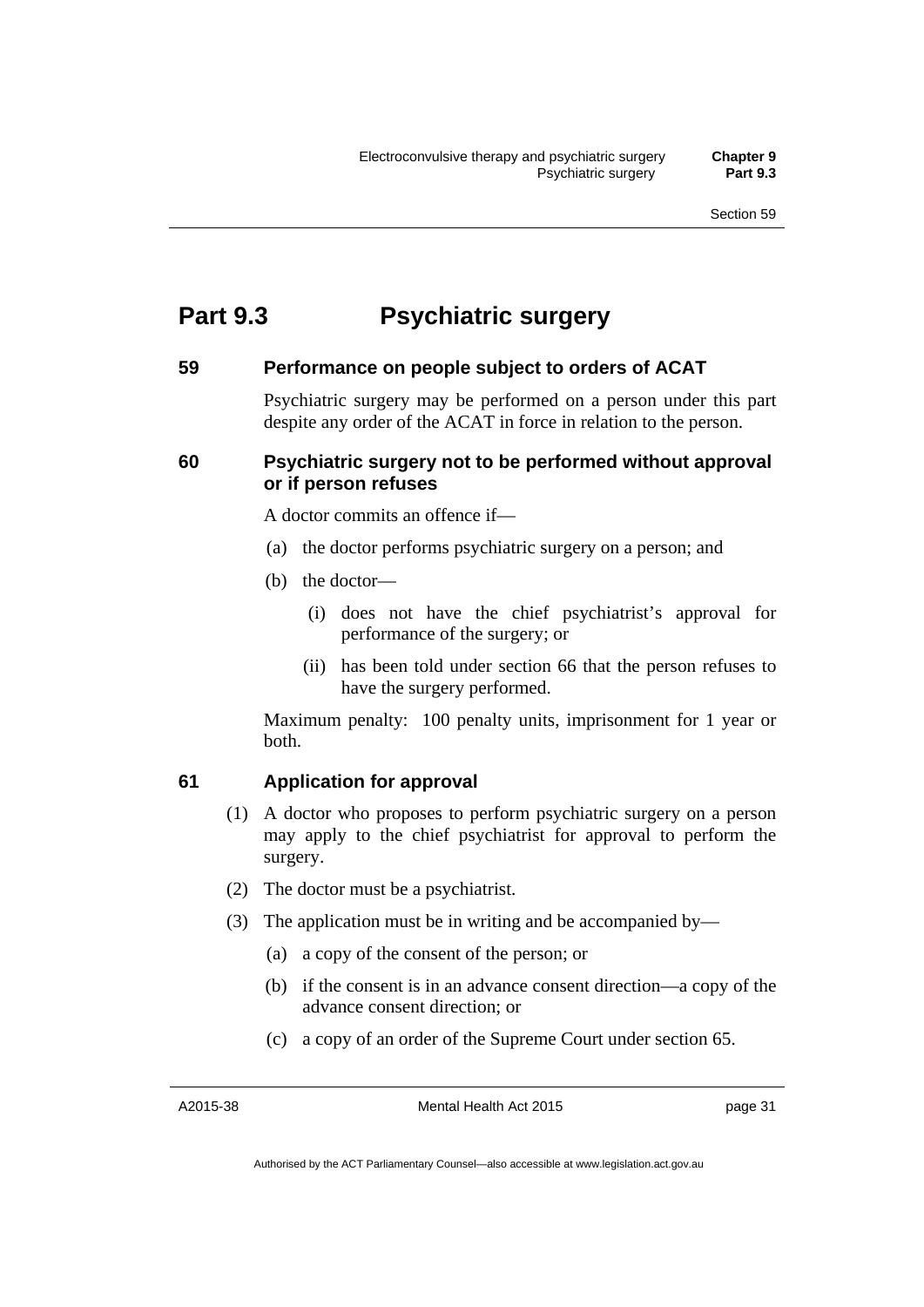Section 62

 (4) The doctor must, as soon as practicable after giving the application to the chief psychiatrist, give a copy of the application to the person on whom the surgery is proposed to be performed.

# **62 Application to be considered by committee**

- (1) The chief psychiatrist must, as soon as practicable after receiving an application under section 61, give a copy of the application to the chairperson of the committee appointed under section 67.
- (2) The chairperson must as soon as practicable after receiving the application—
	- (a) tell the following people, in writing, of the application:
		- (i) the person on whom the surgery is proposed to be performed (the *subject person*);
		- (ii) if the subject person is a child—each person with parental responsibility for the child under the *[Children and Young](http://www.legislation.act.gov.au/a/2008-19)  [People Act 2008](http://www.legislation.act.gov.au/a/2008-19)*, division 1.3.2 (Parental responsibility);
		- (iii) if the subject person has a guardian under the *[Guardianship and Management of Property Act 1991](http://www.legislation.act.gov.au/a/1991-62)* the guardian;
		- (iv) if the subject person has an attorney under the *[Powers of](http://www.legislation.act.gov.au/a/2006-50)  [Attorney Act 2006](http://www.legislation.act.gov.au/a/2006-50)*—the attorney;
		- (v) if the subject person has a nominated person—the nominated person;
		- (vi) if a health attorney is involved in the treatment, care or support of the subject person—the health attorney; and
	- (b) convene a meeting of the committee to consider the application; and

Authorised by the ACT Parliamentary Counsel—also accessible at www.legislation.act.gov.au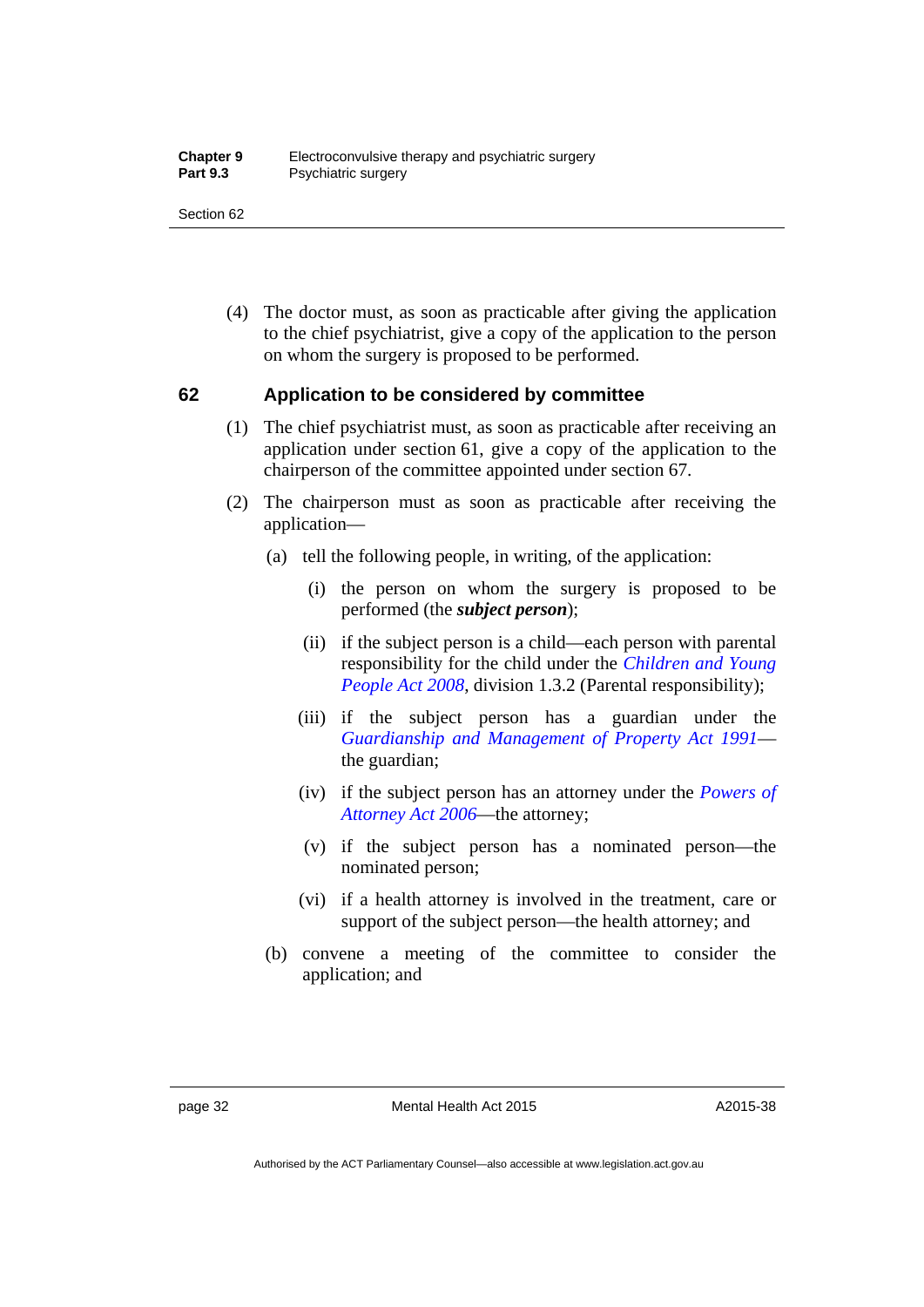- (c) give a written report to the chief psychiatrist that includes the following:
	- (i) the committee's recommendation about whether or not the chief psychiatrist should approve the performance of the psychiatric surgery;
	- (ii) if the committee recommends approval of the surgery the conditions (if any) to which the approval should be subject;
	- (iii) the committee's reasons for making the recommendations in the report.
- (3) The committee must—
	- (a) ensure that the people told of the application under subsection (2) (a) are given an opportunity to make an oral or written submission to the committee; and
	- (b) consider any submissions received.
- (4) The committee must not recommend that the chief psychiatrist approve the performance of psychiatric surgery unless—
	- (a) the committee believes on reasonable grounds that—
		- (i) the surgery will result in substantial benefit to the subject person; and
		- (ii) all alternative forms of treatment reasonably available have failed, or are likely to fail, to benefit the subject person; and
	- (b) the recommendation is supported by the psychiatrist and the neurosurgeon on the committee.
- (5) The chief psychiatrist must ensure that a copy of the committee's report is placed on the subject person's record.

A2015-38

Mental Health Act 2015

Authorised by the ACT Parliamentary Counsel—also accessible at www.legislation.act.gov.au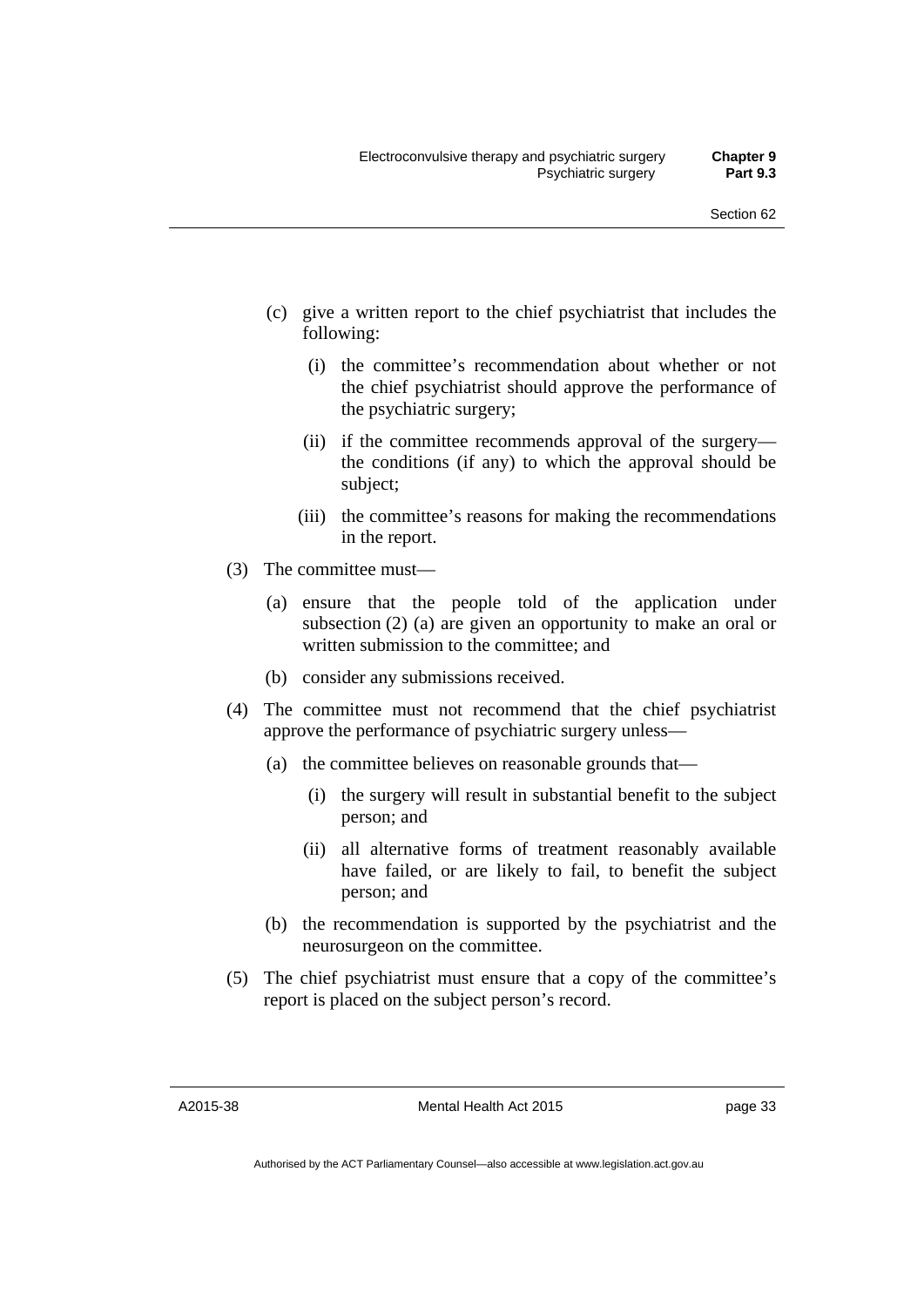Section 63

# **63 Requirement for further information**

- (1) On request by the committee considering an application, the chief psychiatrist must, by written notice given to the doctor who made the application, require the doctor to give the chief psychiatrist further stated information or documents relevant to the application.
- (2) The committee need not consider the application further until the required information or documents are given to the chief psychiatrist.
- (3) The chief psychiatrist must give the chairperson of the committee any information or documents given to the chief psychiatrist in compliance with a requirement under subsection (1).

# **64 Application to be decided in accordance with committee's recommendation**

The chief psychiatrist must decide an application under section 61 in accordance with the committee's recommendation.

# **65 Consent of Supreme Court**

- (1) This section applies if a psychiatrist proposes to perform psychiatric surgery on a person but the person does not have decision-making capacity to consent or an advance consent direction consenting to the surgery.
- (2) The psychiatrist may apply to the Supreme Court for an order consenting to the performance of psychiatric surgery on the person.
	- *Note* The order is needed for an application for the chief psychiatrist's approval for performance of the surgery (see s 61 (3) (c)).
- (3) The Supreme Court may make the order only if satisfied on reasonable grounds that—
	- (a) the person has a mental illness; and

page 34 Mental Health Act 2015

A2015-38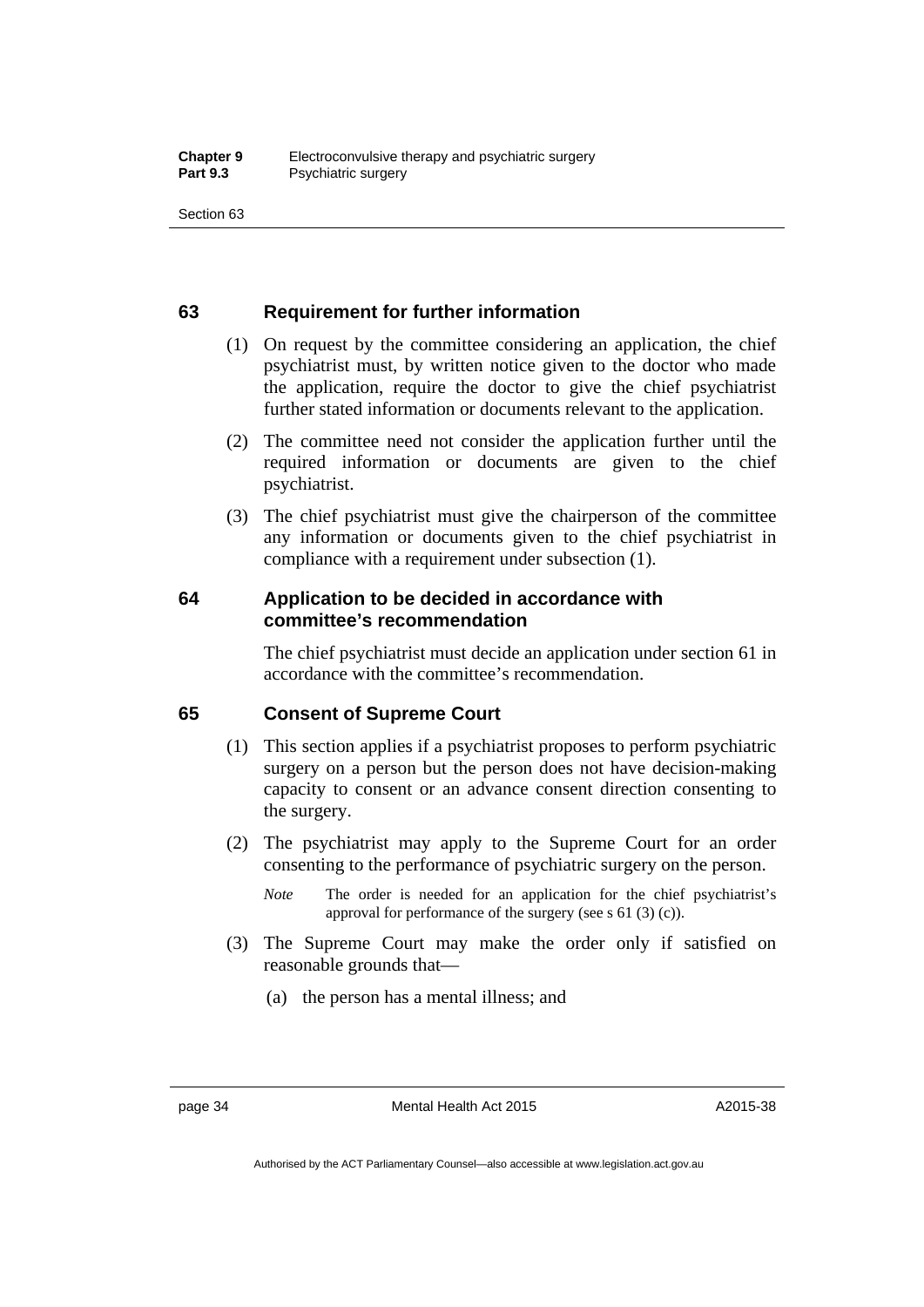- (b) the person—
	- (i) does not have decision-making capacity to consent to the surgery; and
	- (ii) does not have an advance consent direction consenting to the surgery; and
	- (iii) has not refused to consent to the surgery (in an advance consent direction or otherwise); and
- (c) there are grounds for believing that the performance of the surgery is likely to result in substantial benefit to the person; and
- (d) all alternative forms of treatment reasonably available have failed, or are likely to fail, to benefit the person.

### **66 Refusal of psychiatric surgery**

- (1) This section applies in relation to a person—
	- (a) who has given consent to the performance of psychiatric surgery; or
	- (b) in relation to whom the Supreme Court has made an order consenting to the performance of psychiatric surgery under section 65
- (2) The person may, before the psychiatric surgery is performed, tell the chief psychiatrist or anyone else, orally or in writing or by indicating in any other way, that the person refuses to have the surgery performed.
- (3) A person (other than the chief psychiatrist) who is told under subsection (2) that the person refuses to have psychiatric surgery performed must tell the chief psychiatrist of the refusal.

Maximum penalty: 50 penalty units, imprisonment for 6 months or both.

A2015-38

Mental Health Act 2015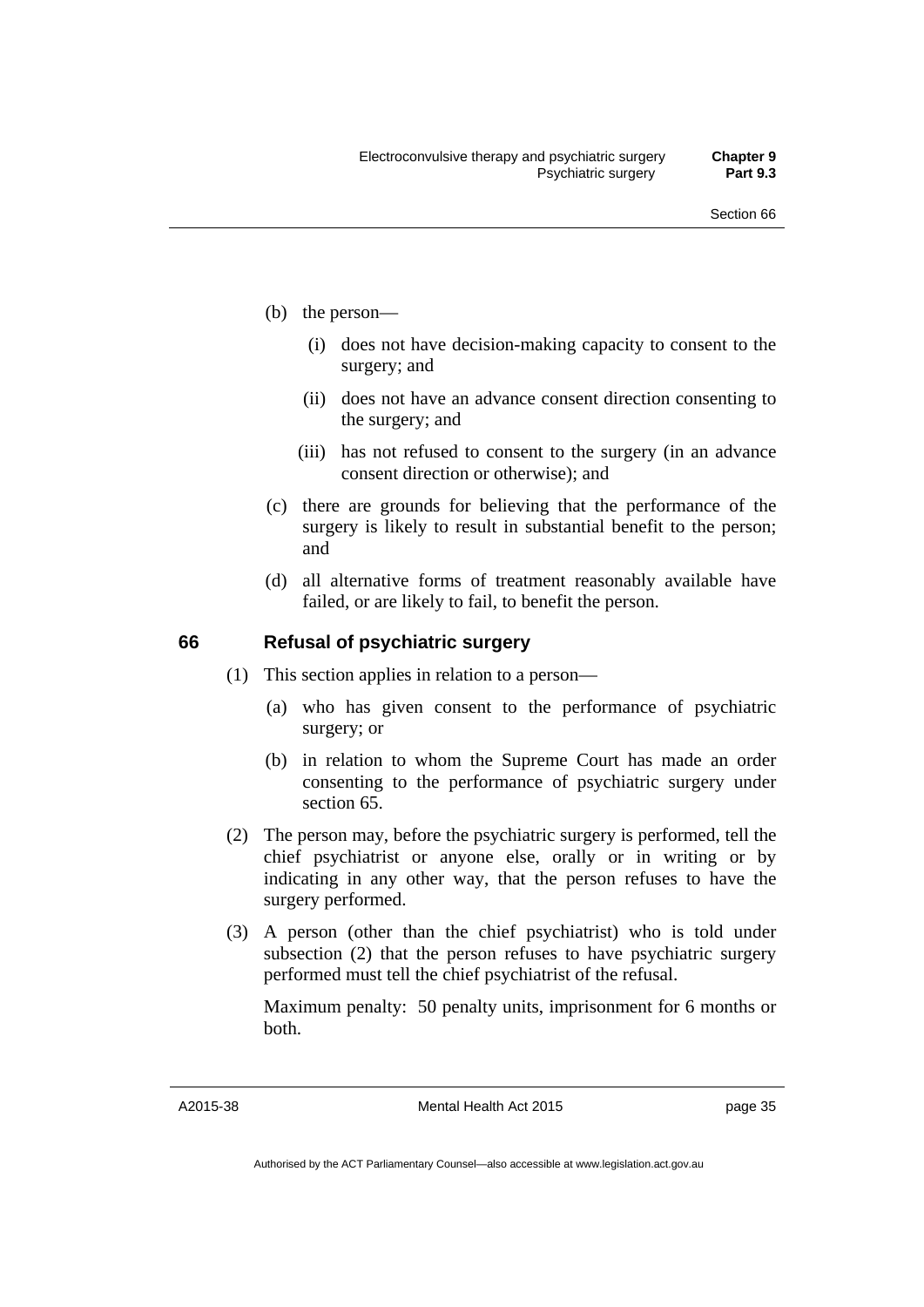Section 67

- (4) If the chief psychiatrist has approved the performance of psychiatric surgery on a person under section 64 and is told under this section that the person refuses to have the surgery, the chief psychiatrist must—
	- (a) immediately tell the doctor who is to perform the surgery of the refusal; and
	- (b) ensure that written documentation of the refusal is placed on the person's record.
- (5) If the chief psychiatrist is told under this section that a person refuses to have psychiatric surgery performed—
	- (a) any consent to the performance of the surgery given by the person, or any order made by the Supreme Court under section 65 in relation to the person, ceases to have effect; and
	- (b) if, immediately before the date of the refusal, an application for the approval of the performance of the surgery has been made but has not been decided, the application is taken to have been withdrawn on that date; and
	- (c) any approval given by the chief psychiatrist for the performance of the surgery ceases to have effect.

# **67 Appointment of committee**

- (1) For section 62, the Minister must appoint a committee consisting of—
	- (a) a psychiatrist; and
	- (b) a neurosurgeon; and
	- (c) a lawyer; and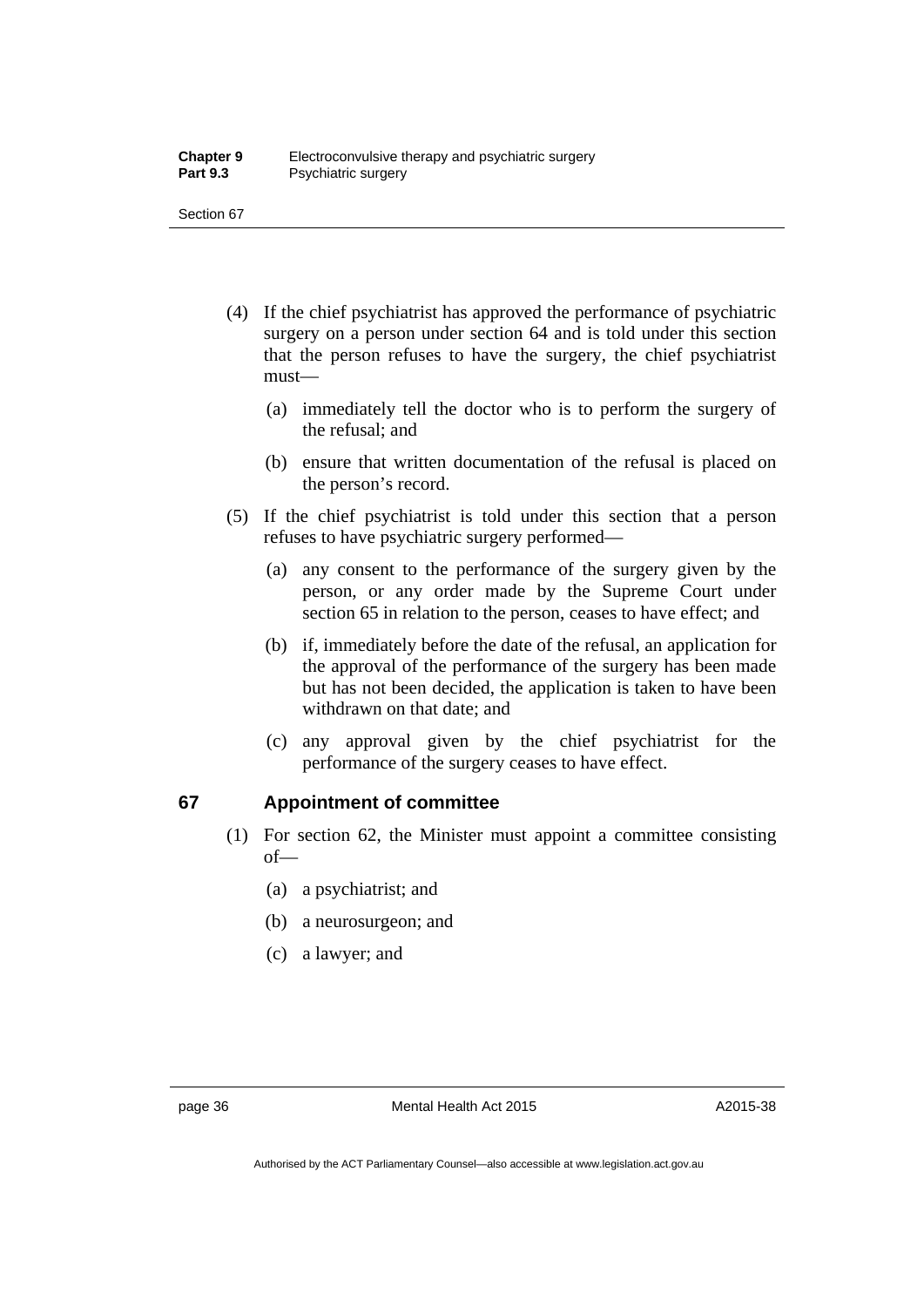- (d) a clinical psychologist; and
- (e) a social worker.
- *Note 1* For the making of appointments (including acting appointments), see the [Legislation Act,](http://www.legislation.act.gov.au/a/2001-14) pt 19.3.
- *Note* 2 In particular, a person may be appointed for a particular provision of a law (see [Legislation Act,](http://www.legislation.act.gov.au/a/2001-14) s 7 (3)) and an appointment may be made by naming a person or nominating the occupant of a position (see [Legislation Act,](http://www.legislation.act.gov.au/a/2001-14) s 207).
- *Note 3* Certain Ministerial appointments require consultation with an Assembly committee and are disallowable (see [Legislation Act,](http://www.legislation.act.gov.au/a/2001-14) div 19.3.3).
- (2) The Minister must appoint a member of a committee to be the chairperson of the committee.
- (3) The chairperson of the committee must convene meetings of the committee.
- (4) Subject to section 62 (4) (b), a question arising at a meeting of a committee must be decided in accordance with the opinion of a majority of members of the committee.
- (5) A member of a committee must be paid the remuneration and allowances (if any) prescribed by regulation.

A2015-38

Mental Health Act 2015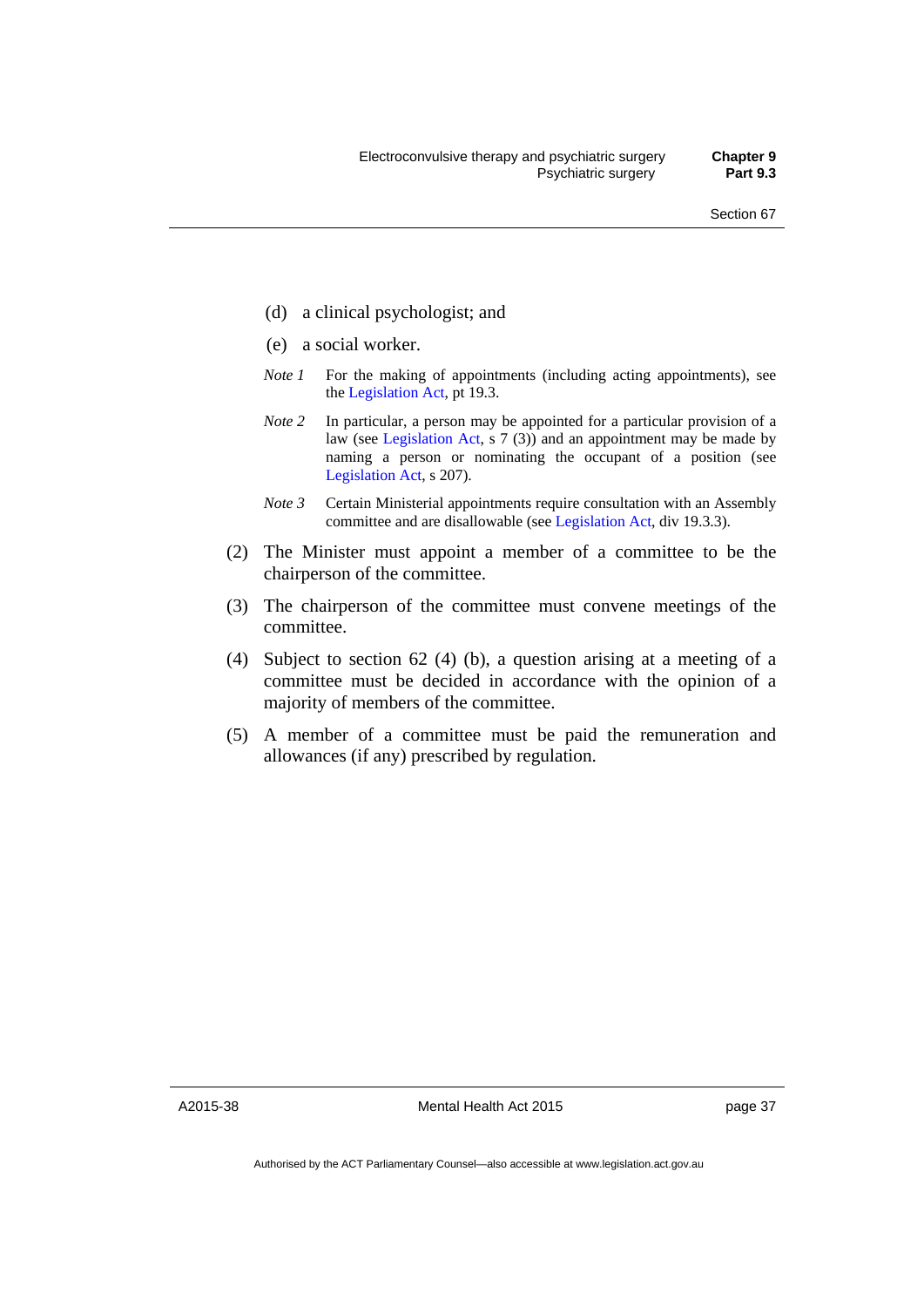# **Chapter 10 Referrals by courts under Crimes Act and Children and Young People Act**

#### **Explanatory note**

The text for this chapter (sections 68 to 75) is relocated from the *[Mental Health \(Treatment and](http://www.legislation.act.gov.au/a/1994-44)  [Care\) Act 1994](http://www.legislation.act.gov.au/a/1994-44)* by schedule 2, amendment 2.48.

page 38 Mental Health Act 2015

A2015-38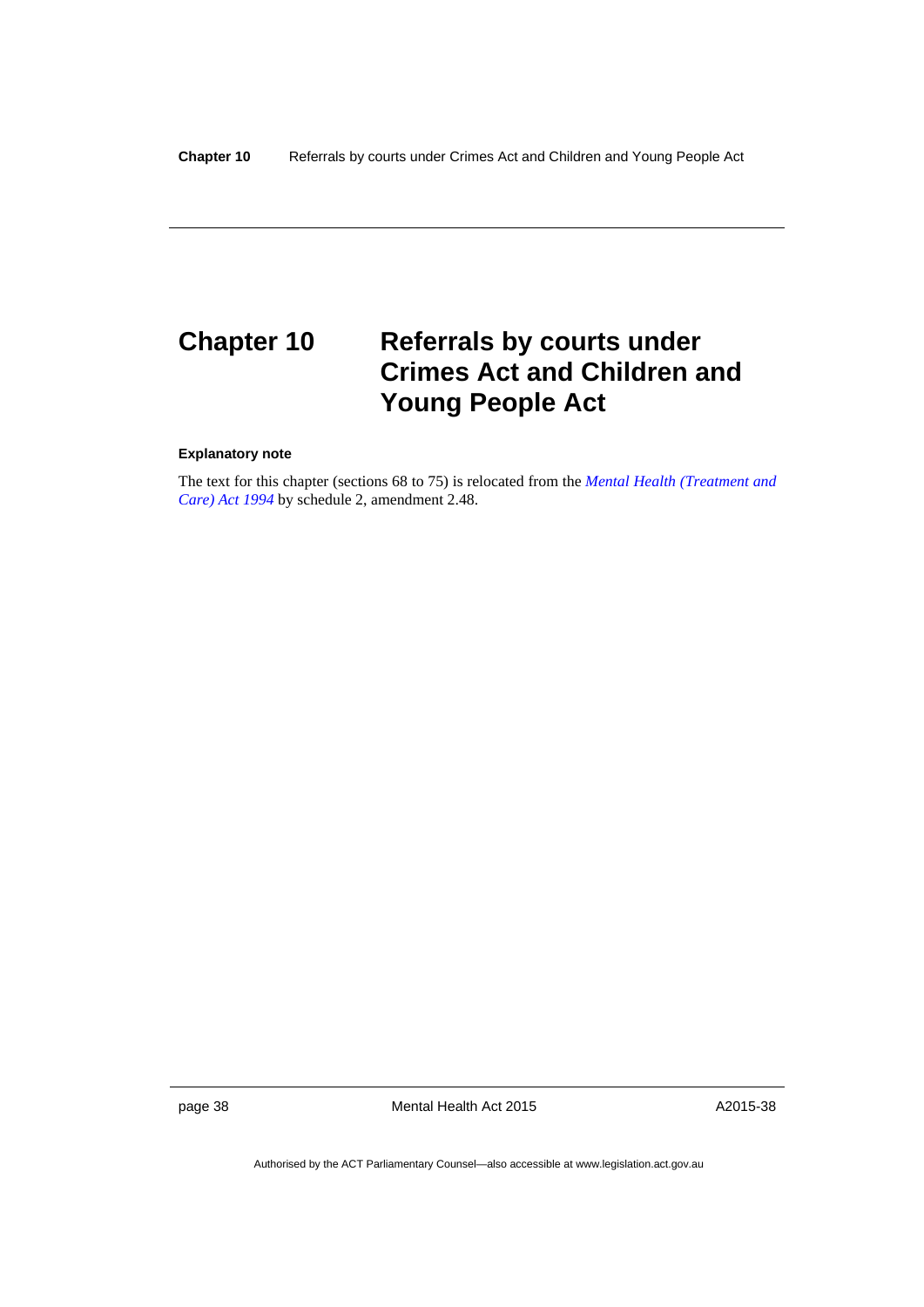# **Chapter 11 ACAT procedural matters**

### **Explanatory note**

The text for this chapter (sections 76 to 87) is relocated from the *[Mental Health \(Treatment and](http://www.legislation.act.gov.au/a/1994-44)  [Care\) Act 1994](http://www.legislation.act.gov.au/a/1994-44)* by schedule 2, amendment 2.49.

A2015-38

Mental Health Act 2015

page 39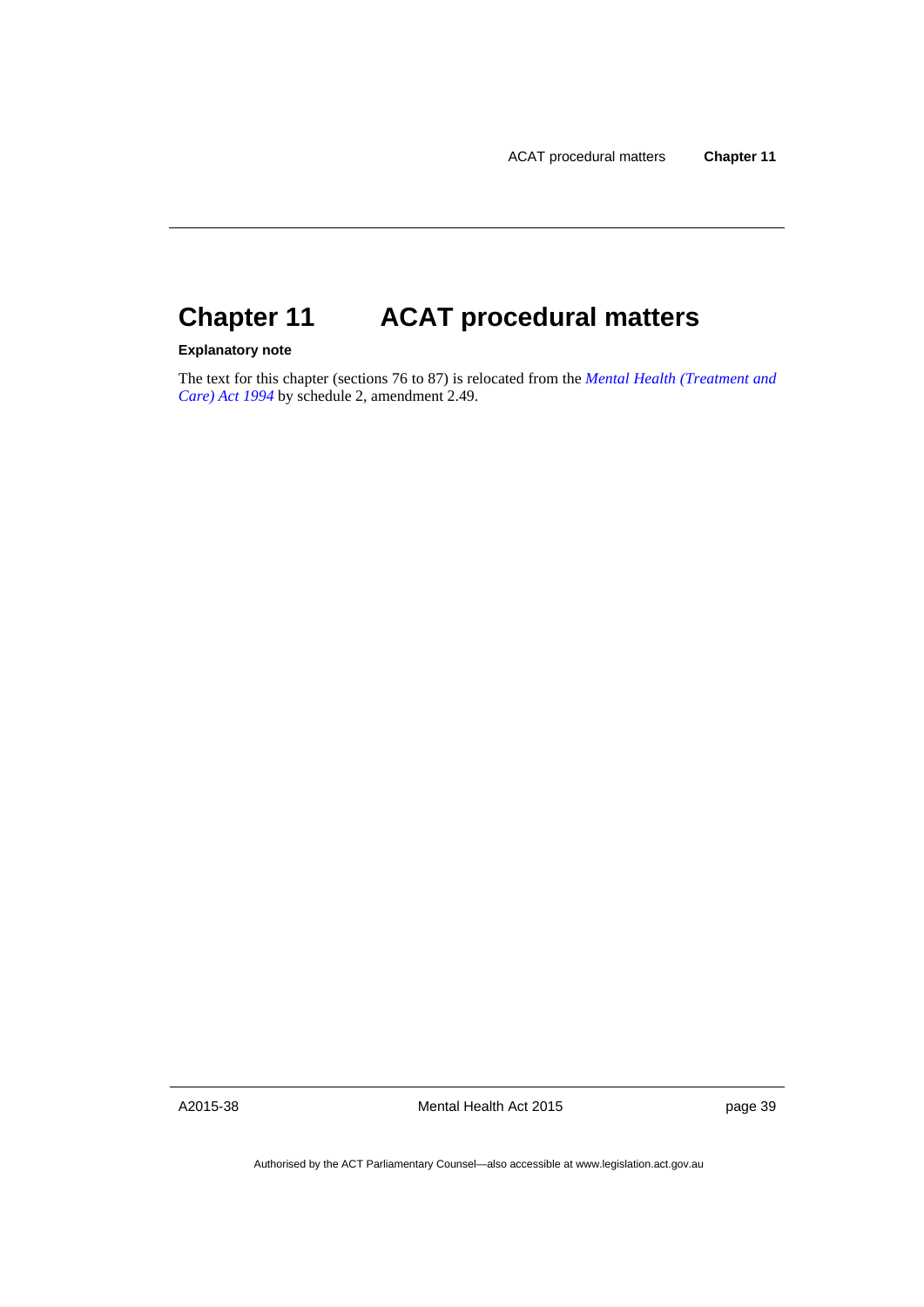# **Chapter 12 Administration**

# **Explanatory note**

The text for this chapter (parts 12.1 to 12.5) is relocated from the *[Mental Health \(Treatment and](http://www.legislation.act.gov.au/a/1994-44)  [Care\) Act 1994](http://www.legislation.act.gov.au/a/1994-44)* by schedule 2, amendment 2.50.

page 40 Mental Health Act 2015

A2015-38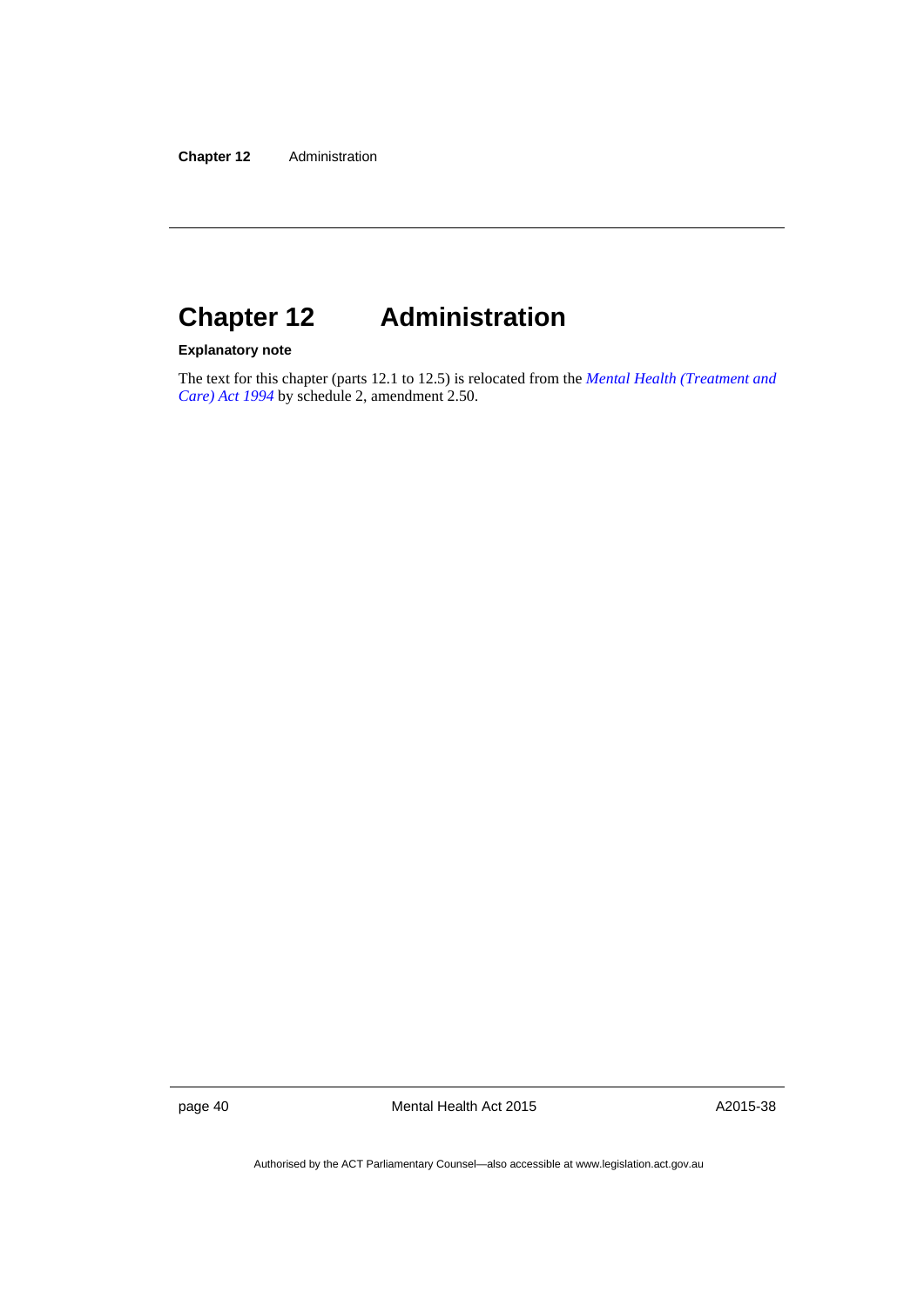# **Chapter 13 Private psychiatric facilities**

# **Part 13.1 Preliminary**

# **123 Definitions—ch 13**

In this chapter:

*inspector* means an inspector appointed under section 135.

*licence* means a licence issued under section 127.

*licensed premises* means the premises in relation to which a licence is issued.

*licensee* means a person who holds a licence issued under section 127.

*private psychiatric facility* means a hospital or other facility for the treatment, care, support, rehabilitation or accommodation of people with a mental illness other than—

- (a) a recognised hospital within the meaning of the *[Health](http://www.comlaw.gov.au/Series/C2004A00101)  [Insurance Act 1973](http://www.comlaw.gov.au/Series/C2004A00101)* (Cwlth); or
- (b) a facility conducted by the Territory.

A2015-38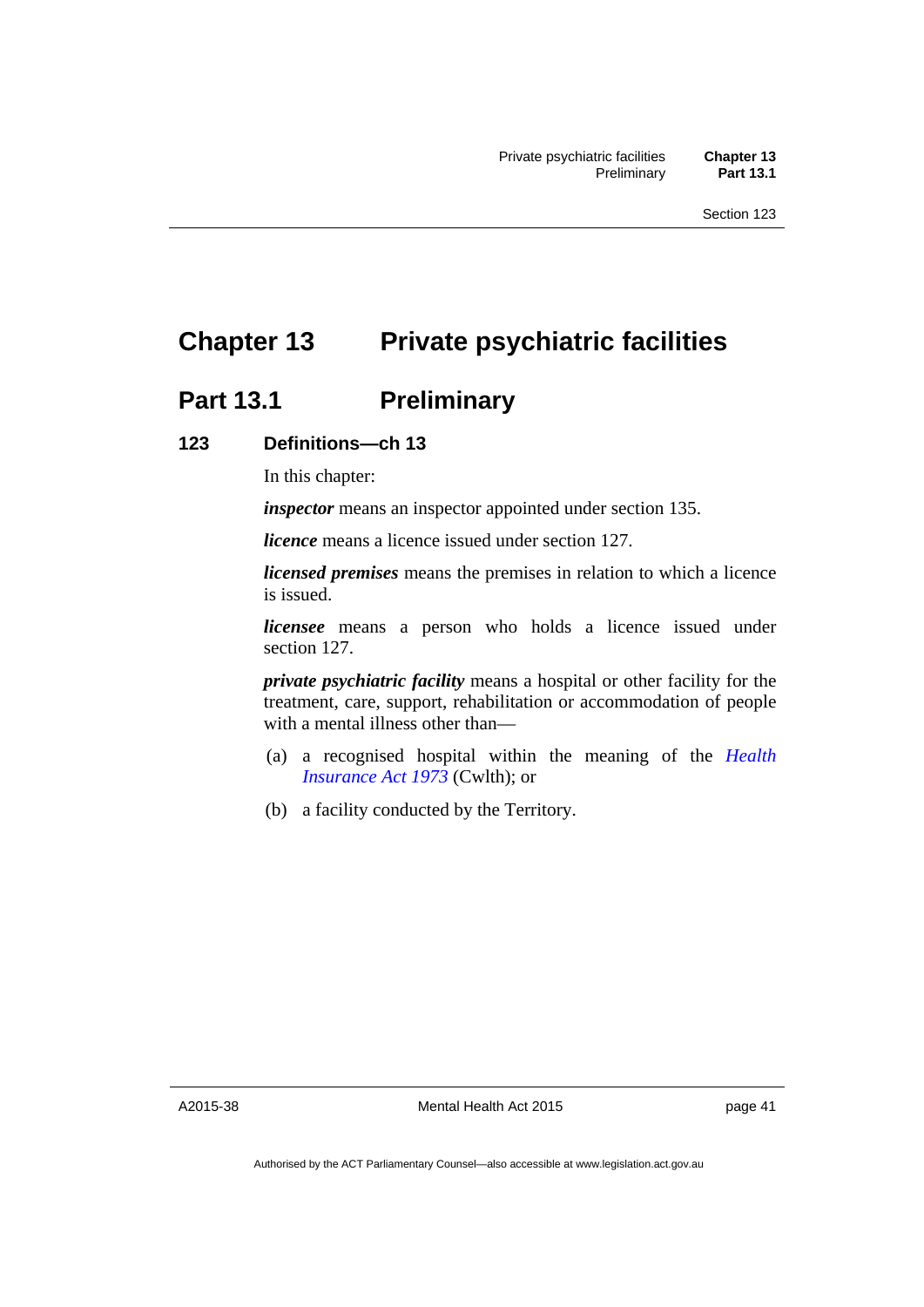**Chapter 13** Private psychiatric facilities **Part 13.2** Licences

Section 124

# **Part 13.2 Licences**

# **124 Meaning of** *eligible person***—pt 13.2**

- (1) For this part, a person is an *eligible person* if—
	- (a) the Minister is satisfied on reasonable grounds that the person is a suitable person to hold a licence; and
	- (b) if the person is an individual—the individual has not been involved in a disqualifying act; and
	- (c) if the person is in a partnership that is to operate a private psychiatric facility—each person in the partnership has not been involved in a disqualifying act; and
	- (d) if the person is a corporation—the corporation and each person involved in the management of the corporation has not been involved in a disqualifying act.
- (2) In this section:

*disqualifying act*—a person has been involved in a *disqualifying act* if the person has in the last 5 years, whether in the ACT or elsewhere—

- (a) contravened a provision of this Act; or
	- *Note* A reference to an Act includes a reference to the statutory instruments made or in force under the Act, including any regulation (see [Legislation Act,](http://www.legislation.act.gov.au/a/2001-14) s 104).
- (b) contravened a condition of a licence issued under this Act; or
- (c) been convicted, or found guilty, of an offence involving fraud or dishonesty, or punishable by imprisonment for at least 1 year; or
- (d) been bankrupt or personally insolvent; or
	- *Note Bankrupt or personally insolvent*—see the [Legislation Act,](http://www.legislation.act.gov.au/a/2001-14) dictionary, pt 1.

page 42 Mental Health Act 2015

A2015-38

Authorised by the ACT Parliamentary Counsel—also accessible at www.legislation.act.gov.au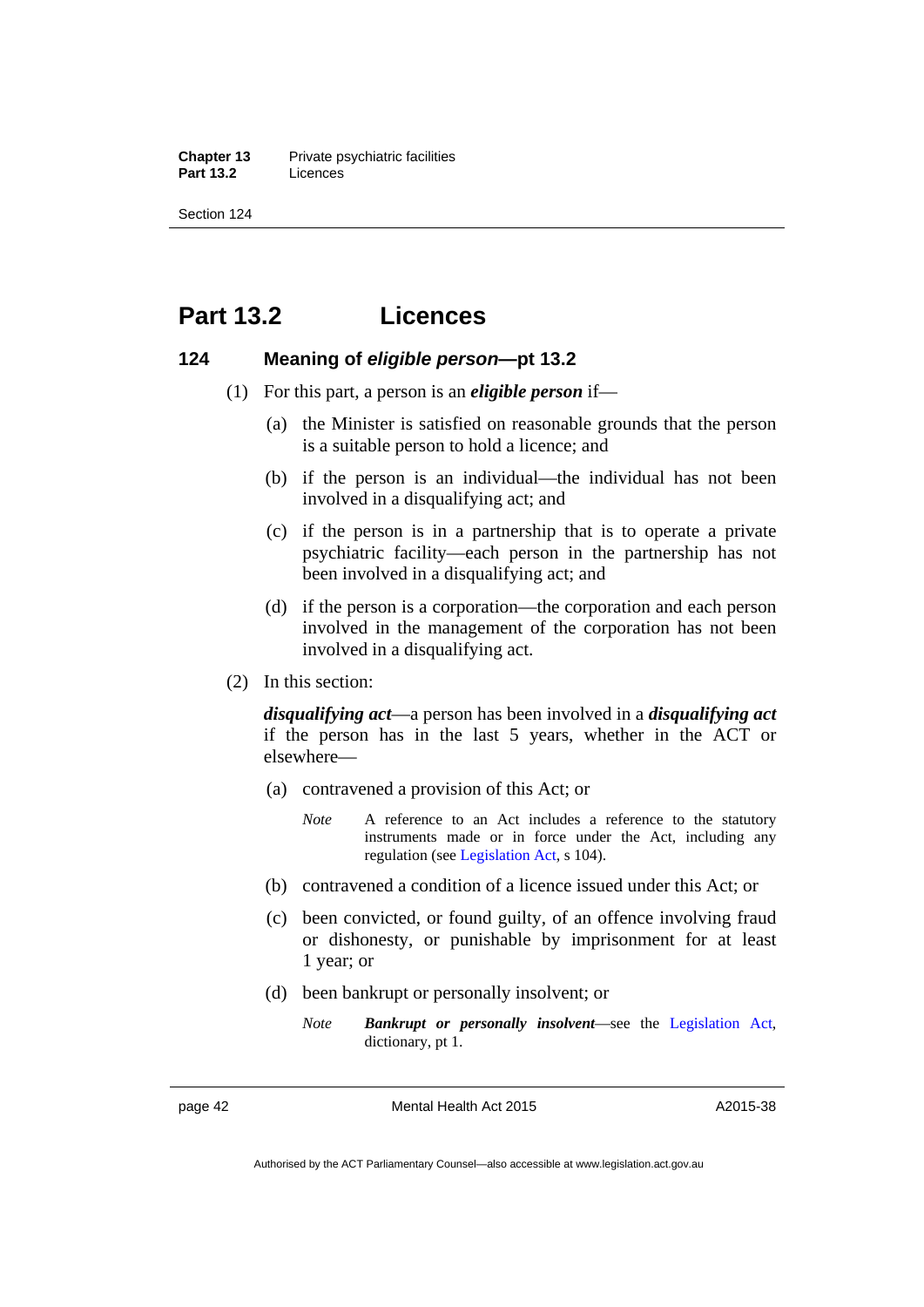(e) been involved in the management of a corporation when the corporation became the subject of a winding-up order or a controller or administrator was appointed.

# **125 Licence—requirement to hold**

- (1) A person commits an offence if the person—
	- (a) operates a private psychiatric facility; and
	- (b) does not hold a licence to operate the facility.

Maximum penalty: 50 penalty units, imprisonment for 6 months or both.

- (2) A person commits an offence if—
	- (a) the person is a partner in a partnership; and
	- (b) the partnership operates a private psychiatric facility; and
	- (c) no partner in the partnership holds a licence to operate the facility.

Maximum penalty: 50 penalty units, imprisonment for 6 months or both.

### **126 Licence—application**

- (1) A person (the *applicant*) may apply to the Minister for a licence to operate a private psychiatric facility.
- (2) The application must—
	- (a) be in writing; and
	- (b) state the applicant's name and address; and
	- (c) if the applicant is a partner in a partnership that is to operate the facility—state the name and address of each partner in the partnership; and

A2015-38

Mental Health Act 2015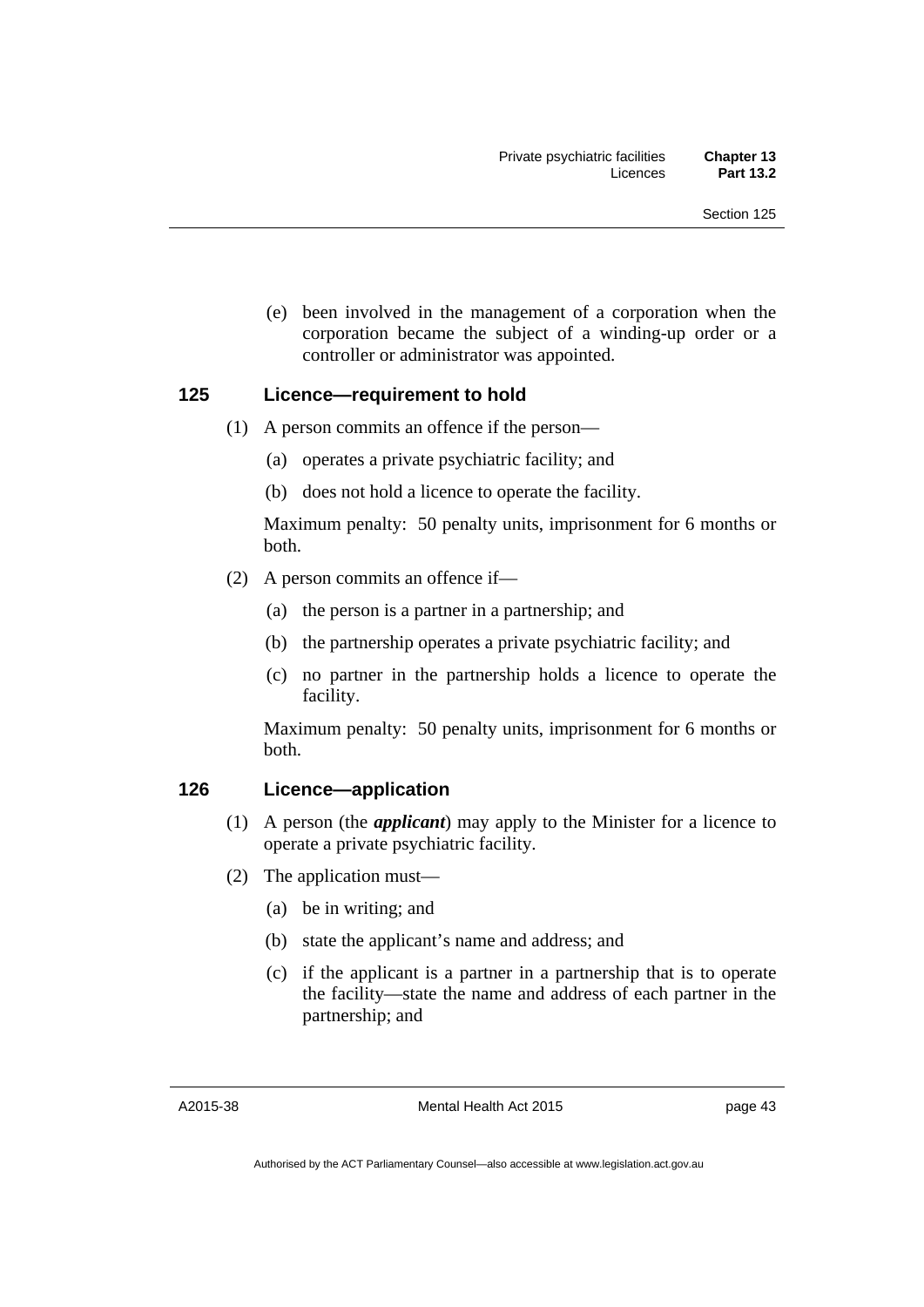#### **Chapter 13** Private psychiatric facilities **Part 13.2** Licences

Section 127

- (d) if the applicant is a corporation—state the name and address of each director of the corporation; and
- (e) state the address of the premises where the facility is to be operated.
	- *Note 1* If a form is approved under s 146A for an application, the form must be used.
	- *Note* 2 A fee may be determined under s 146 for an application.
- (3) The Minister may, in writing, ask the applicant to give the Minister additional information or documents that the Minister reasonably needs to decide the application.
- (4) If the applicant does not comply with a request under subsection (3), the Minister may refuse to consider the application further.

# **127 Licence—decision on application**

- (1) On application under section 126, the Minister may issue a licence if satisfied on reasonable grounds that—
	- (a) the applicant is an eligible person; and
	- (b) the applicant complies with, and is likely to continue to comply with, the requirements of this Act; and
		- *Note* A reference to an Act includes a reference to the statutory instruments made or in force under the Act, including any regulation (see [Legislation Act,](http://www.legislation.act.gov.au/a/2001-14) s 104).
	- (c) the premises where the facility is to be operated are suitable premises for the operation of a private psychiatric facility.
- (2) A licence must include conditions about the maximum number of people for whom treatment, care or support may be provided at the licensed premises.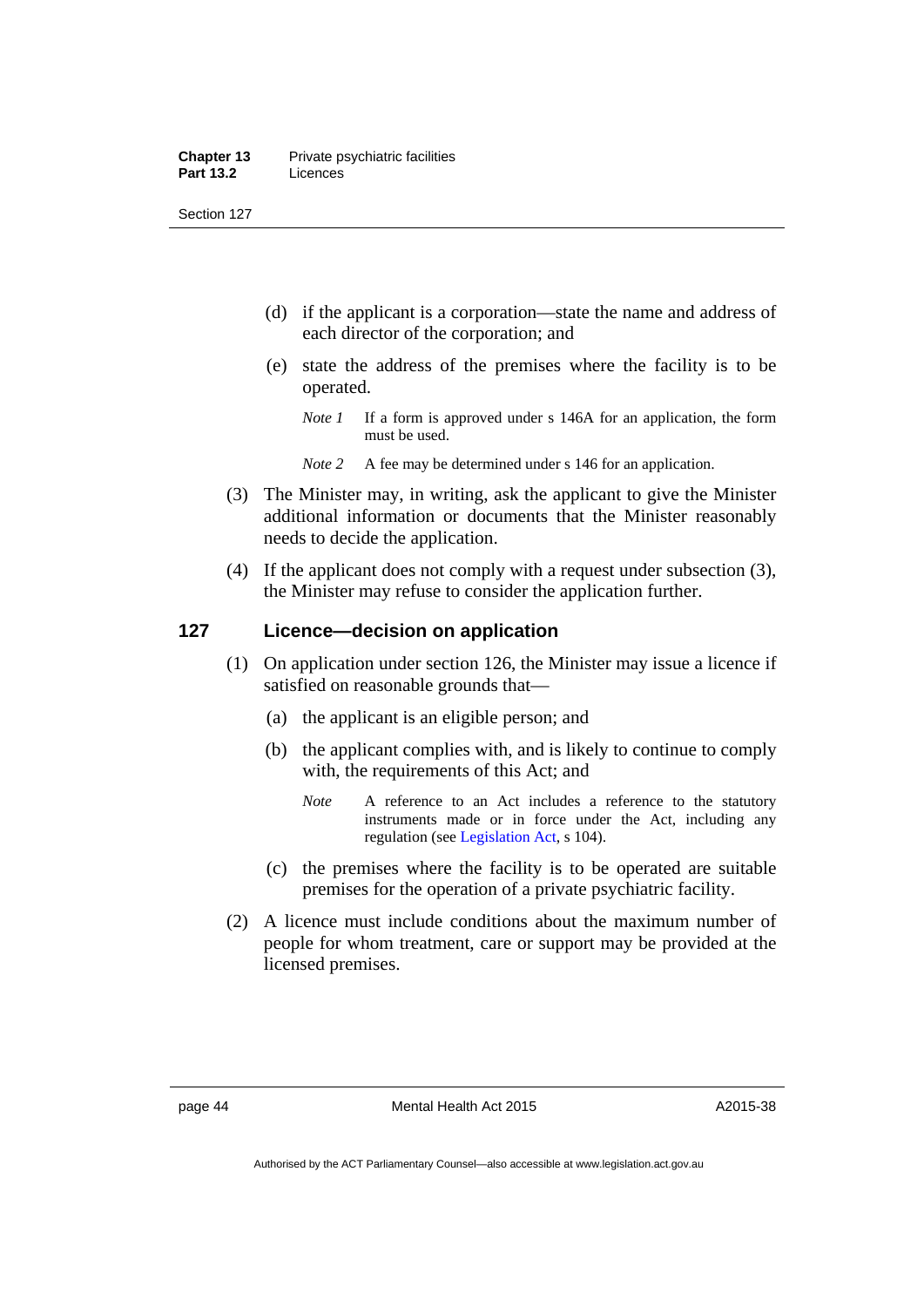- (3) A licence may also include conditions about the following:
	- (a) the minimum number of staff to be employed at the licensed premises;
	- (b) the qualifications of the staff;
	- (c) the treatment, care or support that may be provided at the licensed premises;
	- (d) the health and safety of people at the licensed premises;
	- (e) the insurance to be carried by the licensee against any liability arising from the operation of a private psychiatric facility at the licensed premises;
	- (f) the recreational and educational facilities to be provided at the licensed premises;
	- (g) the management of the licensed premises;
	- (h) the keeping of records about the licensed premises and any person who is treated in or from the premises;
	- (i) anything else that the Minister is satisfied on reasonable grounds is appropriate.

# **128 Licence—term and renewal of licence**

- (1) A licence is issued for the period of up to 3 years stated in the licence.
- (2) A licensee may apply, in writing, to the Minister to renew the licence.
	- *Note 1* If a form is approved under s 146A for an application, the form must be used.

*Note 2* A fee may be determined under s 146 for an application.

 (3) The Minister may renew the licence for a period of up to 3 years if satisfied on reasonable grounds of the matters mentioned in section 126 (2) in relation to the applicant and the premises.

A2015-38

Mental Health Act 2015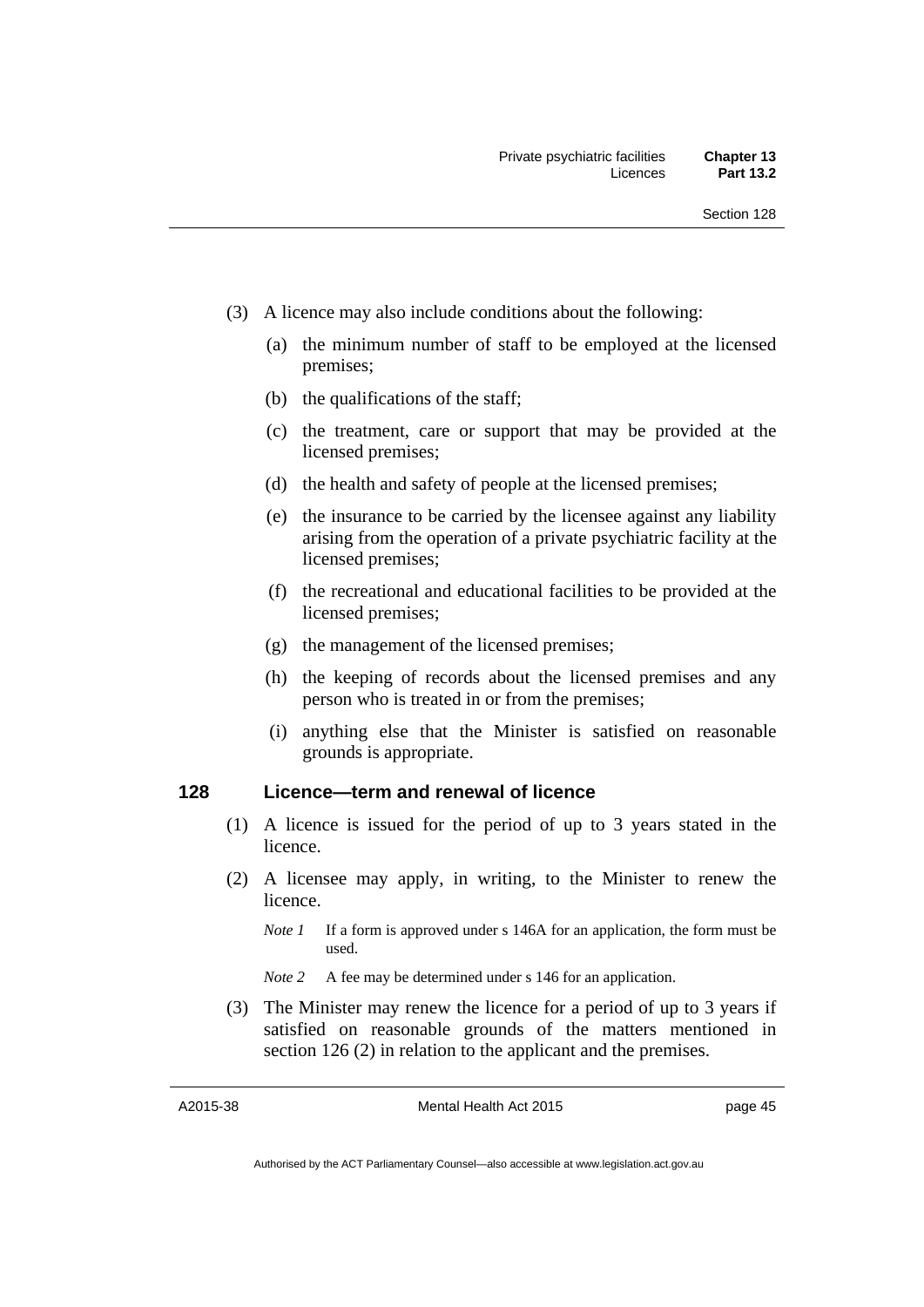#### **Chapter 13** Private psychiatric facilities **Part 13.2** Licences

Section 129

### **129 Licence—transfer of licence**

- (1) A licensee may apply to the Minister to transfer a licence to someone else (the *proposed new licensee*).
- (2) The application must—
	- (a) be in writing; and
	- (b) state the proposed new licensee's name and address; and
	- (c) if the proposed new licensee is in a partnership—state the name and address of each partner in the partnership; and
	- (d) if the proposed new licensee is a corporation—state the name and address of each director of the corporation.
	- *Note 1* If a form is approved under s 146A for an application, the form must be used.

*Note* 2 A fee may be determined under s 146 for an application.

- (3) The Minister may, in writing, ask the proposed new licensee to give the Minister additional information or documents that the Minister reasonably needs to decide the application.
- (4) If the proposed new licensee does not comply with a request under subsection (3), the Minister may refuse to consider the application further.
- (5) The Minister may transfer the licence if satisfied on reasonable grounds that—
	- (a) the proposed new licensee is an eligible person; and
	- (b) the proposed new licensee complies with, and is likely to continue to comply with, the requirements of this Act.
	- *Note* A reference to an Act includes a reference to the statutory instruments made or in force under the Act, including any regulation (see [Legislation Act,](http://www.legislation.act.gov.au/a/2001-14) s 104).

page 46 Mental Health Act 2015

A2015-38

Authorised by the ACT Parliamentary Counsel—also accessible at www.legislation.act.gov.au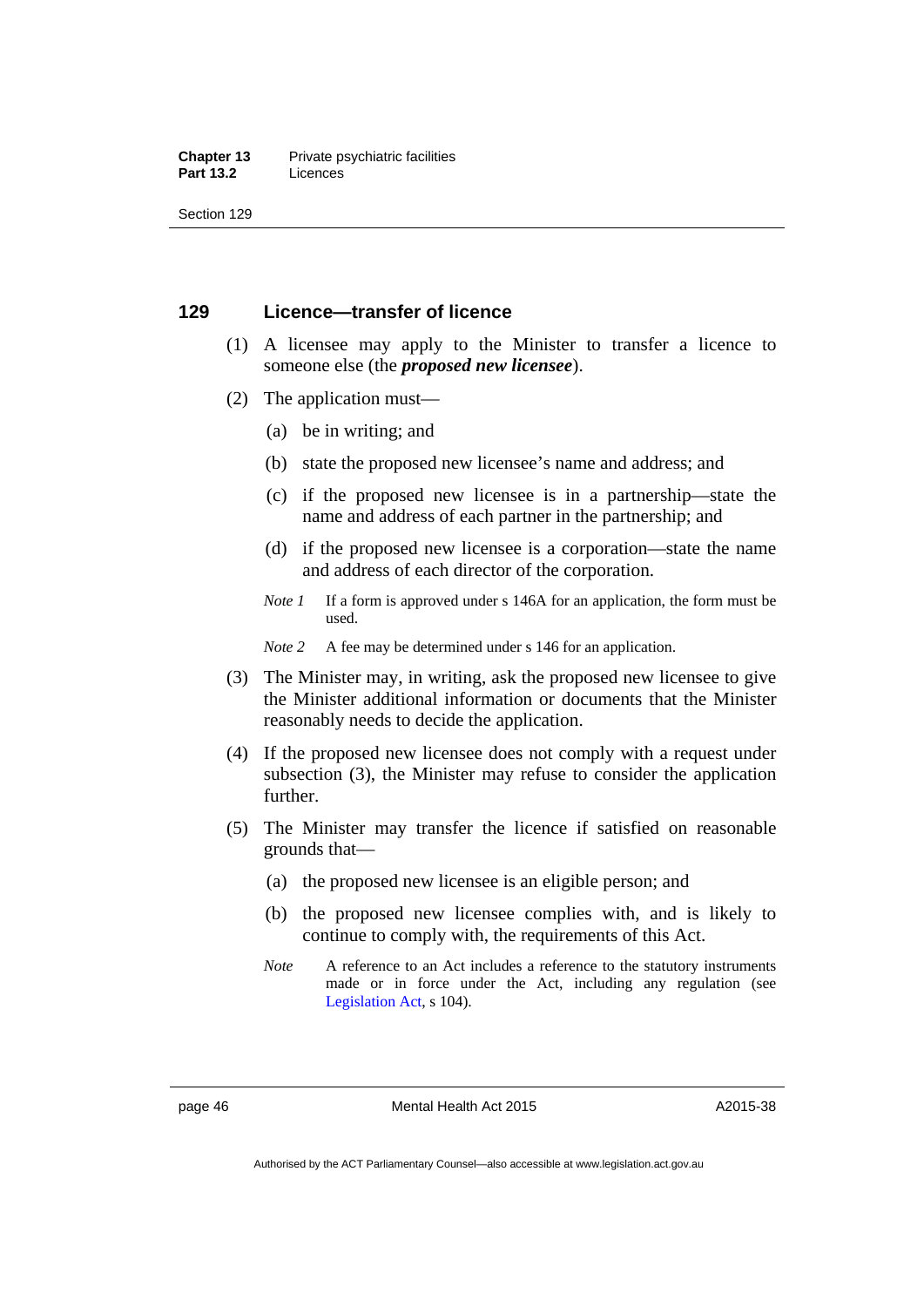(6) The Minister may amend the licence if satisfied on reasonable grounds that the amendment is in the best interests of people for whom treatment, care or support is provided under the licence.

### **130 Licence—amendment initiated by Minister**

- (1) The Minister may, by written notice (an *amendment notice*), amend a licence on the Minister's own initiative if satisfied on reasonable grounds that the amendment is in the best interests of people for whom treatment, care or support is provided under the licence.
- (2) However, the Minister may amend a licence on the Minister's own initiative only if—
	- (a) the Minister gives the licensee written notice of the proposed amendment (a *proposed amendment notice*); and
	- (b) the proposed amendment notice states that written comments on the proposal may be made to the Minister before the end of a stated period of at least 28 days after the day the notice is given to the licensee; and
	- (c) the Minister considers any comments made in response to the proposed amendment notice.
- (3) Subsection (2) does not apply if the licensee agrees, in writing, to the amendment.
- (4) The amendment takes effect on—
	- (a) the day the amendment notice is given to the licensee; or
	- (b) a later day stated in the notice.

#### **131 Licence—amendment on application by licensee**

- (1) A licensee may apply to the Minister to amend a licence.
	- *Note 1* If a form is approved under s 146A for an application, the form must be used.
	- *Note* 2 A fee may be determined under s 146 for an application.

A2015-38

Mental Health Act 2015

page 47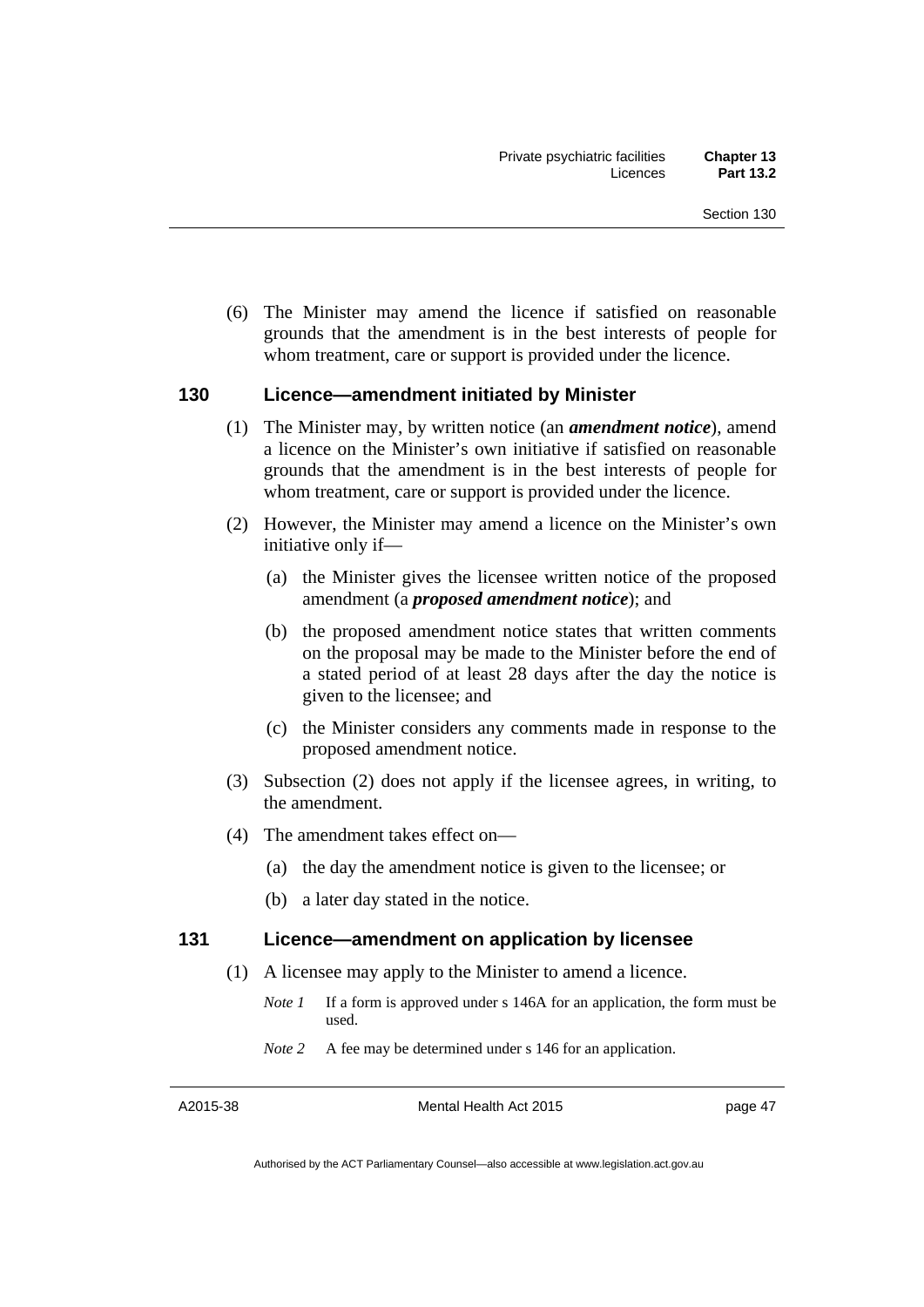#### **Chapter 13** Private psychiatric facilities **Part 13.2** Licences

Section 132

- (2) The Minister must, not later than 28 days after receiving the application—
	- (a) decide the application for amendment; and
	- (b) give the licensee written notice of the decision.
- (3) The Minister may amend the licence if satisfied on reasonable grounds that the amendment is in the best interests of people for whom treatment, care or support is provided under the licence.
- (4) The amendment takes effect on—
	- (a) the day the written notice of amendment is given to the licensee; or
	- (b) a later day stated in the notice.

# **132 Licence—surrender**

- (1) A licensee may surrender a licence by giving the Minister—
	- (a) written notice of the surrender; and
	- (b) the licence.
	- *Note* If a form is approved under s 146A for this provision, the form must be used.
- (2) A surrender takes effect on—
	- (a) the day the notice is given to the Minister; or
	- (b) a later day stated in the notice.

# **133 Licence—cancellation by notice**

(1) The Minister may, by written notice (a *cancellation notice*), cancel a licence if satisfied on reasonable grounds that the licensee has failed to comply with a condition of the licence.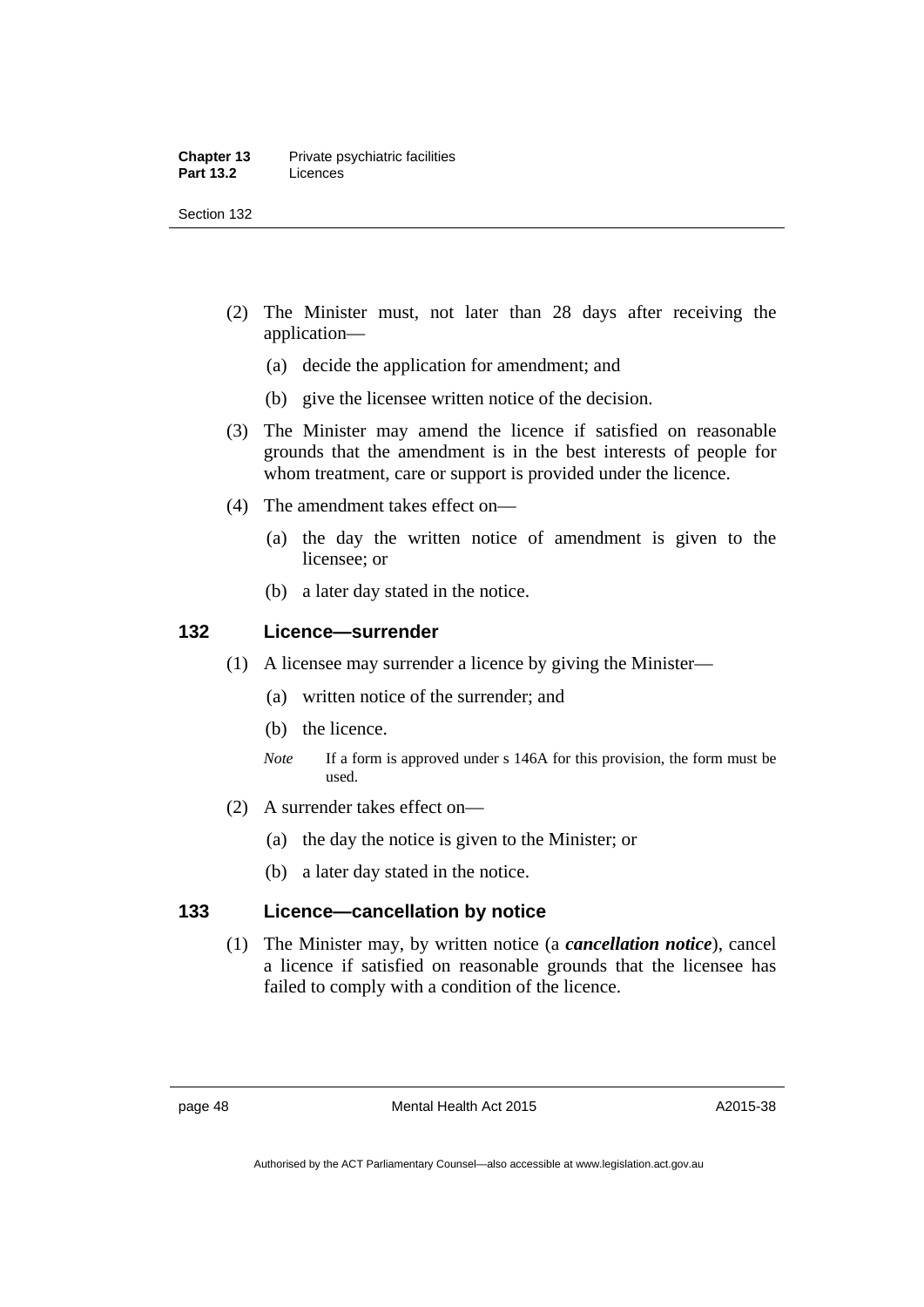- (2) However, the Minister may cancel a licence only if—
	- (a) the Minister gives the licensee written notice of the proposed cancellation (a *proposed cancellation notice*); and
	- (b) the proposed cancellation notice states that written comments on the proposal may be made to the Minister before the end of a stated period of at least 28 days after the day the notice is given to the licensee; and
	- (c) the Minister considers any comments made in response to the proposed cancellation notice.
- (3) Subsection (2) does not apply if the licensee agrees, in writing, to the cancellation.
- (4) The cancellation takes effect on—
	- (a) the day the cancellation notice is given to the licensee; or
	- (b) a later day stated in the cancellation notice.

### **134 Licence—emergency cancellation**

- (1) Despite section 133, the Minister may, by written notice (an *emergency cancellation notice*), cancel a licence if satisfied on reasonable grounds that circumstances exist in relation to the licence that give rise to an immediate risk of harm to the health or safety of people for whom treatment, care or support is provided under the licence.
- . (2) An emergency cancellation notice must state—
	- (a) the reasons for the cancellation; and
	- (b) the facts that form the basis for the reasons; and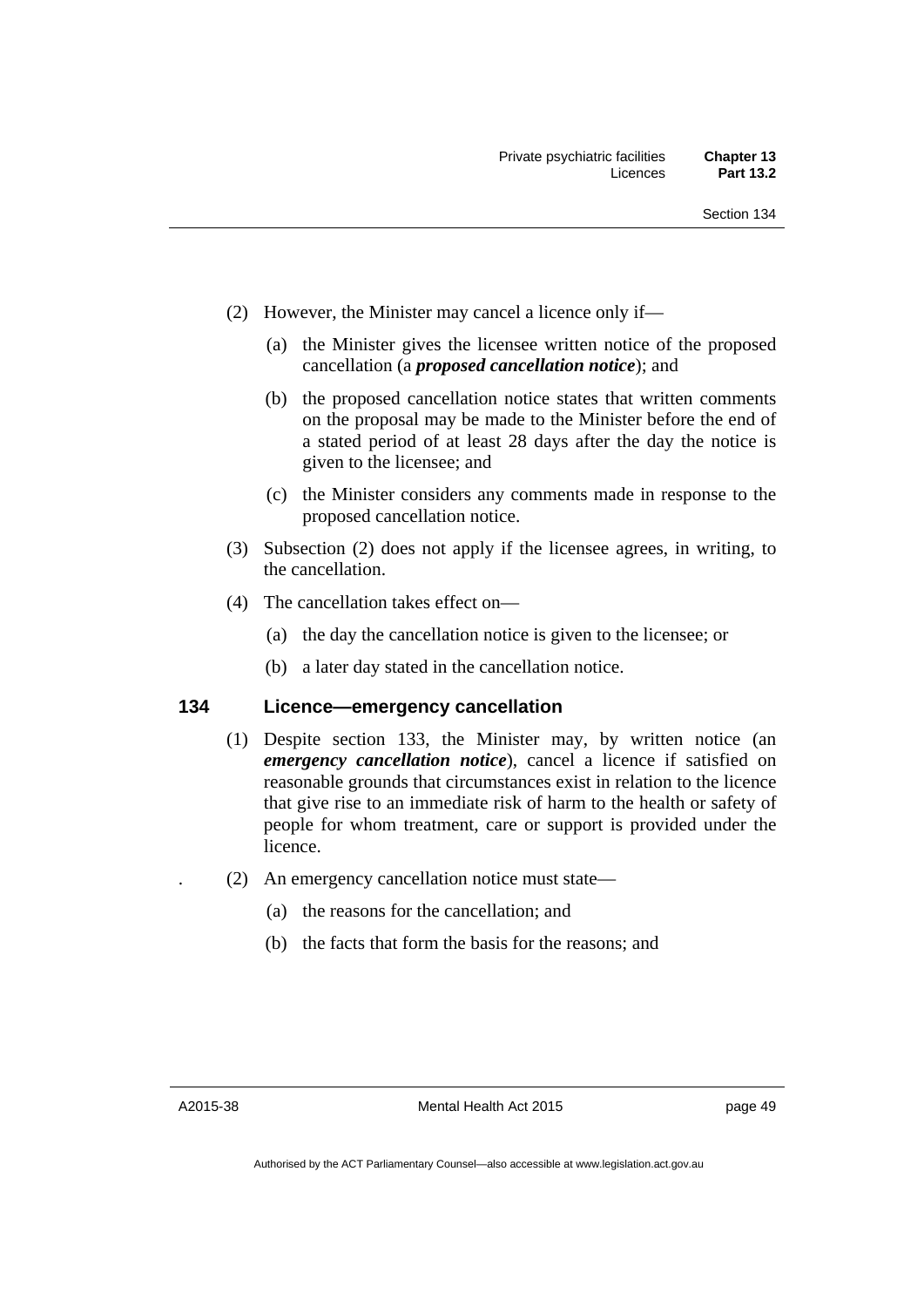#### **Chapter 13** Private psychiatric facilities **Part 13.2** Licences

Section 134

(c) the details of the emergency cancellation.

#### **Example—details**

how and where the people who receive treatment, care or support under the licence are to receive the treatment, care or support after the cancellation

- *Note* An example is part of the Act, is not exhaustive and may extend, but does not limit, the meaning of the provision in which it appears (see [Legislation Act,](http://www.legislation.act.gov.au/a/2001-14) s 126 and s 132).
- (3) The cancellation takes effect on the day after the day the emergency cancellation notice is given to the licensee.

page 50 Mental Health Act 2015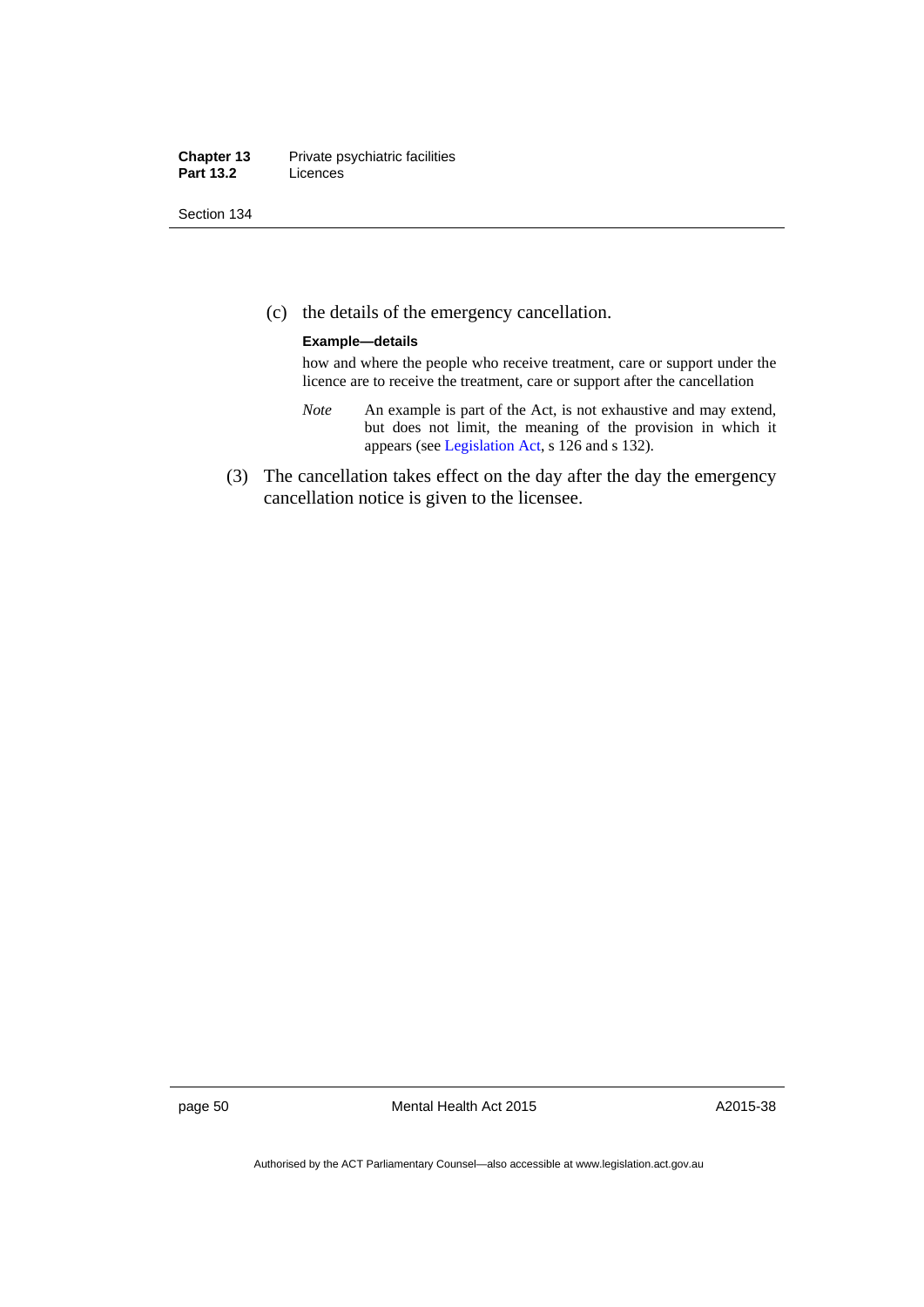# **Part 13.3 Private psychiatric facilities enforcement**

### **135 Appointment of inspectors**

- (1) The director-general may appoint a person as an inspector for this chapter.
	- *Note 1* For the making of appointments (including acting appointments), see the [Legislation Act,](http://www.legislation.act.gov.au/a/2001-14) pt 19.3.
	- *Note 2* In particular, a person may be appointed for a particular provision of a law (see [Legislation Act,](http://www.legislation.act.gov.au/a/2001-14) s 7 (3)) and an appointment may be made by naming a person or nominating the occupant of a position (see [Legislation Act,](http://www.legislation.act.gov.au/a/2001-14) s 207).
- (2) An inspector must exercise functions under this chapter in accordance with the conditions of the appointment and any directions given to the inspector by the chief psychiatrist.

#### **135A Identity cards**

- (1) The director-general must give an inspector an identity card stating the person's name and that the person is an inspector.
- (2) The identity card must show—
	- (a) a recent photograph of the inspector; and
	- (b) the card's date of issue and expiry; and
	- (c) anything else prescribed by regulation.
- (3) A person commits an offence if the person—
	- (a) stops being an inspector; and
	- (b) does not return the person's identity card to the director-general as soon as practicable (but not later than 7 days) after the day the person stops being an inspector.

Maximum penalty: 1 penalty unit.

A2015-38

Mental Health Act 2015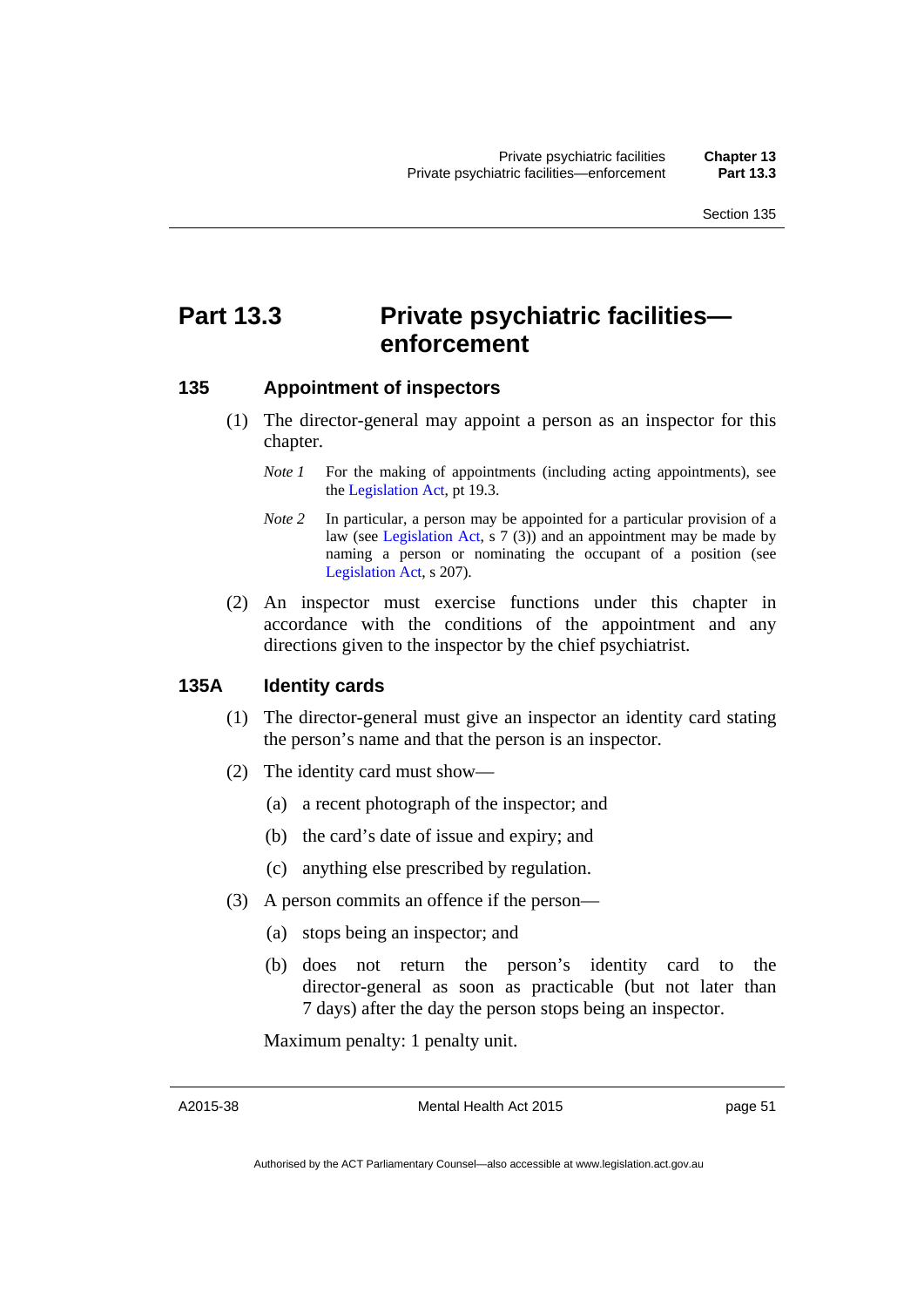# **135B Powers of inspection**

- (1) An inspector may, at any reasonable time, enter licensed premises and do 1 or more of the following in relation to the premises or anything at the premises:
	- (a) inspect the premises and equipment used at the premises in connection with the treatment, care or support of a person;
	- (b) inspect any book, document or other record that is in the possession of the occupier of the premises, or to which the occupier has access, relating to the conduct of the private psychiatric facility at the premises;
	- (c) require the occupier of the premises to give the inspector, within a reasonable time, a copy of any information, book, document or other record that is in the possession of the occupier, or to which the occupier has access, relating to the conduct of the private psychiatric facility at the premises.
	- *Note* The [Legislation Act,](http://www.legislation.act.gov.au/a/2001-14) s 170 deals with the application of the privilege against self-incrimination.
- (2) An inspector who enters licensed premises under subsection (1) is not authorised to remain on the premises if, when asked to do so by the occupier of the premises, the inspector does not show the inspector's identity card to the occupier.
- (3) A person is not required to give records to an inspector under subsection (1) (c) if, when asked to do so by the person, the inspector does not show the inspector's identity card to the person.
- (4) In this section:

*occupier*, of licensed premises, includes—

- (a) a person reasonably believed to be an occupier of the licensed premises; and
- (b) a person apparently in charge of the licensed premises.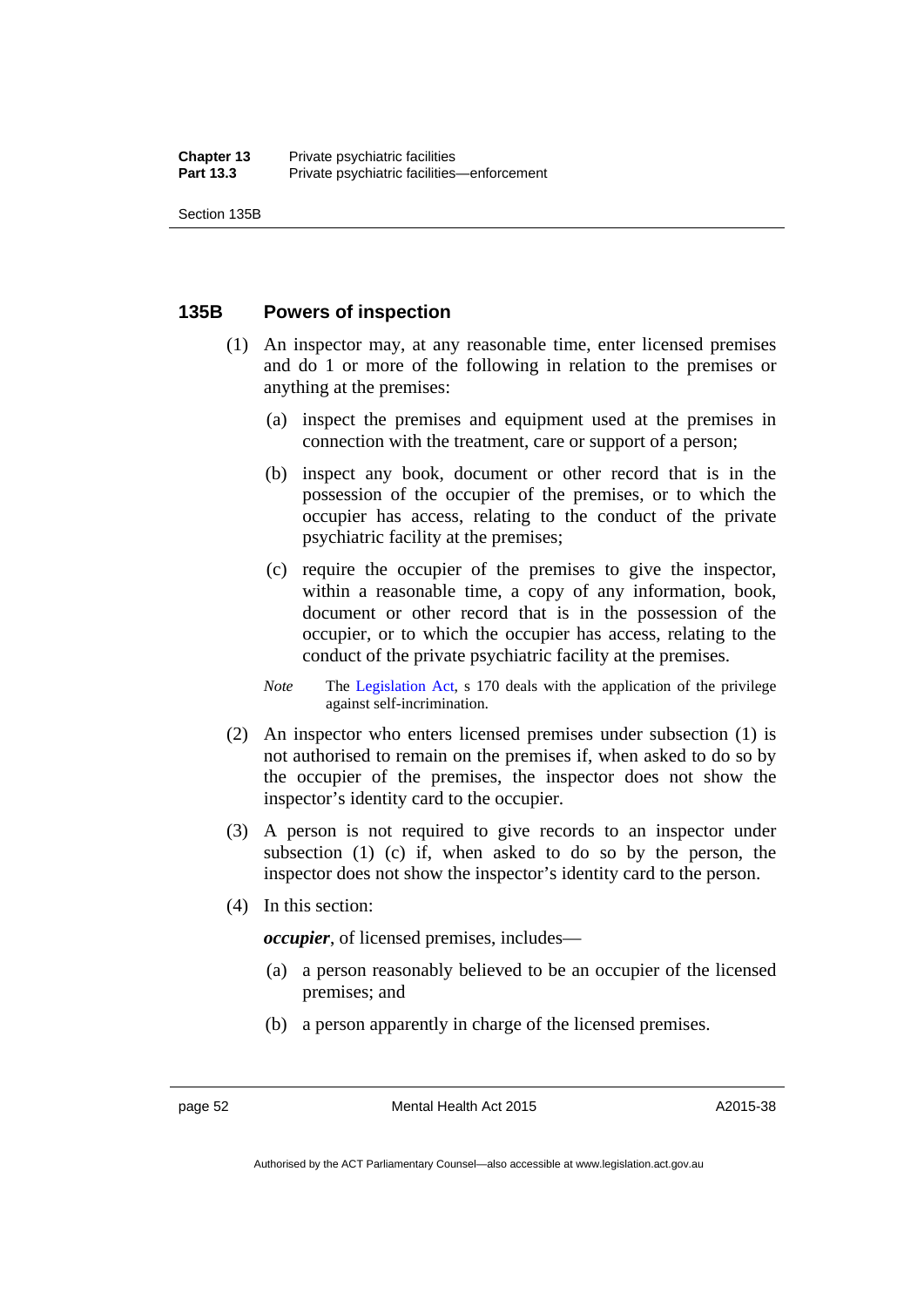# **135C Failing to comply with requirement of inspector**

A person commits an offence if—

- (a) an inspector requires the person to give the inspector a copy of any information, book, document or other record under section 135B  $(1)$  (c); and
- (b) the person fails to comply with the requirement, within the time required.

Maximum penalty: 50 penalty units.

A2015-38

Mental Health Act 2015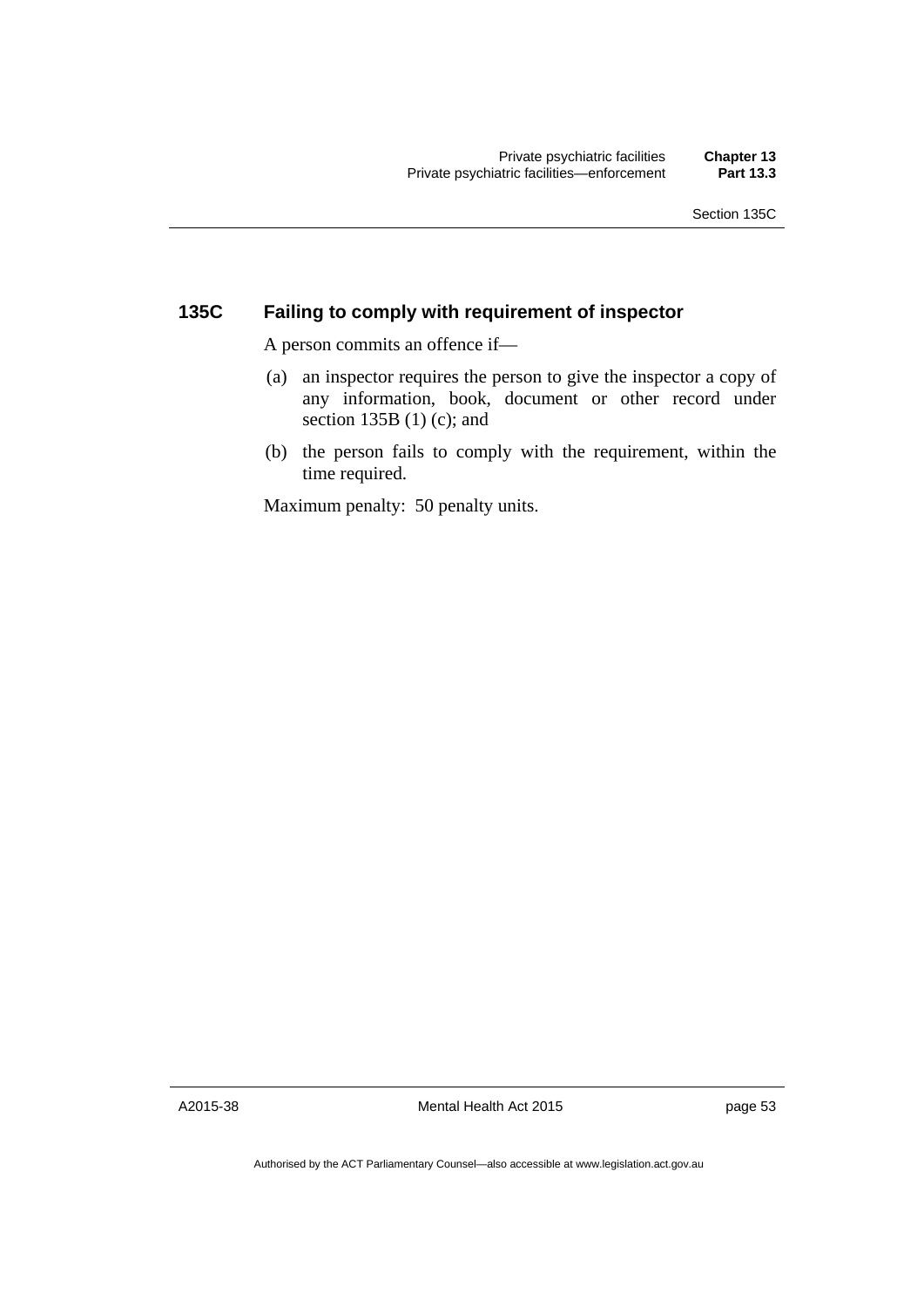# **Chapter 14 Mental health advisory council**

#### **Explanatory note**

The text for this chapter (sections 139 to 139C) is relocated from the *[Mental Health \(Treatment](http://www.legislation.act.gov.au/a/1994-44)  [and Care\) Act 1994](http://www.legislation.act.gov.au/a/1994-44)* by schedule 2, amendment 2.51.

page 54 Mental Health Act 2015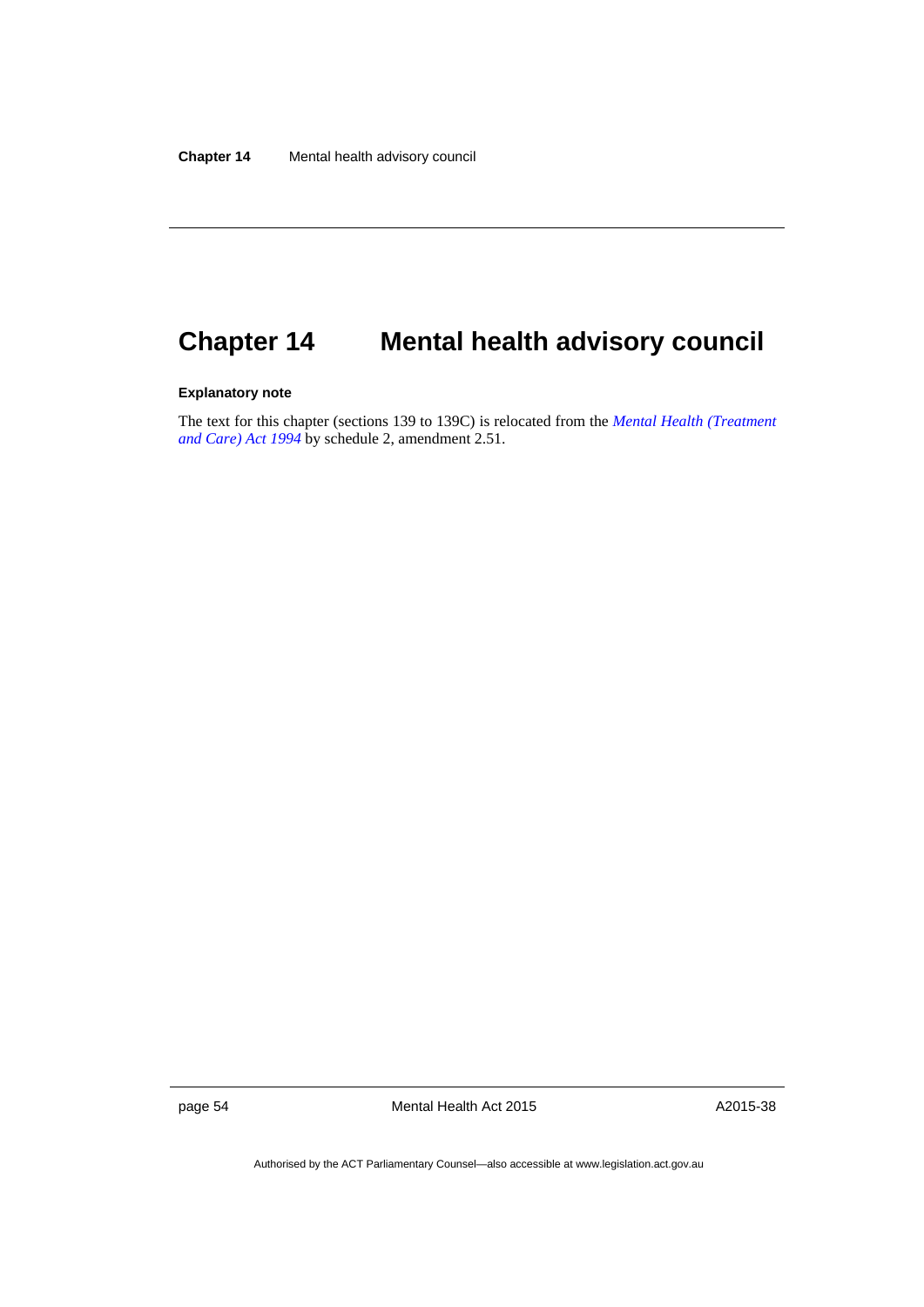# **Chapter 15 Interstate application of mental health laws**

# **Part 15.1** Preliminary

# **139CA Purpose—ch 15**

The purpose of this chapter is to provide for—

- (a) the apprehension of people who are subject to certain interstate warrants or orders, or may otherwise be apprehended, under mental health legislation; and
- (b) the interstate transfer of people under mental health legislation; and
- (c) the treatment, care or support in the ACT of people subject to mental health orders or similar orders made in other States; and
- (d) the interstate operation of certain mental health orders.

# **139CB Definitions—ch 15**

In this chapter:

# *authorised officer* means—

- (a) an authorised ambulance paramedic; or
- (b) a doctor; or
- (c) a mental health officer; or
- (d) a police officer.

*community care service* means a service in the ACT that provides treatment, care or support for a person with a mental disorder who is living in the community.

Mental Health Act 2015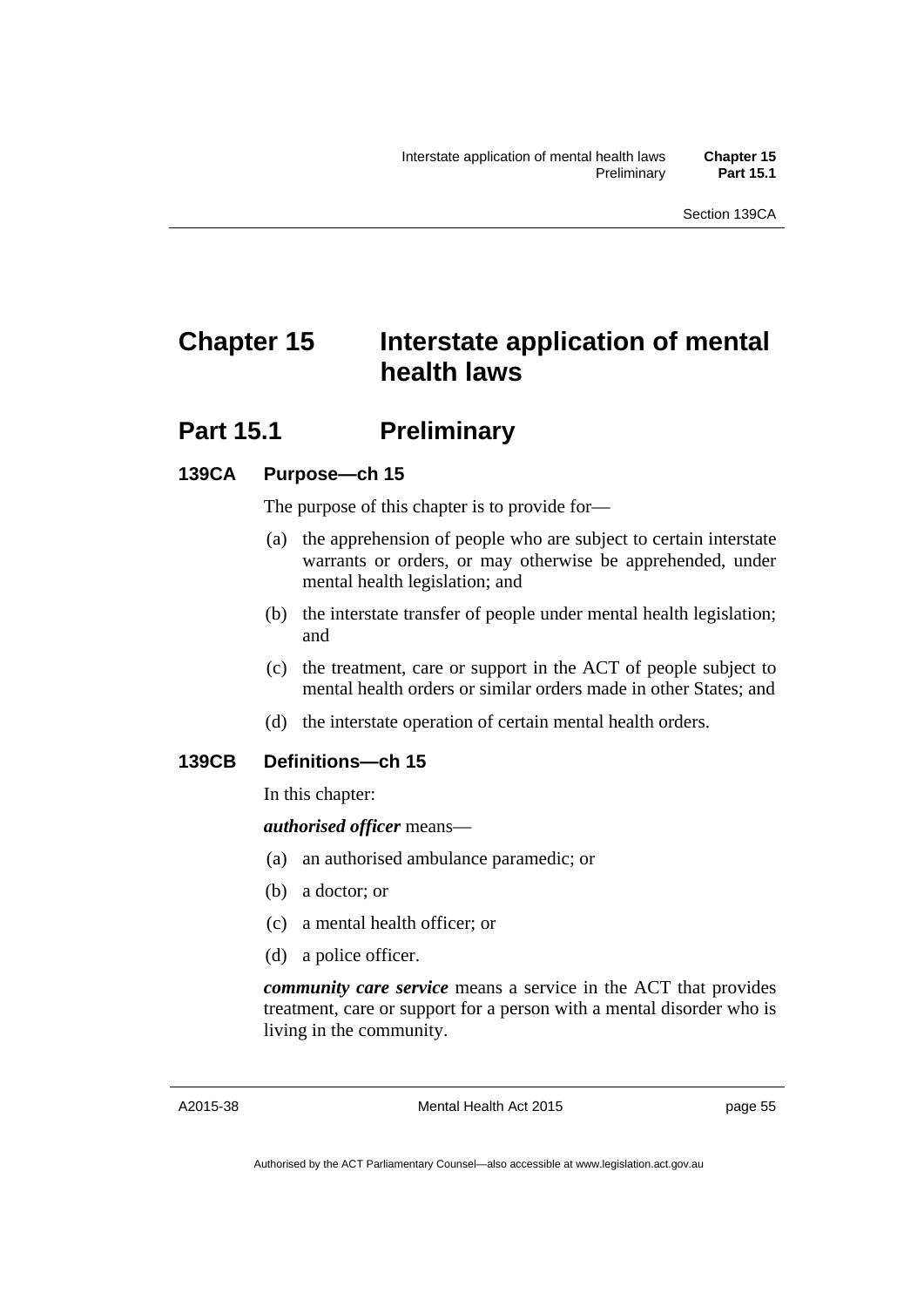#### *corresponding law*—

- (a) means a law of another State that provides for the treatment, care or support of a person with a mental disorder or mental illness; and
- (b) includes a law of another State prescribed by regulation.

*interstate authorised person* means a person prescribed by regulation.

*interstate community care facility* means a facility in another State that, under a corresponding law, provides treatment, care or support for a person with a mental disorder.

*Note* See s 9 (Meaning of *mental disorder*).

*interstate community care service* means a service in another State that, under a corresponding law, provides treatment, care or support for a person with a mental disorder who is living in the community.

*interstate involuntary treatment order* means an order made under a corresponding law for the involuntary treatment of a person with a mental disorder or mental illness at an interstate mental health facility or in the community.

*interstate mental health facility* means a hospital or other mental health facility in another State to which a person may be admitted under a corresponding law for treatment, care or support for mental illness.

*interstate mental health service* means a service in another State that, under a corresponding law, provides treatment, care or support for a person with mental illness who is living in the community.

*interstate patient* means a person who is subject to an interstate involuntary treatment order.

*mental health service* means a service in the ACT that provides treatment, care or support for a person with mental illness who is living in the community.

page 56 Mental Health Act 2015

A2015-38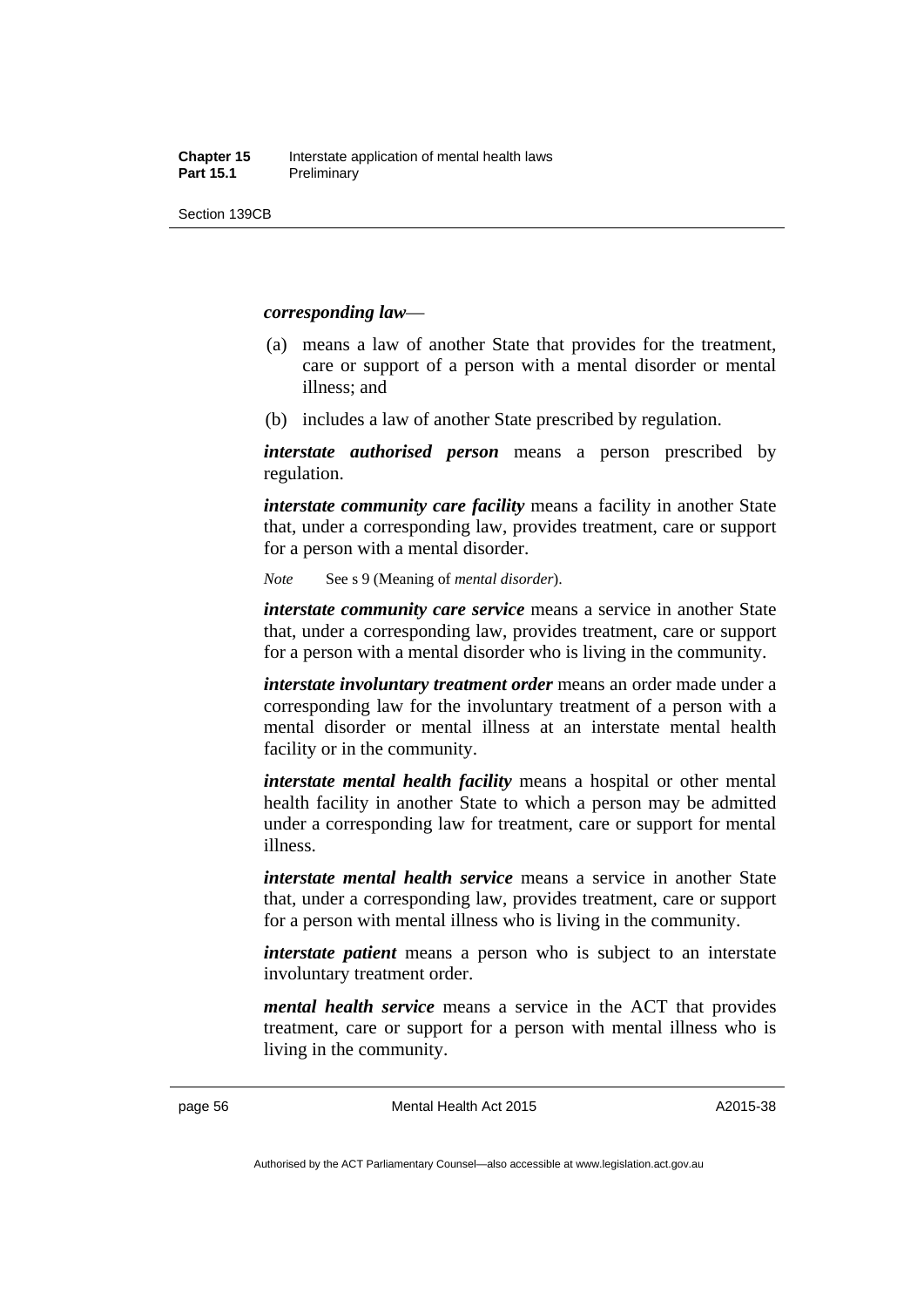# **139CC Authority to enter into agreements**

- (1) The Minister may enter into an agreement with a Minister of another State about any matter relating to the operation of this chapter or a corresponding law.
- (2) An agreement is a notifiable instrument.
	- *Note* A notifiable instrument must be notified under the [Legislation Act](http://www.legislation.act.gov.au/a/2001-14).

# **139CD Authorised officer and interstate authorised person may exercise certain functions**

- (1) An authorised officer or an interstate authorised person may, in relation to an interstate patient in the ACT, exercise any function conferred on the officer or person under a corresponding law or under an interstate involuntary treatment order.
- (2) A regulation may impose limits on—
	- (a) the people who may act under this section; and
	- (b) the treatment that may be given or functions that may be exercised under this section.

# **139CE Medication for person being transferred**

- (1) A person being transferred under this chapter may be given medication by an appropriately trained person if the appropriately trained person believes on reasonable grounds that—
	- (a) giving the medication is in the best interests of the safe and effective treatment, care or support of the person; and
	- (b) the medication has been prescribed by a doctor.
- (2) Details about medication given under this section must be included in the person's record.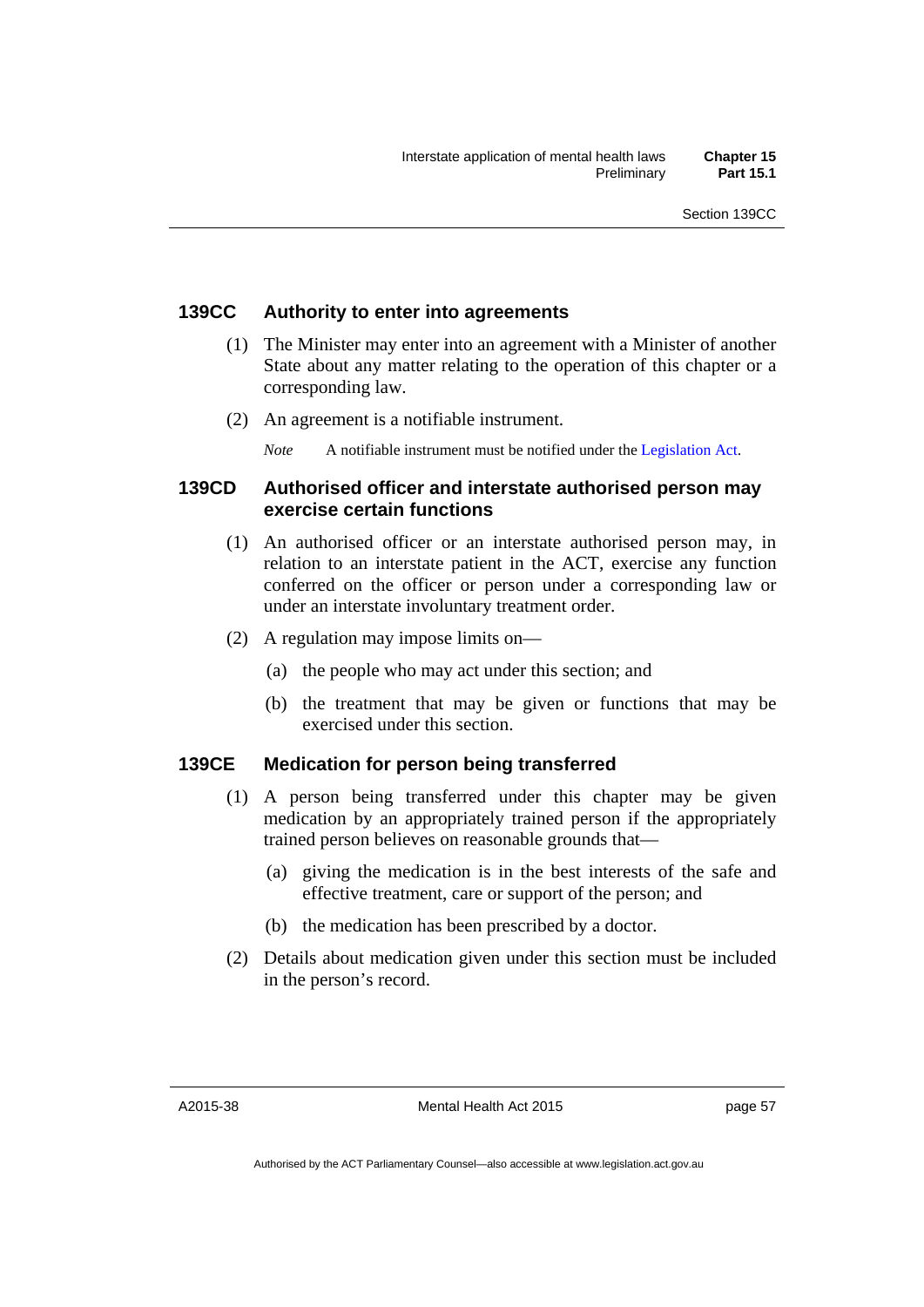Section 139CF

# **Part 15.2 Apprehension of people in breach of certain orders**

# **139CF Apprehension of interstate patient in breach of interstate involuntary treatment order**

- (1) An interstate patient who is in breach of an interstate involuntary treatment order may be apprehended in the ACT if—
	- (a) the interstate patient would be subject to apprehension under a corresponding law of the State that issued the interstate involuntary treatment order for the patient; or
	- (b) a warrant or other document issued under a corresponding law authorises the apprehension of the patient.
- (2) A person may be apprehended under this section by—
	- (a) an authorised officer; or
	- (b) an interstate authorised person.
	- *Note* See s 139F (Powers of entry and apprehension) and s 140 (Powers of search and seizure).
- (3) A person who apprehends an interstate patient under this section must as soon as reasonably practicable—
	- (a) tell the patient the reason for the apprehension; and
	- (b) ensure that the patient has adequate opportunity and assistance to notify a relative or friend of the apprehension; and
	- (c) tell an interstate mental health facility in the State that issued the interstate involuntary treatment order about the apprehension; and

Authorised by the ACT Parliamentary Counsel—also accessible at www.legislation.act.gov.au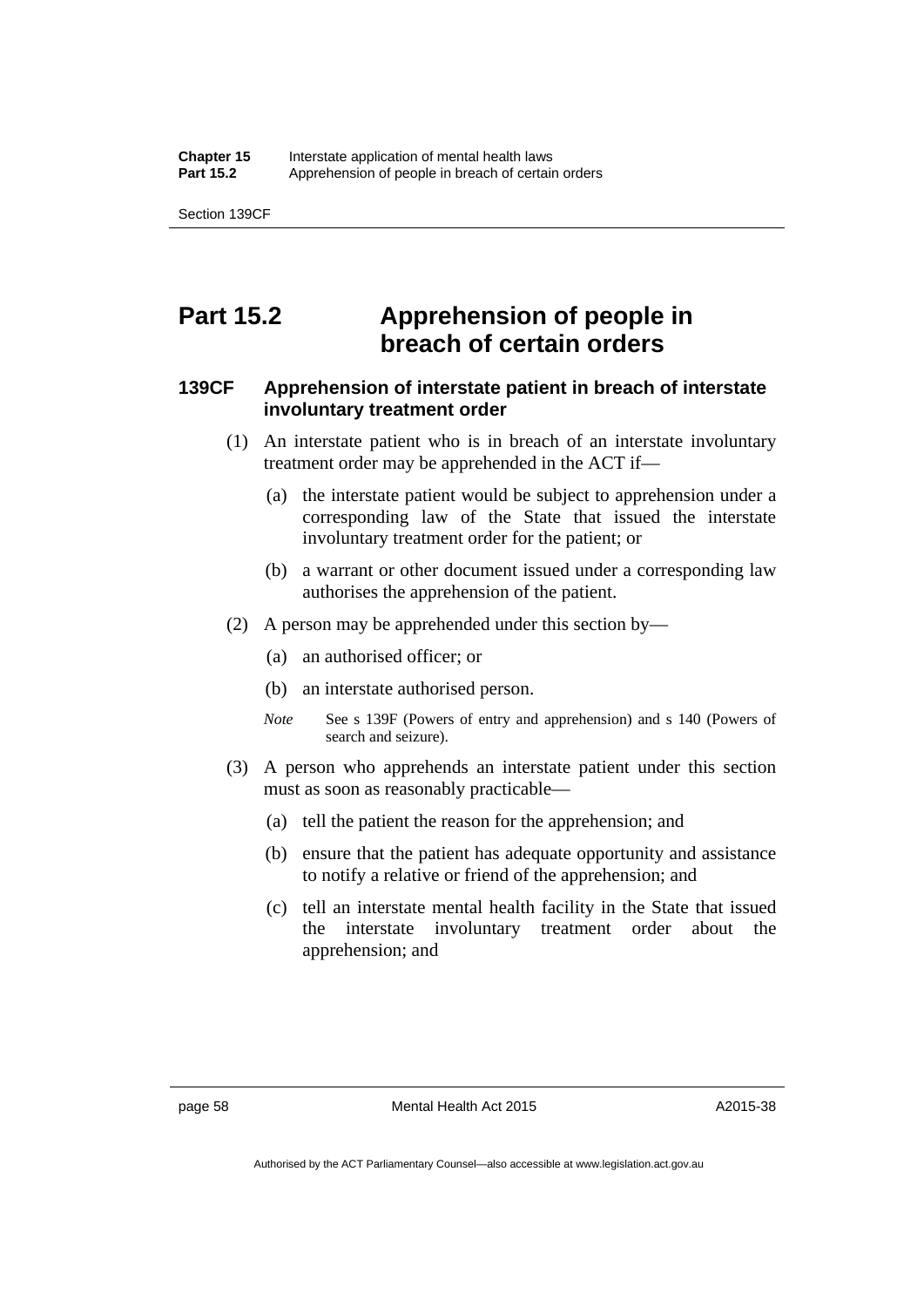- (d) transfer the patient to—
	- (i) an interstate mental health facility in the State that issued the interstate involuntary treatment order for the patient; or
	- (ii) an approved mental health facility to determine whether the patient requires treatment before being transferred.

### **139CG Apprehension of person in breach of mental health order or forensic mental health order**

- (1) A person (an *ACT patient*) who is in breach of a mental health order or forensic mental health order may be apprehended in another State if—
	- (a) the ACT patient would be subject to apprehension under this Act if the patient were in the ACT; and
	- (b) the apprehension is allowed under a corresponding law of the other State.
- (2) The ACT patient may be apprehended in the other State by—
	- (a) an authorised officer; or
	- (b) an interstate authorised person.
	- *Note* See s 139F (Powers of entry and apprehension) and s 140 (Powers of search and seizure).
- (3) A person who apprehends an ACT patient under this section must as soon as reasonably practicable—
	- (a) tell the patient the reason for the apprehension; and
	- (b) transfer the patient to—
		- (i) an approved mental health facility or approved community care facility in the ACT; or
		- (ii) an interstate mental health facility to determine whether the patient requires treatment before being transferred.

A2015-38

Mental Health Act 2015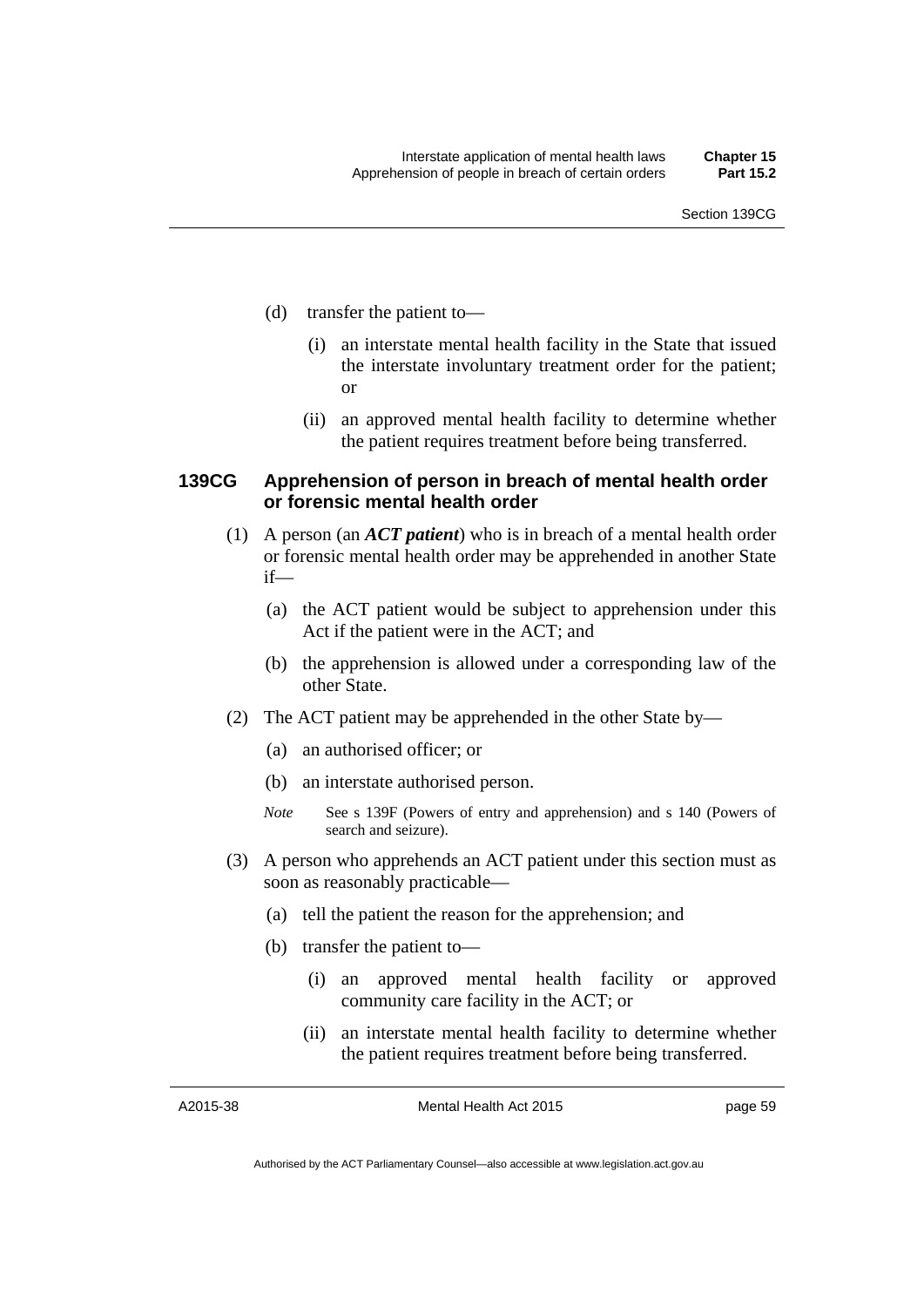- (4) As soon as reasonably practicable after an ACT patient is transferred under subsection  $(3)$  (b)  $(i)$ , the person in charge of the facility must—
	- (a) ensure that the patient has adequate opportunity and assistance to notify a relative or friend of the apprehension and transfer; and
	- (b) take all reasonable steps to tell at least 1 of the following of the apprehension and transfer:
		- (i) if the patient has a nominated person—the nominated person;
		- (ii) if the patient has a guardian under the *[Guardianship and](http://www.legislation.act.gov.au/a/1991-62)  [Management of Property Act 1991](http://www.legislation.act.gov.au/a/1991-62)*—the guardian;
		- (iii) if the patient has an attorney under the *[Powers of Attorney](http://www.legislation.act.gov.au/a/2006-50)  [Act 2006](http://www.legislation.act.gov.au/a/2006-50)*—the attorney;
		- (iv) if a health attorney is involved in the treatment, care or support of the patient—the health attorney;
		- (v) if the patient is a child—a person with parental responsibility for the child under the *[Children and Young](http://www.legislation.act.gov.au/a/2008-19)  [People Act 2008](http://www.legislation.act.gov.au/a/2008-19)*.

page 60 Mental Health Act 2015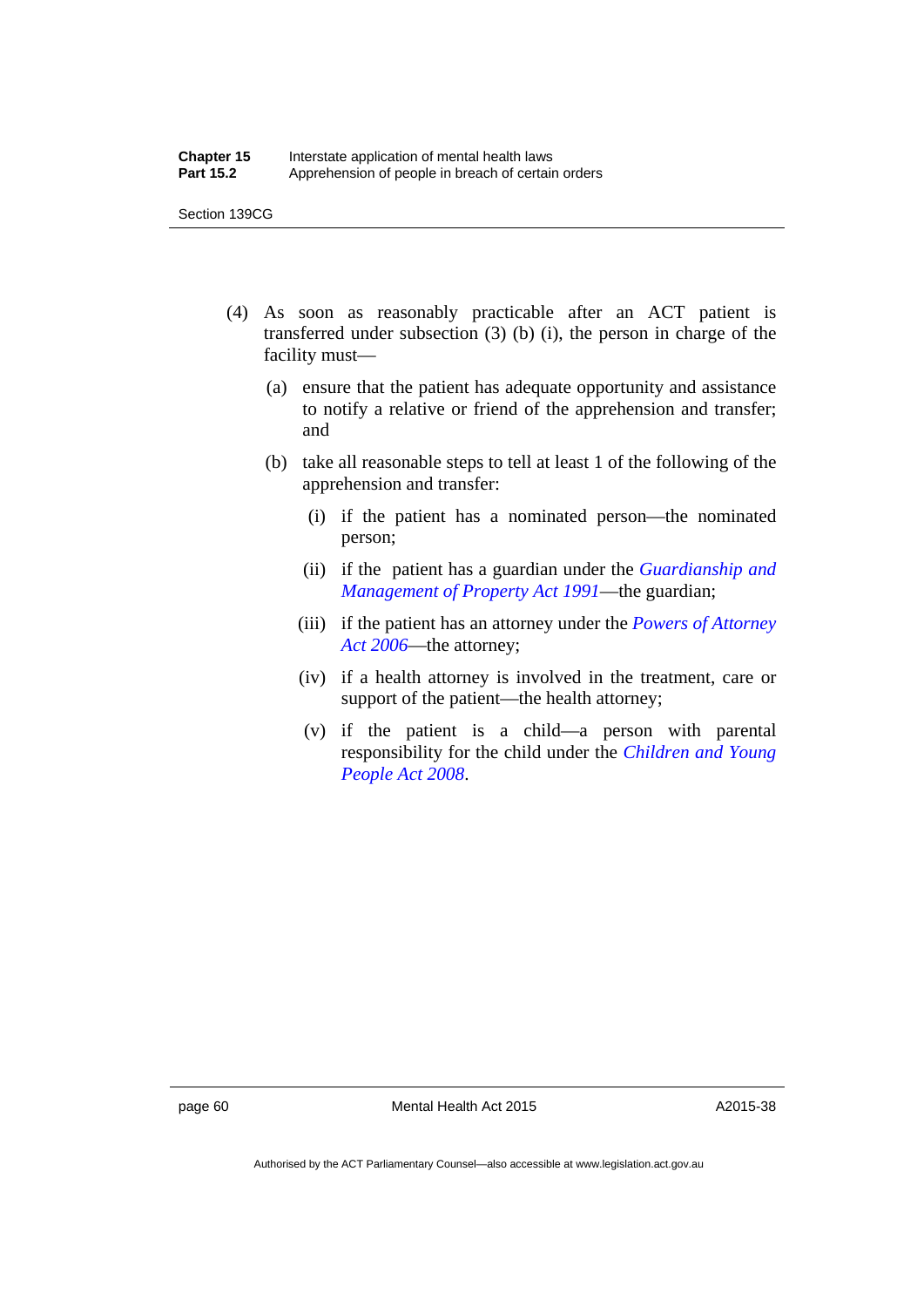# **Part 15.3 Transfer of certain people from ACT**

# **139CH Interstate transfer—person under psychiatric treatment order or community care order**

- (1) This section applies if—
	- (a) a psychiatric treatment order or a community care order is in force in relation to a person; and
	- (b) the person is receiving treatment, care or support under the order—
		- (i) in an approved mental health facility or from a mental health service; or
		- (ii) in an approved community care facility or from a community care service.
- (2) The relevant person may apply to the ACAT for an interstate transfer order if the relevant person believes on reasonable grounds that the ACAT could reasonably make the order under subsection (5).
- (3) The ACAT must hear and decide the application as soon as practicable.
- (4) Before making an interstate transfer order in relation to a person, the ACAT must take into account—
	- (a) the views and wishes of the person in relation to the proposed order, so far as they can be found out; and
	- (b) as far as practicable, the views in relation to the proposed order of the following:
		- (i) if the person has a nominated person—the nominated person;

A2015-38

Mental Health Act 2015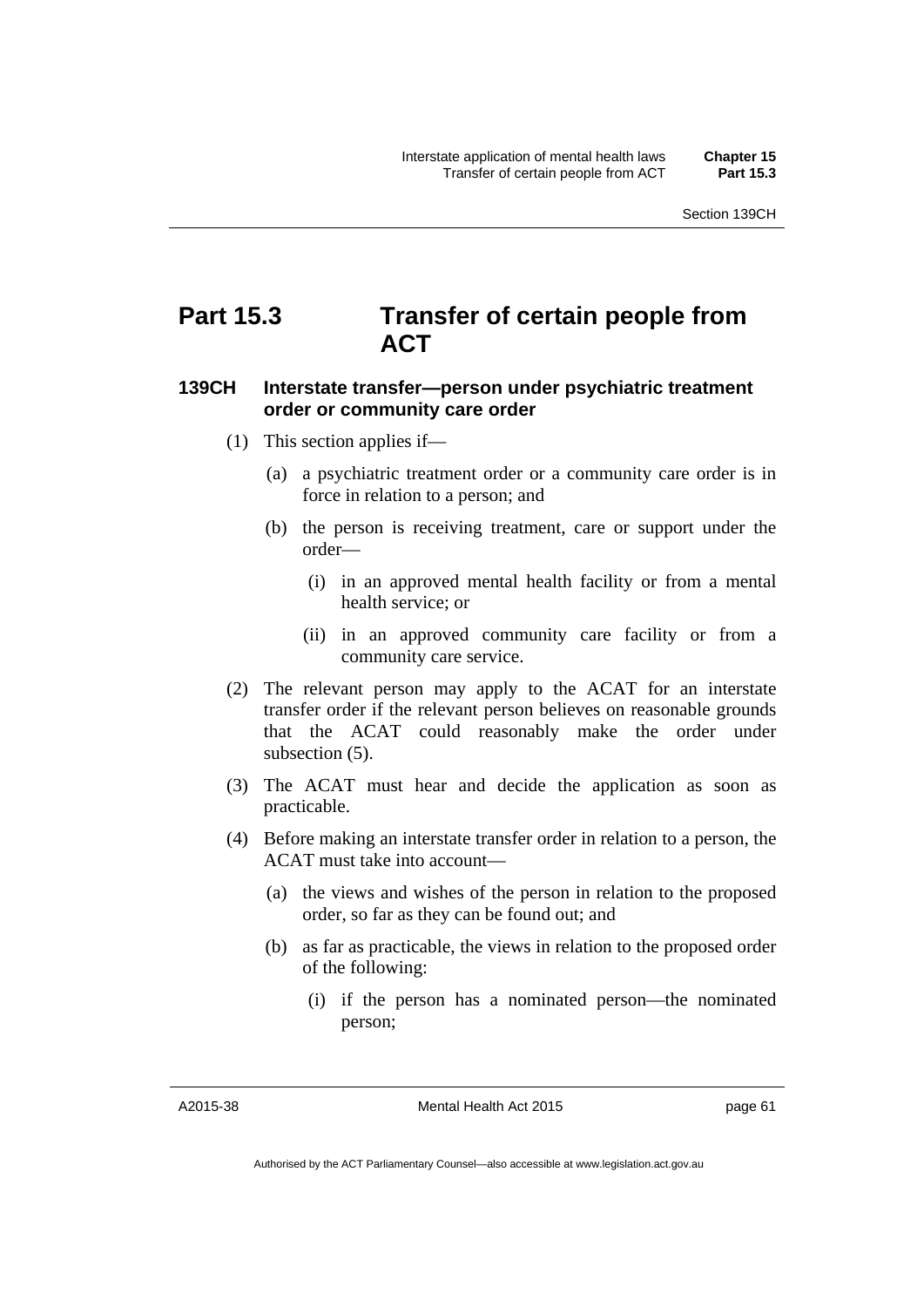Section 139CH

- (ii) if the person has a guardian under the *[Guardianship and](http://www.legislation.act.gov.au/a/1991-62)  [Management of Property Act 1991](http://www.legislation.act.gov.au/a/1991-62)*—the guardian;
- (iii) if the person has an attorney under the *[Powers of Attorney](http://www.legislation.act.gov.au/a/2006-50)  [Act 2006](http://www.legislation.act.gov.au/a/2006-50)*—the attorney;
- (iv) if a health attorney is involved in the treatment, care or support of the person—the health attorney;
- (v) if the person is a child—each person with parental responsibility for the child under the *[Children and Young](http://www.legislation.act.gov.au/a/2008-19)  [People Act 2008](http://www.legislation.act.gov.au/a/2008-19)*, division 1.3.2 (Parental responsibility);
- (vi) if the person has a carer—the carer.
- (5) The ACAT may make an interstate transfer order if—
	- (a) the ACAT believes on reasonable grounds that the order is in the best interests of the safe and effective treatment, care or support of the person; and
	- (b) either—
		- (i) transferring the person to an interstate mental health facility or interstate community care facility is allowed under a corresponding law; or
		- (ii) transferring the responsibility to provide treatment, care or support for the person to an interstate mental health service or interstate community care service is allowed under a corresponding law; and
	- (c) the person in charge of the interstate facility or service agrees to the transfer.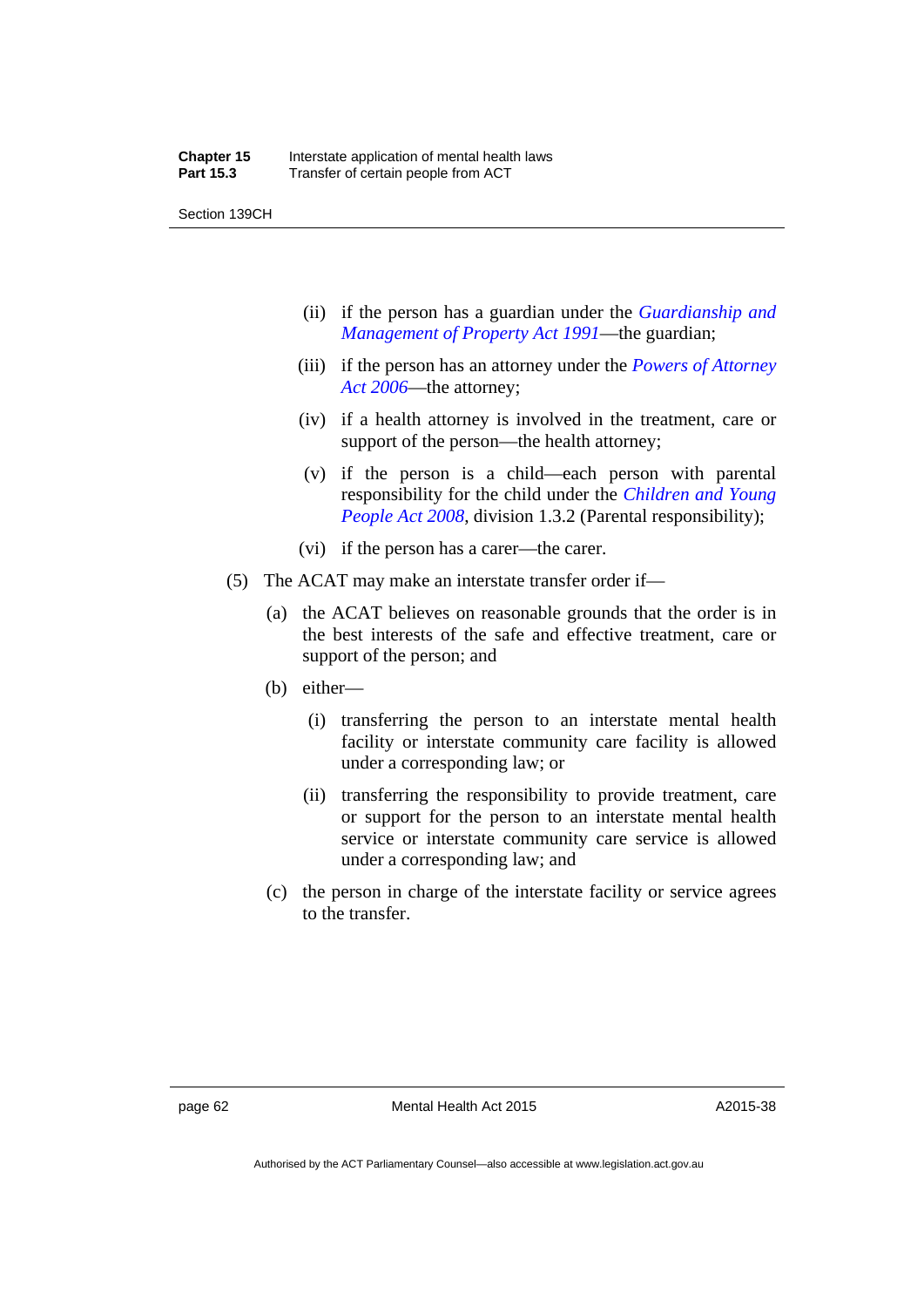- (6) As soon as practicable after making an order under subsection (5), the ACAT must—
	- (a) give a copy of the order to—
		- (i) the person; and
		- (ii) the chief psychiatrist; and
		- (iii) the person in charge of the interstate mental health facility or service; and
	- (b) as far as practicable, notify the people mentioned in subsection (4) (b) that an order has been made.
- (7) When the chief psychiatrist is given a copy of the order under subsection (6), the chief psychiatrist must ensure that a copy of the person's record is given to the person in charge of the interstate mental health facility or service.
- (8) A person may be taken to an interstate mental health facility or service under an order under subsection (5) by—
	- (a) an authorised officer; or
	- (b) an interstate authorised person.
	- *Note* See s 139F (Powers of entry and apprehension) and s 140 (Powers of search and seizure).
- (9) In this section:

*interstate transfer order* means an order to—

- (a) transfer a person to an interstate mental health facility or an interstate community care facility; or
- (b) transfer the responsibility to provide treatment, care or support for a person to an interstate mental health service or interstate community care service.

A2015-38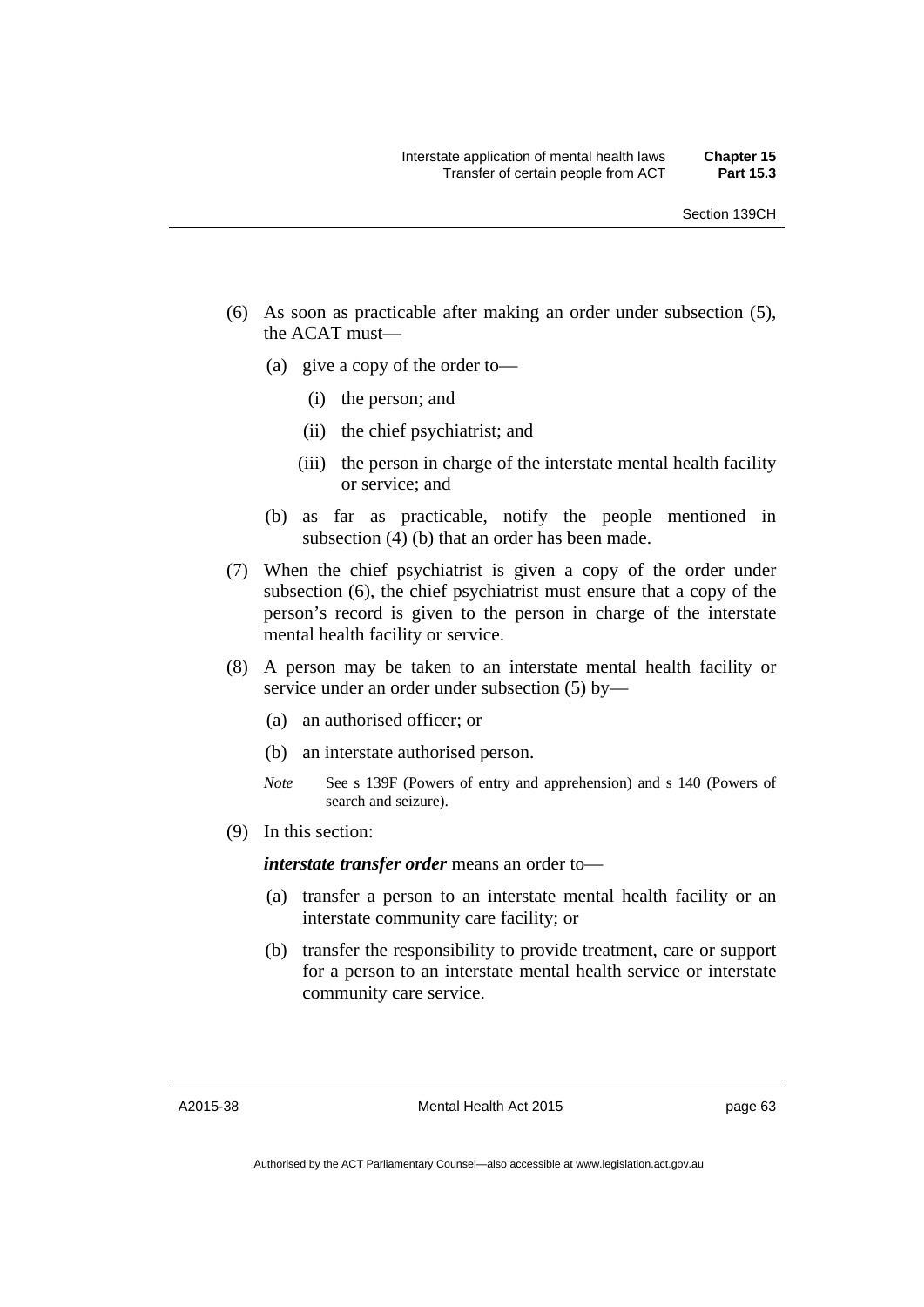Section 139CI

*relevant person*, means—

- (a) if a psychiatric treatment order is in force in relation to a person—the chief psychiatrist; or
- (b) if a community care order is in force in relation to a person the care coordinator.

## **139CI Interstate transfer—person under forensic psychiatric treatment order or forensic community care order**

- (1) This section applies if—
	- (a) a forensic psychiatric treatment order or a forensic community care order is in force in relation to a person; and
	- (b) the person is receiving treatment, care or support under the order—
		- (i) in an approved mental health facility or from a mental health service; or
		- (ii) in an approved community care facility or from a community care service.
- (2) The relevant person may apply to the ACAT for an interstate transfer order if the relevant person believes on reasonable grounds that the ACAT could reasonably make the order under subsection  $(5)$ .
- (3) The ACAT must hear and decide the application as soon as practicable.
- (4) Before making an interstate transfer order in relation to a person, the ACAT must take into account—
	- (a) the views and wishes of the person in relation to the proposed order, so far as they can be found out; and

Authorised by the ACT Parliamentary Counsel—also accessible at www.legislation.act.gov.au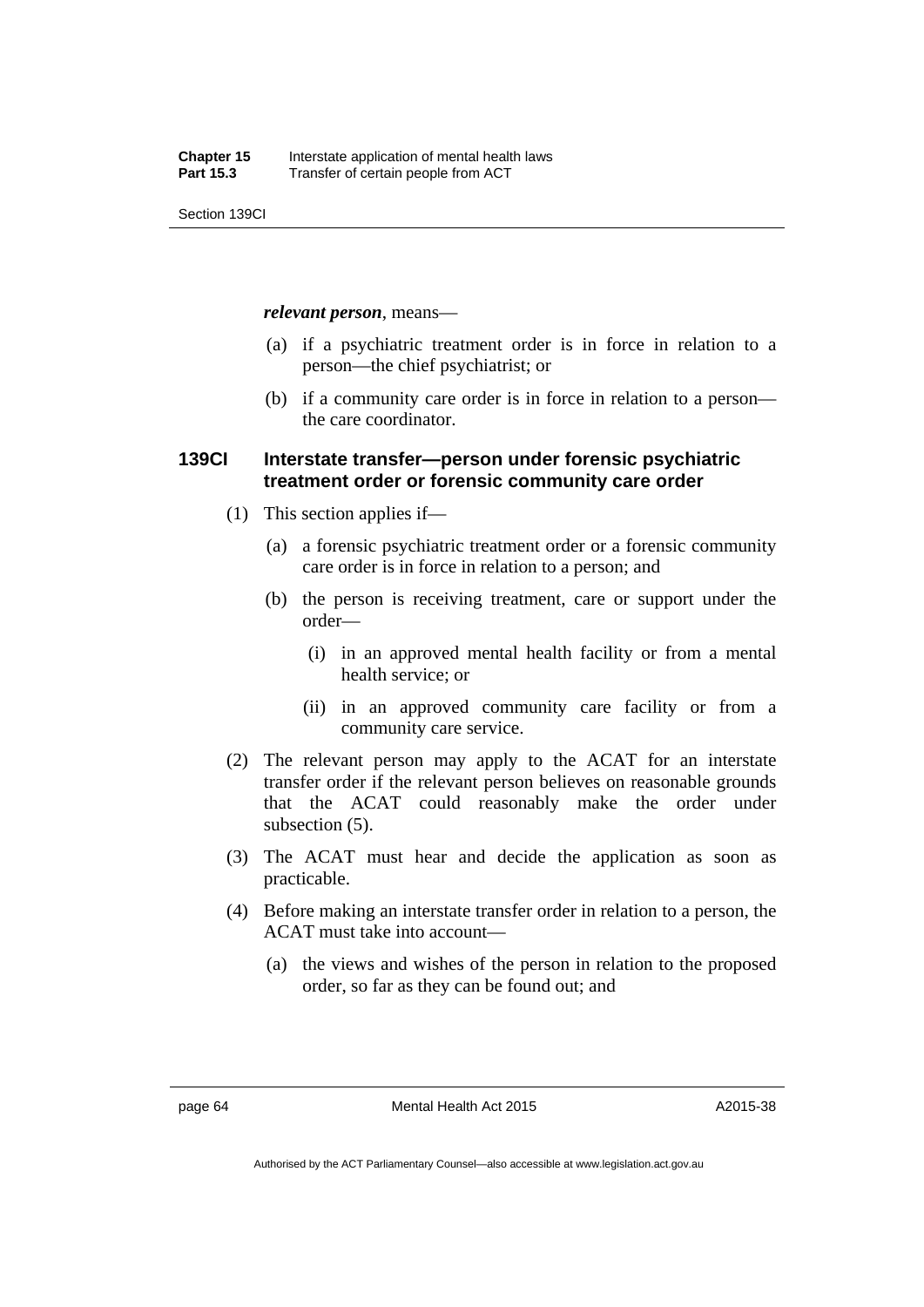- (b) as far as practicable, the views in relation to the proposed order of the following:
	- (i) if the person has a nominated person—the nominated person;
	- (ii) if the person has a guardian under the *[Guardianship and](http://www.legislation.act.gov.au/a/1991-62)  [Management of Property Act 1991](http://www.legislation.act.gov.au/a/1991-62)*—the guardian;
	- (iii) if the person has an attorney under the *[Powers of Attorney](http://www.legislation.act.gov.au/a/2006-50)  [Act 2006](http://www.legislation.act.gov.au/a/2006-50)*—the attorney;
	- (iv) if a health attorney is involved in the treatment, care or support of the person—the health attorney;
	- (v) if the person is a child—each person with parental responsibility for the child under the *[Children and Young](http://www.legislation.act.gov.au/a/2008-19)  [People Act 2008](http://www.legislation.act.gov.au/a/2008-19)*, division 1.3.2 (Parental responsibility);
	- (vi) if the person is a detainee, a person released on licence, or a person serving a community-based sentence—the corrections director-general;
	- (vii) if the person is covered by a bail order that includes a condition that the person accept supervision under the *[Bail Act 1992](http://www.legislation.act.gov.au/a/1992-8)*, section 25 (4) (e) or section 25A—the director-general responsible for the supervision of the person under the *[Bail Act 1992](http://www.legislation.act.gov.au/a/1992-8)*;
	- (viii) if the person is a child covered by a bail order that includes a condition that the child accept supervision under the *[Bail Act 1992](http://www.legislation.act.gov.au/a/1992-8)*, section 26 (2)—the CYP director-general;
		- (ix) if the person is a young detainee or a young offender serving a community-based sentence—the CYP director-general;
		- (x) if the person has a carer—the carer.

A2015-38

Mental Health Act 2015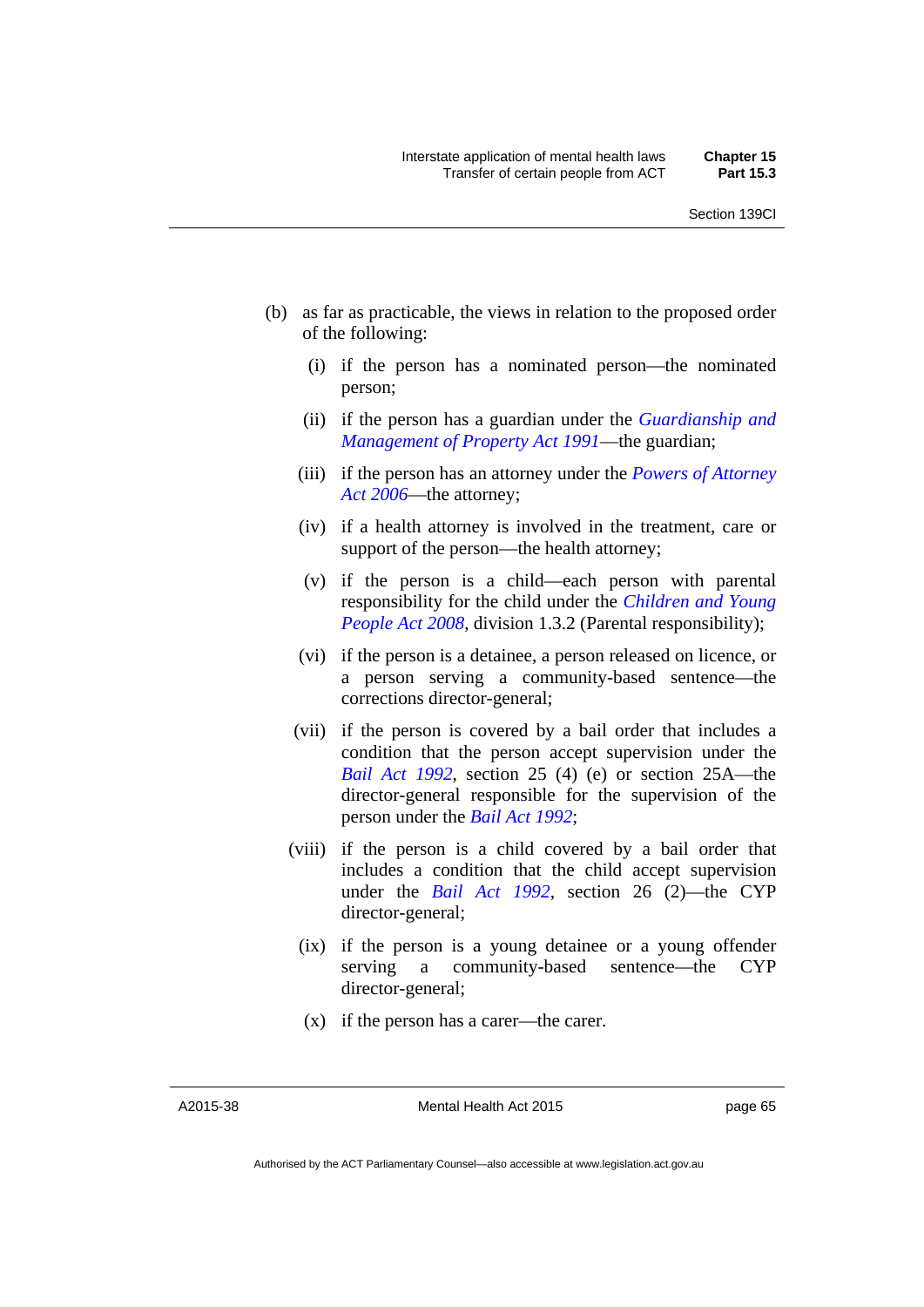Section 139CI

- (5) The ACAT may make an interstate transfer order if—
	- (a) the ACAT believes on reasonable grounds that the proposed order is in the best interests of the safe and effective treatment, care or support of the person; and
	- (b) either—
		- (i) transferring the person to an interstate mental health facility or interstate community care facility is allowed under a corresponding law; or
		- (ii) transferring the responsibility to provide treatment, care or support for the person to an interstate mental health service or interstate community care service is allowed under a corresponding law; and
	- (c) the person in charge of the interstate facility or service agrees to the transfer.
- (6) As soon as practicable after making an order under subsection (5), the ACAT must—
	- (a) give a copy of the order to—
		- (i) the person; and
		- (ii) the relevant person; and
		- (iii) the person in charge of the interstate facility or service; and
	- (b) as far as practicable, notify the people mentioned in subsection (4) (b) that an order has been made.
- (7) When the relevant person is given a copy of the order under subsection (6), the relevant person must ensure that a copy of the person's record is given to the person in charge of the interstate facility or service.

page 66 Mental Health Act 2015

Authorised by the ACT Parliamentary Counsel—also accessible at www.legislation.act.gov.au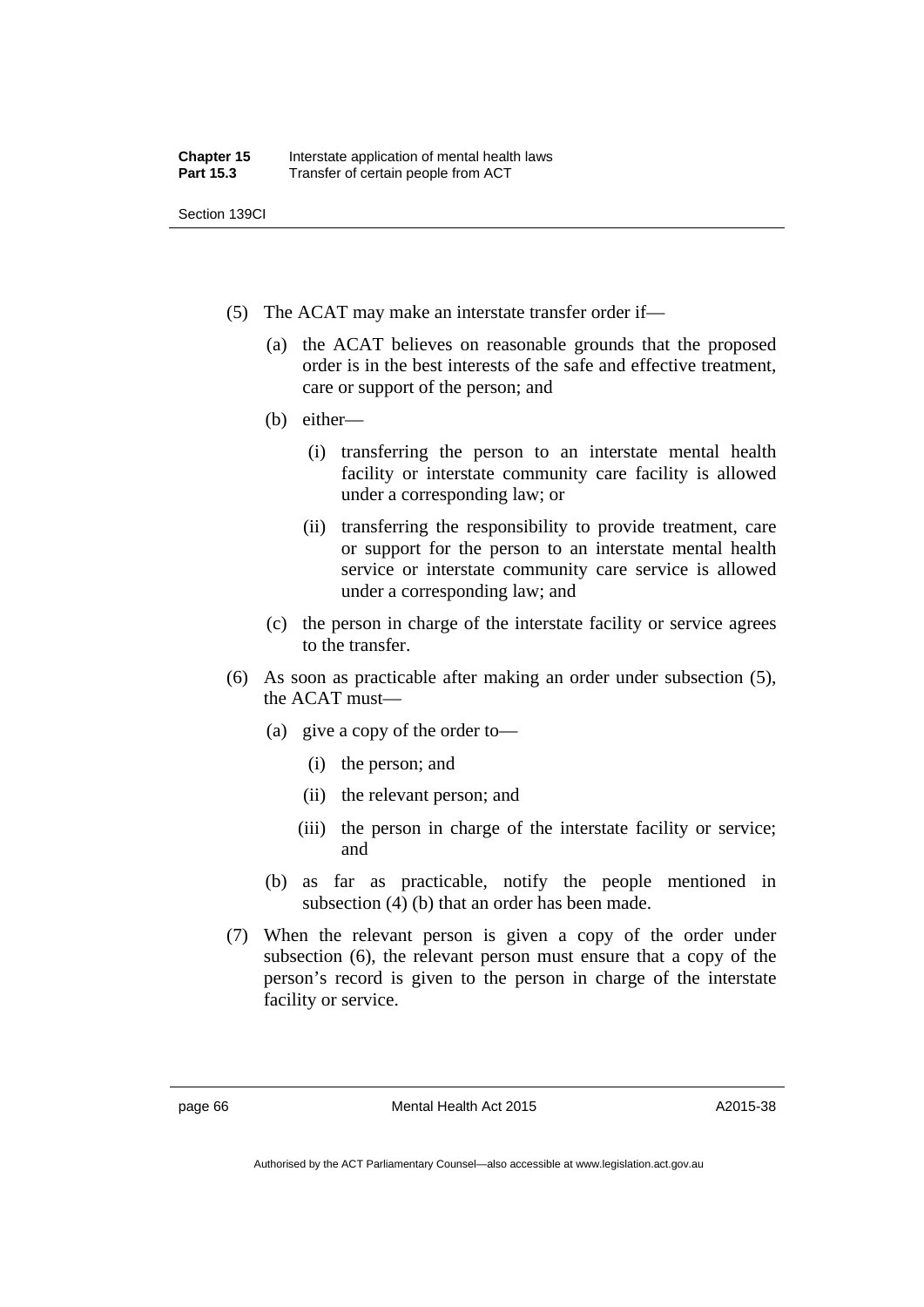- (8) A person may be taken to an interstate facility or service under an order under subsection (5) by—
	- (a) an authorised officer; or
	- (b) an interstate authorised person.
	- *Note* See s 139F (Powers of entry and apprehension) and s 140 (Powers of search and seizure).
- (9) In this section:

*interstate transfer order* means an order to—

- (a) transfer a person to an interstate mental health facility or an interstate community care facility; or
- (b) transfer the responsibility to provide treatment, care or support for a person to an interstate mental health service or interstate community care service.

*relevant person*, means—

- (a) if a forensic psychiatric treatment order is in force in relation to a person—the chief psychiatrist; or
- (b) if a forensic community care order is in force in relation to a person—the care coordinator.

# **139CJ Transfer to interstate mental health facility—emergency detention**

- (1) This section applies if—
	- (a) a person is detained under chapter 6 (Emergency detention); and
	- (b) the person is being assessed or receiving treatment, care or support under that chapter.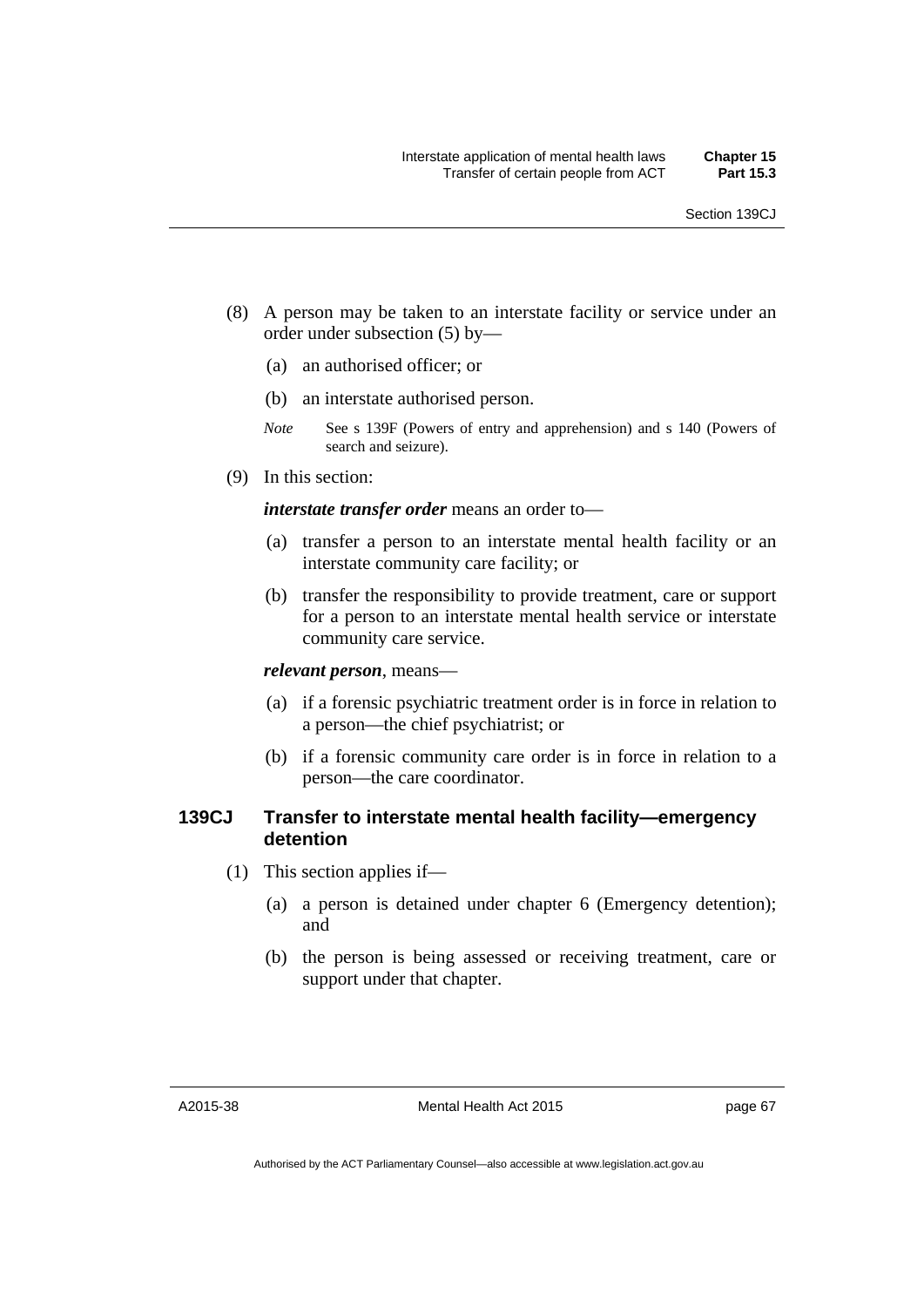Section 139CJ

- (2) The chief psychiatrist may direct that the person be transferred to an interstate mental health facility if—
	- (a) the chief psychiatrist believes on reasonable grounds that the transfer is in the best interests of the safe and effective treatment, care or support of the person; and
	- (b) transferring the person to an interstate mental health facility is allowed under a corresponding law; and
	- (c) the person in charge of the interstate mental health facility agrees to the transfer.
- (3) Before giving a direction under subsection (2), the chief psychiatrist must—
	- (a) as far as practicable, notify the following that a direction under this section is being considered:
		- (i) if the person has a nominated person—the nominated person;
		- (ii) if the person has a guardian under the *[Guardianship and](http://www.legislation.act.gov.au/a/1991-62)  [Management of Property Act 1991](http://www.legislation.act.gov.au/a/1991-62)*—the guardian;
		- (iii) if the person has an attorney under the *[Powers of Attorney](http://www.legislation.act.gov.au/a/2006-50)  [Act 2006](http://www.legislation.act.gov.au/a/2006-50)*—the attorney;
		- (iv) if a health attorney is involved in the treatment, care or support of the person—the health attorney;
		- (v) if the person is a child—each person with parental responsibility for the child under the *[Children and Young](http://www.legislation.act.gov.au/a/2008-19)  [People Act 2008](http://www.legislation.act.gov.au/a/2008-19)*, division 1.3.2 (Parental responsibility);
		- (vi) if the person has a legal representative—the person's legal representative;
		- (vii) if the person has a carer—the carer; and

page 68 Mental Health Act 2015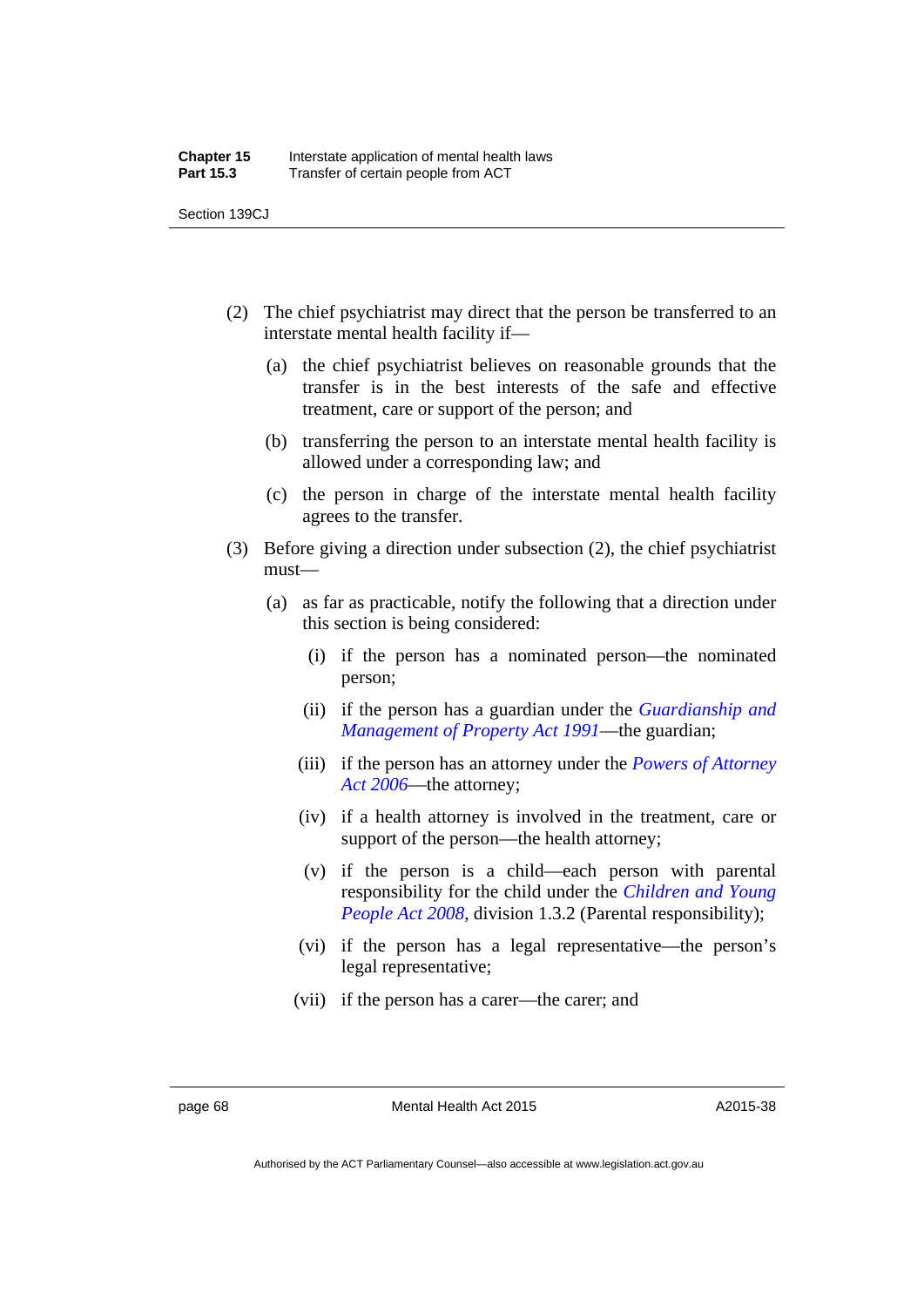- (b) take into account—
	- (i) the views and wishes of the person in relation to the proposed direction, so far as they can be found out; and
	- (ii) as far as practicable, the views in relation to the proposed direction of the people notified under paragraph (a).
- (4) As soon as practicable after giving a direction under subsection (2), the chief psychiatrist must—
	- (a) give a copy of the direction to—
		- (i) the person; and
		- (ii) the person in charge of the interstate mental health facility; and
	- (b) as far as practicable, notify the people mentioned in subsection (3) (a) that a direction has been given; and
	- (c) ensure that a copy of the person's record is given to the person in charge of the interstate mental health facility.
- (5) A person may be taken to an interstate mental health facility under a direction under subsection (2) by—
	- (a) an authorised officer; or
	- (b) an interstate authorised person.
	- *Note* See s 139F (Powers of entry and apprehension) and s 140 (Powers of search and seizure).

A2015-38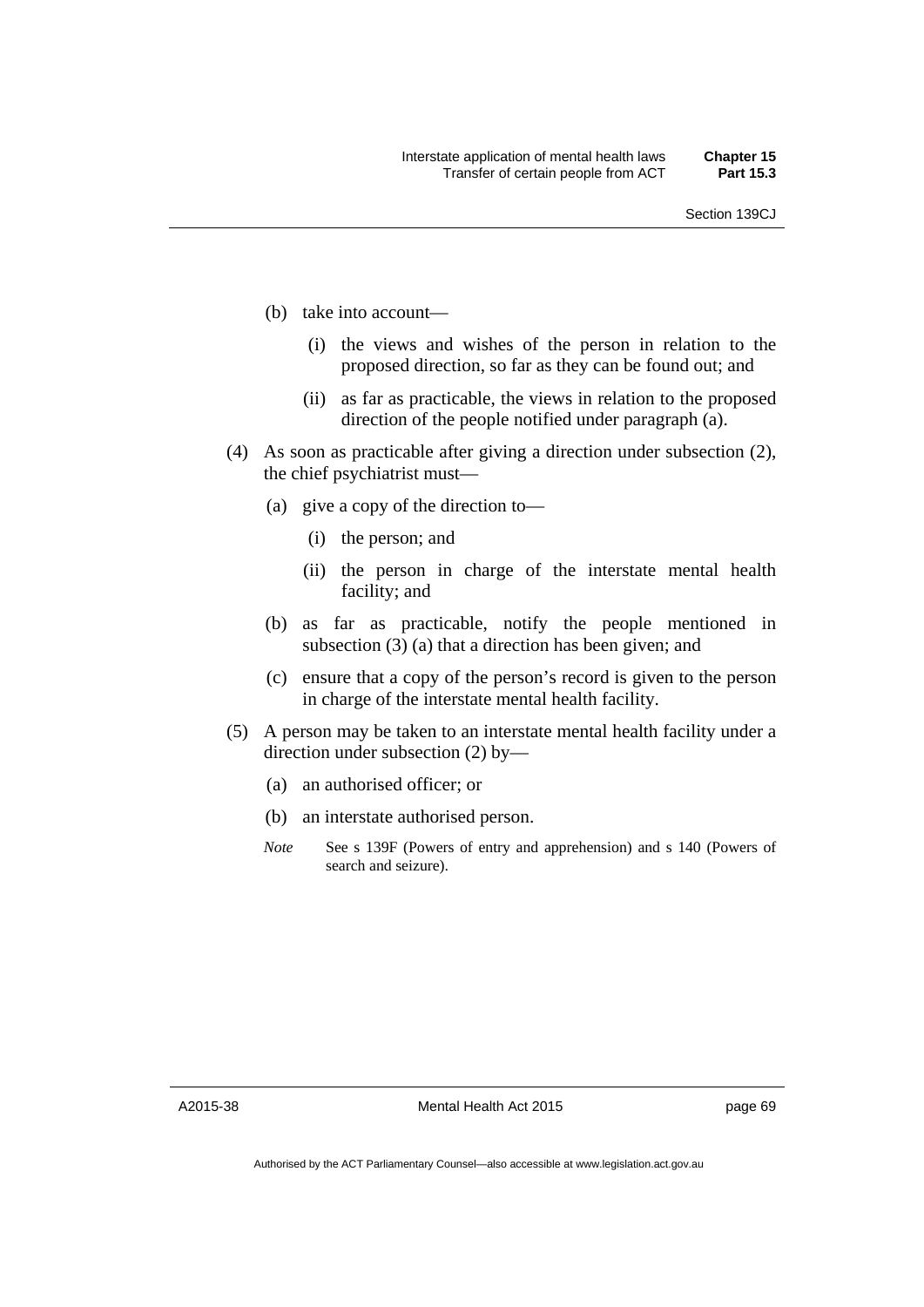Section 139CK

## **139CK Interstate transfer—when ACT order stops applying**

If a person or responsibility for a person is transferred under this part, the person stops being subject to a psychiatric treatment order or community care order made under this Act if—

- (a) the person is admitted to an interstate mental health facility or an interstate community care facility; or
- (b) the person is accepted into the care of an interstate mental health service or an interstate community care service; or
- (c) an interstate involuntary treatment order is made in relation to the person.

page 70 Mental Health Act 2015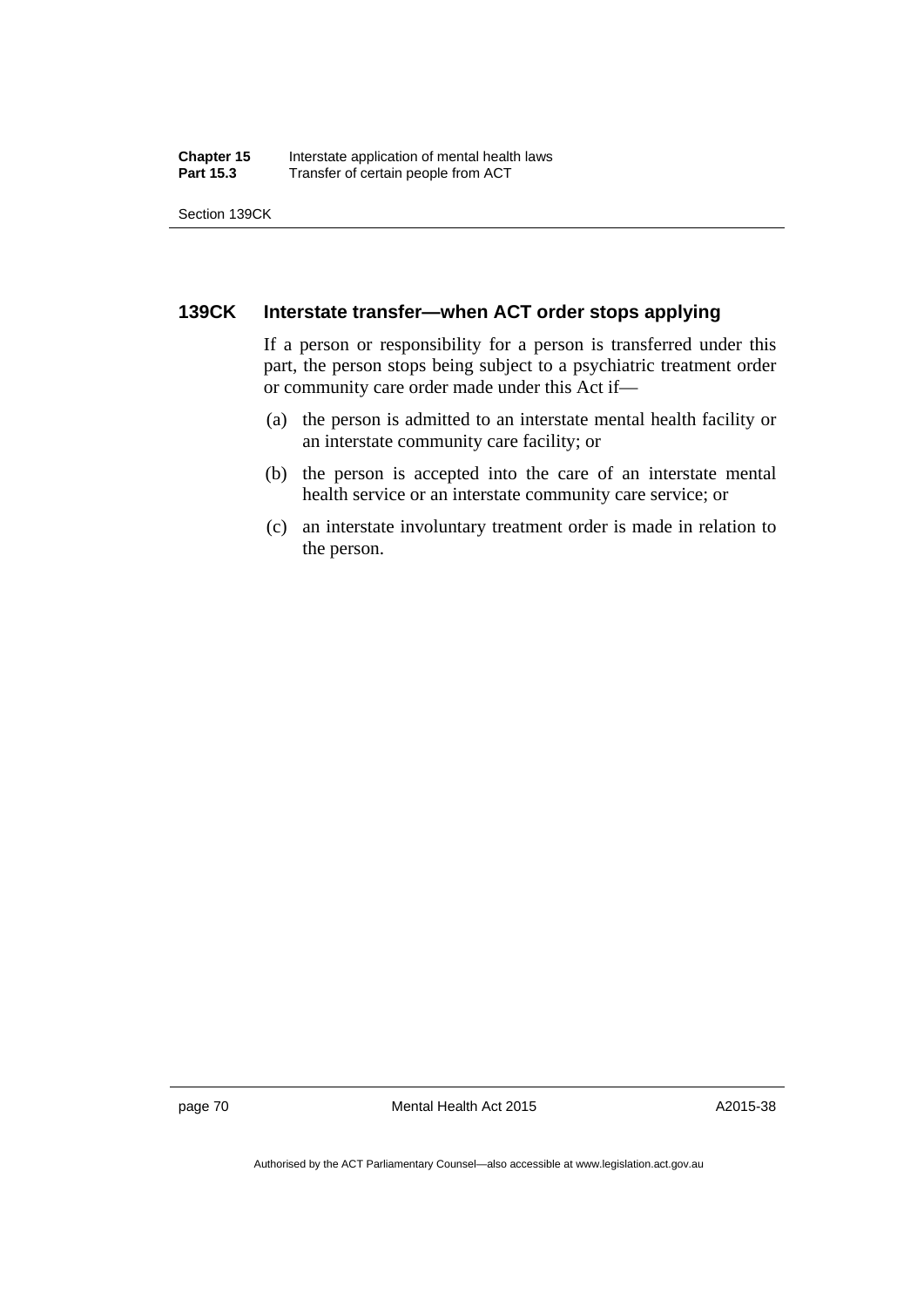# **Part 15.4 Transfer of certain people to ACT**

# **139CL Transfer of interstate patient to approved mental health facility**

- (1) An application may be made to the chief psychiatrist for an interstate patient, who is subject to an interstate involuntary treatment order that allows for detention at an interstate mental health facility, to transfer the interstate patient to an approved mental health facility in the ACT.
- (2) The chief psychiatrist may agree to the transfer if the chief psychiatrist believes on reasonable grounds that the transfer to the ACT is—
	- (a) in the best interests of the safe and effective treatment, care or support of the interstate patient; and
	- (b) allowed under a corresponding law.

# **139CM Transfer of responsibility to provide treatment, care or support in the community for interstate patient**

- (1) An application may be made to the chief psychiatrist to transfer the responsibility to provide treatment, care or support for an interstate patient, who is subject to an interstate involuntary treatment order that allows treatment in the community, to the chief psychiatrist.
- (2) The chief psychiatrist may agree to the transfer if the chief psychiatrist believes on reasonable grounds that the transfer of responsibility is—
	- (a) in the best interests of the safe and effective treatment, care or support of the interstate patient; and
	- (b) allowed under a corresponding law.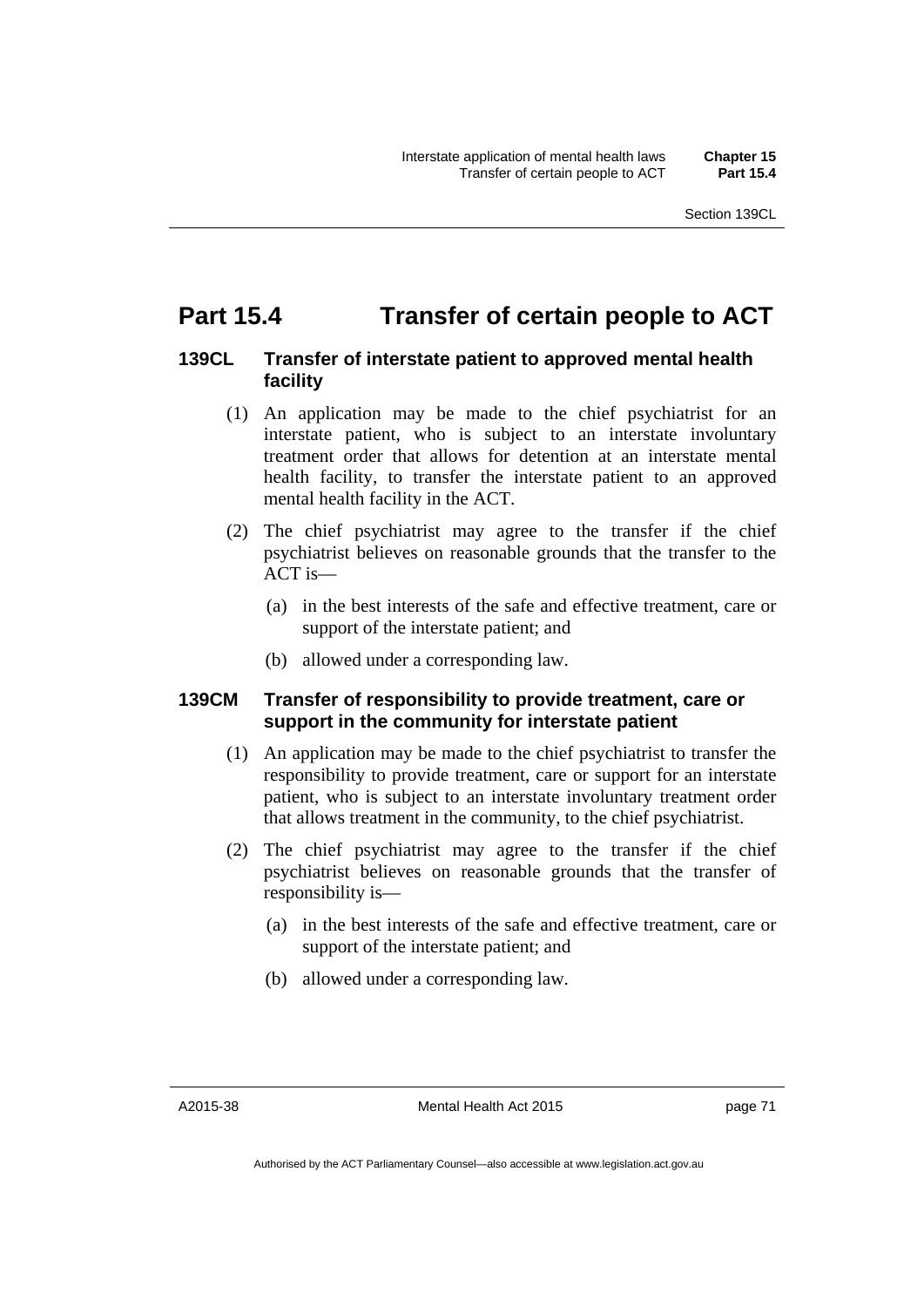# **139CN Transfer of person apprehended in another State to approved mental health facility**

- (1) A person apprehended in another State under a corresponding law may be taken to an approved mental health facility in the ACT by an authorised officer or interstate authorised person if the authorised officer or person believes on reasonable grounds that being taken to an approved mental health facility in the ACT is—
	- (a) in the best interests of the safe and effective treatment, care or support of the person; and
	- (b) allowed under a corresponding law.
	- *Note* See s 139F (Powers of entry and apprehension) and s 140 (Powers of search and seizure).
- (2) Chapter 6 (Emergency detention) applies in relation to a person who is apprehended under this section, as if the person had been apprehended under section 37 (Apprehension).

page 72 Mental Health Act 2015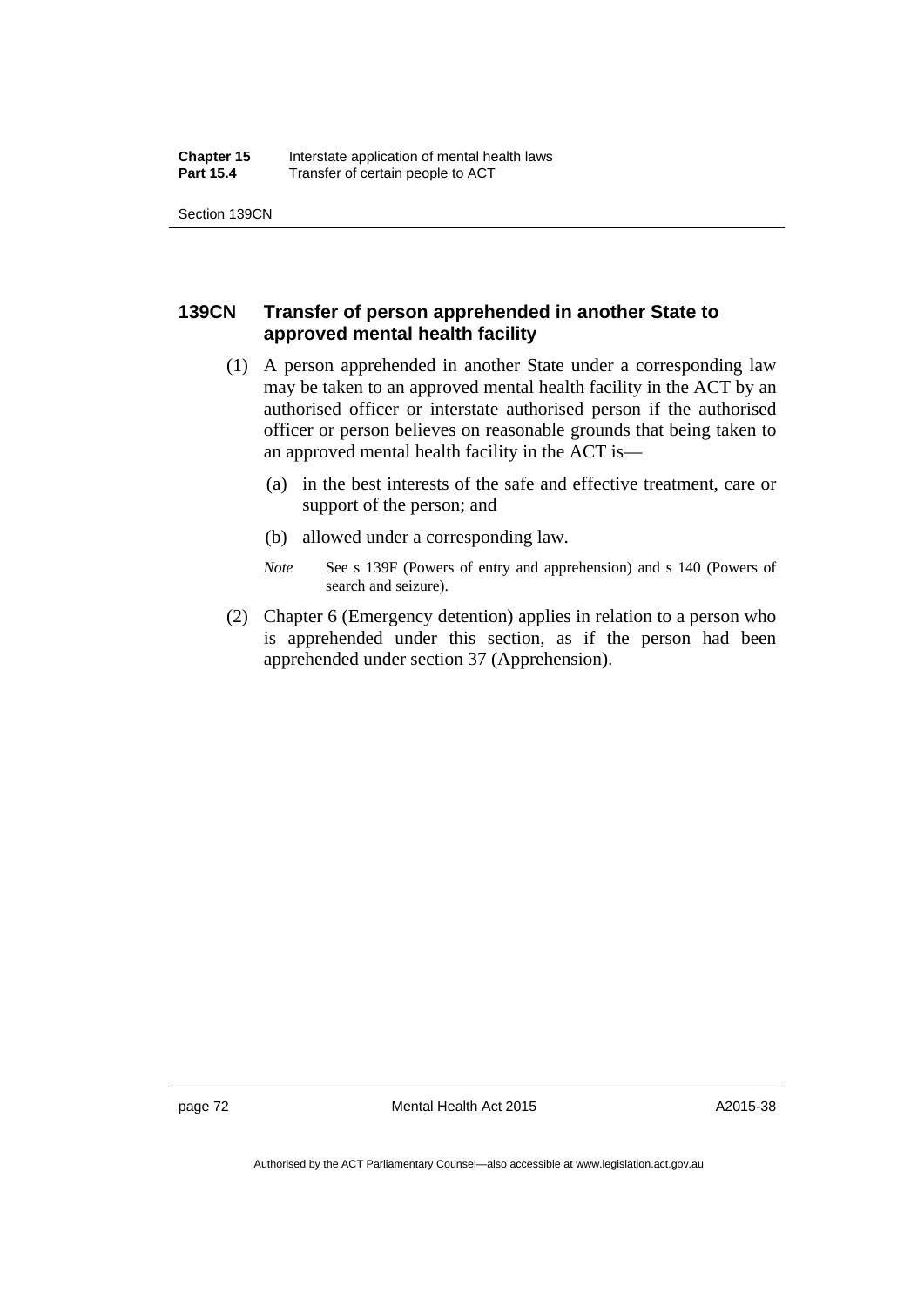# **Part 15.5 Interstate operation of certain orders**

## **139CO Mental health order relating to interstate person**

- (1) A mental health order under this Act may be made in relation to a person even though the person does not usually live in the ACT, if—
	- (a) the facility or service providing treatment, care or support to the person is located in the ACT; and
	- (b) the order is allowed under a corresponding law of the State in which the person usually lives.
- (2) However, a restriction order mentioned in section 36X (Criteria for making restriction order with psychiatric treatment order) may only be made for a person who does not usually live in the ACT in relation to the person's actions within the ACT.

## **139CP Implementing interstate involuntary treatment order for temporary ACT resident**

- (1) This section applies in relation to a person who—
	- (a) temporarily lives in the ACT; and
	- (b) is subject to an interstate involuntary treatment order that makes provision for treatment, care or support in the community.
- (2) The person may be given treatment, care or support in the ACT under the interstate involuntary treatment order if the chief psychiatrist is satisfied on reasonable grounds that—
	- (a) the person has a mental illness; and
	- (b) the person accepts the treatment, care or support; and

A2015-38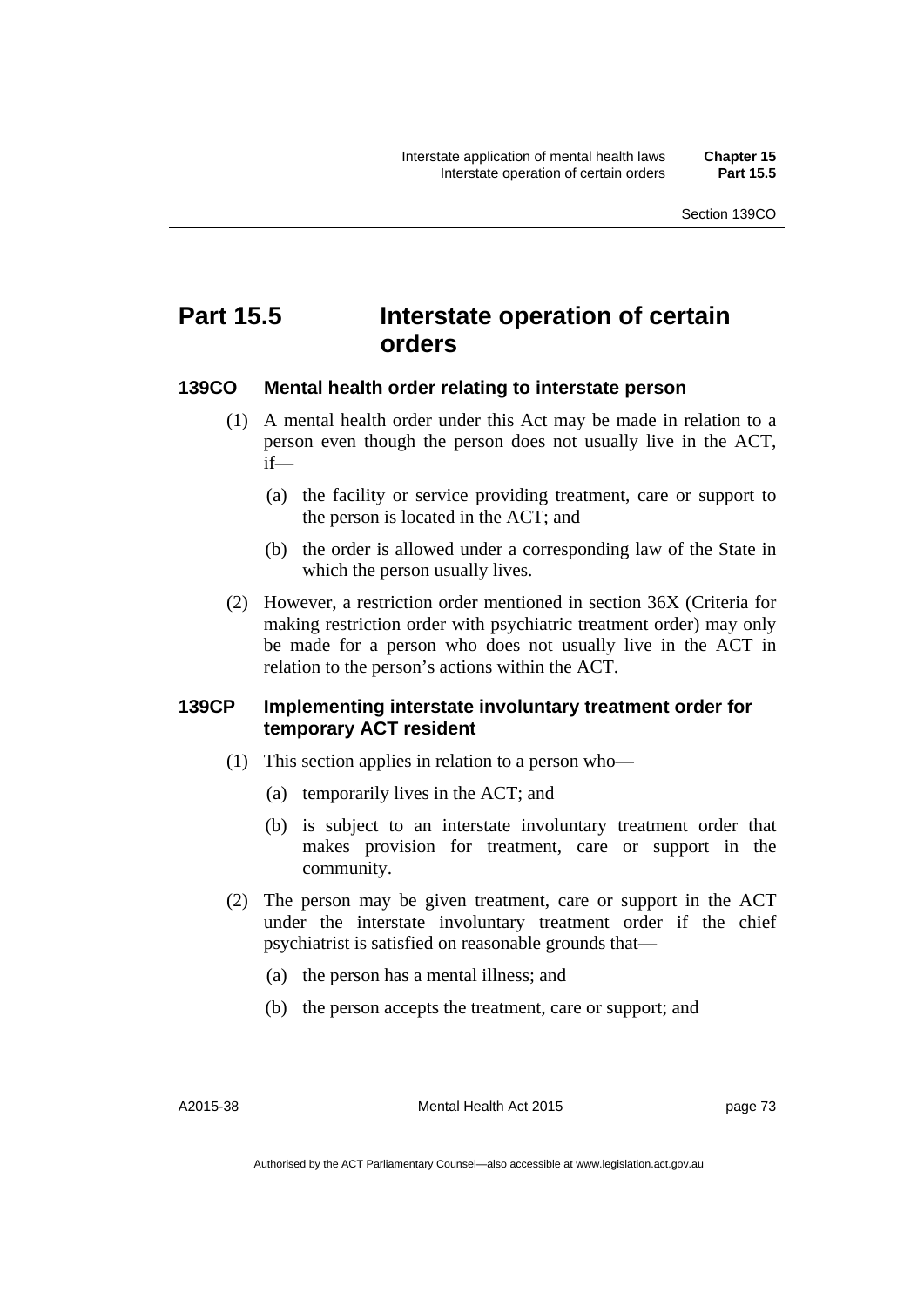Section 139CP

- (c) treatment, care or support in the ACT—
	- (i) is expected to be needed for a period of not more than 4 weeks at a time; and
	- (ii) is in the best interests of the person.
- (3) Treatment, care or support under subsection (2) may be given by—
	- (a) an authorised officer if allowed to do so under a corresponding law of the State that issued the interstate involuntary treatment order; or
	- (b) an interstate authorised person.

page 74 Mental Health Act 2015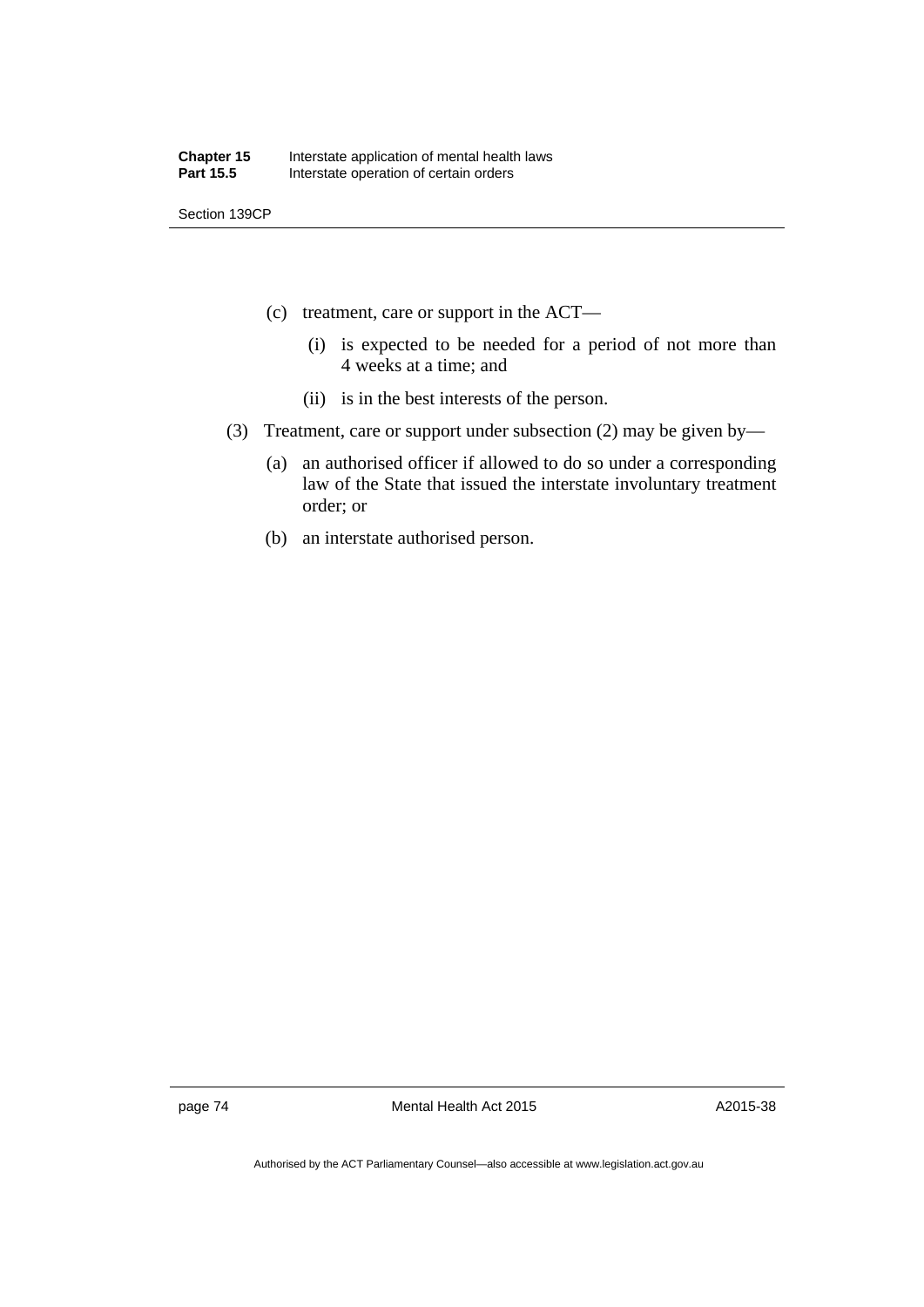# **Chapter 16 Notification and review of decisions**

#### **Explanatory note**

The text for this chapter (sections 139CR to 139CT) is relocated from the *[Mental Health](http://www.legislation.act.gov.au/a/1994-44)  [\(Treatment and Care\) Act 1994](http://www.legislation.act.gov.au/a/1994-44)* by schedule 2, amendment 2.52.

A2015-38

Mental Health Act 2015

page 75

Authorised by the ACT Parliamentary Counsel—also accessible at www.legislation.act.gov.au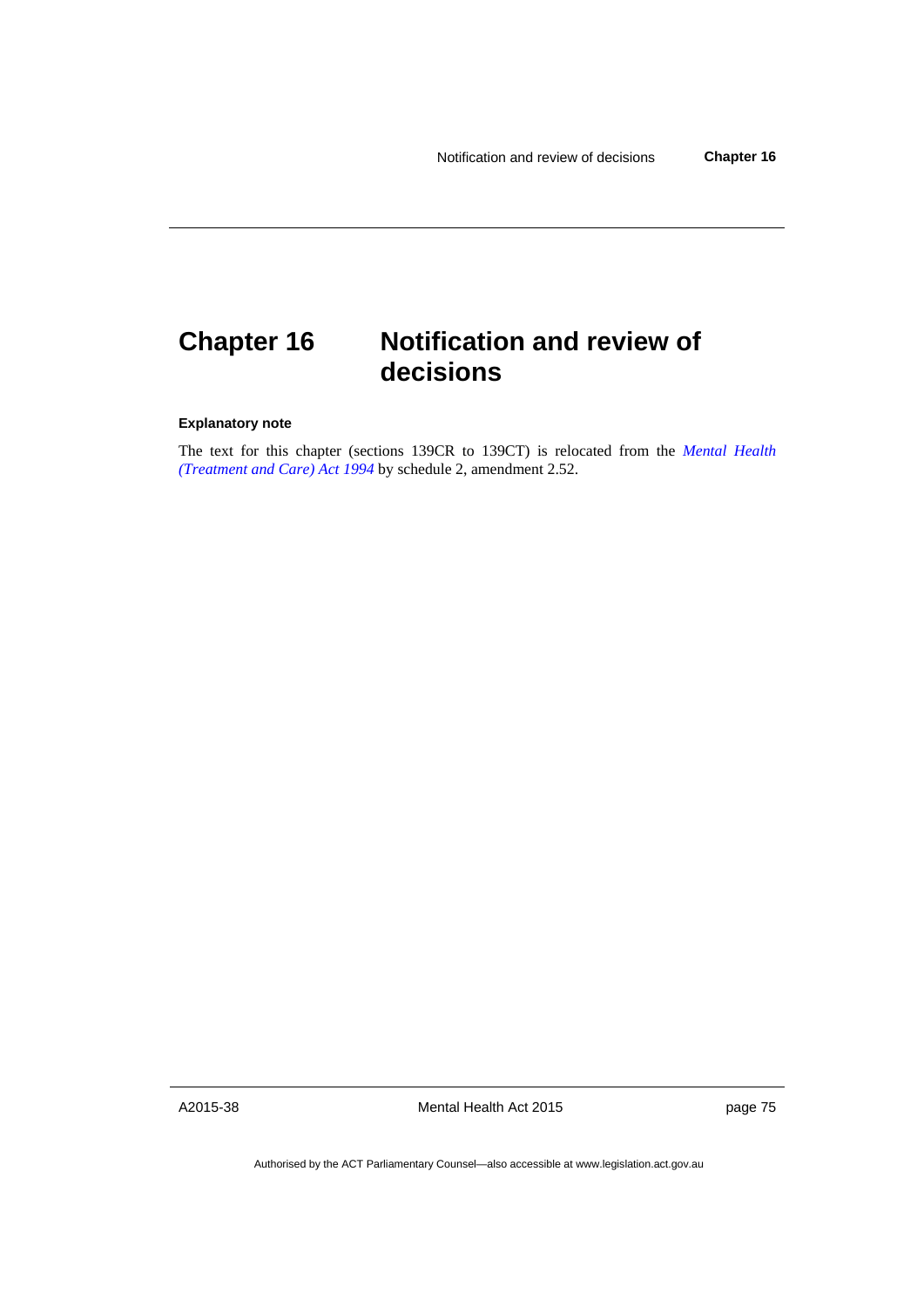# **Chapter 17 Miscellaneous**

**Explanatory note** 

The text for this chapter (sections 139D to 147) is relocated from the *[Mental Health \(Treatment](http://www.legislation.act.gov.au/a/1994-44)  [and Care\) Act 1994](http://www.legislation.act.gov.au/a/1994-44)* by schedule 2, amendment 2.53.

page 76 Mental Health Act 2015

A2015-38

Authorised by the ACT Parliamentary Counsel—also accessible at www.legislation.act.gov.au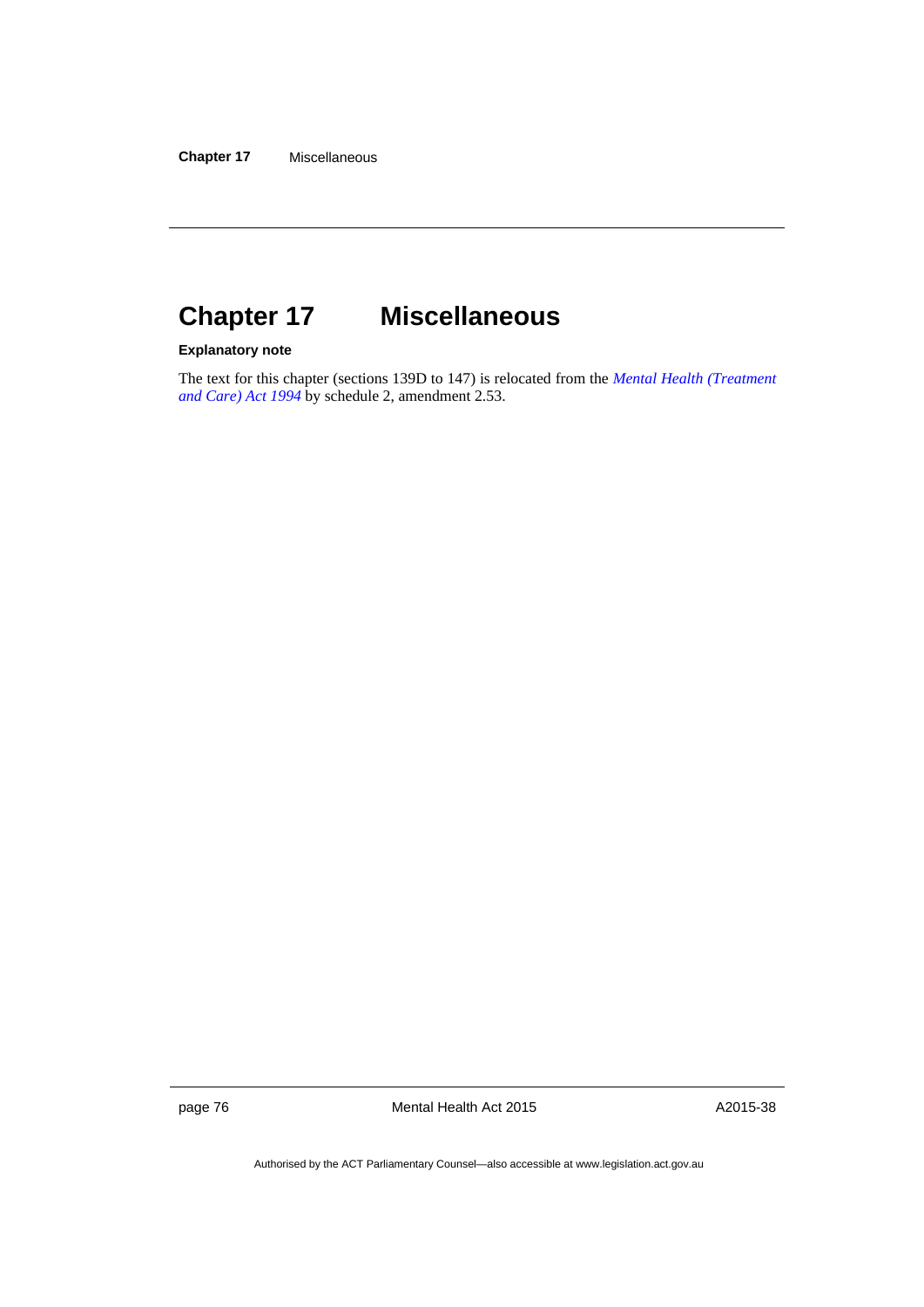# **Chapter 18 Repeals and consequential amendments**

| 148 | <b>Legislation repealed</b>                                                                                                                                                           |
|-----|---------------------------------------------------------------------------------------------------------------------------------------------------------------------------------------|
|     | The <i>Mental Health (Treatment and Care) Act 1994 (A1994-44)</i> is<br>repealed.                                                                                                     |
|     | All legislative instruments under the <i>Mental Health</i> ( <i>Treatment and</i><br>Care) Act 1994 (other than the notifiable instruments mentioned in<br>section 419) are repealed. |
| 149 | <b>Legislation amended-sch 2</b>                                                                                                                                                      |

This Act amends the legislation mentioned in schedule 2.

A2015-38

Mental Health Act 2015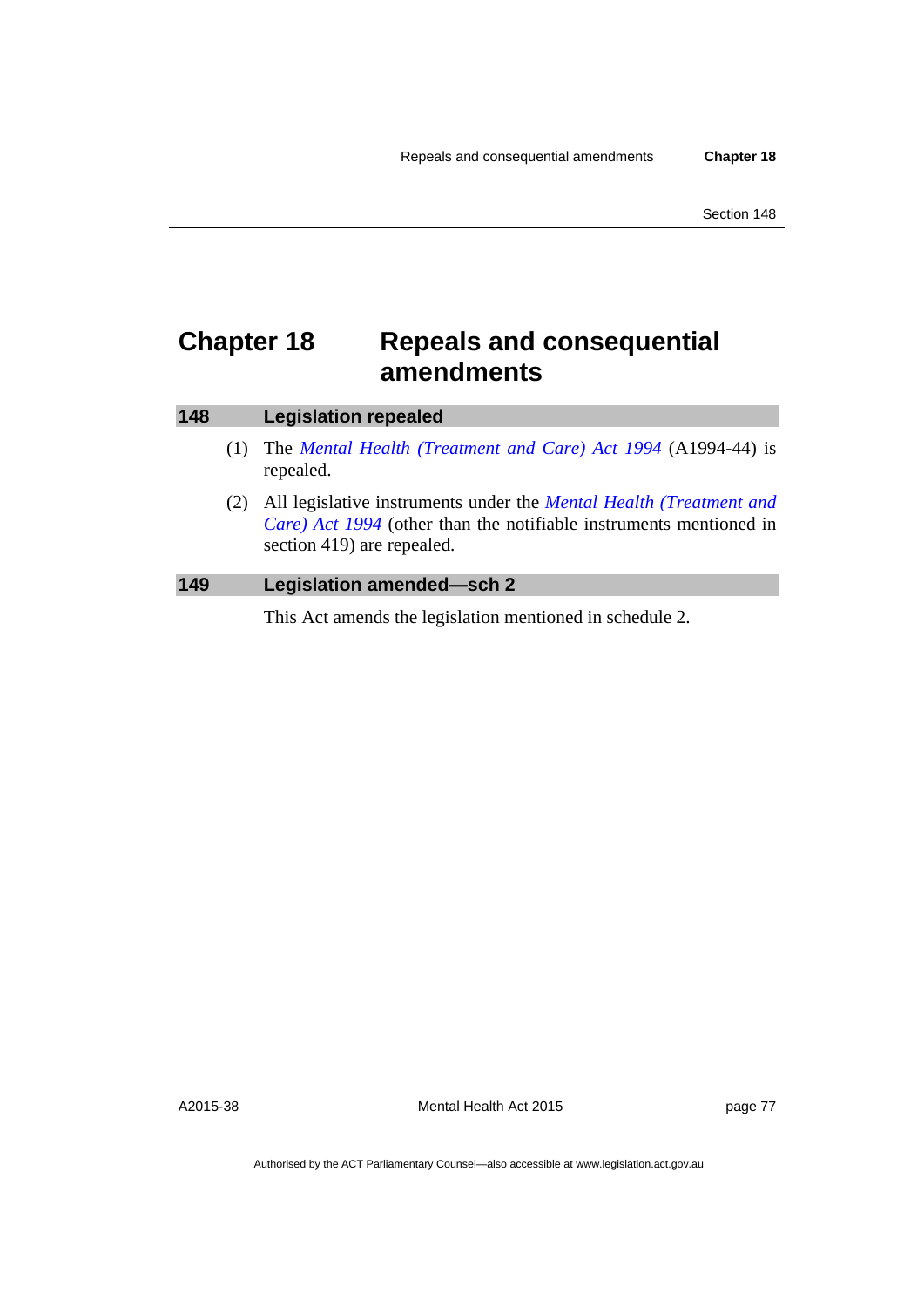**Chapter 40** Transitional Part 40.1 **General** 

Section 400

# **Chapter 40 Transitional**

# **Part 40.1 General**

#### **400 Definitions—ch 40**

In this chapter:

*commencement day* means the day this chapter commences.

*repealed Act* means the *[Mental Health \(Treatment and Care\)](http://www.legislation.act.gov.au/a/1994-44)  [Act 1994](http://www.legislation.act.gov.au/a/1994-44)* as in force immediately before the commencement day.

## **401 Transitional regulations**

- (1) A regulation may prescribe transitional matters necessary or convenient to be prescribed because of the enactment of this Act or the *[Mental Health \(Treatment and Care\) Amendment Act 2014](http://www.legislation.act.gov.au/a/2014-51/default.asp)*.
- (2) A regulation may modify this chapter (including in relation to another territory law) to make provision in relation to anything that, in the Executive's opinion, is not, or is not adequately or appropriately, dealt with in this chapter.
- (3) A regulation under subsection (2) has effect despite anything elsewhere in this Act.

### **402 Expiry—ch 40**

This chapter expires 2 years after the commencement day.

*Note* Transitional provisions are kept in the Act for a limited time. A transitional provision is repealed on its expiry but continues to have effect after its repeal (see [Legislation Act,](http://www.legislation.act.gov.au/a/2001-14) s 88).

page 78 Mental Health Act 2015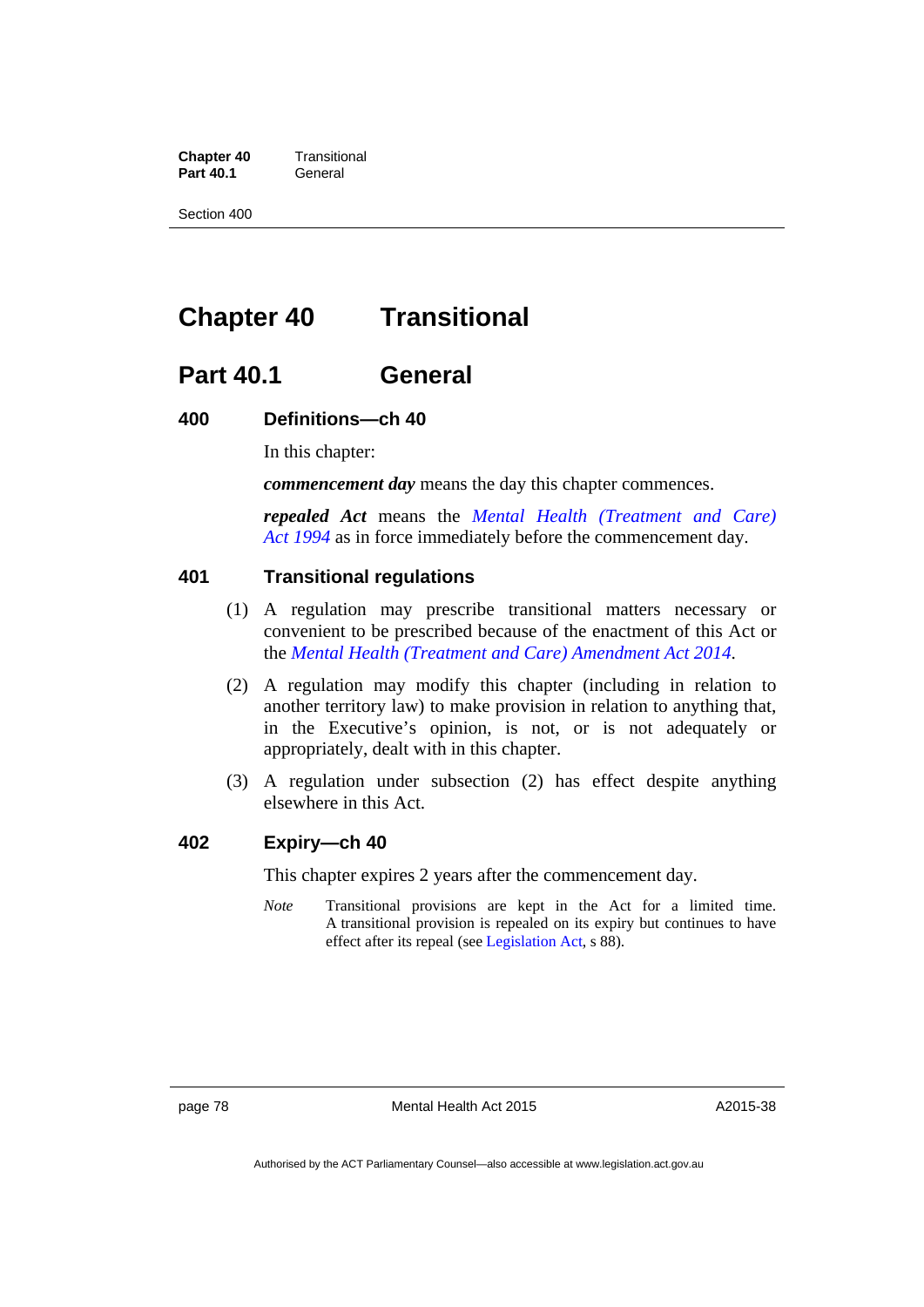# **Part 40.2 Transitional—rights of people with mental disorder or mental illness**

#### **403 Rights in relation to information and communication**

- (1) To remove any doubt, the responsible person for a facility must comply with section 15 (Information to be given to people) in relation to a person who is to be given treatment, care or support at the facility even if the person received treatment, care or support at the facility before the commencement day.
- (2) In this section:

*responsible person*—see section 14.

A2015-38

Mental Health Act 2015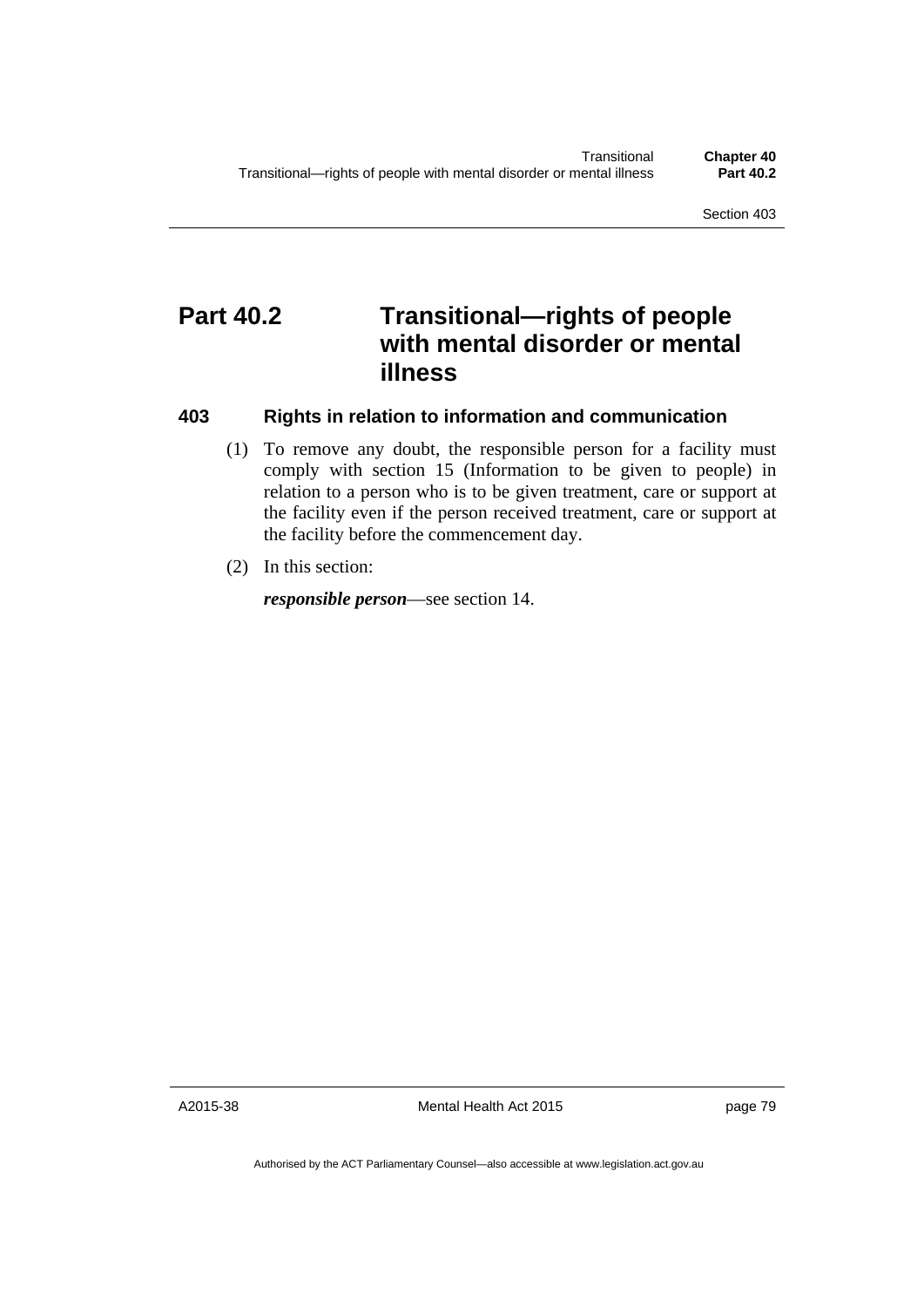# **Part 40.3 Transitional—mental health orders**

# **Division 40.3.1 Applications**

# **404 Application by person with mental illness or mental dysfunction—unfinished applications**

- (1) This section applies if—
	- (a) before the commencement day, an application for a mental health order is made under the [repealed Act](http://www.legislation.act.gov.au/a/1994-44), section 10 (Application by mentally dysfunctional or mentally ill people); and
	- (b) immediately before the commencement day, the ACAT has not decided the application.
- (2) The application is taken to be an application for an assessment order under this Act, section 33 (Applications by people with mental disorder or mental illness—assessment order).

# **405 Application by chief psychiatrist or care coordinator unfinished applications**

- (1) This section applies if—
	- (a) before the commencement day, the chief psychiatrist or the care coordinator makes an application for a mental health order under the [repealed Act](http://www.legislation.act.gov.au/a/1994-44), section 11 (Applications by other people); and
	- (b) immediately before the commencement day, the ACAT has not decided the application.
- (2) The application is taken to be an application for a mental health order under this Act, section 36O (Applications for mental health orders).

page 80 Mental Health Act 2015

Authorised by the ACT Parliamentary Counsel—also accessible at www.legislation.act.gov.au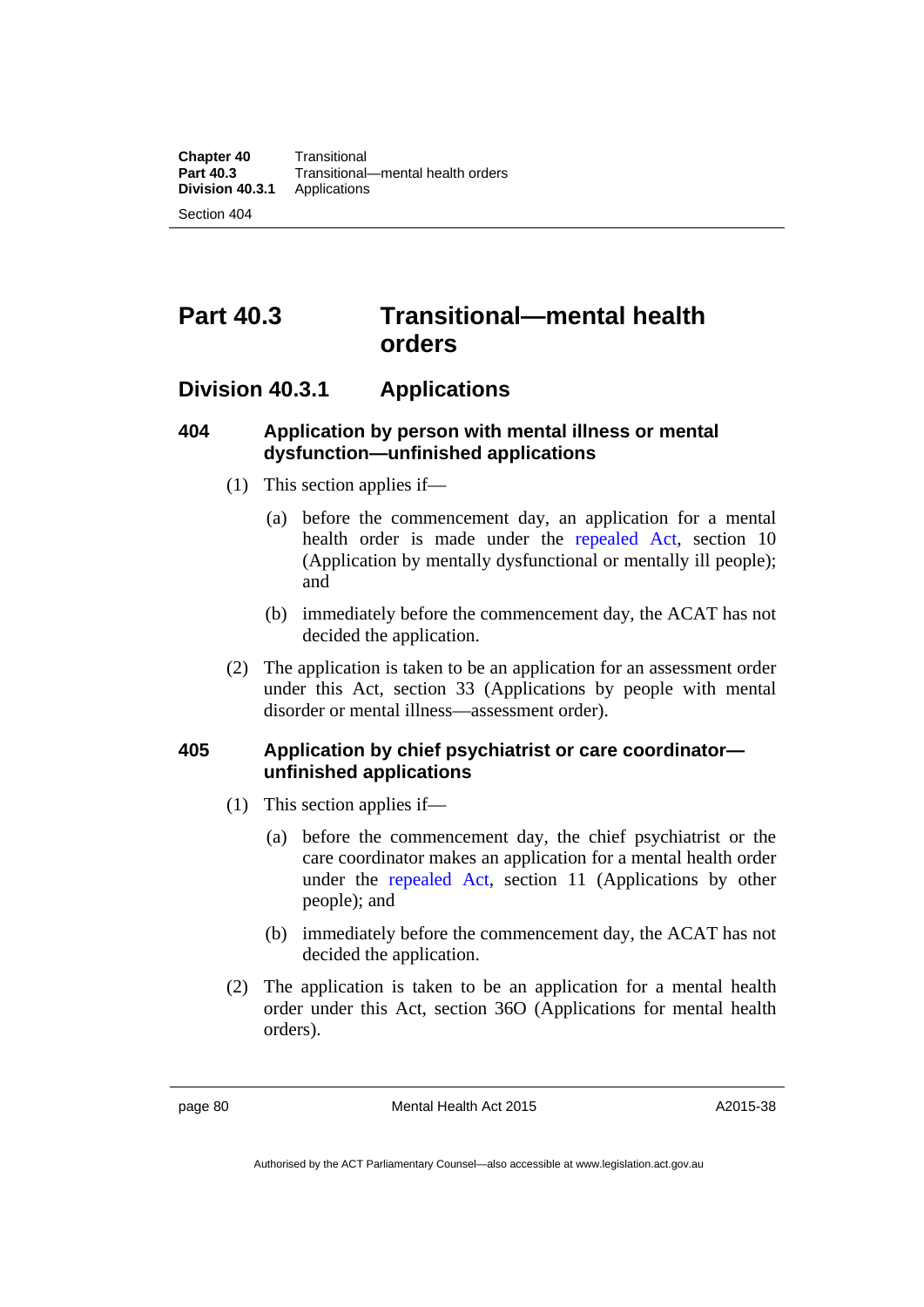# **406 Application by certain other people—unfinished applications**

- (1) This section applies if—
	- (a) before the commencement day, a person other than the chief psychiatrist or the care coordinator makes an application for a mental health order under the [repealed Act](http://www.legislation.act.gov.au/a/1994-44), section 11 (Applications by other people); and
	- (b) immediately before the commencement day, the ACAT has not decided the application.
- (2) The application is taken to be an application for an assessment order under this Act, section 34 (Applications by other people assessment order).

# **407 Application by referring officers—unfinished referrals**

- (1) This section applies if—
	- (a) before the commencement day, a referral to the ACAT for a mental health order is made under the [repealed Act](http://www.legislation.act.gov.au/a/1994-44), section 13 (Referrals to ACAT); and
	- (b) immediately before the commencement day, the ACAT has not decided the referral.
- (2) The referral is taken to be an application for an assessment order under this Act, section 35 (Applications by referring officers assessment order).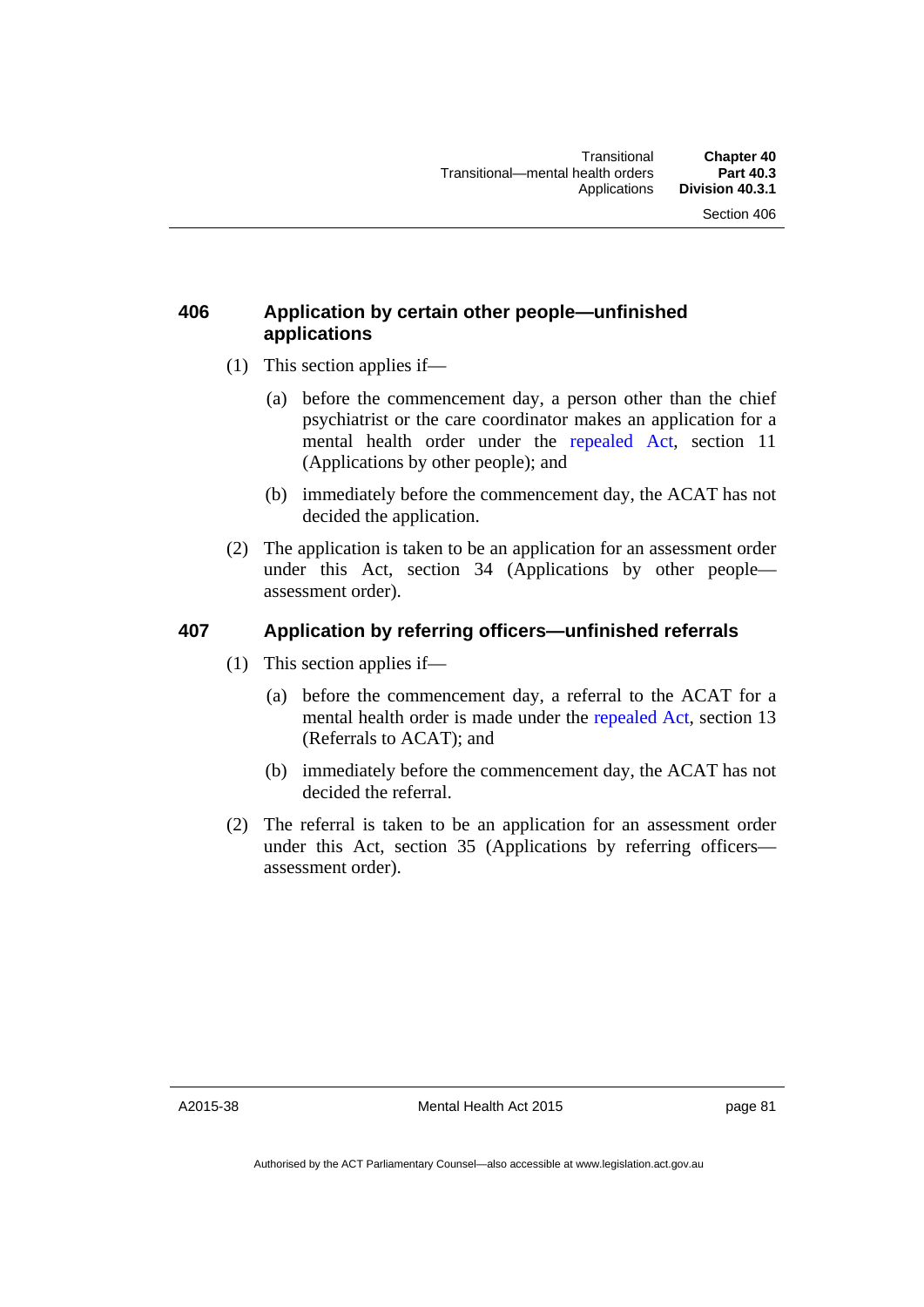# **Division 40.3.2 Psychiatric treatment orders**

# **408 Psychiatric treatment order—in force before commencement day**

- (1) This section applies if, immediately before the commencement day, a psychiatric treatment order under the [repealed Act](http://www.legislation.act.gov.au/a/1994-44), section 28 (Criteria for making psychiatric treatment order) is in force for a person.
- (2) On and after the commencement day, the psychiatric treatment order is taken to be, in accordance with its terms, a psychiatric treatment order under this Act, section 36V (Psychiatric treatment order).

# **409 Restriction order with psychiatric treatment order—in force before commencement day**

- (1) This section applies if, immediately before the commencement day, a restriction order under the [repealed Act,](http://www.legislation.act.gov.au/a/1994-44) section 30 (Criteria for making restriction order with psychiatric treatment order) is in force for a person.
- (2) On and after the commencement day, the restriction order is taken to be, in accordance with its terms, a restriction order under this Act, section 36X (Criteria for making restriction order with psychiatric treatment order).

# **410 Chief psychiatrist role—determination in force before commencement day**

- (1) This section applies if, immediately before the commencement day—
	- (a) a psychiatric treatment order under the [repealed Act](http://www.legislation.act.gov.au/a/1994-44), section 28 (Criteria for making psychiatric treatment order) is in force for a person; and
	- (b) a determination under the [repealed Act](http://www.legislation.act.gov.au/a/1994-44), section 32 (Role of chief psychiatrist) is also in force for the person.

page 82 Mental Health Act 2015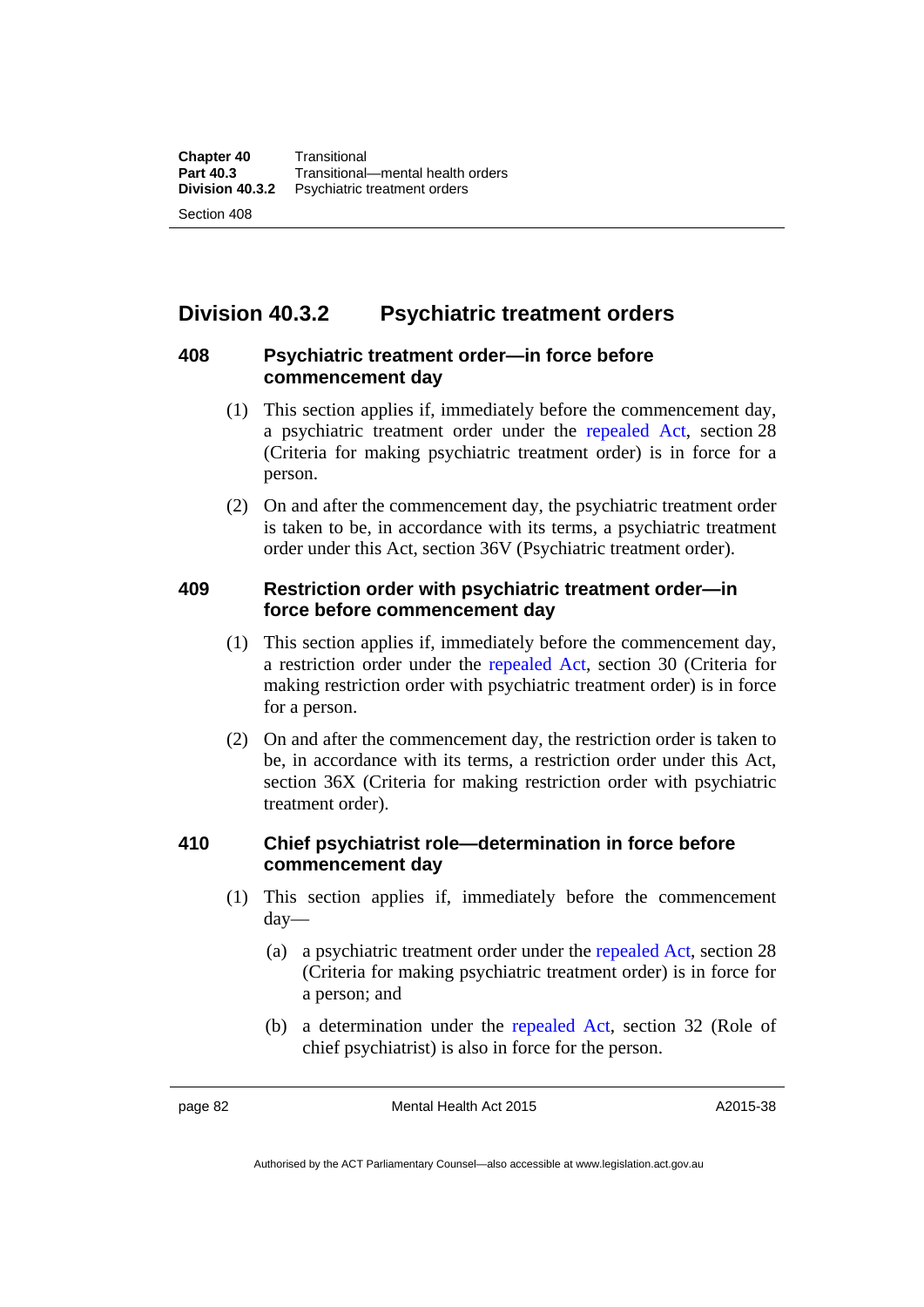(2) On and after the commencement day, the determination is taken to be, in accordance with its terms, a determination under this Act, section 36Z (Role of chief psychiatrist—psychiatric treatment order).

# **411 Action if psychiatric treatment order no longer appropriate—notice given but not considered by ACAT**

- (1) This section applies if—
	- (a) before the commencement day, the chief psychiatrist has given notice under the [repealed Act,](http://www.legislation.act.gov.au/a/1994-44) section 34 (Action if psychiatric treatment order no longer appropriate) in relation to a person's psychiatric treatment order; and
	- (b) immediately before the commencement day, the ACAT has not finalised the review of the psychiatric treatment order under the [repealed Act](http://www.legislation.act.gov.au/a/1994-44), section 36L (Review, variation and revocation of orders).
- (2) On the commencement day, the notice given under the [repealed Act,](http://www.legislation.act.gov.au/a/1994-44) section 34 ceases to have effect.
- (3) As soon as practicable after the commencement day, the chief psychiatrist must give notice under this Act, section 36ZB (Action if psychiatric treatment order no longer appropriate—no longer person in relation to whom ACAT could make order) in relation to the person's psychiatric treatment order.

# **Division 40.3.3 Community care orders**

# **412 Community care order—in force before commencement day**

 (1) This section applies if, immediately before the commencement day, a community care order under the [repealed Act](http://www.legislation.act.gov.au/a/1994-44), section 36 (Criteria for making community care order) is in force for a person.

A2015-38

Mental Health Act 2015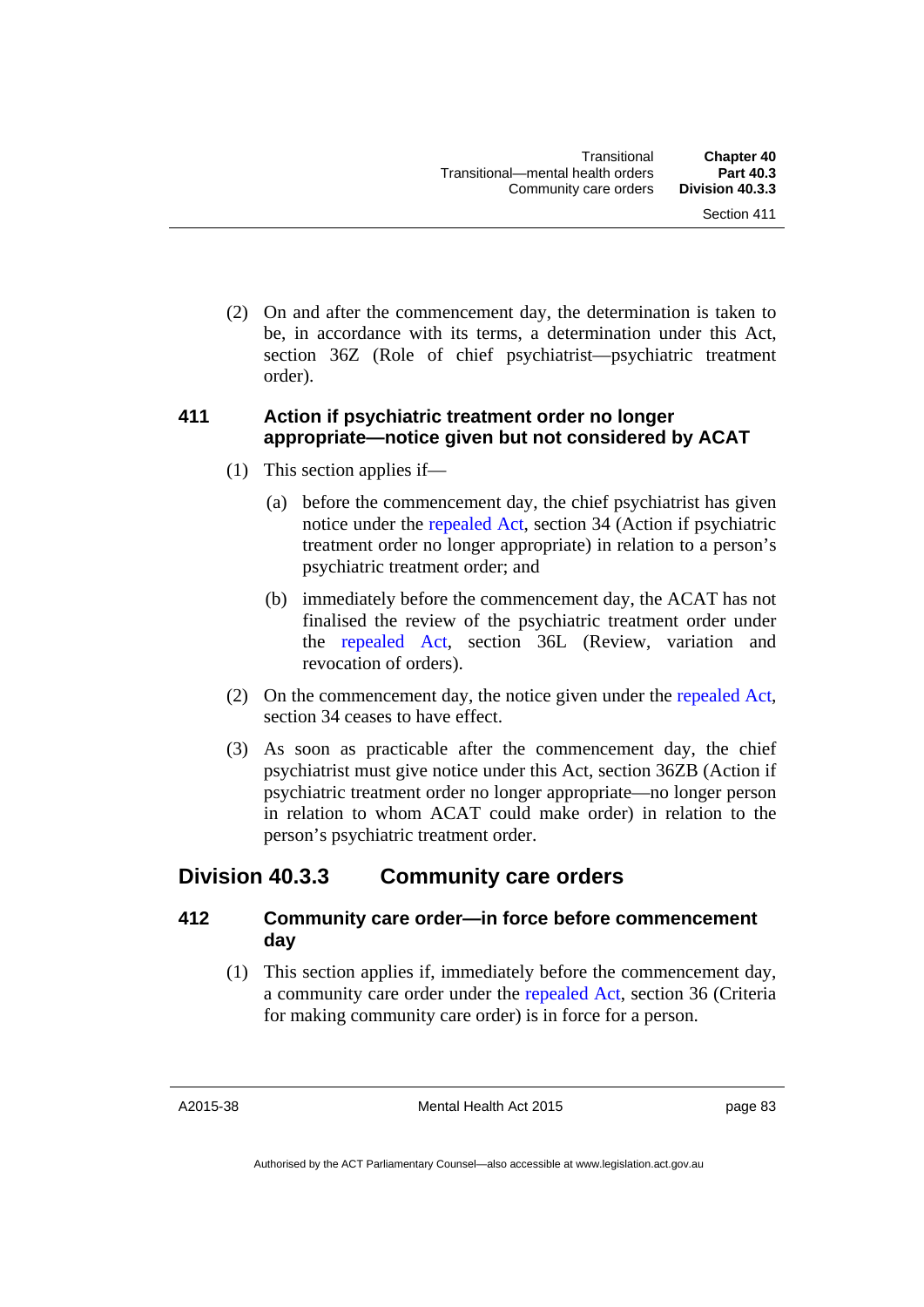| <b>Chapter 40</b> | Transitional                      |
|-------------------|-----------------------------------|
| <b>Part 40.3</b>  | Transitional-mental health orders |
| Division 40.3.3   | Community care orders             |
| Section 413       |                                   |

 (2) On and after the commencement day, the community care order is taken to be, in accordance with its terms, a community care order under this Act, section 36ZD (Community care order).

# **413 Restriction order with community care order—in force before commencement day**

- (1) This section applies if, immediately before the commencement day, a restriction order under the [repealed Act,](http://www.legislation.act.gov.au/a/1994-44) section 36B (Criteria for making restriction order with community care order) is in force for a person.
- (2) On and after the commencement day, the restriction order is taken to be, in accordance with its terms, a restriction order under this Act, section 36ZF (Criteria for making restriction order with community care order).

# **414 Care coordinator role—determination in force before commencement day**

- (1) This section applies if, immediately before the commencement day—
	- (a) a community care order is in force for a person; and
	- (b) a determination under the [repealed Act,](http://www.legislation.act.gov.au/a/1994-44) section 36D (Role of care coordinator) is also in force for the person.
- (2) On and after the commencement day, the determination is taken to be, in accordance with its terms, a determination under this Act, section 36ZH (Role of care coordinator—community care order).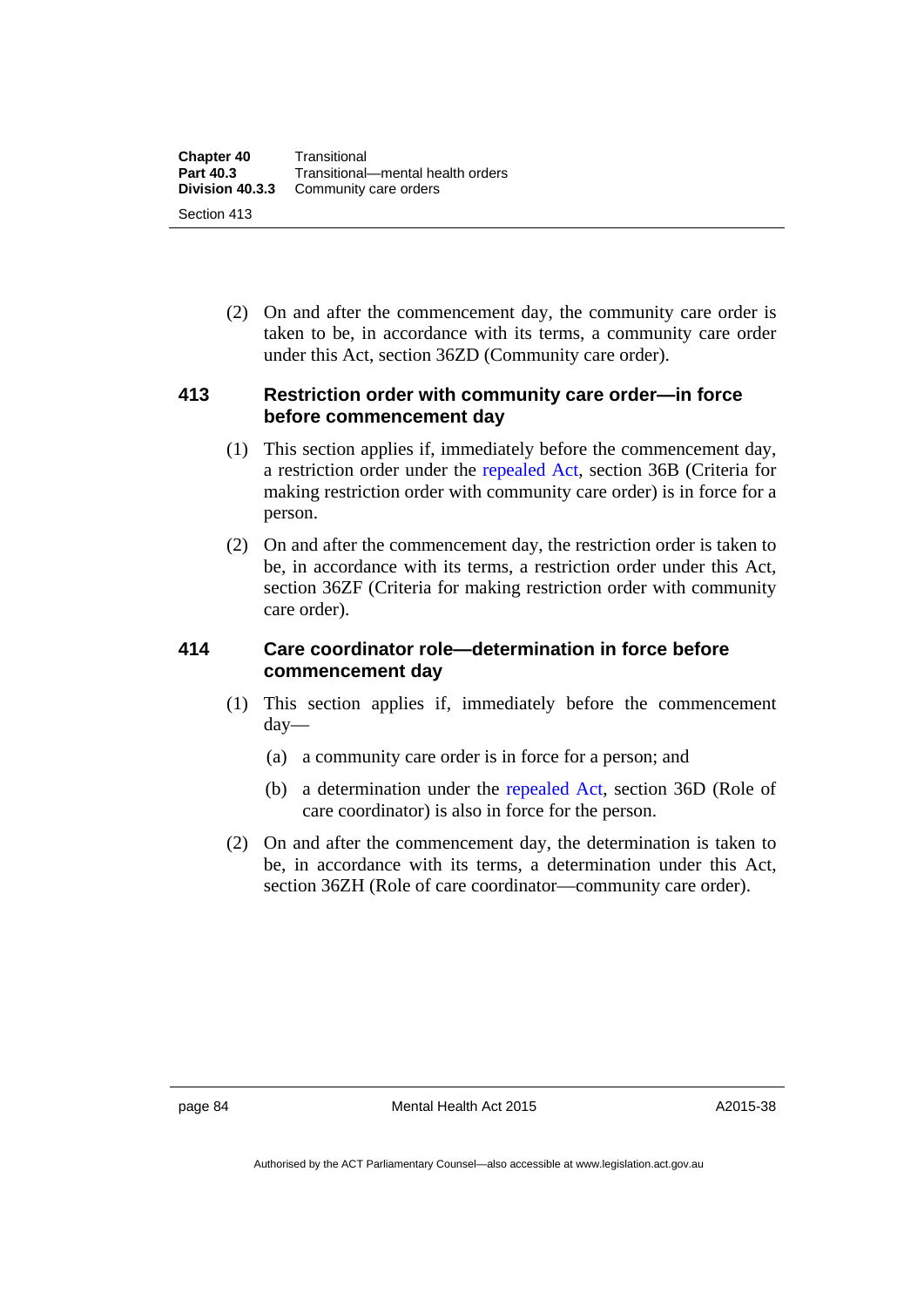# **415 Action if community care order no longer appropriate notice given but not considered by ACAT**

- (1) This section applies if—
	- (a) before the commencement day, the care coordinator has given notice under the [repealed Act,](http://www.legislation.act.gov.au/a/1994-44) section 36F (Action if community care order no longer appropriate) in relation to a person's community care order; and
	- (b) immediately before the commencement day, the ACAT has not finalised the review of the community care order under the [repealed Act](http://www.legislation.act.gov.au/a/1994-44), section 36L (Review, variation and revocation of orders).
- (2) On the commencement day, the notice given under the [repealed Act,](http://www.legislation.act.gov.au/a/1994-44) section 36F ceases to have effect.
- (3) As soon as practicable after the commencement day, the care coordinator must give notice under this Act, section 36ZJ (Action if community care order no longer appropriate—no longer person in relation to whom ACAT could make order) in relation to the person's community care order.

# **Division 40.3.4 Other matters**

# **416 Forensic mental health orders—people required to submit to ACAT jurisdiction before commencement day**

- (1) This section applies to a person required by a court, before the commencement day, to submit to the jurisdiction of the ACAT under the [Crimes Act](http://www.legislation.act.gov.au/a/1900-40), part 13 (Unfitness to plead and mental impairment) or the *[Crimes Act 1914](http://www.comlaw.gov.au/Series/C1914A00012)* (Cwlth), part 1B (Sentencing, imprisonment and release of federal offenders).
- (2) To remove any doubt, section 48ZA (Forensic psychiatric treatment order) and section 48ZH (Forensic community care order) apply in relation to the person.

A2015-38

Mental Health Act 2015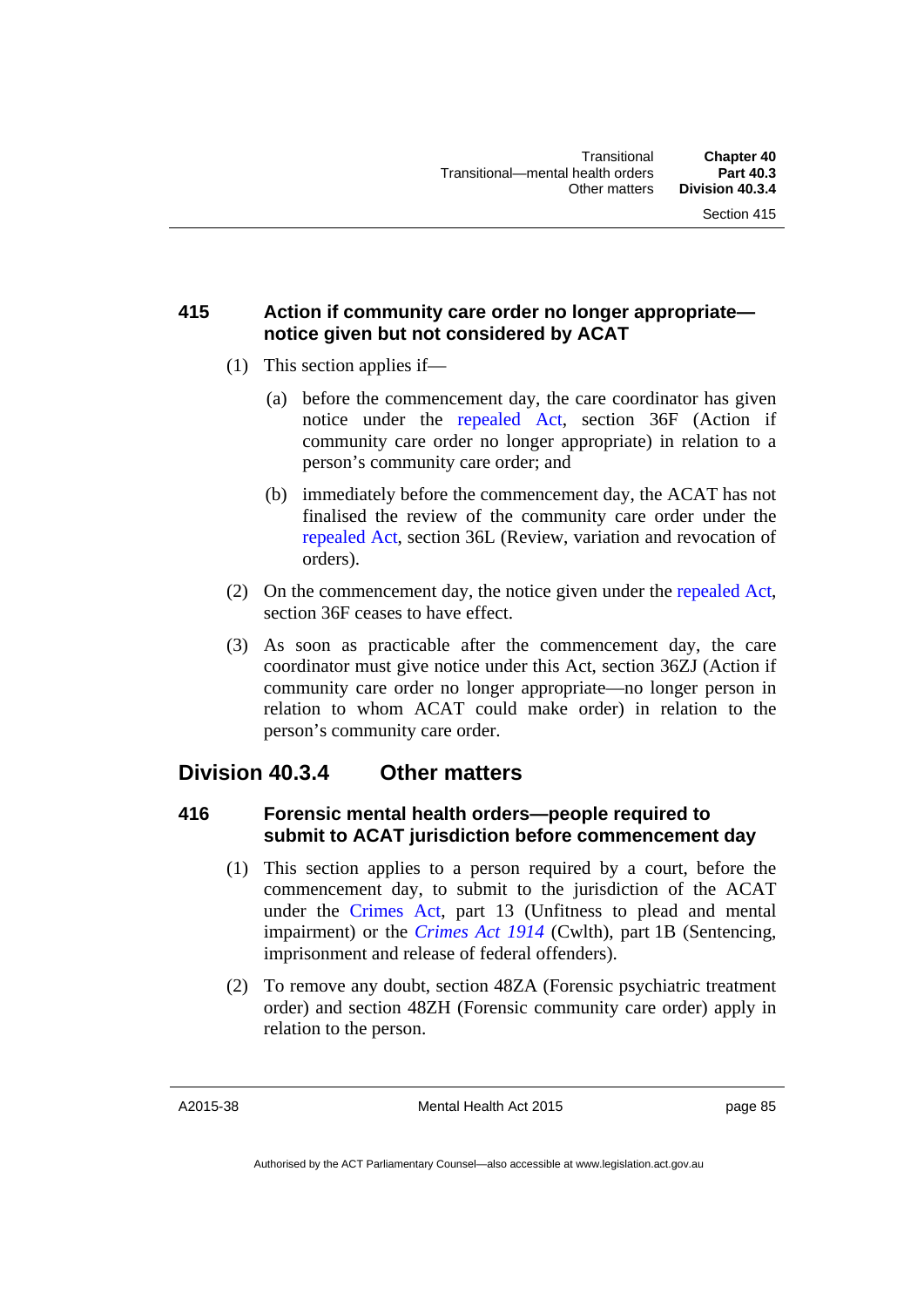Section 417

# **Part 40.4 Transitional—emergency detention**

# **417 Apprehension before commencement day**

- (1) This section applies if, before the commencement day, a person is apprehended under the [repealed Act](http://www.legislation.act.gov.au/a/1994-44), section 37 (Apprehension).
- (2) On and after the commencement day, the apprehension is taken to be an apprehension under this Act, section 37 (Apprehension).

## **418 Authorisation of involuntary detention before commencement day**

- (1) Subsection (2) applies if, before the commencement day, a person is involuntarily detained at an approved mental health facility under an authorisation under the [repealed Act](http://www.legislation.act.gov.au/a/1994-44), section 41 (1) (Authorisation of involuntary detention).
- (2) On and after the commencement day, the authorisation is taken to be, in accordance with its terms, an authorisation under this Act, section 41 (1) (Authorisation of involuntary detention).
- (3) Subsection (4) applies if—
	- (a) before the commencement day, an application for further detention has been made under the [repealed Act](http://www.legislation.act.gov.au/a/1994-44), section 41 (2) (b) (Authorisation of involuntary detention); and
	- (b) immediately before the commencement day, the ACAT has not decided the application.
- (4) On and after the commencement day, the application is taken to be an application under this Act, section 41 (2) (Authorisation of involuntary detention).

page 86 Mental Health Act 2015

Authorised by the ACT Parliamentary Counsel—also accessible at www.legislation.act.gov.au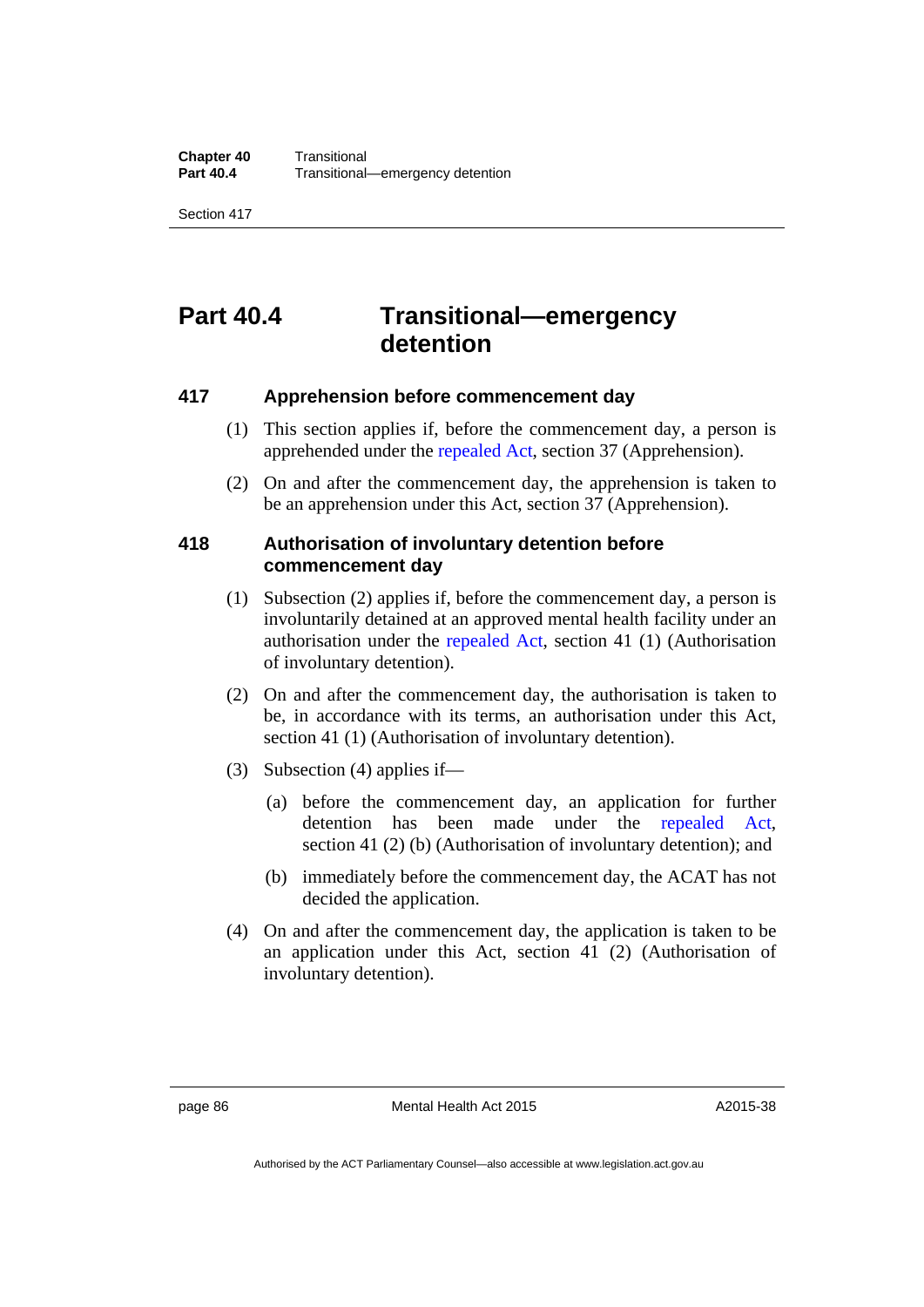- (5) Subsection (6) applies if, before the commencement day, the ACAT has ordered a further period of involuntary detention under the [repealed Act,](http://www.legislation.act.gov.au/a/1994-44) section 41 (2) (Authorisation of involuntary detention).
- (6) On and after the commencement day, the order is taken to be, in accordance with its terms, an order made under this Act, section 41 (3) (Authorisation of involuntary detention).

A2015-38

Mental Health Act 2015

page 87

Authorised by the ACT Parliamentary Counsel—also accessible at www.legislation.act.gov.au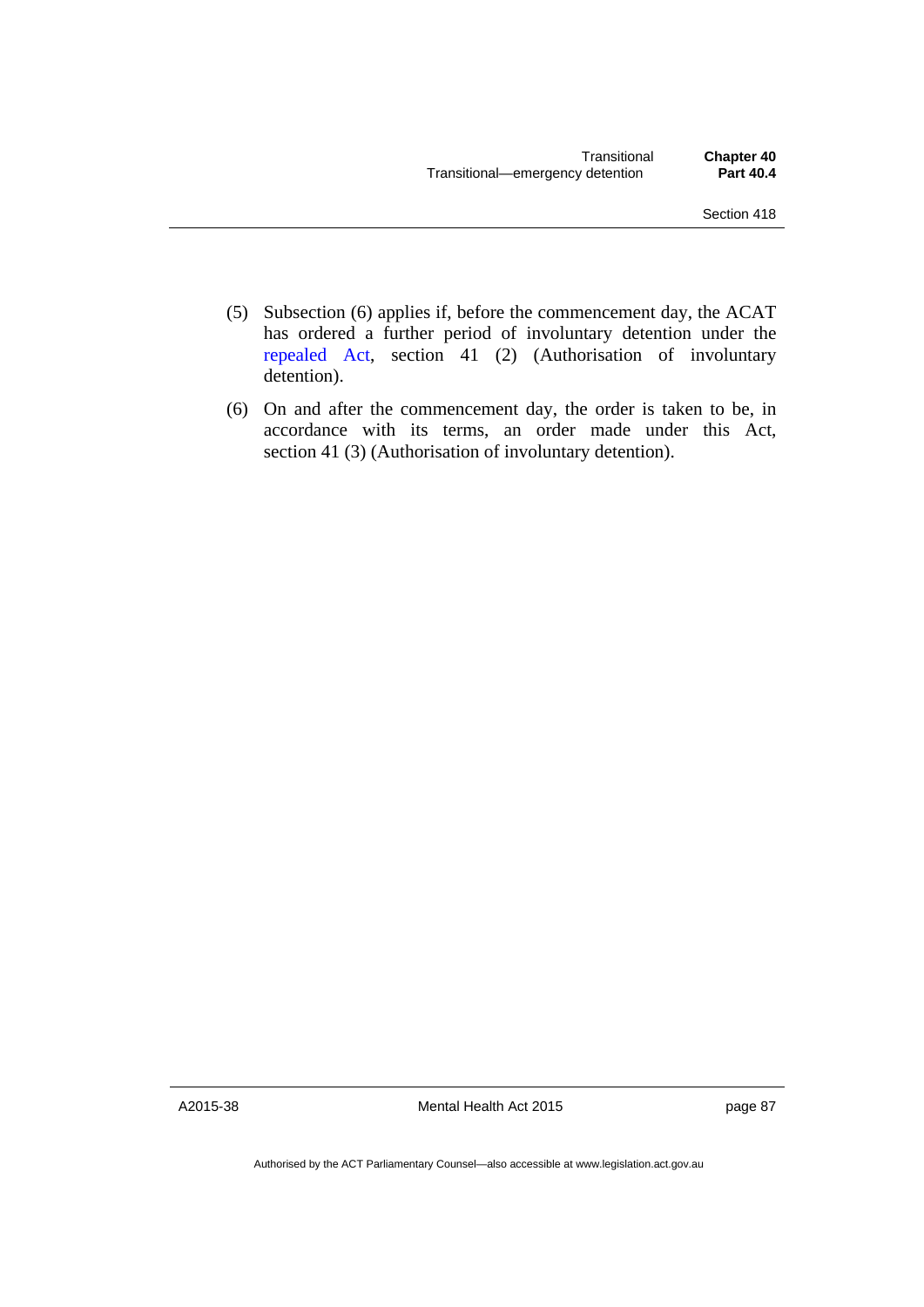Section 419

# **Part 40.5 Transitional—interstate application of mental health laws**

#### **419 Interstate agreements notified before commencement day**

The agreements entered into under the [repealed Act](http://www.legislation.act.gov.au/a/1994-44), section 48C and notified by the following instruments are taken to be agreements entered into and notified under this Act, section 139CC (Authority to enter into agreements):

- *[Mental Health \(Treatment and Care\) \(Interstate Application of](http://www.legislation.act.gov.au/ni/2002-405/default.asp)  [Mental Health Laws\) Agreement 2002 \(No 1\)](http://www.legislation.act.gov.au/ni/2002-405/default.asp)* (NI2002-405)
- *[Mental Health \(Treatment and Care\) \(Interstate Application of](http://www.legislation.act.gov.au/ni/2002-406/default.asp)  [Mental Health Laws\) Agreement 2002 \(No 2\)](http://www.legislation.act.gov.au/ni/2002-406/default.asp)* (NI2002-406)
- *[Mental Health \(Treatment and Care\) \(Interstate Application of](http://www.legislation.act.gov.au/ni/2003-523/default.asp)  [Mental Health Laws\) Agreement 2003](http://www.legislation.act.gov.au/ni/2003-523/default.asp)* (NI2003-523)
- *[Mental Health \(Treatment and Care\) \(Interstate Application of](http://www.legislation.act.gov.au/ni/2004-500/default.asp)  [Mental Health Laws\) Agreement 2004](http://www.legislation.act.gov.au/ni/2004-500/default.asp)* (NI2004-500)
- *[Mental Health \(Treatment and Care\) Interstate Application of](http://www.legislation.act.gov.au/ni/2011-196/default.asp)  [Mental Health Laws Agreement 2011](http://www.legislation.act.gov.au/ni/2011-196/default.asp)* (NI2011-196).

page 88 Mental Health Act 2015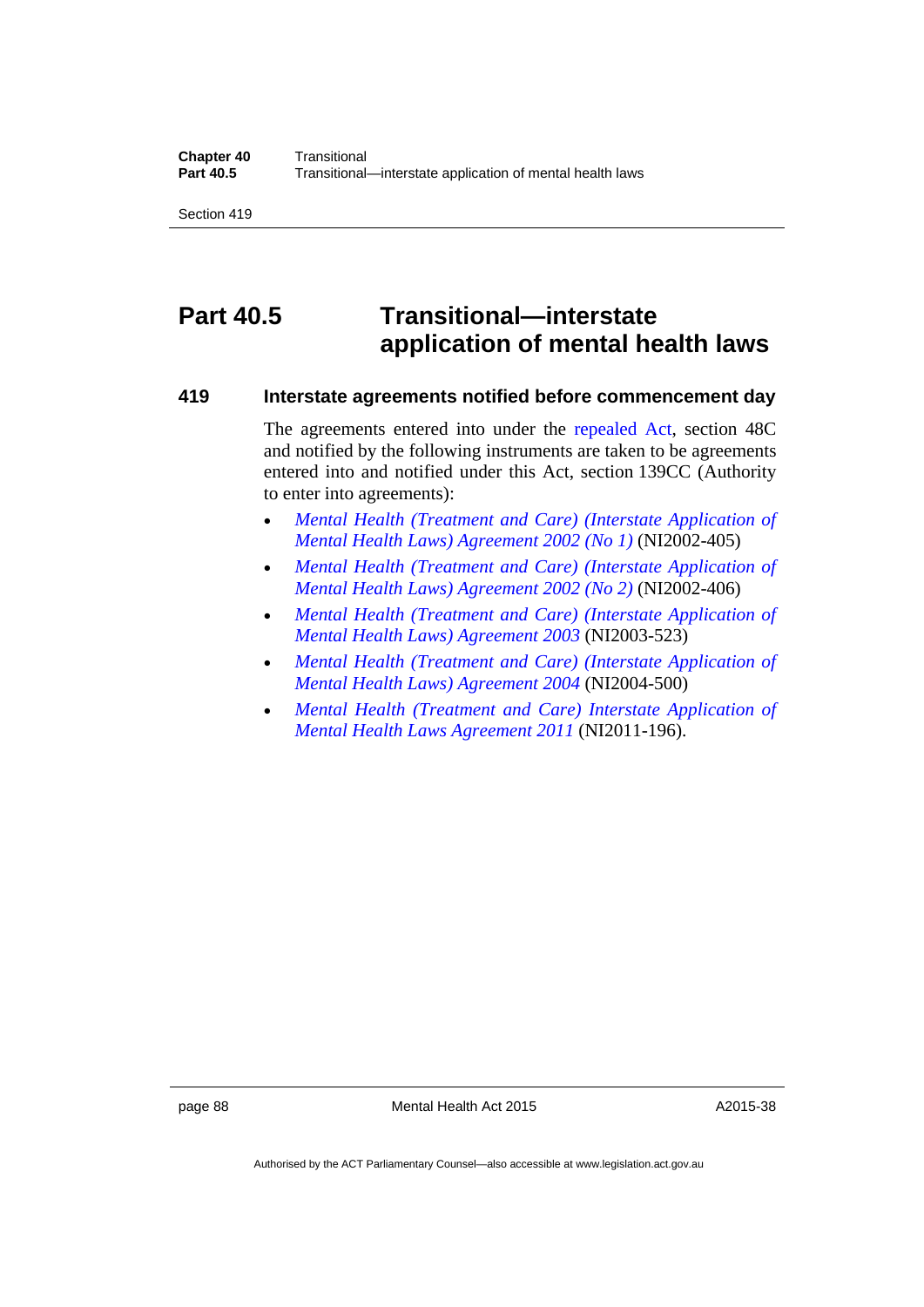# **Schedule 1 Reviewable decisions**

(see ch 16)

| column 1<br>item | column <sub>2</sub><br>section | column 3<br>decision          | column 4<br>entity                  |
|------------------|--------------------------------|-------------------------------|-------------------------------------|
| 1                | 48ZU                           | refuse to grant leave         | applicant for leave                 |
| 2                | 48ZV                           | refuse to grant leave         | applicant for leave                 |
| 3                | 48ZW                           | revoke leave                  | applicant for leave                 |
| 4                | 48ZZQ                          | refuse to grant leave         | applicant for leave                 |
| 5                | 48ZZR                          | revoke leave                  | applicant for leave                 |
| 6                | 127                            | refuse to issue licence       | applicant for licence               |
| 7                | 128                            | refuse to renew licence       | applicant for renewal of<br>licence |
| 8                | 129                            | refuse to transfer<br>licence | licensee<br>proposed new licensee   |
| 9                | 130                            | amend licence                 | licensee                            |
| 10               | 131                            | refuse to amend<br>licence    | licensee                            |
| 11               | 133                            | cancel licence                | licensee                            |
| 12               | 134                            | cancel licence                | licensee                            |

A2015-38

Mental Health Act 2015

page 89

Authorised by the ACT Parliamentary Counsel—also accessible at www.legislation.act.gov.au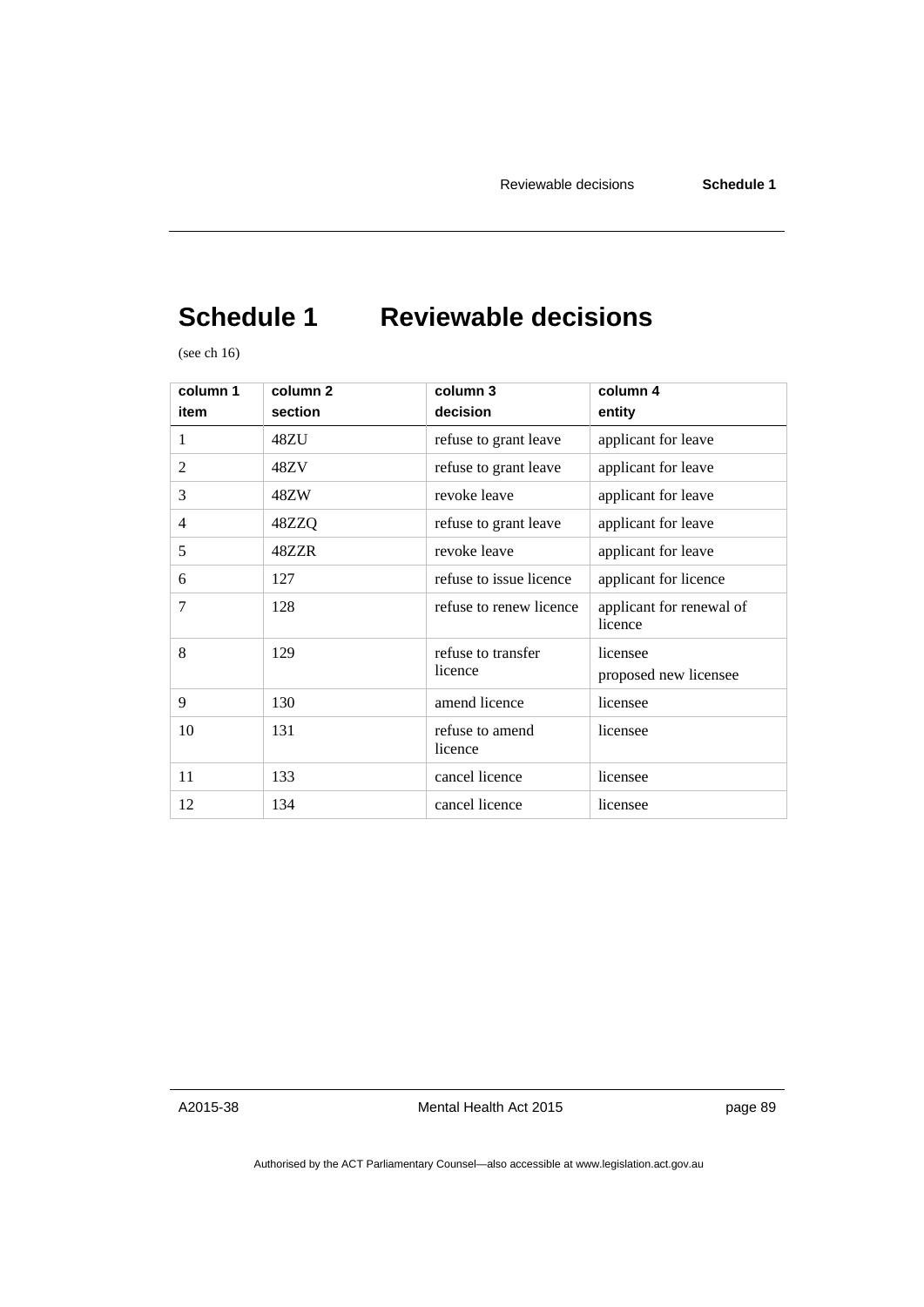# **Schedule 2 Legislation amended**

(see s 149)

# **Part 2.1 Mental Health (Treatment and Care) Act 1994**

**Division 2.1.1 Amendments** 

| [2.1] | Section 15 (1) (b) (vi) |
|-------|-------------------------|
|       |                         |

*omit* 

# **[2.2] New section 15 (4) (g)**

*insert* 

(g) if the person has a carer—the carer.

| $[2.3]$ | <b>Section 27 (3)</b>   |
|---------|-------------------------|
|         | after                   |
|         | therapy                 |
|         | insert                  |
|         | or psychiatric surgery  |
| [2.4]   | Section 27 (4) and note |
|         | substitute              |

- (4) An advance consent direction that includes advance consent for electroconvulsive therapy must—
	- (a) be in writing; and

page 90 Mental Health Act 2015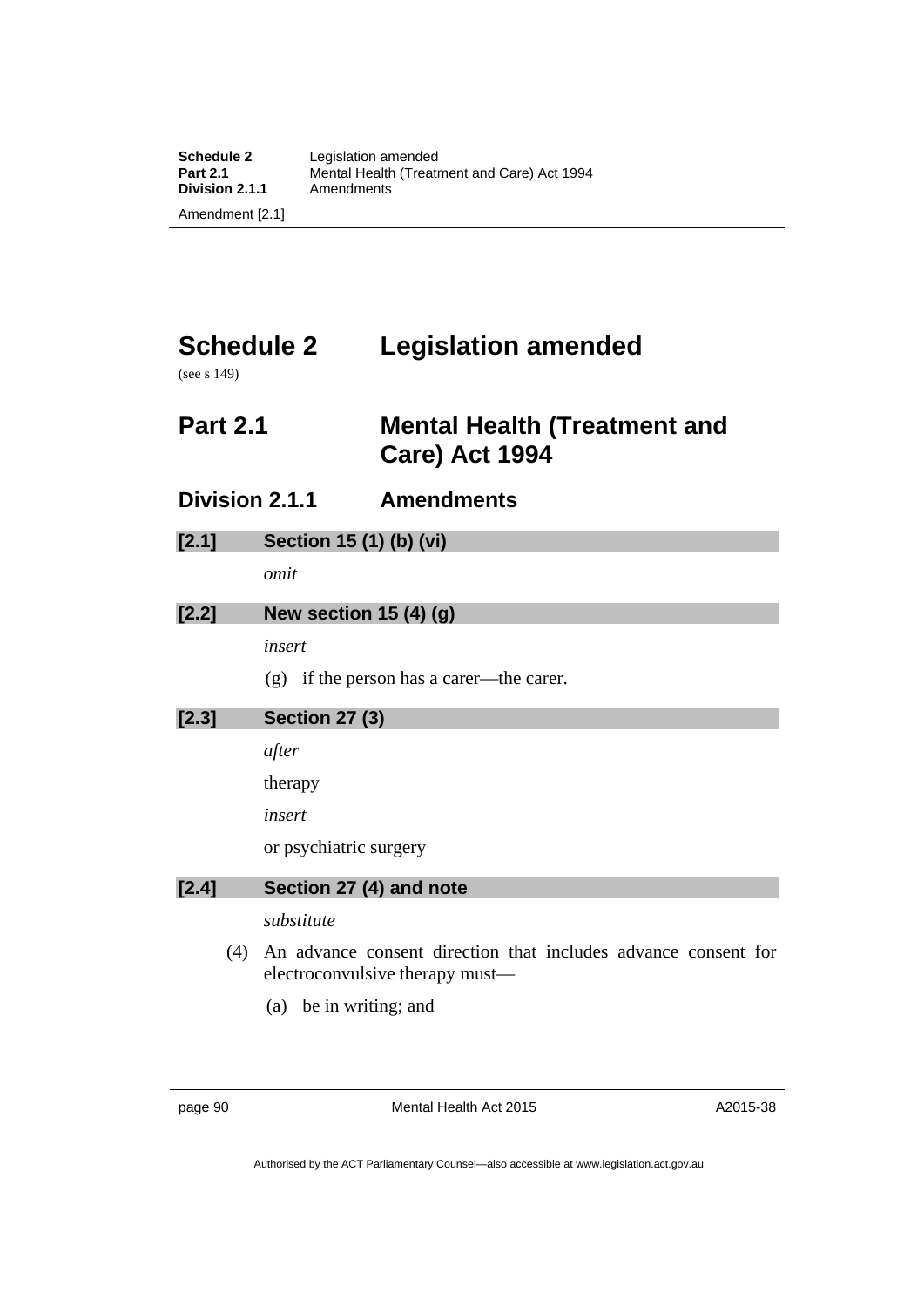Amendment [2.5]

- (b) state the maximum number of times (not more than 9) that electroconvulsive therapy may be administered to the person under the consent; and
- (c) be signed by the person in the presence of 2 witnesses who are not treating health professionals for the person, and by each witness in the presence of the other witness and the person; and
- (d) be signed by the representative of the person's treating team in the presence of 2 witnesses who are not treating health professionals for the person, and by each witness in the presence of the other witness and the representative.
- *Note* If a form is approved under s 146A for this provision, the form must be used.

# **[2.5] New section 27 (4A)**

#### *insert*

- (4A) An advance consent direction that includes advance consent for psychiatric surgery must be—
	- (a) in writing; and
	- (b) signed by the person in the presence of 2 witnesses who are not treating health professionals for the person, and by each witness in the presence of the other witness and the person; and
	- (c) signed by the representative of the person's treating team in the presence of 2 witnesses who are not treating health professionals for the person, and by each witness in the presence of the other witness and the representative.
	- *Note* If a form is approved under s 146A for this provision, the form must be used.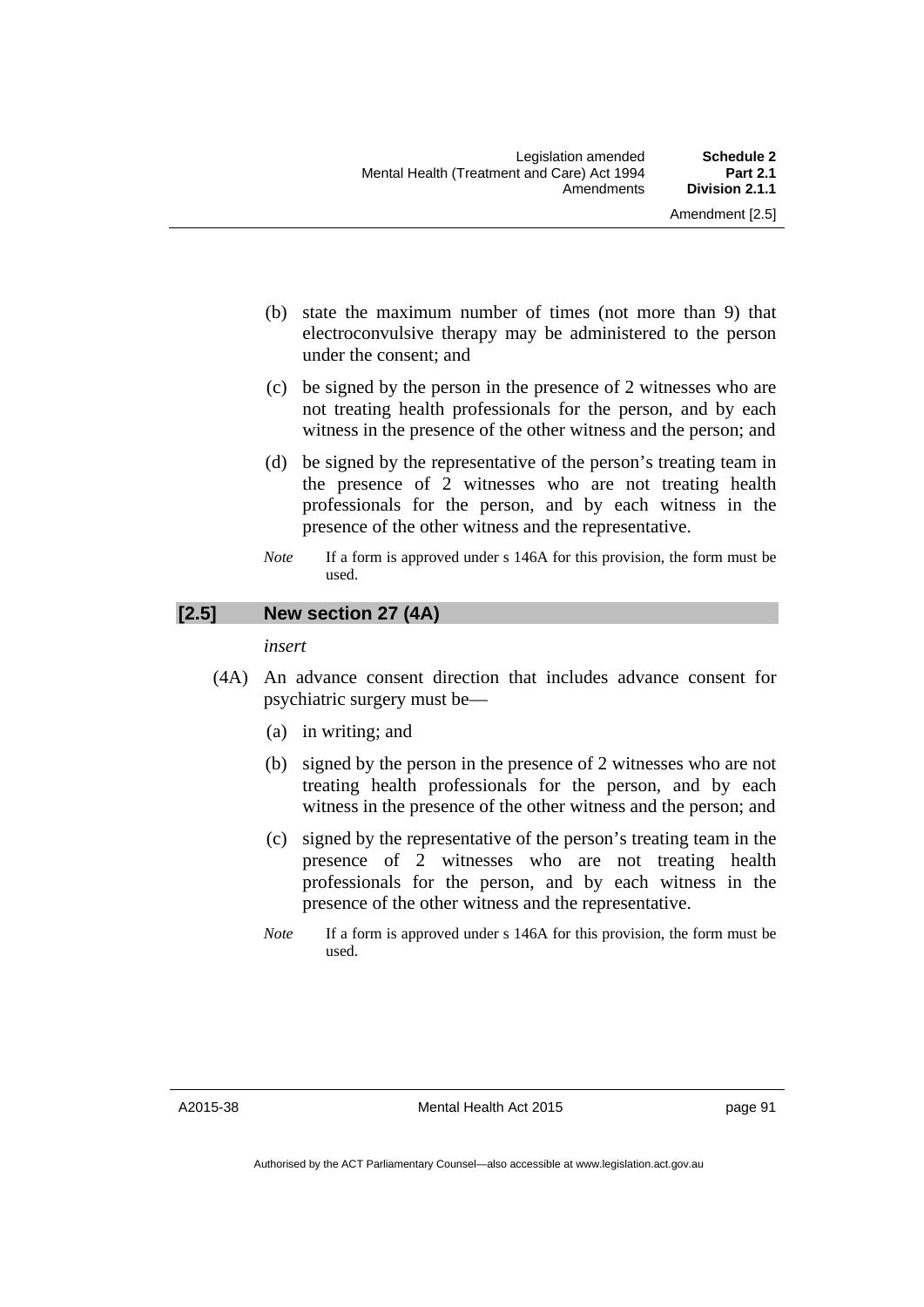# **[2.6] Section 36H**

*substitute* 

# **36H Executing removal order**

- (1) A removal order made under section 36G (2) in relation to a person may be executed by a police officer, authorised ambulance paramedic, doctor or mental health officer.
- (2) The person executing the order must, before removing the person, explain to the person the purpose of the order.
	- *Note* See s 139F (Powers of entry and apprehension) and s 140 (Powers of search and seizure).

# **[2.7] Section 36M (2)**

*omit* 

ACAT, must

*substitute* 

ACAT must,

# **[2.8] Section 36R (1) (g)**

*before* 

licence

*insert* 

parole or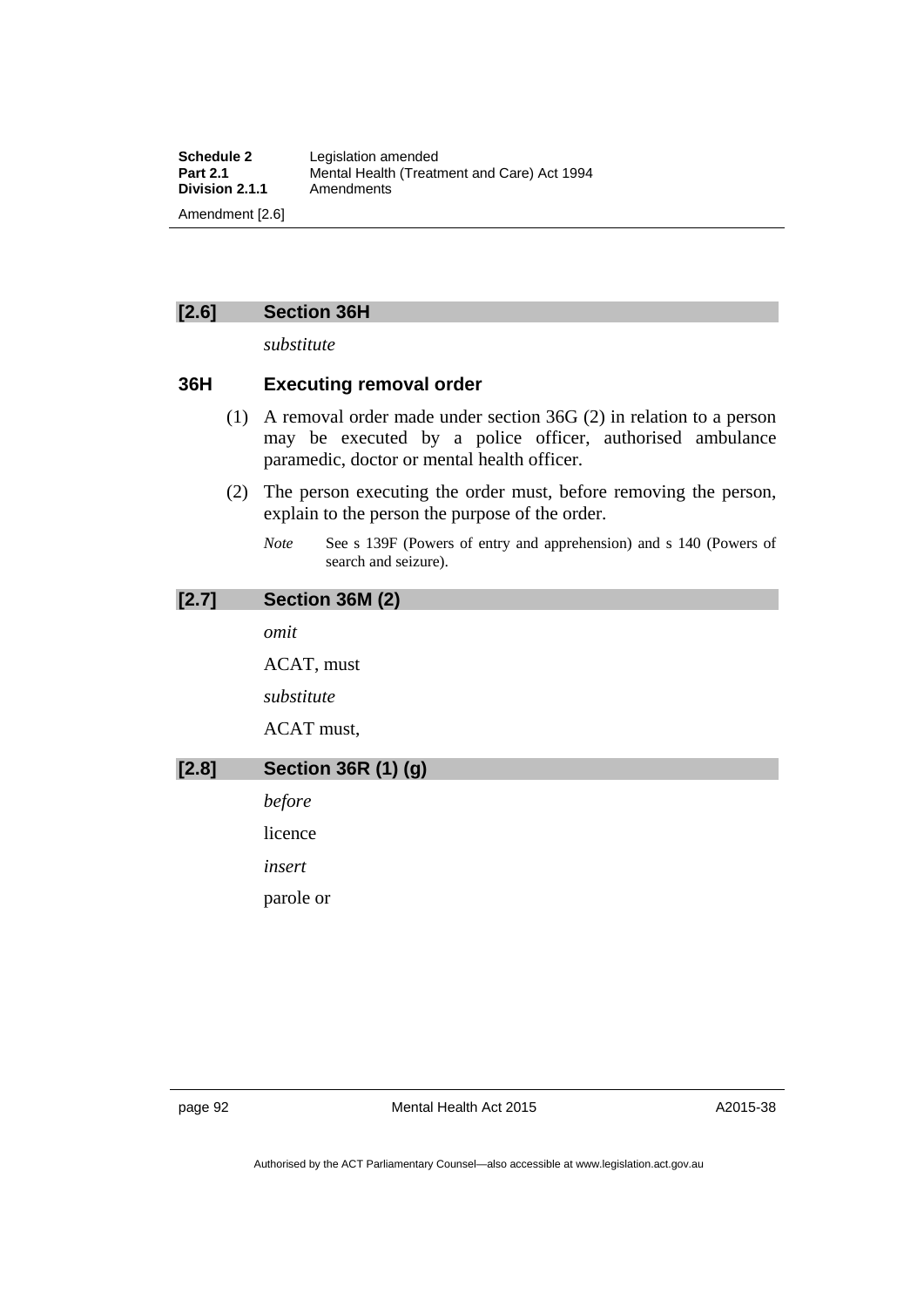Amendment [2.9]

| $[2.9]$ | <b>Section 36R (1) (h)</b>                       |
|---------|--------------------------------------------------|
|         | omit                                             |
|         | a covered                                        |
|         | substitute                                       |
|         | covered                                          |
| [2.10]  | Section 36R (2)                                  |
|         | omit                                             |
|         | , if the ACAT has contact details for the carer, |
|         | substitute                                       |
|         | , as far as practicable,                         |
| [2.11]  | Section 36Z (5) (a) (viii)                       |
|         | before                                           |
|         | licence                                          |
|         | insert                                           |
|         | parole or                                        |
| [2.12]  | Section 36ZC (5)                                 |
|         | omit                                             |
|         | confinement or                                   |
| [2.13]  | Section 36ZH (3) (a) (viii)                      |
|         | before                                           |
|         | licence                                          |
|         | insert                                           |
|         | parole or                                        |
|         |                                                  |

A2015-38

Mental Health Act 2015

page 93

Authorised by the ACT Parliamentary Counsel—also accessible at www.legislation.act.gov.au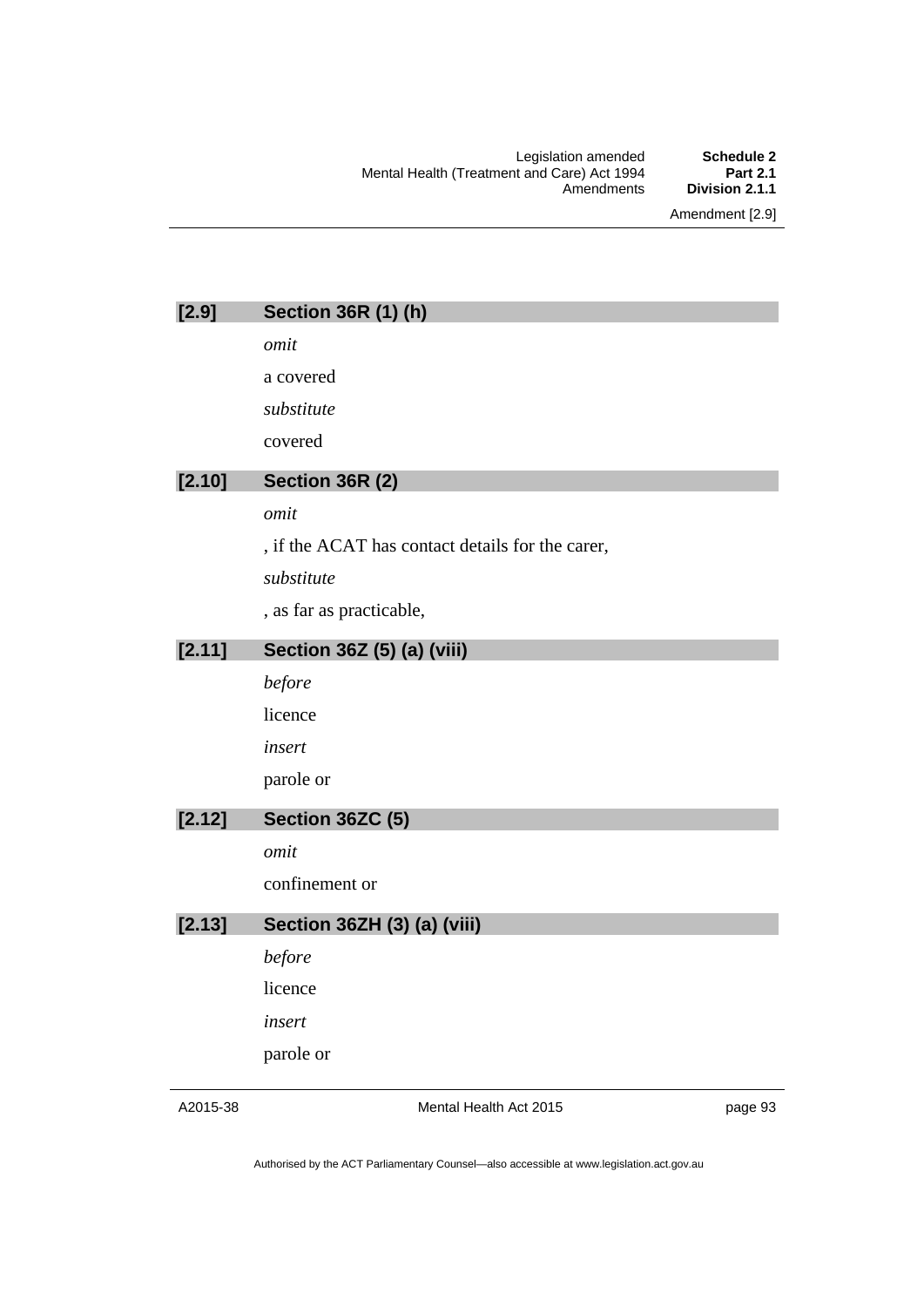# **[2.14] Section 36ZK (5)**

*omit* 

confinement or

# **[2.15] Section 42 (2)**

*omit* 

at least 1 of

## **[2.16] Section 42 (3) and (4)**

*substitute* 

- (3) The ACAT must, as soon as practicable after ordering under section 41 (3) that a period of detention be extended, take all reasonable steps to give the required information about the detention to the people mentioned in subsection (2) (a) to (e).
- (4) Subsection (4A) applies if, despite the doctor, mental health officer or the ACAT taking all reasonable steps to give the required information about the detention under subsection (2) or (3), any of the following circumstances happens:
	- (a) the required information is not given to anyone;
	- (b) the detained person is a child and the required information is not given to a person with parental responsibility for the child;
	- (c) the detained person is an adult who has a guardian under the *[Guardianship and Management of Property Act 1991](http://www.legislation.act.gov.au/a/1991-62)* and the required information is not given to the guardian;
	- (d) the detained person has an enduring power of attorney under the *[Powers of Attorney Act 2006](http://www.legislation.act.gov.au/a/2006-50)*, and appears to have impaired decision-making capacity within the meaning of that Act, and the required information is not given to the attorney.

Authorised by the ACT Parliamentary Counsel—also accessible at www.legislation.act.gov.au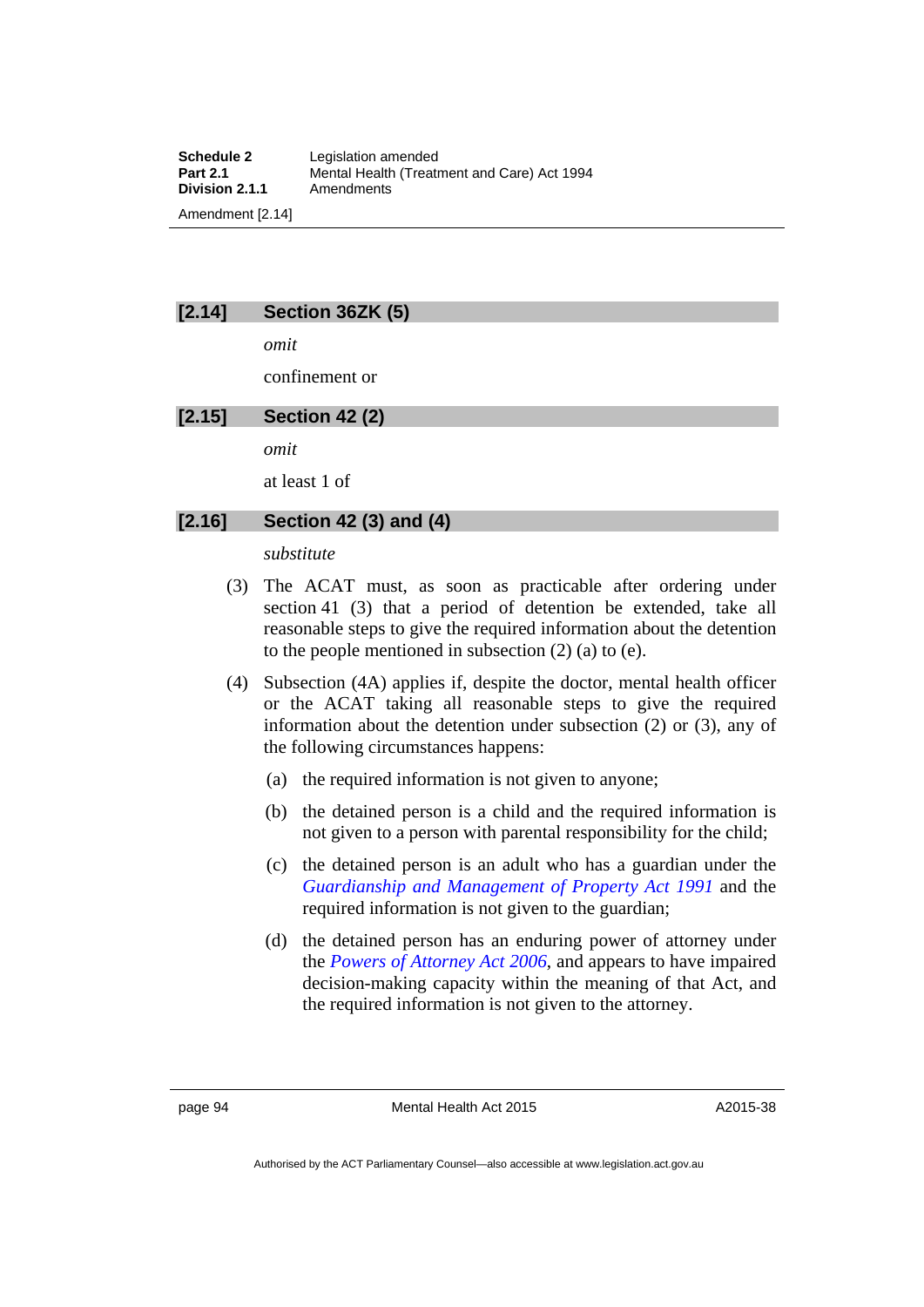- (4A) The doctor, mental health officer or the ACAT must tell the public advocate—
	- (a) of the circumstance mentioned in subsection (4); and
	- (b) for subsection (4) (b), (c) or (d)—who (if anyone) the required information about the detention was given to.

**[2.17] Section 48S, definition of** *community-based sentence* 

*omit* 

**[2.18] Section 48T heading** 

*substitute* 

# **48T Applications for forensic mental health orders—detainees etc**

#### **[2.19] Section 48T (1) and (2)**

### *substitute*

- (1) This section applies to any of the following (a *subject person*):
	- (a) a detainee;
	- (b) a person serving a community-based sentence;
	- (c) a person released on parole;
	- (d) a person released on licence under the *[Crimes \(Sentence](http://www.legislation.act.gov.au/a/2005-59)  [Administration\) Act 2005](http://www.legislation.act.gov.au/a/2005-59)*, section 299;
	- (e) a young detainee;
	- (f) a young offender.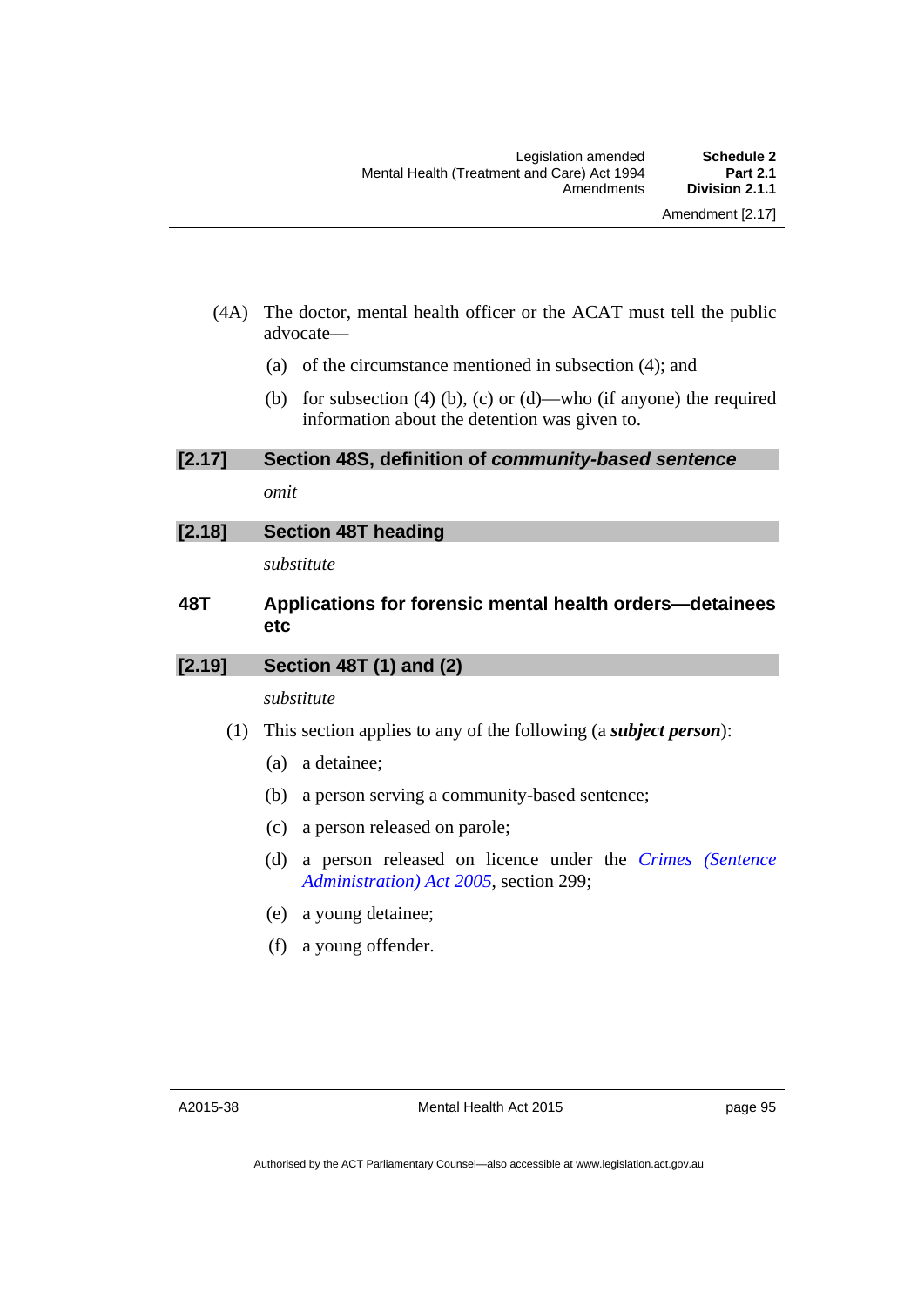(2) A relevant person may apply to the ACAT for a forensic mental health order in relation to a subject person if the relevant person believes on reasonable grounds that the subject person is a person in relation to whom the ACAT could reasonably make an order under section 48ZA (Forensic psychiatric treatment order) or section 48ZH (Forensic community care order).

# **[2.20] Section 48Y (1) (b)**

*omit* 

## **[2.21] Section 48ZA (1) (b)**

*substitute* 

 (b) a person referred to the ACAT for a forensic mental health order under division 7.1.2; or

#### **[2.22] Section 48ZC (6) (a) (vii)**

*before* 

licence

*insert* 

parole or

# **[2.23] Section 48ZG (5)**

*omit* 

confinement or

# **[2.24] Section 48ZH (1) (b)**

*substitute* 

 (b) a person referred to the ACAT for a forensic mental health order under division 7.1.2; or

page 96 Mental Health Act 2015

A2015-38

Authorised by the ACT Parliamentary Counsel—also accessible at www.legislation.act.gov.au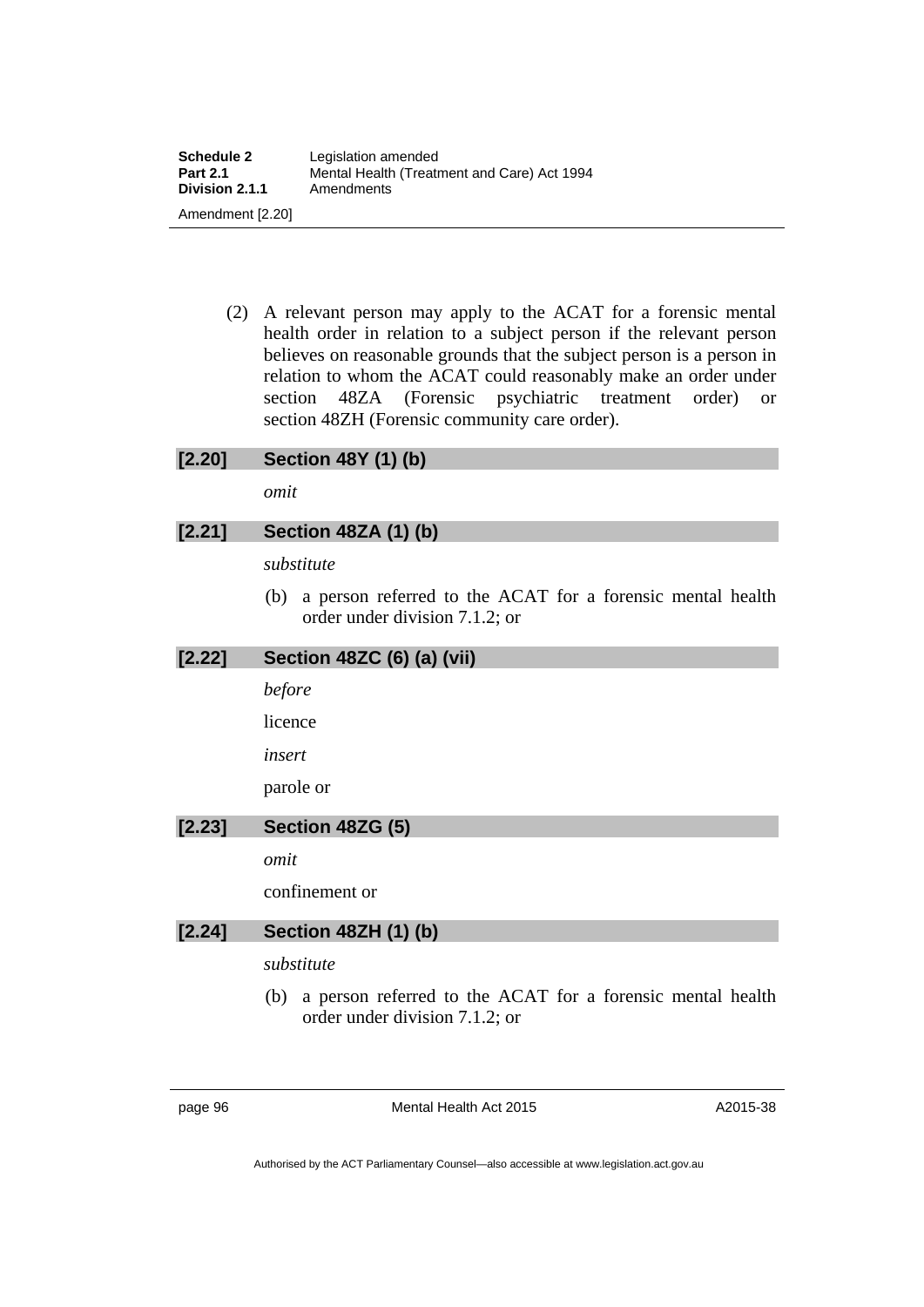Legislation amended **Schedule 2** Mental Health (Treatment and Care) Act 1994 **Part 2.1** Amendments **Division 2.1.1**

Amendment [2.25]

| [2.25] | Section 48ZJ (3)           |
|--------|----------------------------|
|        | omit                       |
|        | psychiatric                |
| [2.26] | Section 48ZJ (4) (a) (vii) |
|        | before                     |
|        | licence                    |
|        | insert                     |
|        | parole or                  |
| [2.27] | Section 48ZM (4)           |
|        | omit                       |
|        | chief psychiatrist         |
|        | substitute                 |
|        | care coordinator           |
| [2.28] | Section 48ZN (5)           |
|        | omit                       |
|        | confinement or             |
| [2.29] | Section 48ZN (5)           |
|        | omit                       |
|        | chief psychiatrist         |
|        | substitute                 |
|        | care coordinator           |
|        |                            |

A2015-38

Mental Health Act 2015

page 97

Authorised by the ACT Parliamentary Counsel—also accessible at www.legislation.act.gov.au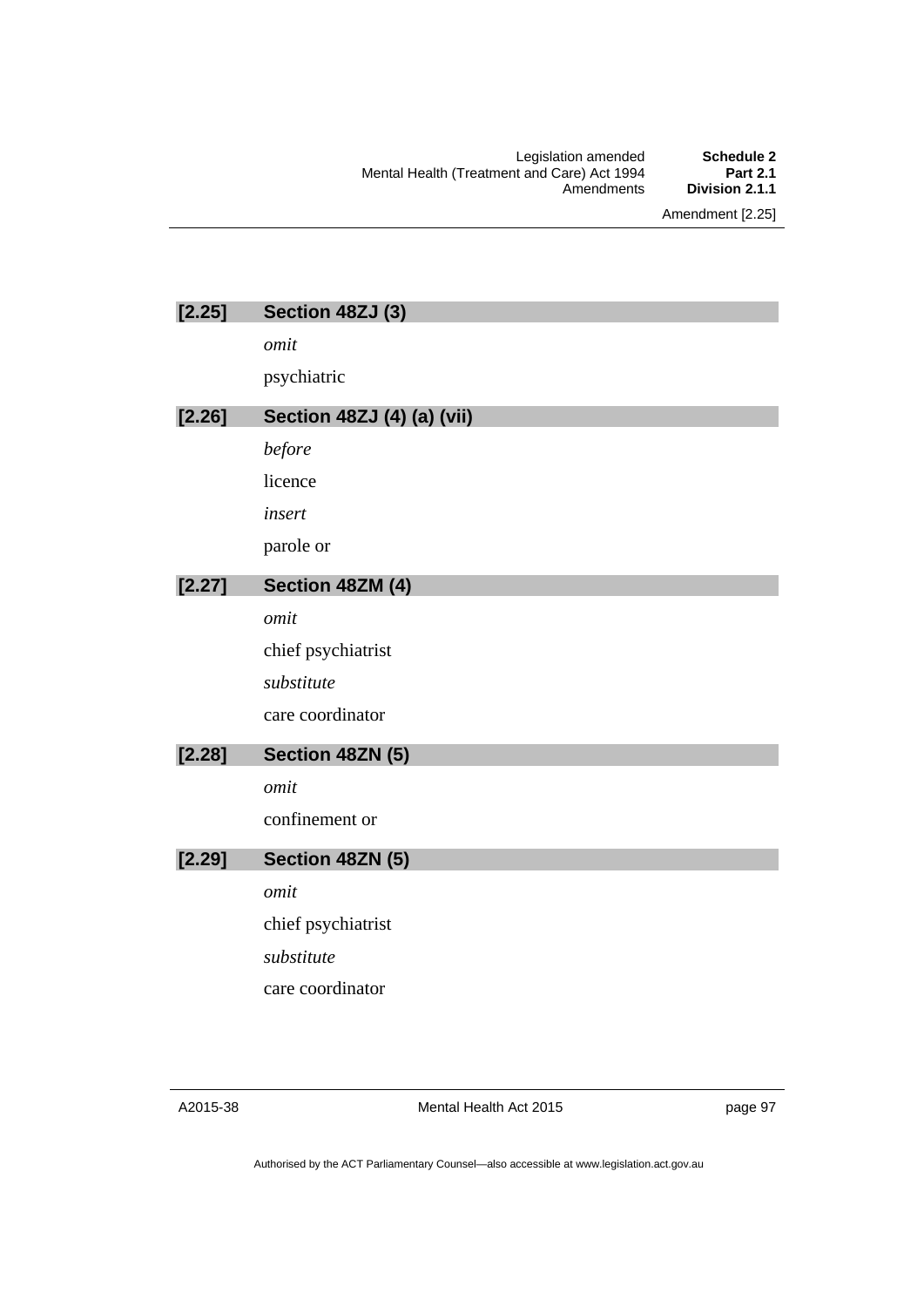## **[2.30] New section 72 (6)**

#### *insert*

- (6) If, on a review, the ACAT does not order the release of a person, the ACAT must tell the following that the detention continues:
	- (a) the person;
	- (b) the chief psychiatrist;
	- (c) if the person is a child—
		- (i) each person with parental responsibility for the child under the *[Children and Young People Act 2008](http://www.legislation.act.gov.au/a/2008-19)*, division 1.3.2 (Parental responsibility); and
		- (ii) the CYP director-general;
	- (d) the public advocate;
	- (e) the human rights commission;
	- (f) if the person has a guardian under the *[Guardianship and](http://www.legislation.act.gov.au/a/1991-62)  [Management of Property Act 1991](http://www.legislation.act.gov.au/a/1991-62)*—the guardian;
	- (g) if the person has an attorney under the *[Powers of Attorney](http://www.legislation.act.gov.au/a/2006-50)  [Act 2006](http://www.legislation.act.gov.au/a/2006-50)*—the attorney;
	- (h) if the person has a nominated person—the nominated person;
	- (i) if a health attorney is involved in the treatment, care or support of the person—the health attorney;
	- (j) if the person is detained in a correctional centre—the corrections director-general;
	- (k) if the person is detained in a detention place—the CYP director-general.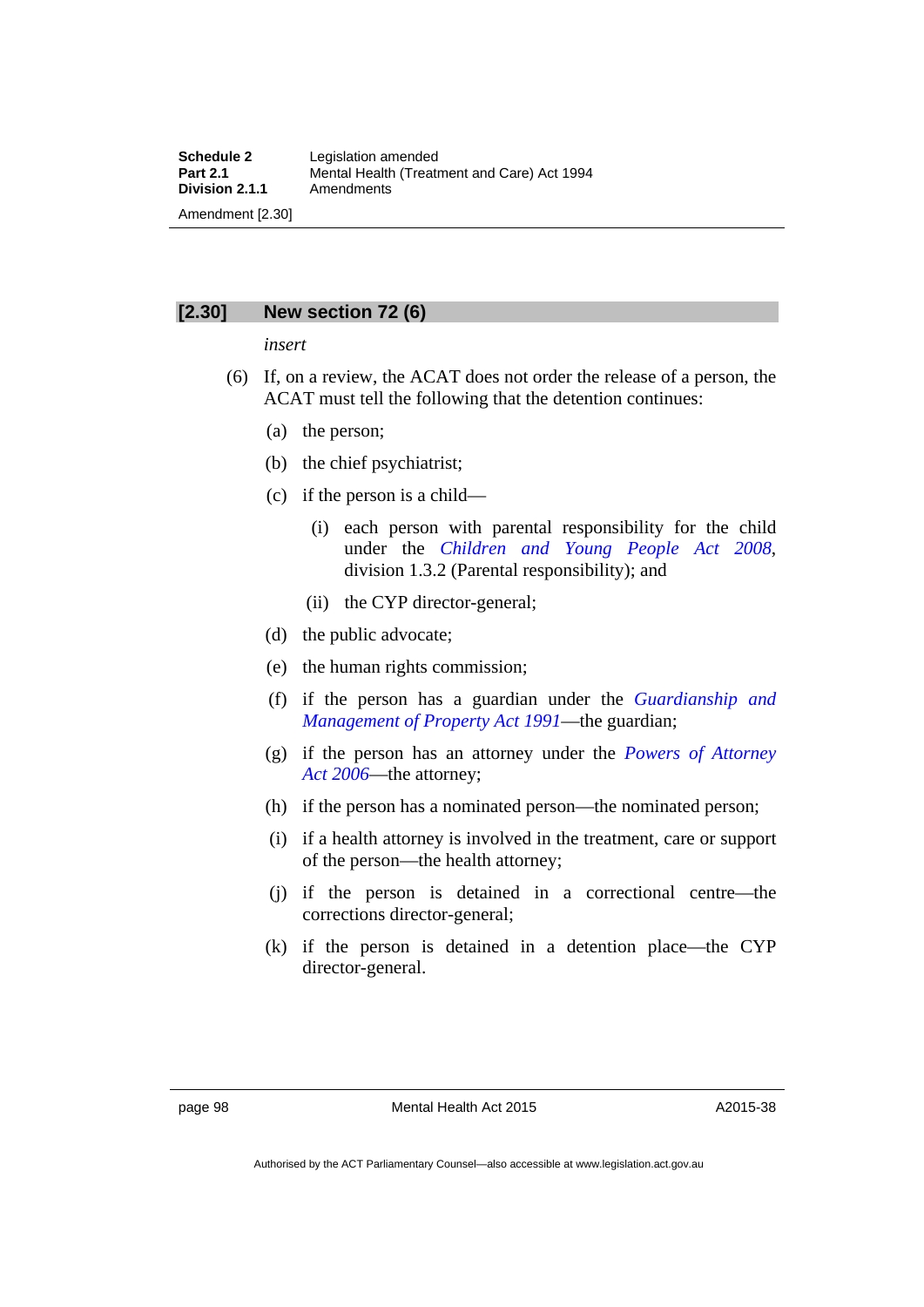### **[2.31] Section 78 (1) (g) and (h)**

#### *substitute*

- (g) an electroconvulsive therapy order under section 55G (Making of electroconvulsive therapy order);
- (h) an emergency electroconvulsive therapy order under section 55K (Making of emergency electroconvulsive therapy order);

### **[2.32] Section 79A (3) (e)**

#### *substitute*

 (e) the making of an emergency electroconvulsive therapy order under section 55K (Making of emergency electroconvulsive therapy order);

#### **[2.33] Section 87 (1) (ga)**

#### *omit*

detainees and people under community-based sentences

#### *substitute*

detainees etc

#### **[2.34] Section 139F (1) (e) and (f)**

*omit* 

#### **[2.35] New section 139F (1) (l) to (q)**

#### *insert*

- (l) section 139CF (Apprehension of interstate patient in breach of interstate involuntary treatment order);
- (m) section 139CG (Apprehension of person in breach of mental health order or forensic mental health order);

A2015-38

Mental Health Act 2015

page 99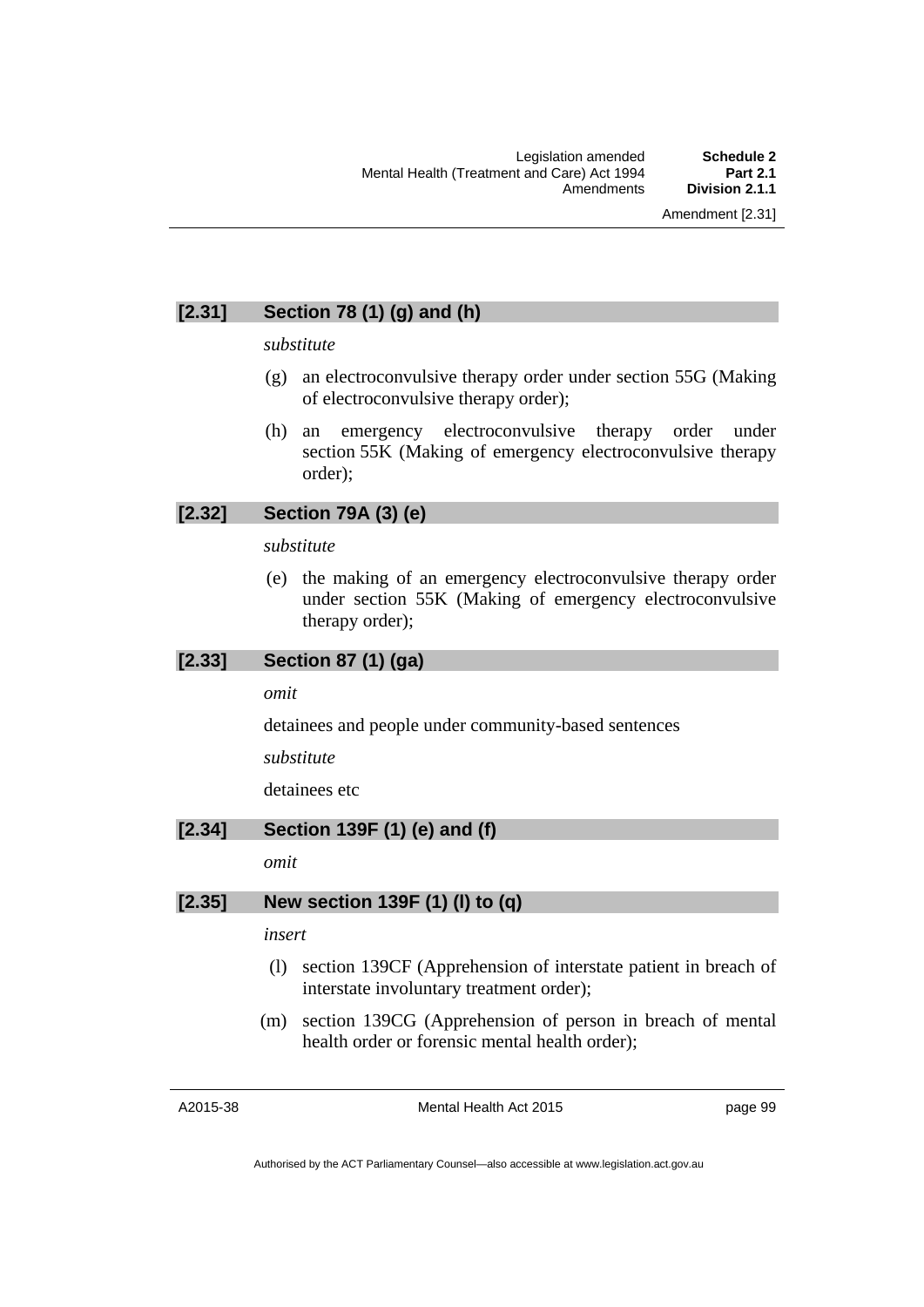- (n) section 139CH (Interstate transfer—person under psychiatric treatment order or community care order);
- (o) section 139CI (Interstate transfer—person under forensic psychiatric treatment order or forensic community care order);
- (p) section 139CJ (Transfer to interstate mental health facility emergency detention);
- (q) section 139CN (Transfer of person apprehended in another State to approved mental health facility).

#### **[2.36] New section 140 (1) (o) to (t)**

*insert* 

- (o) section 139CF (Apprehension of interstate patient in breach of interstate involuntary treatment order);
- (p) section 139CG (Apprehension of person in breach of mental health order or forensic mental health order);
- (q) section 139CH (Interstate transfer—person under psychiatric treatment order or community care order);
- (r) section 139CI (Interstate transfer—person under forensic psychiatric treatment order or forensic community care order);
- (s) section 139CJ (Transfer to interstate mental health facility emergency detention);
- (t) section 139CN (Transfer of person apprehended in another State to approved mental health facility).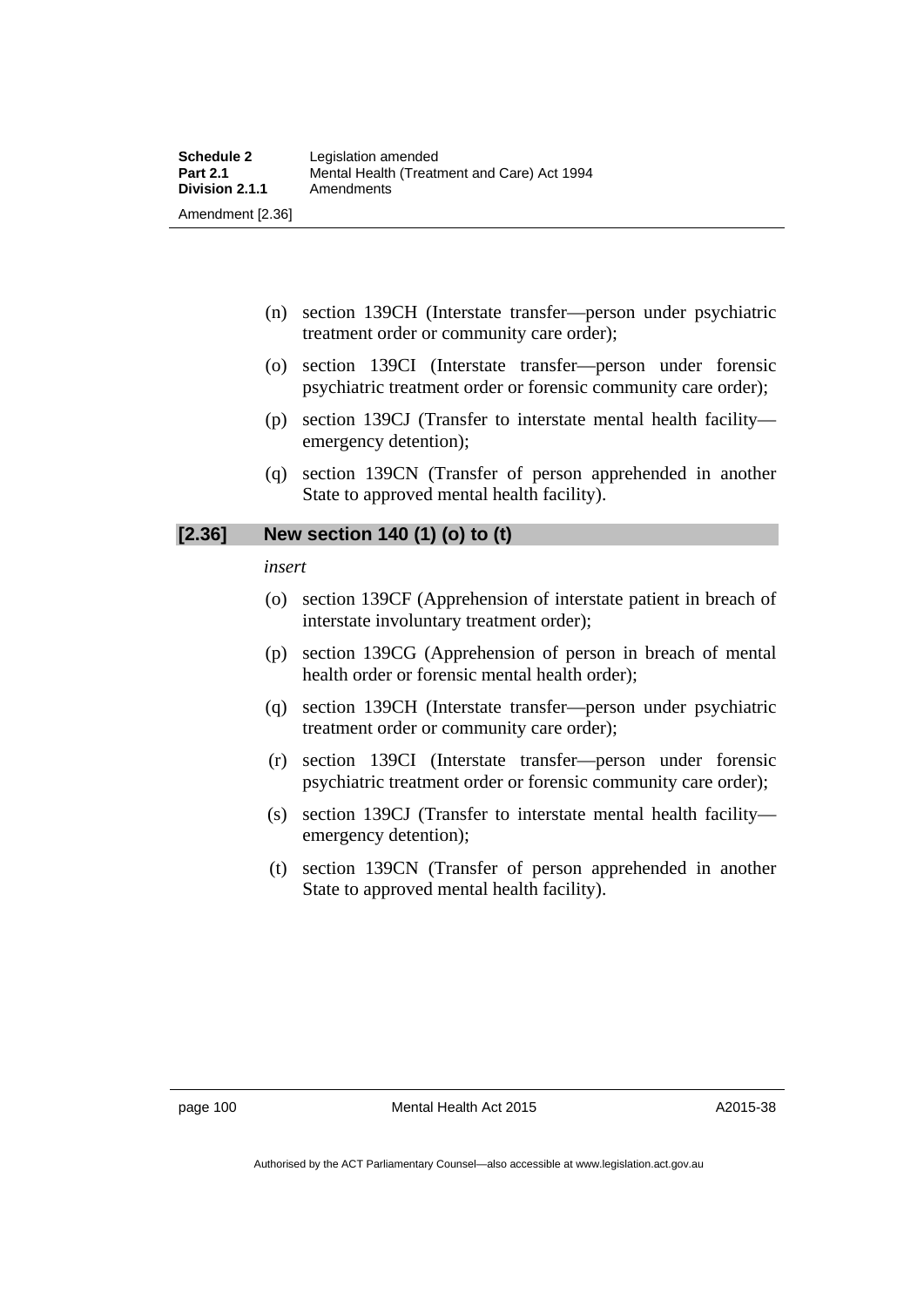#### **[2.37] New section 140AA**

*insert* 

#### **140AA Report and record of use of restraint etc**

- (1) This section applies if—
	- (a) an authorised person exercises a power under section 139F or section 140 in relation to a person (the *subject person*); and
	- (b) in the course of exercising the power the authorised person—
		- (i) restrains, involuntary secludes or forcibly gives medication to the subject person; or
		- (ii) becomes aware of anything else that may have an adverse effect on the subject person's physical or mental health; and
	- (c) the subject person is taken to a facility.
- (2) The authorised person must give a report about the matter mentioned in subsection (1) (b) to the person in charge of the facility.

- (3) The person in charge of the facility must—
	- (a) enter the report in the subject person's record; and
	- (b) if the facility is a community care facility or mental health facility—keep a register of any restraint, involuntary seclusion or forcible giving of medication included in the report.

page 101

*Note* If a form is approved under s 146A for this provision, the form must be used.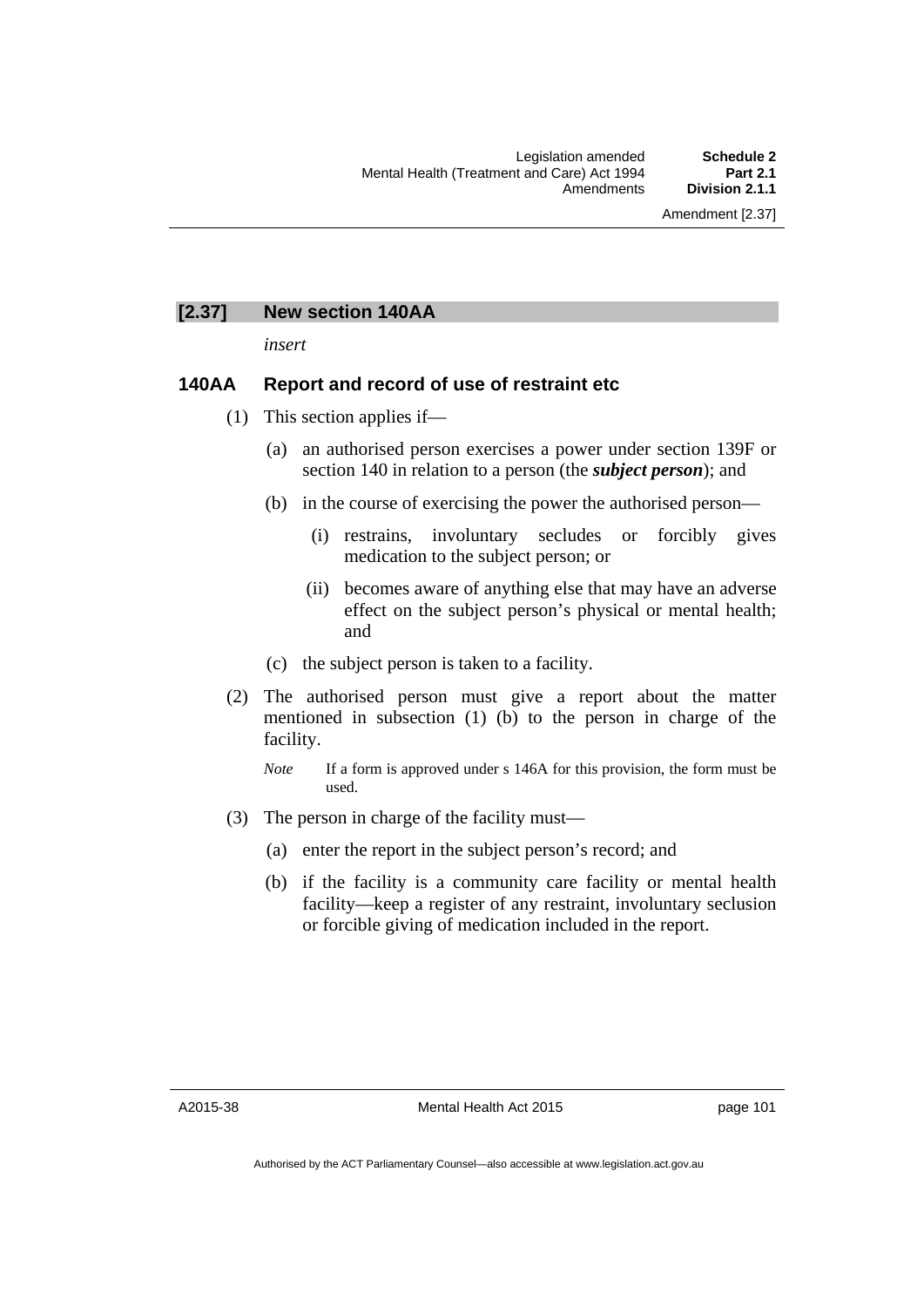(4) In this section:

*facility* means a community care facility, mental health facility and an interstate facility.

*interstate facility* means an interstate community care facility and an interstate mental health facility under chapter 15 (Interstate application of mental health laws).

page 102 Mental Health Act 2015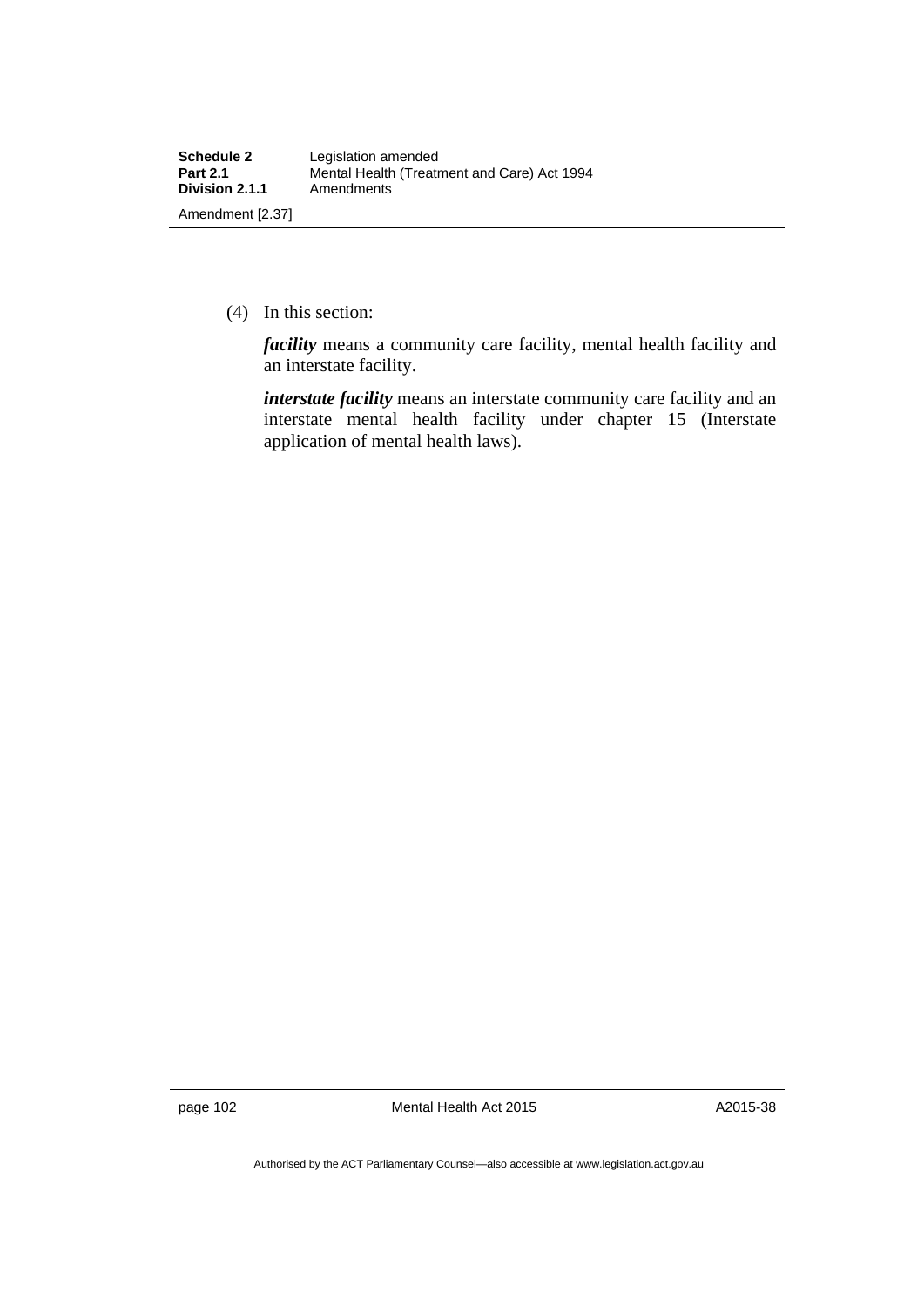# **Division 2.1.2 Relocations**

### **[2.38] Sections 5 to 13**

*relocate to Mental Health Act 2015, chapter 2* 

| Parts 3.1 to 3.3<br>[2.39] |  |
|----------------------------|--|
|----------------------------|--|

*relocate to Mental Health Act 2015, chapter 3* 

**[2.40] Parts 4.1 and 4.2** 

*relocate to Mental Health Act 2015, chapter 4* 

**[2.41] Parts 5.1 to 5.7** 

*relocate to Mental Health Act 2015, chapter 5* 

**[2.42] Sections 37, 38 and 38A** 

*relocate to Mental Health Act 2015, chapter 6* 

**[2.43] Sections 40, 41 and 41AA** 

*relocate to Mental Health Act 2015, chapter 6*

**[2.44] Section 42** 

*relocate to Mental Health Act 2015, chapter 6*

**[2.45] Section 45** 

*relocate to Mental Health Act 2015, chapter 6*

**[2.46] Parts 7.1 and 7.2** 

*relocate to Mental Health Act 2015, chapter 7* 

**[2.47] Parts 8.1 to 8.4** 

*relocate to Mental Health Act 2015, chapter 8* 

| A2015-38 |
|----------|
|----------|

Mental Health Act 2015

page 103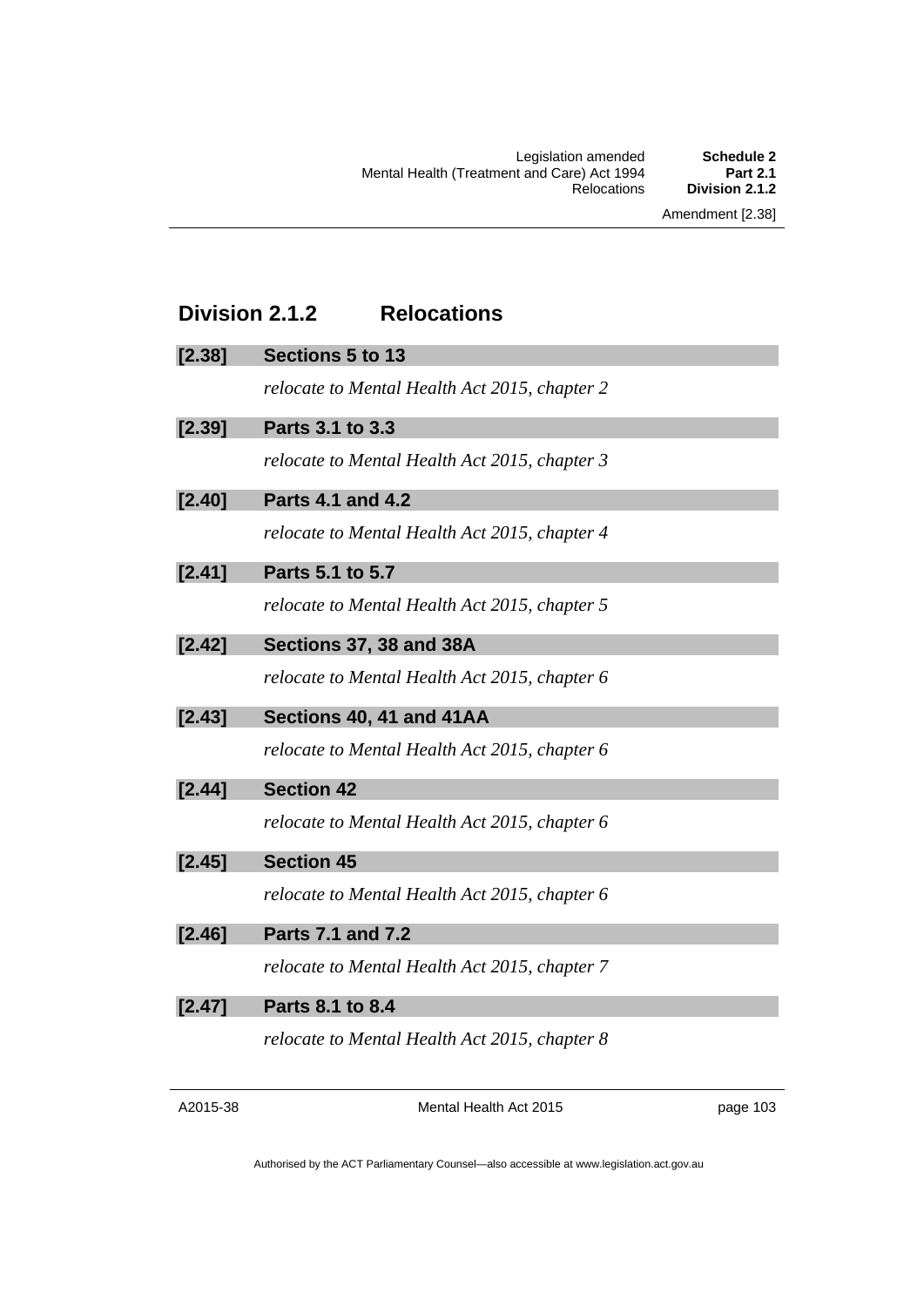| Schedule 2            | Legislation amended                         |
|-----------------------|---------------------------------------------|
| <b>Part 2.1</b>       | Mental Health (Treatment and Care) Act 1994 |
| <b>Division 2.1.2</b> | Relocations                                 |
| Amendment [2.48]      |                                             |

| [2.48] | Sections 68 to 75                              |
|--------|------------------------------------------------|
|        | relocate to Mental Health Act 2015, chapter 10 |
| [2.49] | Sections 76 to 87                              |
|        | relocate to Mental Health Act 2015, chapter 11 |
| [2.50] | Parts 12.1 to 12.5                             |
|        | relocate to Mental Health Act 2015, chapter 12 |
| [2.51] | Sections 139 to 139C                           |
|        | relocate to Mental Health Act 2015, chapter 14 |
| [2.52] | Sections 139CR to 139CT                        |
|        | relocate to Mental Health Act 2015, chapter 16 |
| [2.53] | Sections 139D to 147                           |
|        |                                                |

*relocate to Mental Health Act 2015*, *chapter 17* 

page 104 Mental Health Act 2015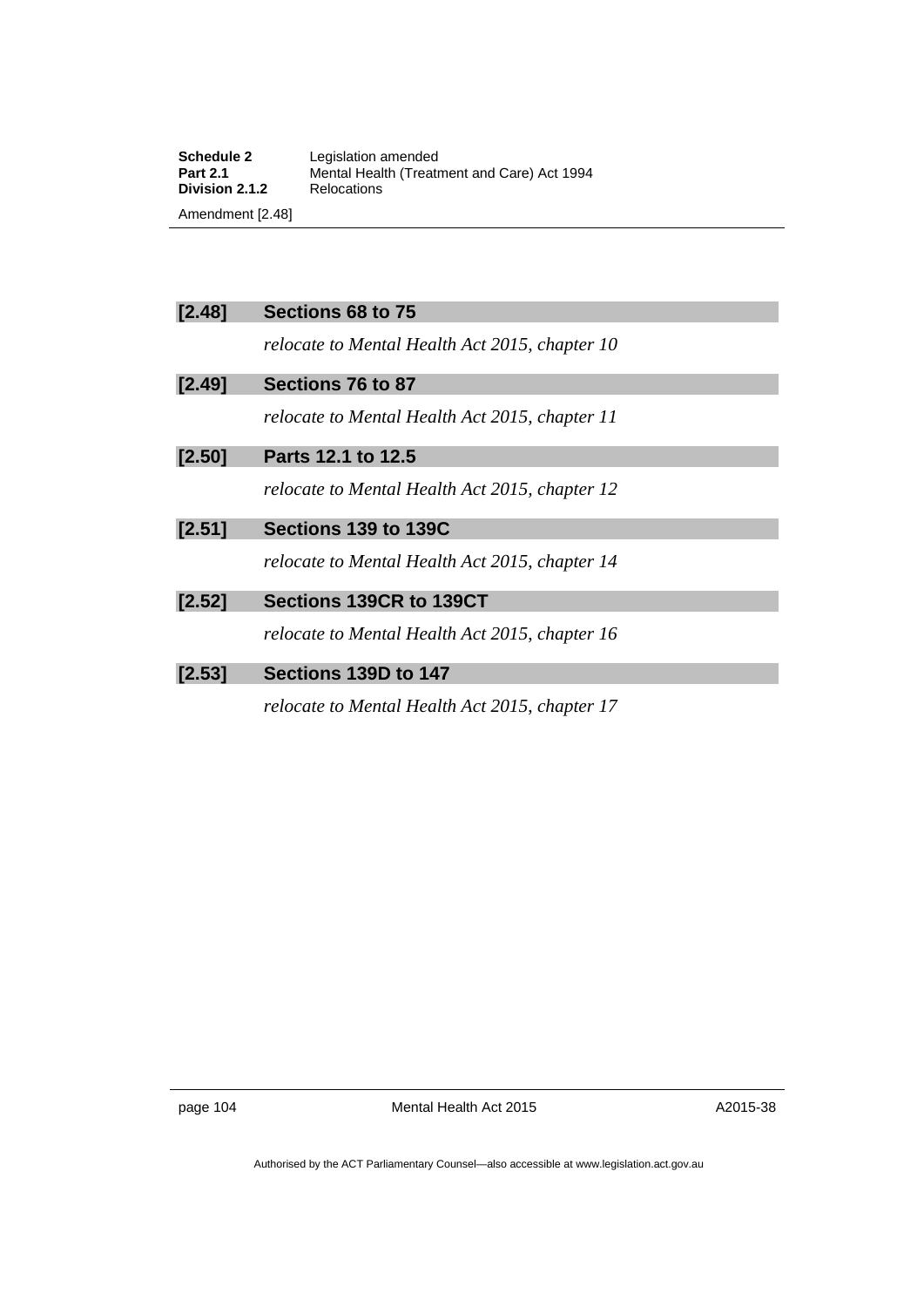Amendment [2.54]

# **Part 2.2 Mental Health (Treatment and Care) Amendment Act 2014**

### **[2.54] Section 2**

*substitute* 

### **2 Commencement**

This Act commences on 1 March 2016.

*Note* The naming and commencement provisions automatically commence on the notification day (see [Legislation Act,](http://www.legislation.act.gov.au/a/2001-14) s 75 (1)).

A2015-38

Mental Health Act 2015

page 105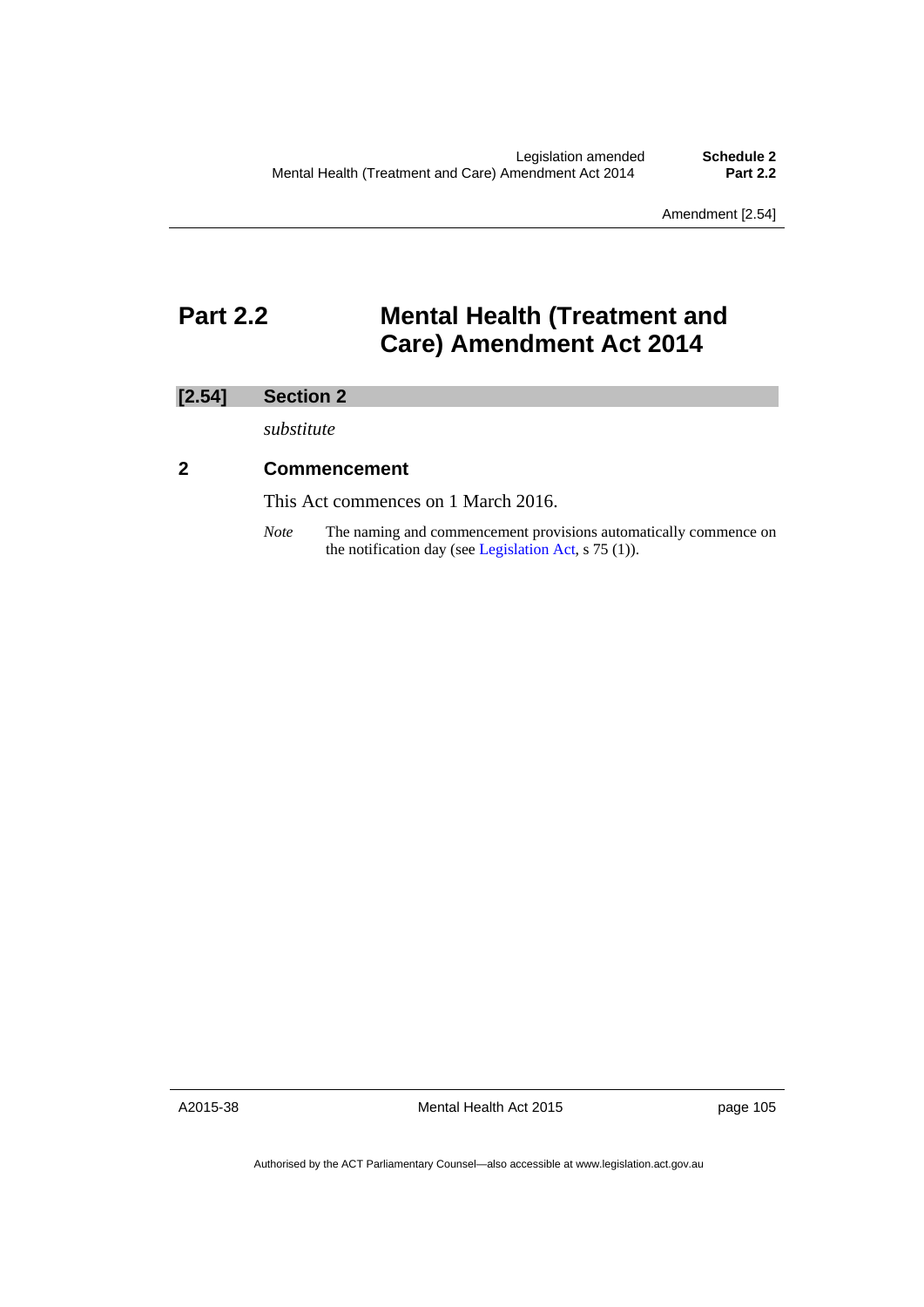**Schedule 2** Legislation amended<br>**Part 2.3** Mental Health Act 201 **Mental Health Act 2015** 

Amendment [2.55]

# **Part 2.3 Mental Health Act 2015**

### **[2.55] Act—renumbering**

*renumber provisions when Act next republished under the Legislation Act* 

page 106 Mental Health Act 2015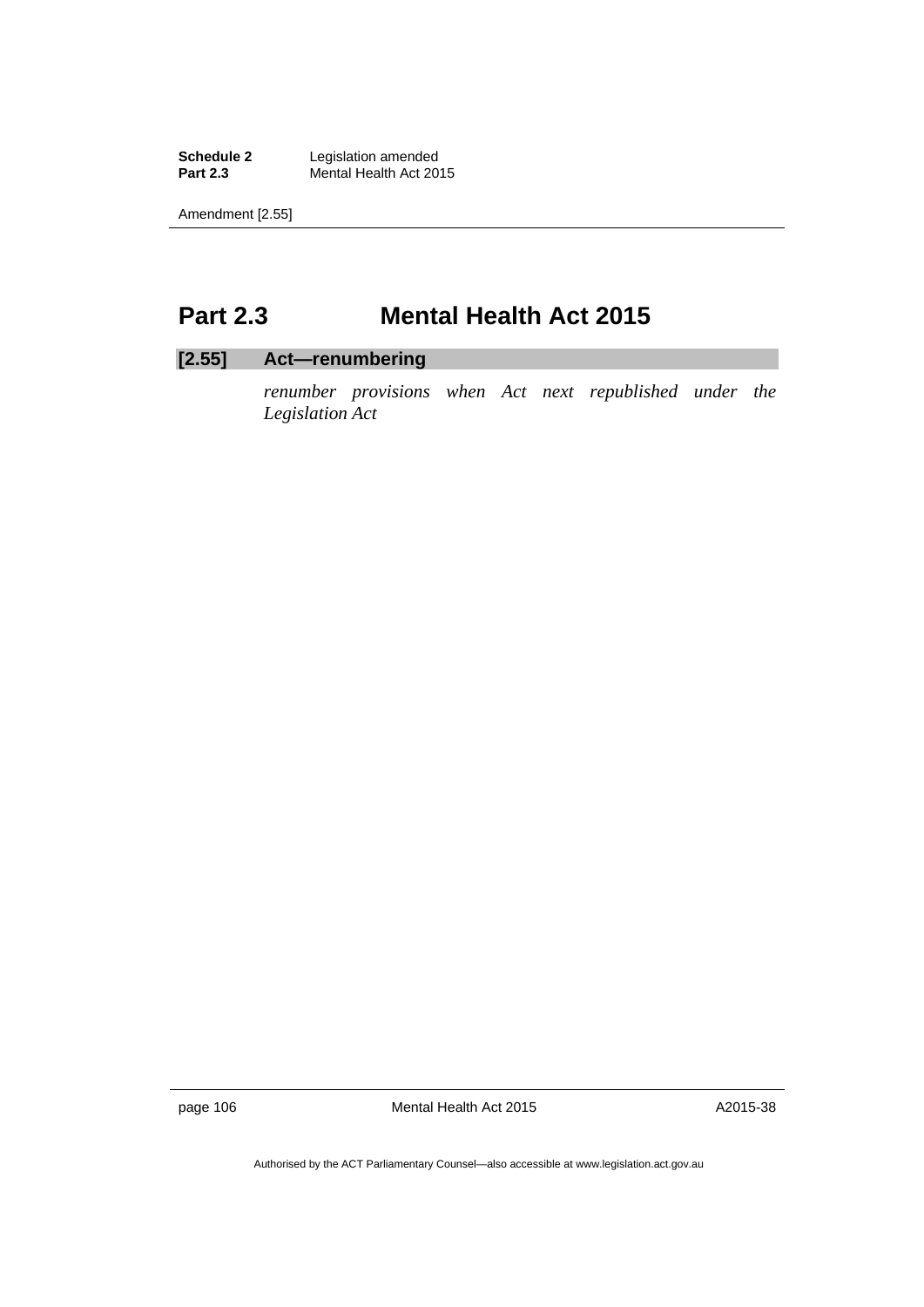# **Part 2.4 Other legislation**

### **Division 2.4.1 Bail Act 1992**

### **[2.56] Section 2, note 1**

#### *substitute*

*Note 1* The dictionary at the end of this Act defines certain terms used in this Act, and includes references (*signpost definitions*) to other terms defined elsewhere in this Act.

> For example, the signpost definition '*bail order*, for part 4 (Grant of bail)—see section 19 (1).' means that the term 'bail order' is defined in that section for part 4.

# **Division 2.4.2 Children and Young People Act 2008**

#### **[2.57] Section 491, definition of** *ACAT mental health provision*

#### *omit*

has a mental illness or mental dysfunction

*substitute* 

has a mental disorder or mental illness

#### **[2.58] Section 545**

*omit* 

is suffering from a mental illness or mental dysfunction

*substitute* 

has a mental disorder or mental illness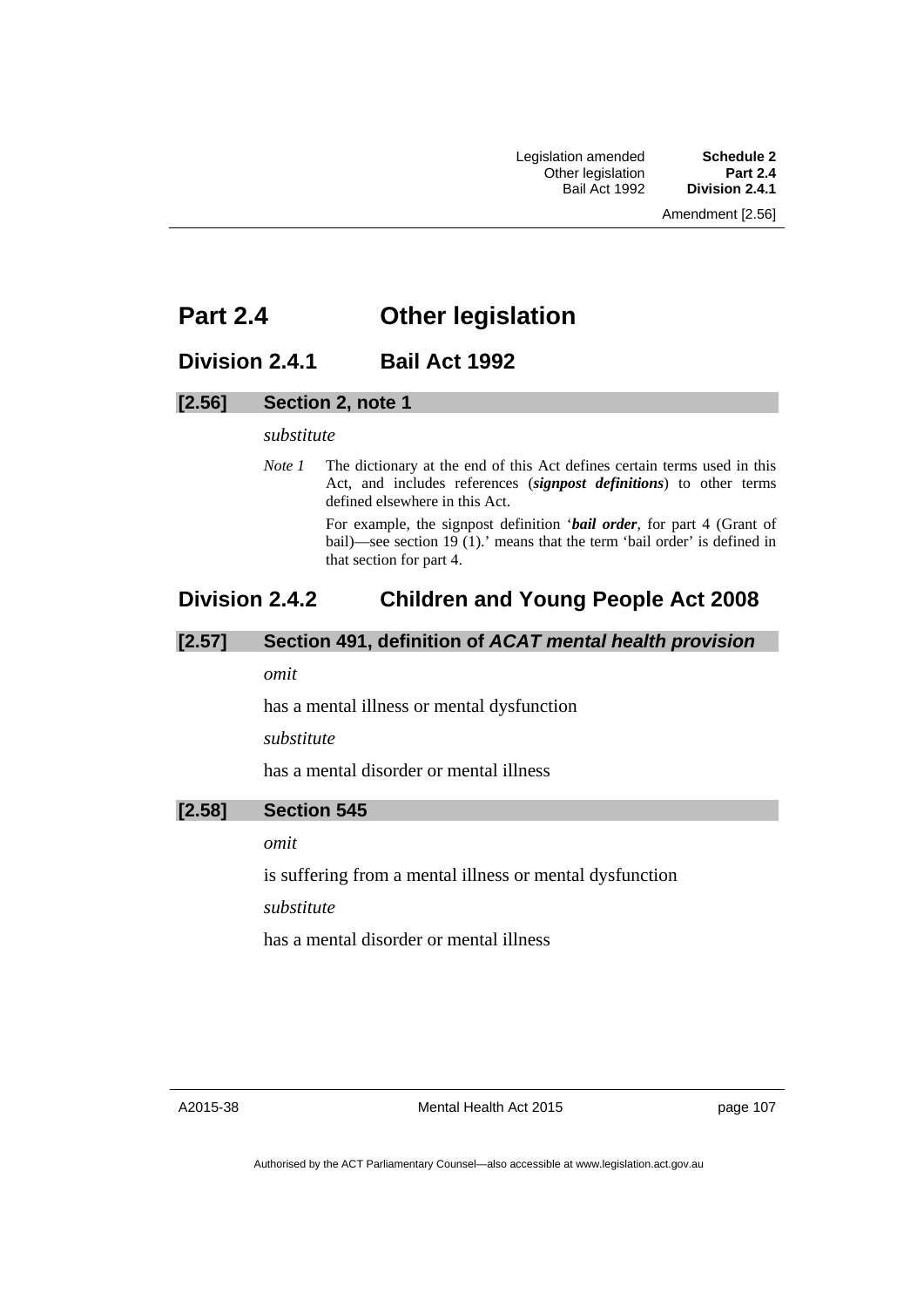#### **[2.59] Section 545, note**

*omit* 

is not suffering from a mental illness or mental dysfunction

*substitute* 

does not have a mental disorder or mental illness

#### **[2.60] Section 549 (e) (i)**

#### *substitute*

(i) does not have a mental disorder or mental illness; or

#### **[2.61] Section 549 (e) (ii) and note**

*omit* 

is suffering from a mental illness or mental dysfunction

*substitute* 

has a mental disorder or mental illness

#### **[2.62] Section 562 (1) (d)**

*omit* 

is suffering from a mental illness or mental dysfunction

*substitute* 

has a mental disorder or mental illness

### **[2.63] Dictionary, new definition of** *mental disorder*

*insert* 

*mental disorder*—see the *Mental Health Act 2015*, section 9.

page 108 Mental Health Act 2015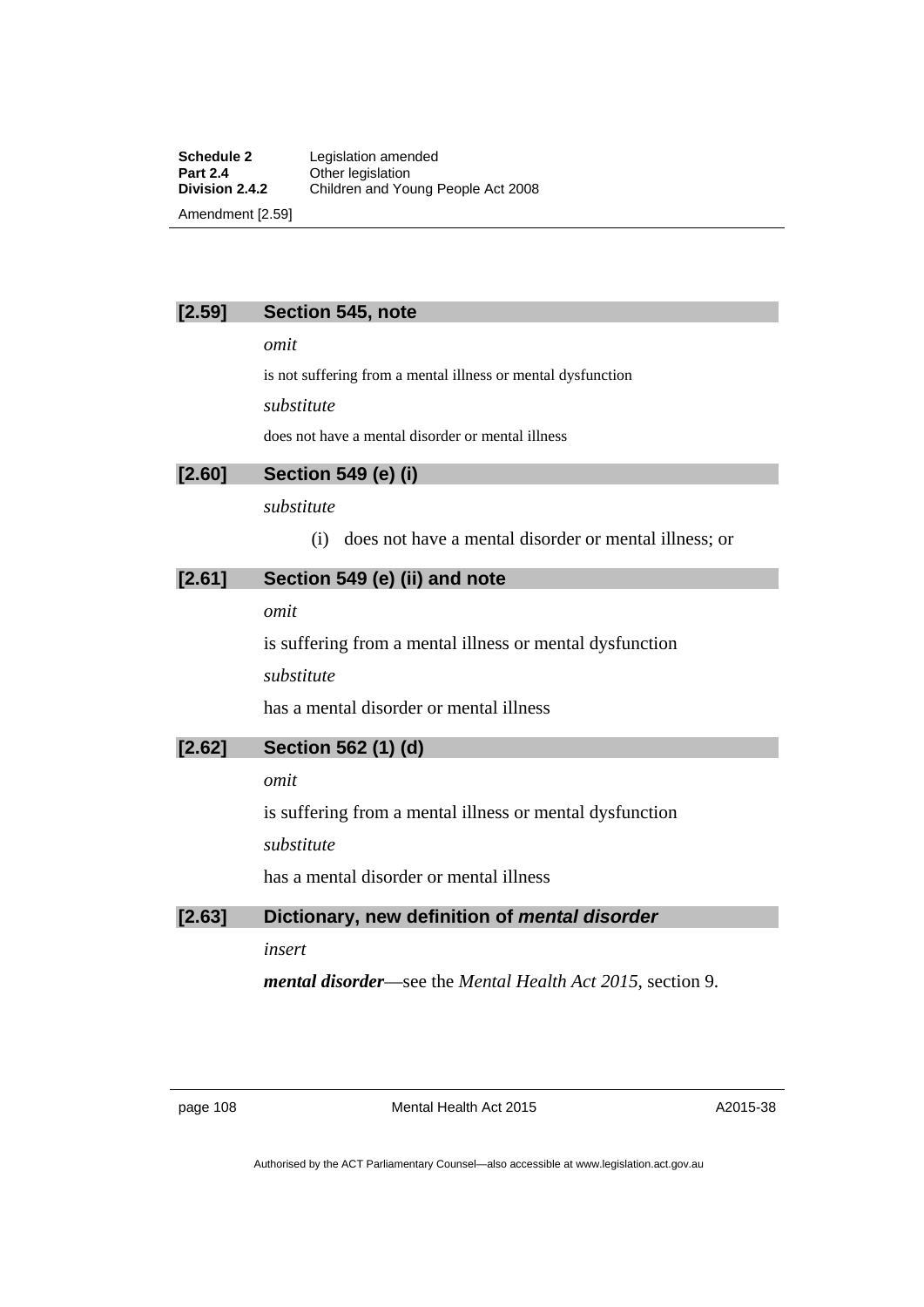#### **[2.64] Dictionary, definition of** *mental dysfunction*

*omit* 

### **[2.65] Further amendments**

*omit* 

#### *[Mental Health \(Treatment and Care\) Act 1994](http://www.legislation.act.gov.au/a/1994-44)*

*substitute*

*Mental Health Act 2015* 

*in* 

- $\bullet$  section 161 (2), note
- section 186 (8), definition of *relevant director-general*
- $\bullet$  section 530 (1)
- $\bullet$  section 863 (2)

### **Division 2.4.3 Coroners Act 1997**

#### **[2.66] Section 3C (1) (d)**

*omit* 

*[Mental Health \(Treatment and Care\) Act 1994](http://www.legislation.act.gov.au/a/1994-44)*

*substitute*

*Mental Health Act 2015* 

#### **[2.67] Dictionary, definitions of** *chief psychiatrist* **and** *mental health officer*

*omit* 

*[Mental Health \(Treatment and Care\) Act 1994](http://www.legislation.act.gov.au/a/1994-44)*

*substitute*

*Mental Health Act 2015* 

A2015-38

Mental Health Act 2015

page 109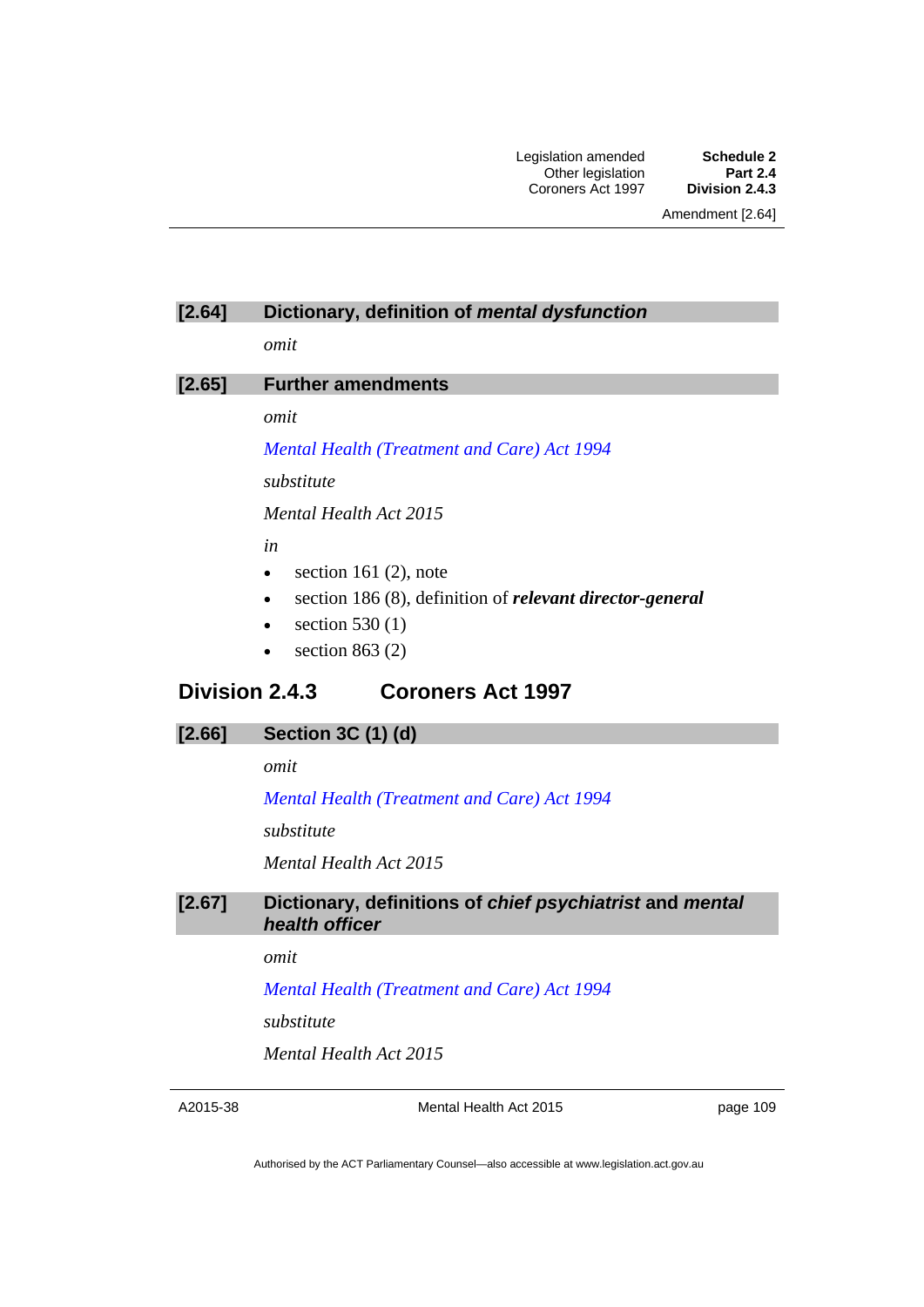# **Division 2.4.4 Corrections Management Act 2007**

#### **[2.68] Section 54A etc**

*omit* 

*[Mental Health \(Treatment and Care\) Act 1994](http://www.legislation.act.gov.au/a/1994-44)*

*substitute*

*Mental Health Act 2015* 

*in* 

- section 54A
- $\bullet$  section 68 (3), note 2
- section 77 (8), definition of *relevant director-general*

# **Division 2.4.5 Court Procedures Act 2004**

# **[2.69] Section 15 (2) (c)**

*omit* 

*[Mental Health \(Treatment and Care\) Act 1994](http://www.legislation.act.gov.au/a/1994-44) substitute Mental Health Act 2015* 

page 110 Mental Health Act 2015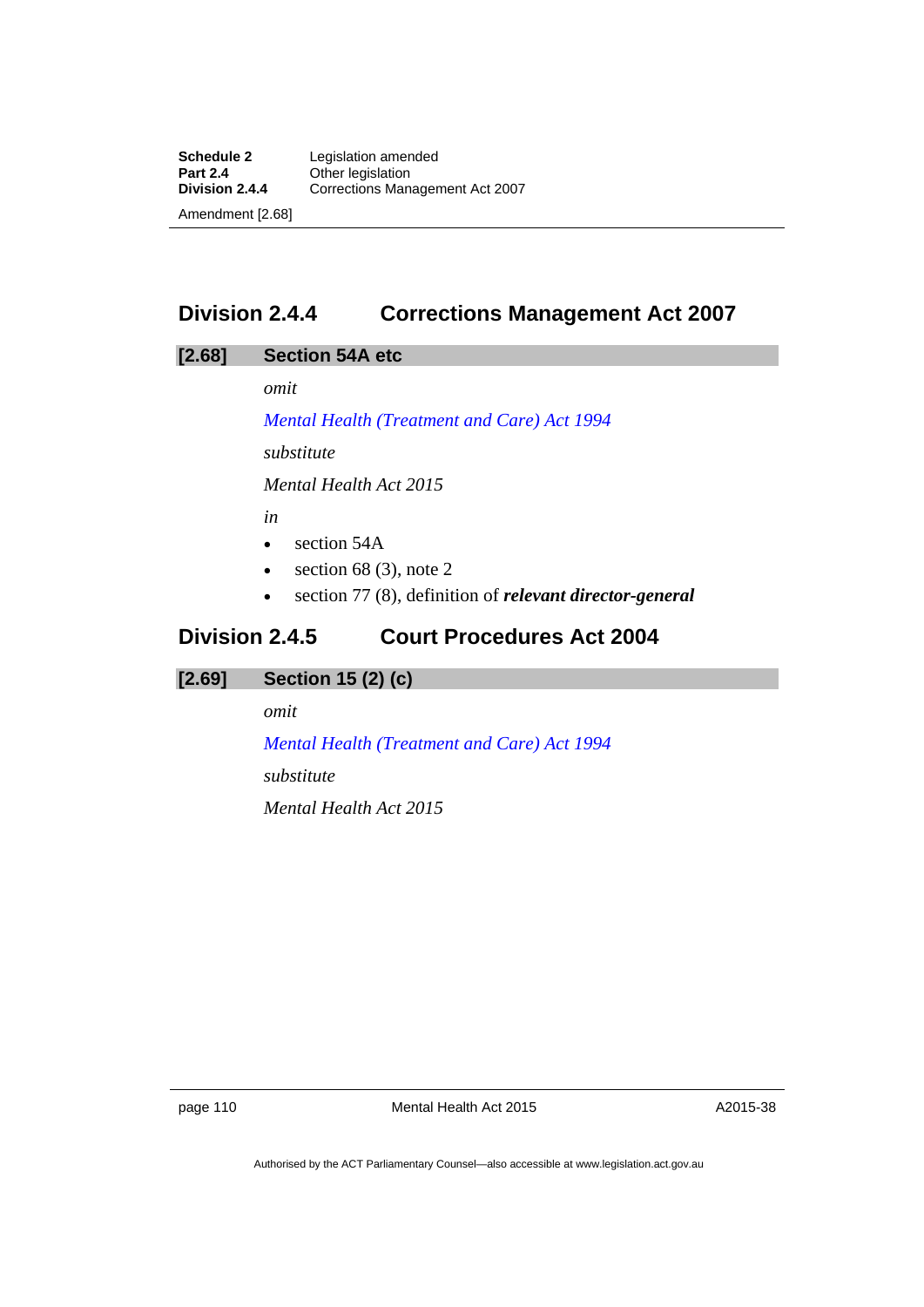# **Division 2.4.6 Crimes Act 1900**

### **[2.70] Section 300 (1) etc**

*omit* 

*[Mental Health \(Treatment and Care\) Act 1994](http://www.legislation.act.gov.au/a/1994-44) substitute*

*Mental Health Act 2015* 

*in* 

- $\bullet$  section 300 (1)
- $\bullet$  section 309 (4)
- $\bullet$  section 318 (2)
- $\bullet$  section 319(2)
- $\bullet$  section 319A (1), note
- $\bullet$  section 323 (3)
- $\bullet$  section 324 (2)
- $\bullet$  section 328 (3)
- $\bullet$  section 329 (2)

### **[2.71] Section 334 (3) (d)**

*substitute* 

 (d) whether the ACAT could make an order under the *Mental Health Act 2015*, section 48ZA (Forensic psychiatric treatment order) or section 48ZH (Forensic community care order); and

page 111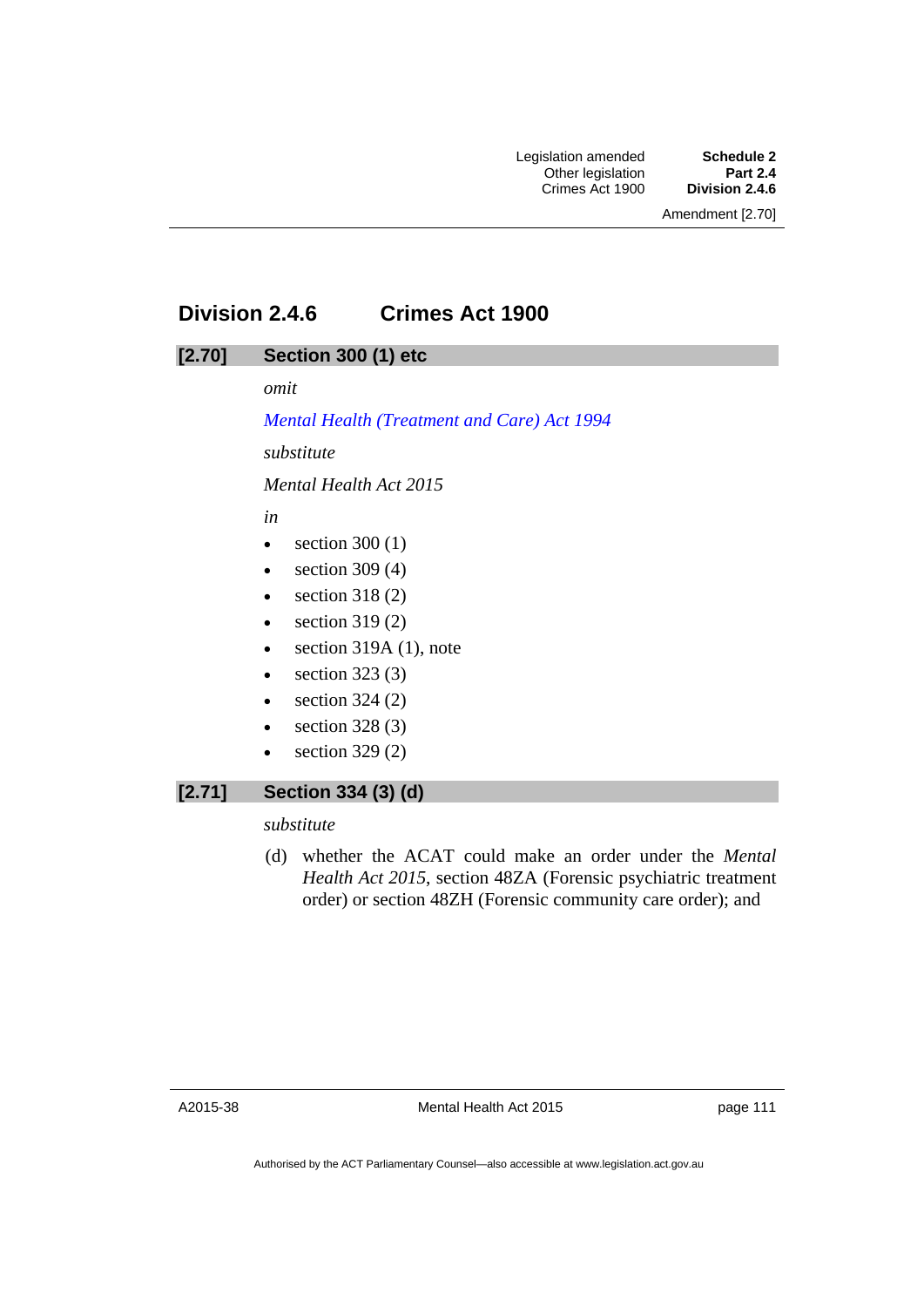#### **[2.72] Section 335A (1), note**

*omit* 

*[Mental Health \(Treatment and Care\) Act 1994](http://www.legislation.act.gov.au/a/1994-44)*, s 68

*substitute* 

*Mental Health Act 2015*, s 68

# **Division 2.4.7 Crimes (Child Sex Offenders) Regulation 2005**

### **[2.73] Section 12 (1) (d) (ii)**

*omit* 

*[Mental Health \(Treatment and Care\) Act 1994](http://www.legislation.act.gov.au/a/1994-44)*

*substitute*

*Mental Health Act 2015* 

# **Division 2.4.8 Crimes (Sentence Administration) Act 2005**

### **[2.74] Sections 57A (1) (b) and 92 (3) (b) (ii)**

*omit* 

*[Mental Health \(Treatment and Care\) Act 1994](http://www.legislation.act.gov.au/a/1994-44) substitute Mental Health Act 2015*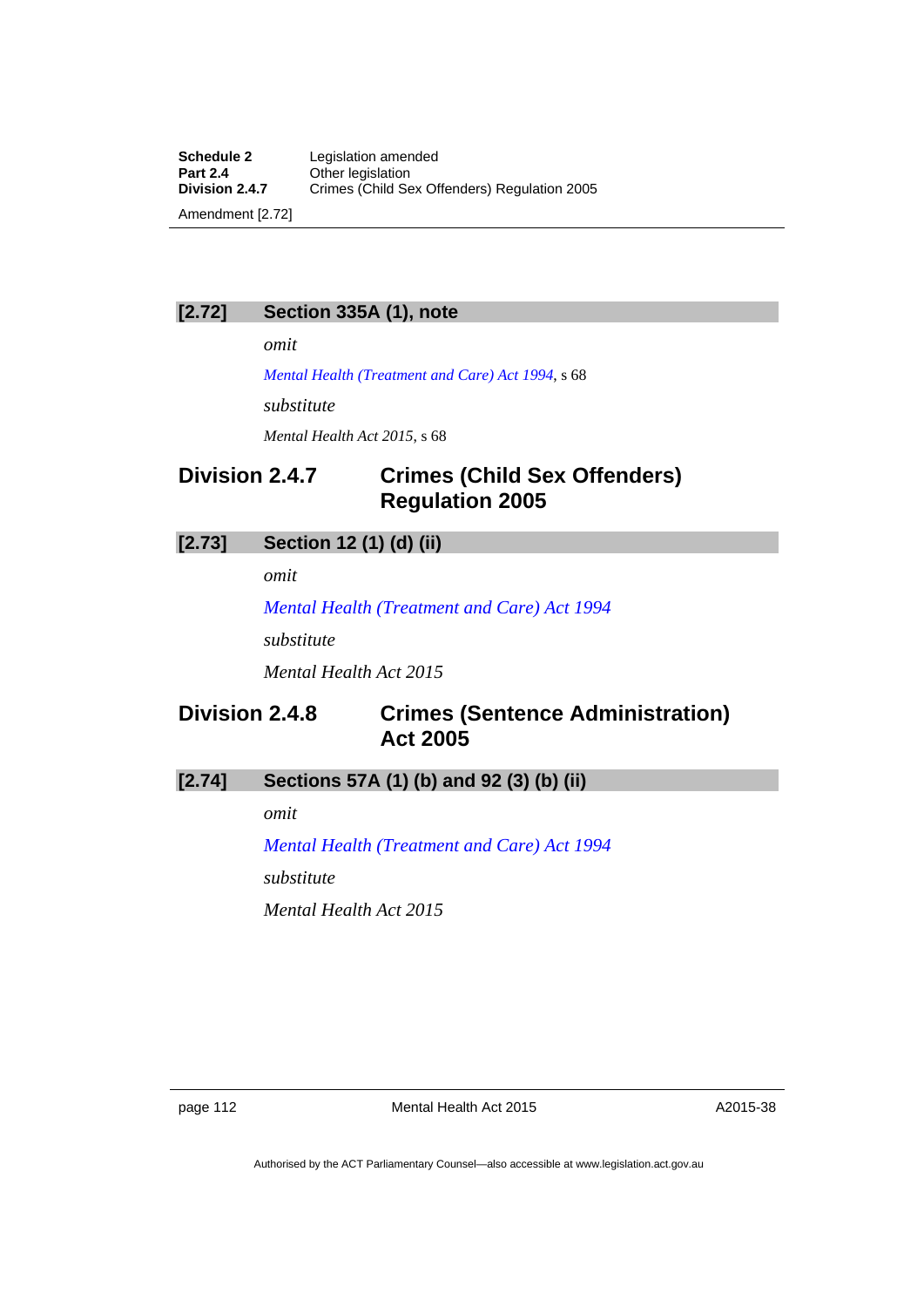Amendment [2.75]

| [2.75] | <b>Section 321AA</b> |  |
|--------|----------------------|--|
|--------|----------------------|--|

*omit* 

a detainee or

*substitute* 

a detainee, a person released on parole, a person released on licence or

| Section 321AA (2)<br>[2.76] |
|-----------------------------|
|-----------------------------|

*omit* 

*[Mental Health \(Treatment and Care\) Act 1994](http://www.legislation.act.gov.au/a/1994-44)*

*substitute*

*Mental Health Act 2015* 

# **Division 2.4.9 Criminal Code 2002**

#### **[2.77] Section 712A (5), definition of** *childrens proceeding*

*omit* 

*[Mental Health \(Treatment and Care\) Act 1994](http://www.legislation.act.gov.au/a/1994-44)*

*substitute*

*Mental Health Act 2015* 

A2015-38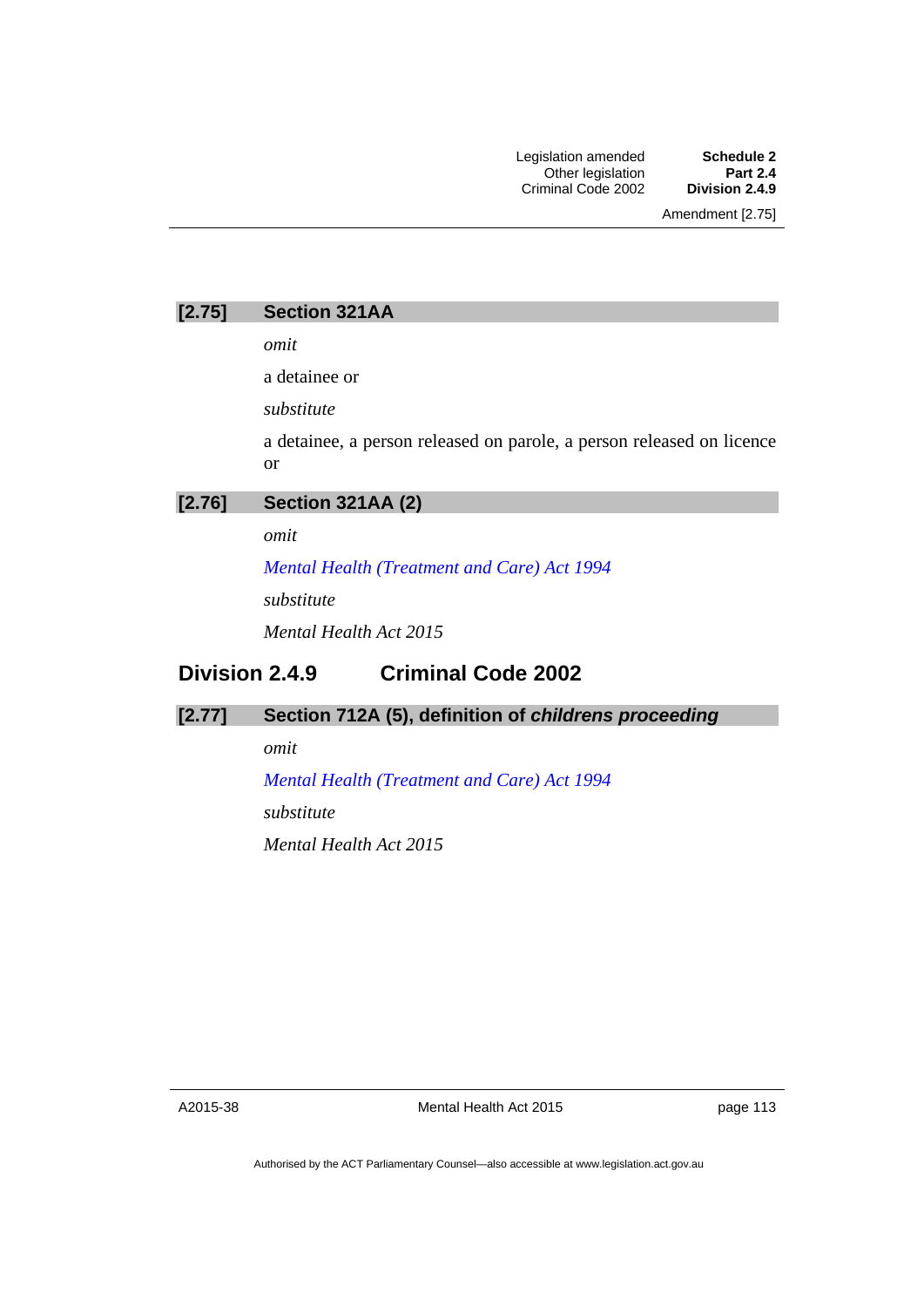# **Division 2.4.10 Guardianship and Management of Property Act 1991**

#### **[2.78] Section 7 (3) etc**

*omit* 

*[Mental Health \(Treatment and Care\) Act 1994](http://www.legislation.act.gov.au/a/1994-44)*

*substitute*

*Mental Health Act 2015* 

*in* 

- $\bullet$  section 7 (3)
- $\bullet$  section 19 (2A)
- section 32A
- section 32D
- $\bullet$  section 32J (1)
- section 32JA (1)
- section 70A

#### **[2.79] Dictionary, definitions of** *electroconvulsive therapy, mental illness* **and** *psychiatric surgery*

*substitute* 

*electroconvulsive therapy*—see the *Mental Health Act 2015*, section 49.

*mental illness*—see the *Mental Health Act 2015*, section 10.

*psychiatric surgery*—see the *Mental Health Act 2015*, section 49.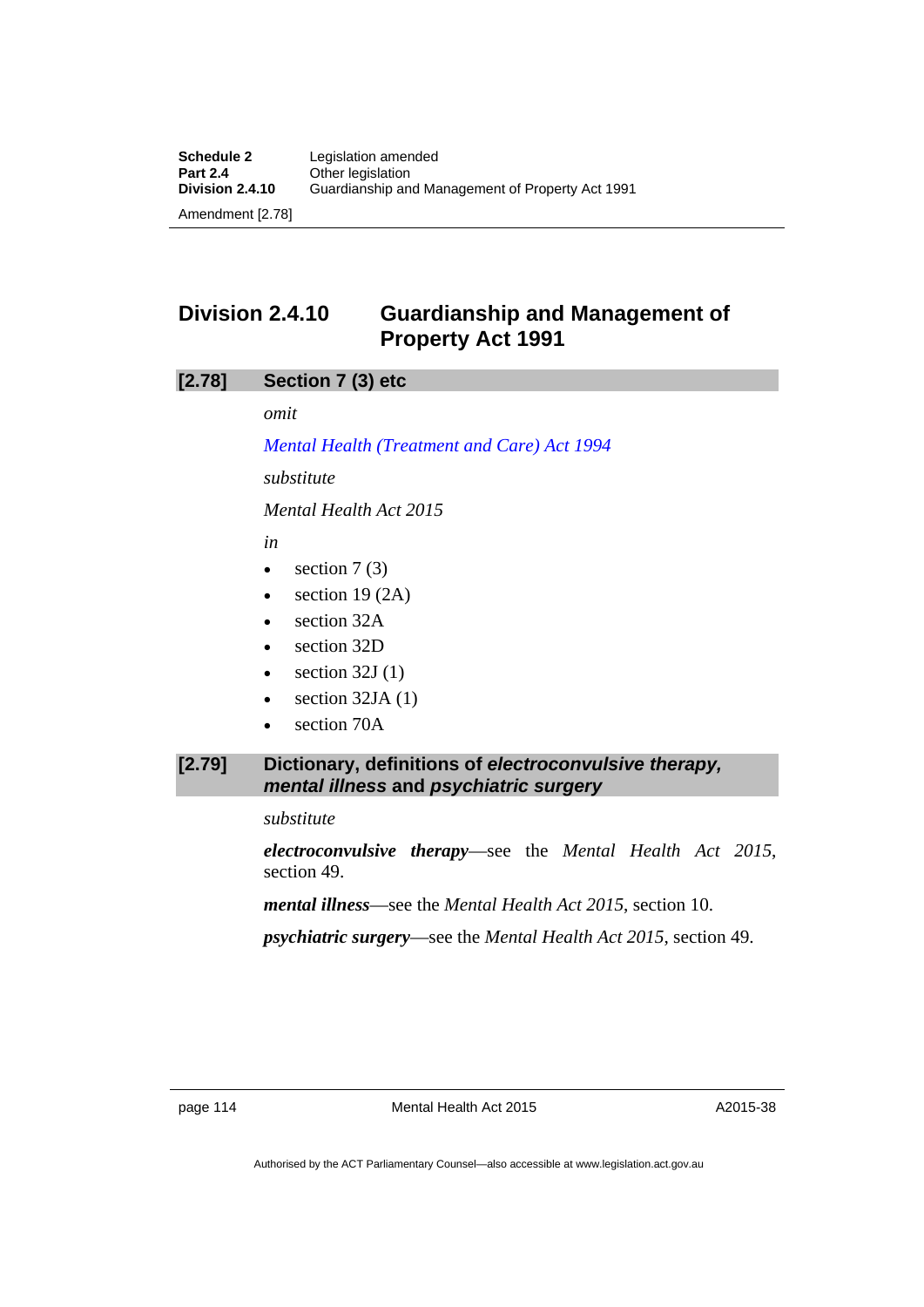# **Division 2.4.11 Medicines, Poisons and Therapeutic Goods Regulation 2008**

### **[2.80] Schedule 3, part 3.2, item 3, column 2**

*omit* 

*[Mental Health \(Treatment and Care\) Act 1994](http://www.legislation.act.gov.au/a/1994-44) substitute Mental Health Act 2015* 

# **Division 2.4.12 Official Visitor Act 2012**

**[2.81] Section 7 (e) etc** 

*omit* 

*[Mental Health \(Treatment and Care\) Act 1994](http://www.legislation.act.gov.au/a/1994-44) substitute*

*Mental Health Act 2015* 

*in* 

- $\bullet$  section 7 (e)
- $\bullet$  section 10 (1) (e)
- section 50, definition of *operational Act*, paragraph (c)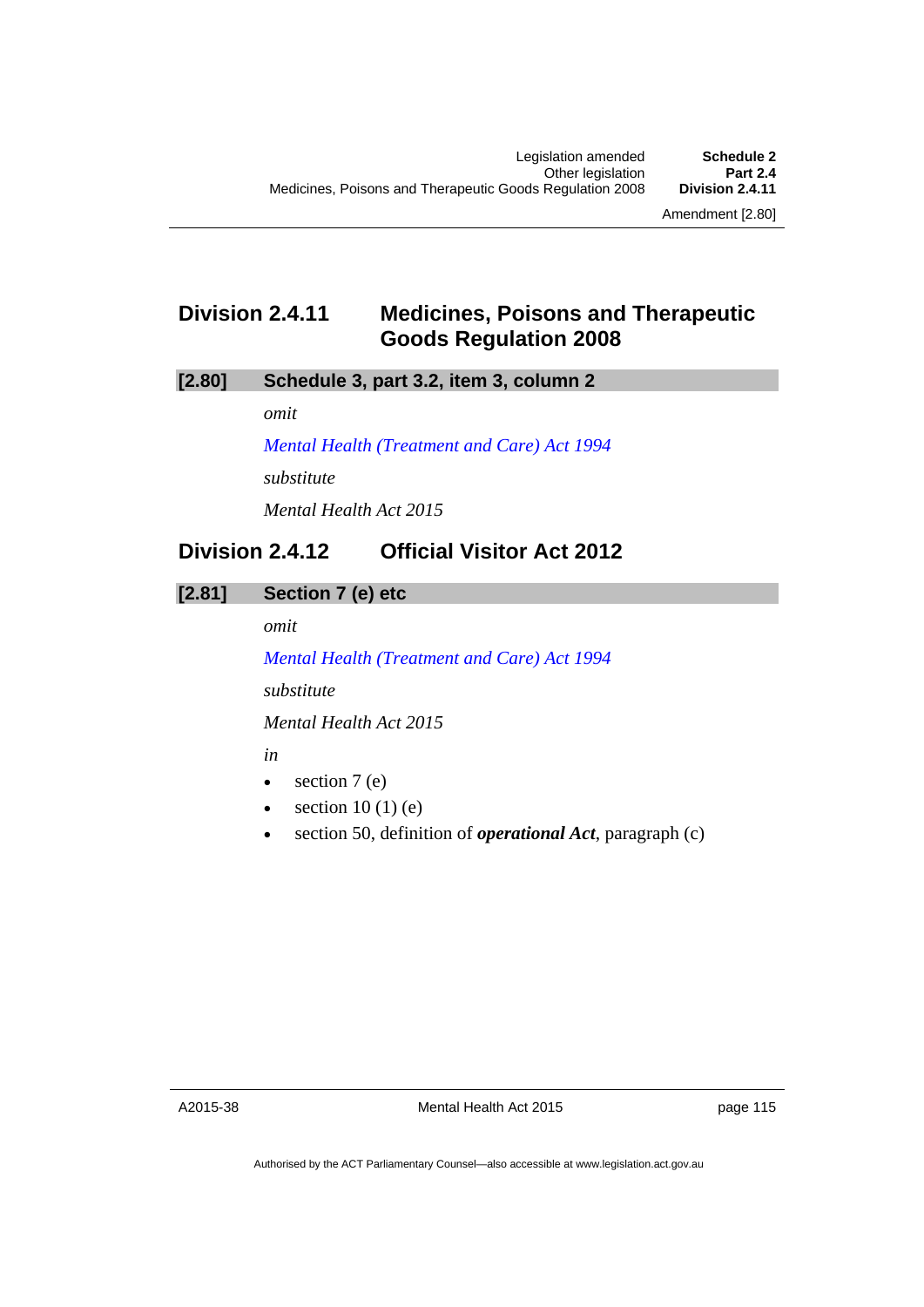**Schedule 2** Legislation amended **Part 2.4 Cther legislation**<br>**Division 2.4.12 Official Visitor Admon Official Visitor Act 2012** Amendment [2.82]

#### **[2.82] New part 11**

*insert* 

# **Part 11 Transitional—Mental Health Act 2015**

#### **60 Definitions—pt 11**

In this part:

*commencement day* means the day the *Mental Health Act 2015*, section 3 commences.

*repealed Act* means the *[Mental Health \(Treatment and Care\)](http://www.legislation.act.gov.au/a/1994-44)  [Act 1994](http://www.legislation.act.gov.au/a/1994-44)*.

#### **61 Continued appointment**

- (1) This section applies to a person appointed under section 10 (1) (e) as an official visitor for the [repealed Act](http://www.legislation.act.gov.au/a/1994-44) if the appointment is in force immediately before the commencement day.
- (2) On and after the commencement day, the person is taken to be appointed under section 10 (1) (e) as an official visitor for the *Mental Health Act 2015* on the same conditions that applied to the person's appointment immediately before the commencement day.

#### **62 Expiry—pt 11**

This part expires 6 months after the commencement day.

*Note* Transitional provisions are kept in the Act for a limited time. A transitional provision is repealed on its expiry but continues to have effect after its repeal (see [Legislation Act,](http://www.legislation.act.gov.au/a/2001-14) s 88).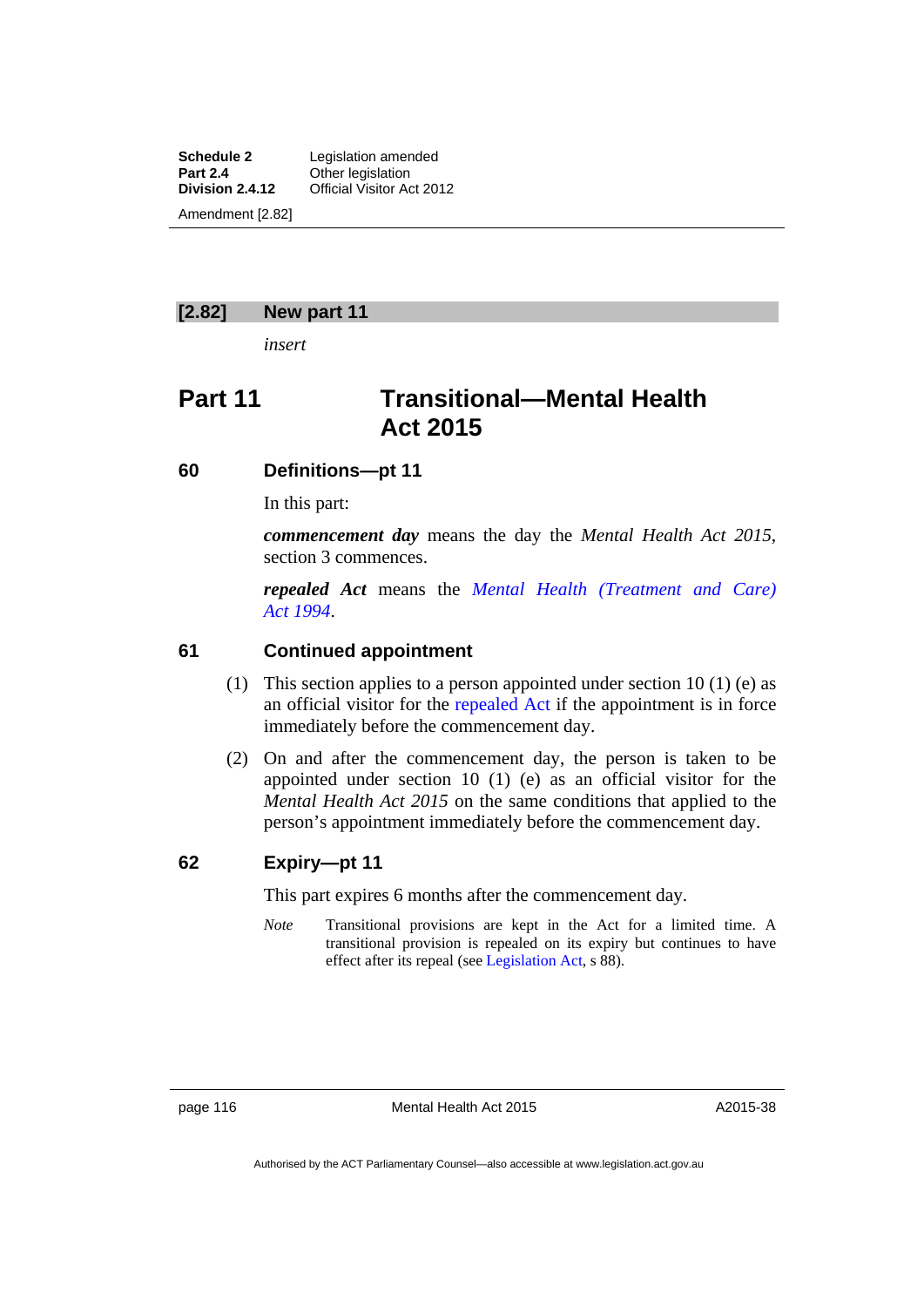### **Division 2.4.13 Planning and Development Act 2007**

#### **[2.83] Section 85A, definition of** *mental health facility*

*omit* 

*[Mental Health \(Treatment and Care\) Act 1994](http://www.legislation.act.gov.au/a/1994-44) substitute Mental Health Act 2015* 

### **Division 2.4.14 Powers of Attorney Act 2006**

#### **[2.84] Section 37 (2), definitions of** *electroconvulsive therapy*  **and** *psychiatric surgery*

*substitute* 

*electroconvulsive therapy*—see the *Mental Health Act 2015*, section 49.

*psychiatric surgery*—see the *Mental Health Act 2015*, section 49.

#### **[2.85] Section 46A**

*omit* 

*[Mental Health \(Treatment and Care\) Act 1994](http://www.legislation.act.gov.au/a/1994-44)*

*substitute*

*Mental Health Act 2015* 

#### **[2.86] Dictionary, definition of** *mental health facility*

*omit* 

*[Mental Health \(Treatment and Care\) Act 1994](http://www.legislation.act.gov.au/a/1994-44)*

*substitute*

*Mental Health Act 2015* 

A2015-38

Mental Health Act 2015

page 117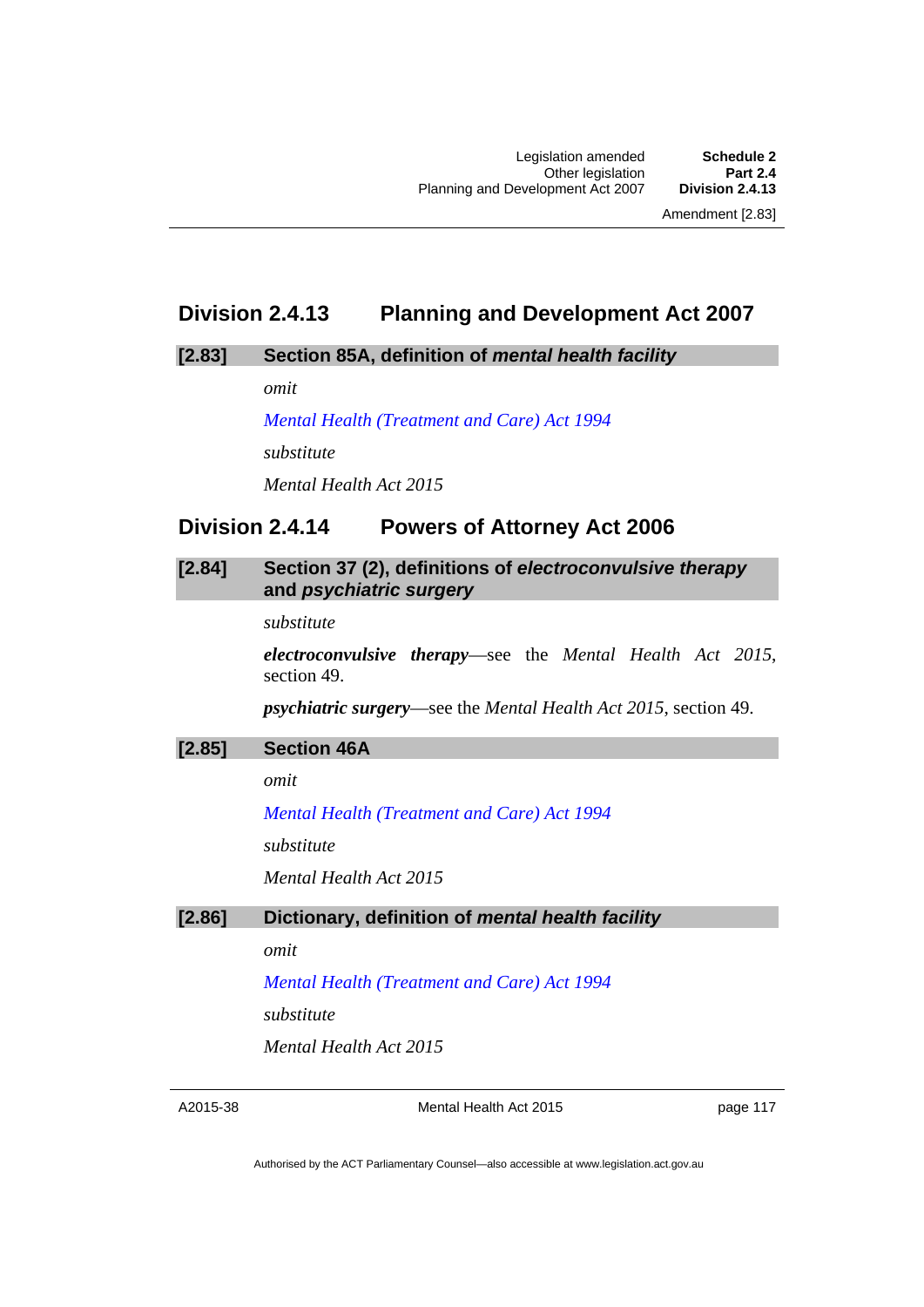**Schedule 2** Legislation amended **Part 2.4 Cther legislation**<br>**Division 2.4.15** Public Advocate Public Advocate Act 2005 Amendment [2.87]

### **Division 2.4.15 Public Advocate Act 2005**

#### **[2.87] Section 10 (j)**

*omit* 

*[Mental Health \(Treatment and Care\) Act 1994](http://www.legislation.act.gov.au/a/1994-44) substitute Mental Health Act 2015* 

### **[2.88] Dictionary, definition of** *forensic patient***, paragraph (a)**

*omit* 

be suffering from a mental dysfunction or mental illness

*substitute* 

have a mental disorder or mental illness

#### **[2.89] Dictionary, definition of** *forensic patient***, paragraph (d)**

#### *substitute*

- (d) found guilty of a criminal offence and is, or while serving a sentence of imprisonment has become, a person with a mental disorder or mental illness.
- **[2.90] Dictionary, definitions of** *mental disorder* **and** *mental illness*

#### *omit*

*[Mental Health \(Treatment and Care\) Act 1994](http://www.legislation.act.gov.au/a/1994-44)*

*substitute*

*Mental Health Act 2015* 

page 118 Mental Health Act 2015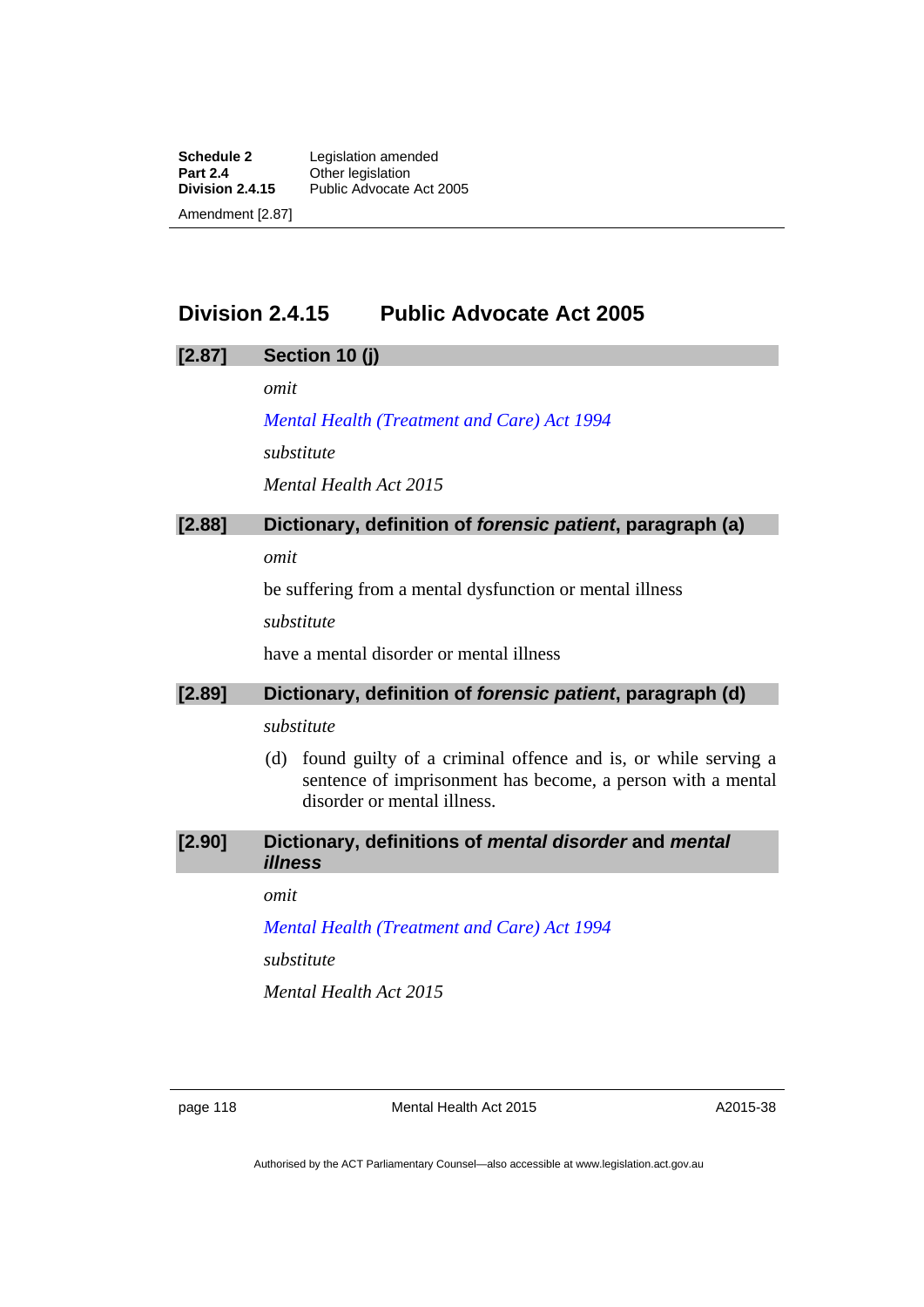# **Division 2.4.16 Victims of Crime Act 1994**

### **[2.91] Section 11 (ba)**

*omit* 

*[Mental Health \(Treatment and Care\) Act 1994](http://www.legislation.act.gov.au/a/1994-44) substitute Mental Health Act 2015* 

A2015-38

Mental Health Act 2015

page 119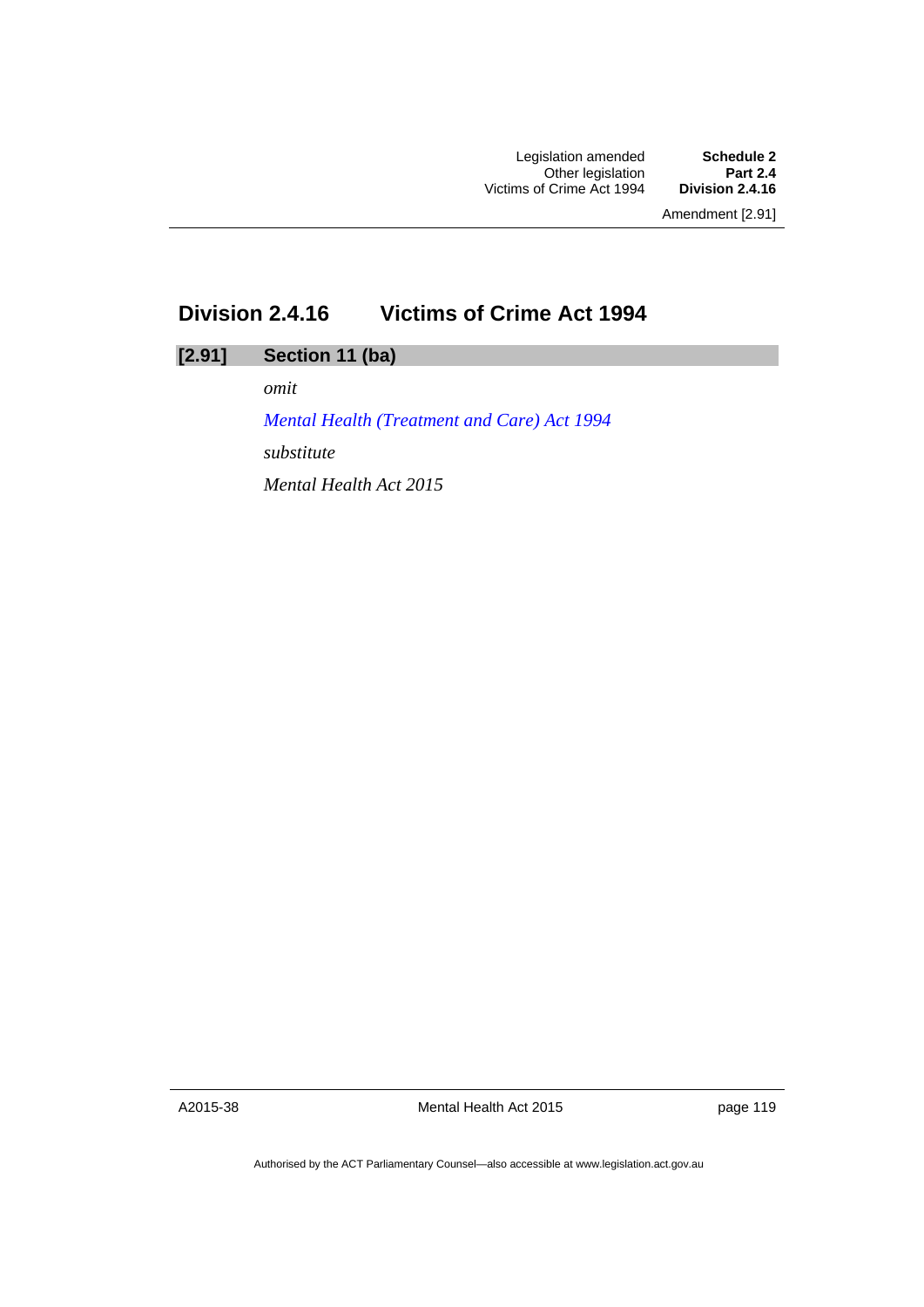# **Dictionary**

(see s 3)

*Note 1* The [Legislation Act](http://www.legislation.act.gov.au/a/2001-14) contains definitions and other provisions relevant to this Act.

*Note 2* For example, the [Legislation Act,](http://www.legislation.act.gov.au/a/2001-14) dict, pt 1, defines the following terms:

- ACAT
- adult
- child
- correctional centre
- corrections officer
- detention place
- director-general (see s 163)
- director of public prosecutions
- discrimination commissioner
- doctor
- domestic partner (see s 169 (1))
- expire
- lawyer
- Magistrates Court
- nurse
- nurse practitioner
- parent
- police officer
- proceeding
- public advocate
- registrar
- reviewable decision notice
- State
- Supreme Court
- writing.

*ACAT mental health provision*, for a child or young person—see the *[Children and Young People Act 2008](http://www.legislation.act.gov.au/a/2008-19)*, section 491.

page 120 Mental Health Act 2015

A2015-38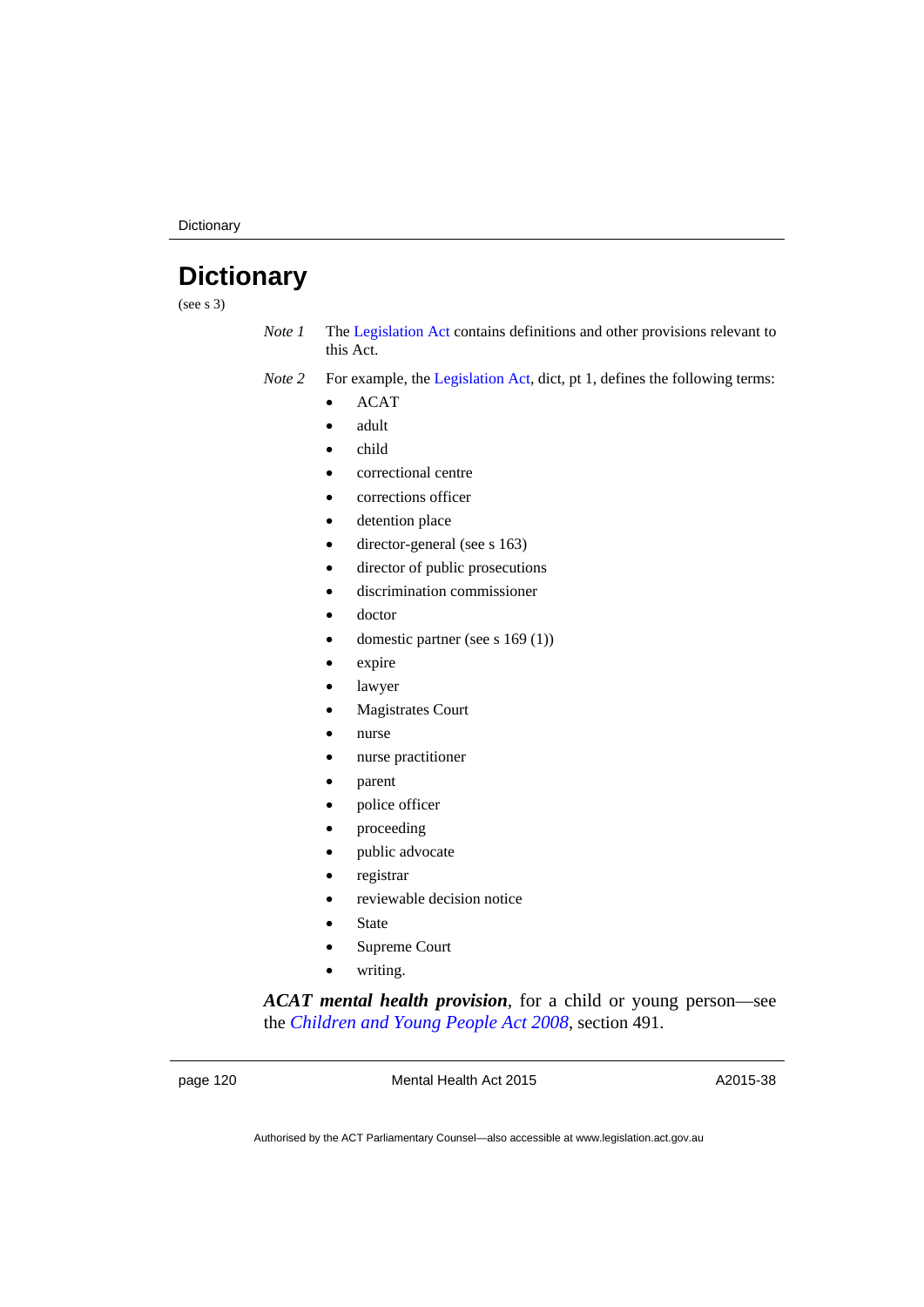*advance agreement*—see section 26.

*advance consent direction*—see section 27.

*affected person*, in relation to a forensic patient—see section 48ZZB.

*affected person register*—see section 48ZZD.

*approved community care facility* means a facility approved under section 139E.

*approved mental health facility* means a facility approved under section 139D.

*assessment* means a psychiatric or psychological assessment.

*assessment order* means an order made under section 36A.

*authorised ambulance paramedic* means a member of the ambulance service—

- (a) employed as a paramedic; and
- (b) authorised by the chief officer (ambulance service) to apprehend people with a mental disorder or mental illness.

*authorised officer*, for chapter 15 (Interstate application of mental health laws)—see section 139CB.

*care and protection order*—see the *[Children and Young People](http://www.legislation.act.gov.au/a/2008-19)  [Act 2008](http://www.legislation.act.gov.au/a/2008-19)*, section 422.

*care coordinator* means the care coordinator appointed under section 120A.

*carer*—see section 12.

*chief psychiatrist* means the Chief Psychiatrist appointed under section 112.

*close relative or close friend*, of a person—see the *[Guardianship](http://www.legislation.act.gov.au/a/1991-62)  [and Management of Property Act 1991](http://www.legislation.act.gov.au/a/1991-62)*, section 32A.

*community-based sentence*—see the *[Crimes \(Sentence](http://www.legislation.act.gov.au/a/2005-59)  [Administration\) Act 2005](http://www.legislation.act.gov.au/a/2005-59)*, section 264.

```
A2015-38
```
Mental Health Act 2015

page 121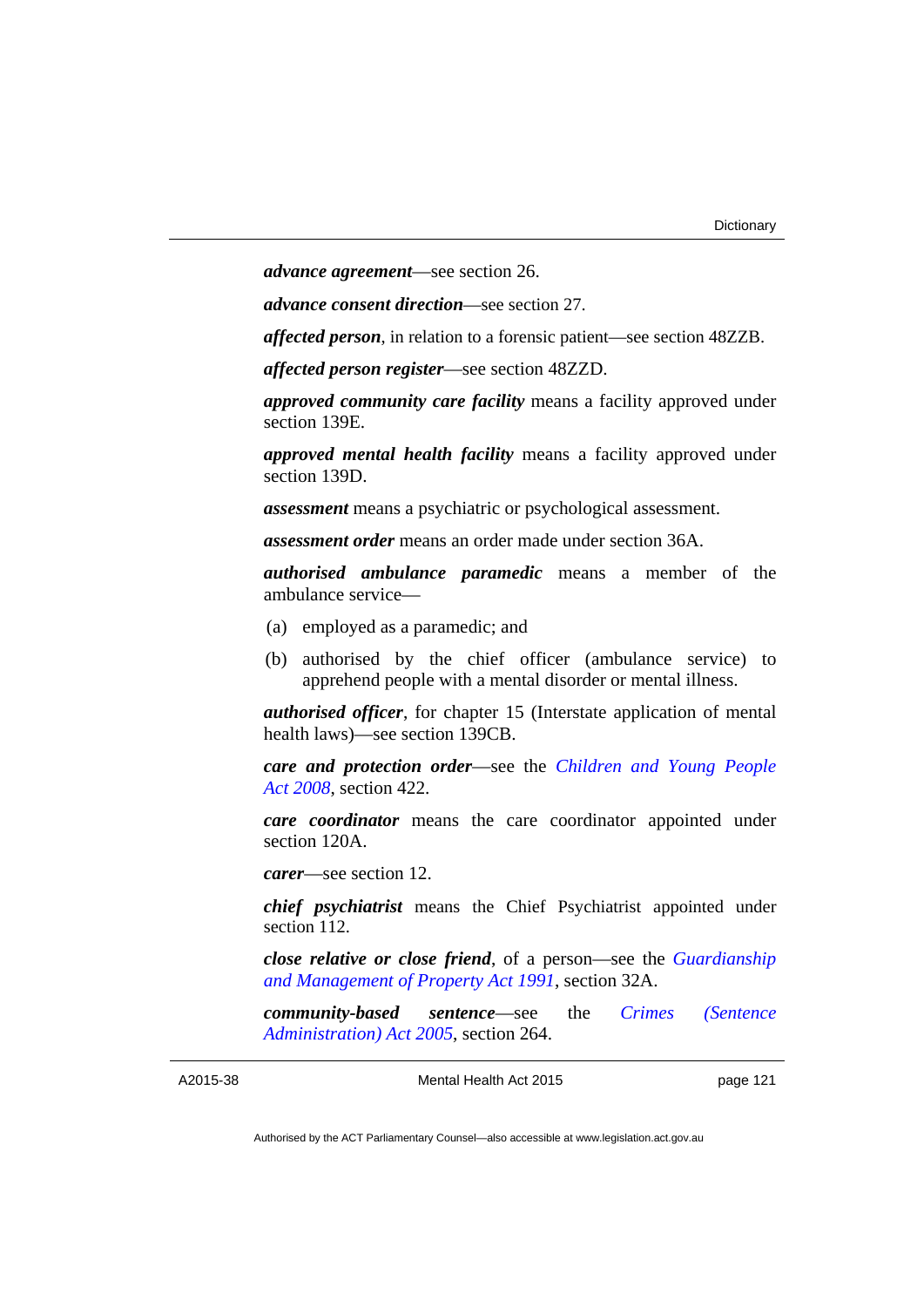#### *community care facility*—

- (a) means—
	- (i) a facility, or part of a facility, for the treatment, care or support, protection, rehabilitation or accommodation of people with a mental disorder; or
	- (ii) a prescribed psychiatric facility or a prescribed part of a psychiatric facility; but
- (b) does not include a correctional centre or detention place.

*community care order* means an order made under section 36ZD.

*community care service*, for chapter 15 (Interstate application of mental health laws)—see section 139CB.

*coordinating director-general* means the director-general appointed under section 122D.

*correctional patient*—see section 48ZZI.

*corrections director-general* means the director-general responsible for the *[Corrections Management Act 2007](http://www.legislation.act.gov.au/a/2007-15)*.

*corrections order*, for division 7.1.8 (Leave for detained people) see section 48ZR.

*corresponding law*, for chapter 15 (Interstate application of mental health laws)—see section 139CB.

*Crimes Act* means the *[Crimes Act 1900](http://www.legislation.act.gov.au/a/1900-40)*.

*CYP director-general* means the director-general responsible for the *[Children and Young People Act 2008](http://www.legislation.act.gov.au/a/2008-19)*.

*decision-making capacity*—see section 7.

*detainee*—see the *[Corrections Management Act 2007](http://www.legislation.act.gov.au/a/2007-15)*, section 6.

*director-general*, for part 7.2 (Affected people)—see section 48ZZA.

*electroconvulsive therapy*—see section 49.

page 122 Mental Health Act 2015

A2015-38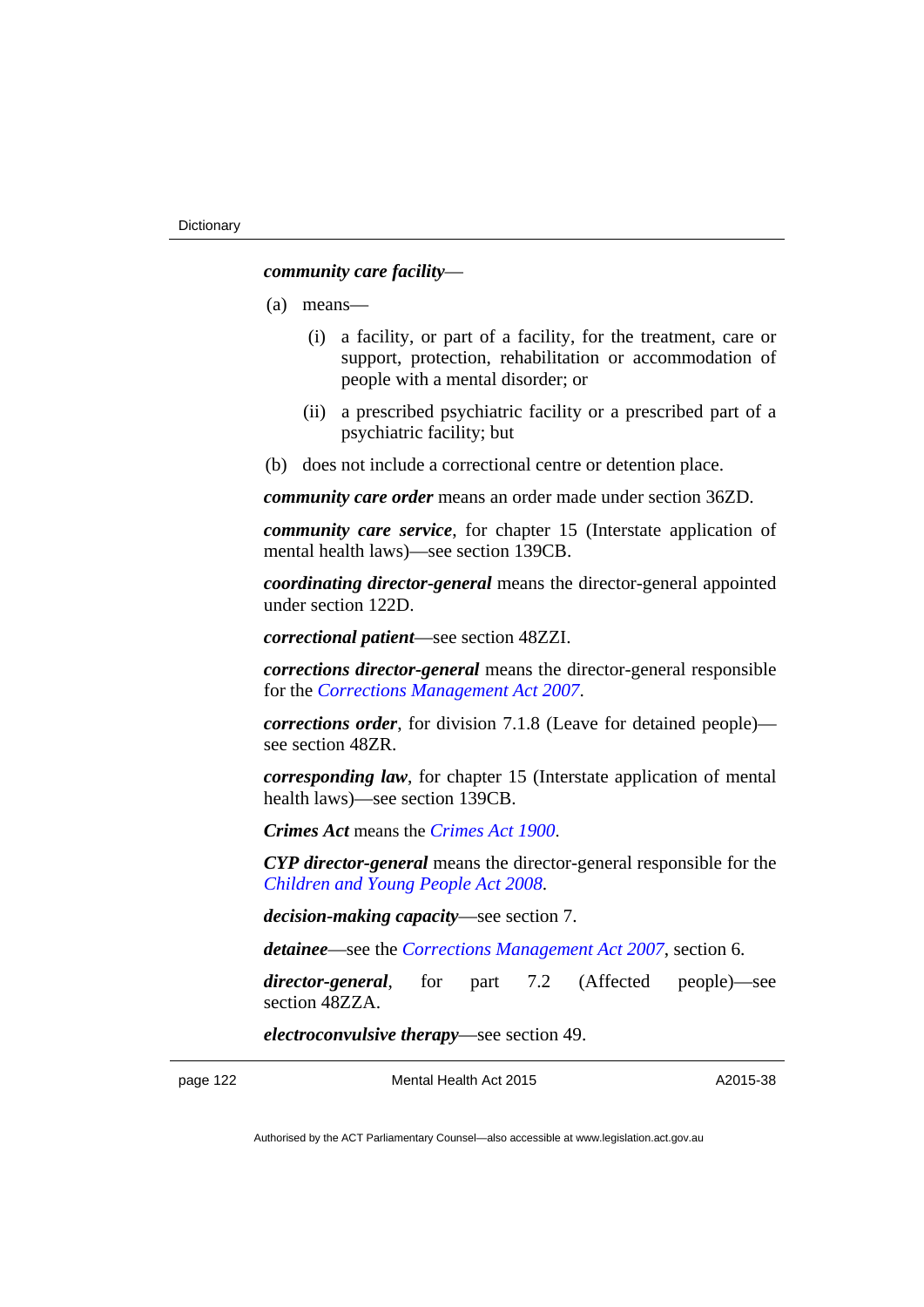*electroconvulsive therapy order*—see section 49.

*eligible person*, for part 13.2 (Licences)—see section 124.

*emergency assessment order* means an order made under section 36C.

*emergency electroconvulsive therapy order*—see section 49.

*entitled person*—see section 121.

*forensic community care order* means an order made under section 48ZH.

*forensic mental health order* means a forensic psychiatric treatment order or a forensic community care order.

*forensic patient*, for part 7.2 (Affected people)—see section 48ZZA.

*forensic psychiatric treatment order* means an order made under section 48ZA.

*general president*, of the ACAT—see the *[ACT Civil and](http://www.legislation.act.gov.au/a/2008-35)  [Administrative Tribunal Act 2008](http://www.legislation.act.gov.au/a/2008-35)*, dictionary.

*health attorney*—see the *[Guardianship and Management of](http://www.legislation.act.gov.au/a/1991-62)  [Property Act 1991](http://www.legislation.act.gov.au/a/1991-62)*, section 32B (1).

*information sharing entity*, for part 12.5 (Sharing information government agencies)—see section 122G.

*information sharing protocol*, for part 12.5 (Sharing information government agencies)—see section 122H.

*information statement* means an information statement mentioned in section 15 (1) (b).

*inspector*, for chapter 13 (Private psychiatric facilities)—see section 123.

*interim care and protection order*—see the *[Children and Young](http://www.legislation.act.gov.au/a/2008-19)  [People Act 2008](http://www.legislation.act.gov.au/a/2008-19)*, section 433.

#### A2015-38

Mental Health Act 2015

page 123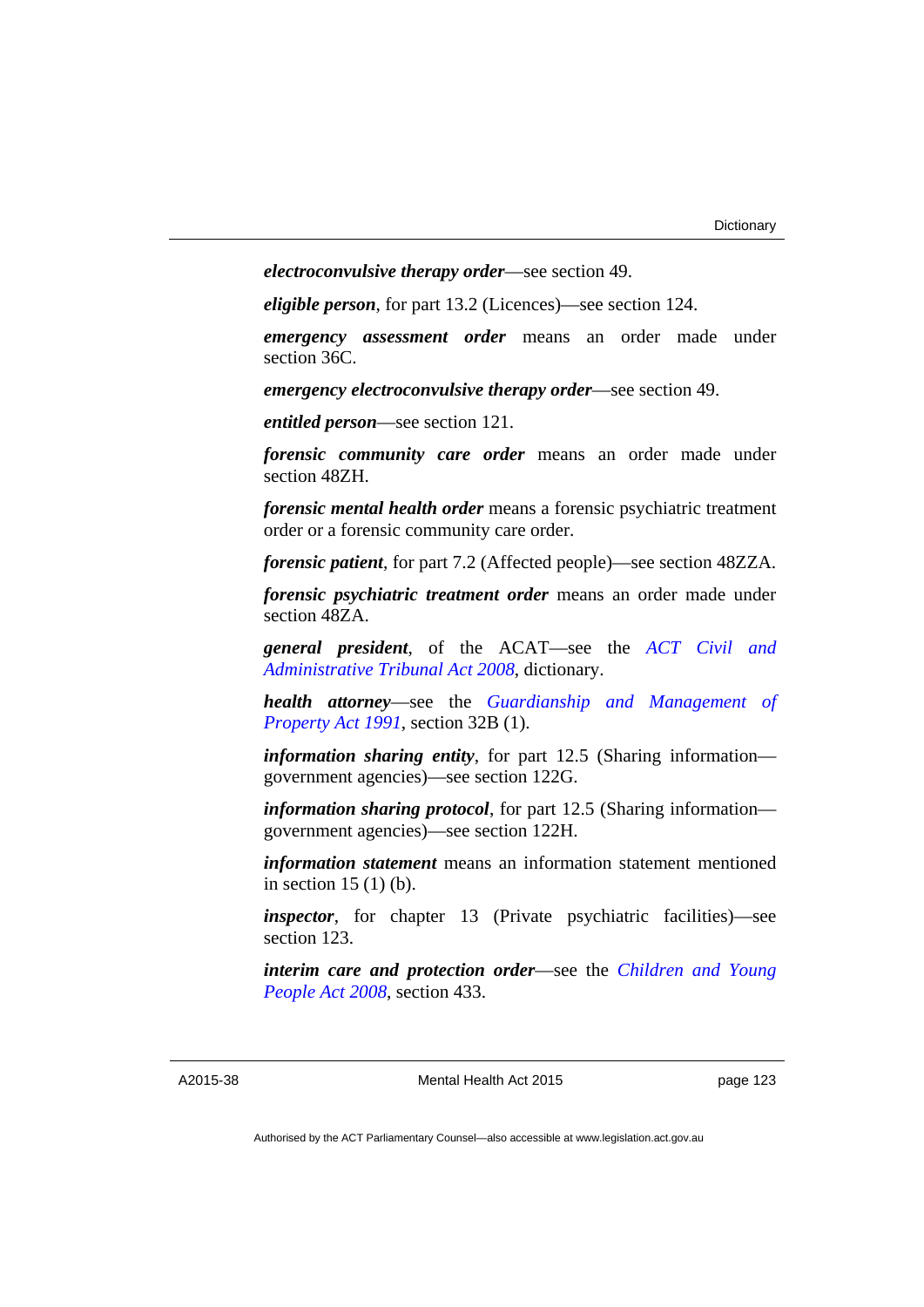*interim therapeutic protection order*—see the *[Children and Young](http://www.legislation.act.gov.au/a/2008-19)  [People Act 2008](http://www.legislation.act.gov.au/a/2008-19)*, section 543.

*interstate authorised person*, for chapter 15 (Interstate application of mental health laws)—see section 139CB.

*interstate community care facility*, for chapter 15 (Interstate application of mental health laws)—see section 139CB.

*interstate community care service*, for chapter 15 (Interstate application of mental health laws)—see section 139CB.

*interstate involuntary treatment order, for chapter 15 (Interstate)* application of mental health laws)—see section 139CB.

*interstate mental health facility*, for chapter 15 (Interstate application of mental health laws)—see section 139CB.

*interstate mental health service*, for chapter 15 (Interstate application of mental health laws)—see section 139CB.

*interstate patient*, for chapter 15 (Interstate application of mental health laws)—see section 139CB.

*licence*, for chapter 13 (Private psychiatric facilities)—see section 123.

*licensed premises*, for chapter 13 (Private psychiatric facilities) see section 123.

*licensee*, for chapter 13 (Private psychiatric facilities)—see section 123.

*mental disorder*—see section 9.

#### *mental health facility*—

- (a) means a facility for the treatment, care or support, rehabilitation or accommodation of people with a mental illness; and
- (b) includes a psychiatric facility.

page 124 Mental Health Act 2015

A2015-38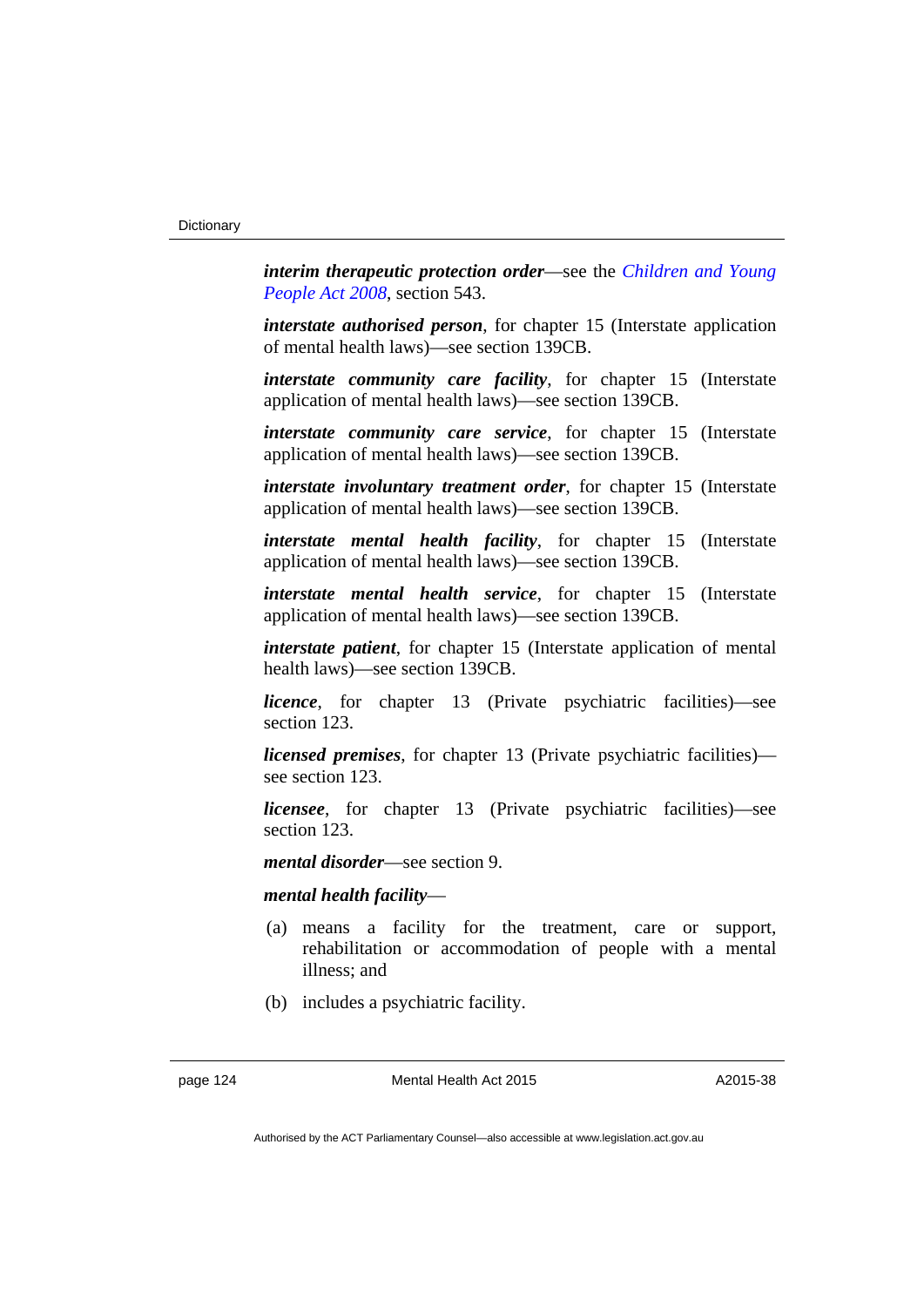*mental health officer* means a person appointed as a mental health officer under section 119.

*mental health order* means a psychiatric treatment order, a community care order or a restriction order.

*mental health professional* means a doctor, nurse, psychiatrist, psychologist, social worker or therapist (including occupational therapist) or other person who provides services for people with a mental disorder or mental illness.

*mental health service*, for chapter 15 (Interstate application of mental health laws)—see section 139CB.

*mental illness*—see section 10.

*mental impairment*—see the [Criminal Code](http://www.legislation.act.gov.au/a/2002-51), section 27.

*nominated person* means a person nominated under section 19.

*non-presidential member*, of the ACAT—see the *[ACT Civil and](http://www.legislation.act.gov.au/a/2008-35)  [Administrative Tribunal Act 2008](http://www.legislation.act.gov.au/a/2008-35)*, dictionary.

*official visitor*—see section 121.

*presidential member*, of the ACAT—see the *[ACT Civil and](http://www.legislation.act.gov.au/a/2008-35)  [Administrative Tribunal Act 2008](http://www.legislation.act.gov.au/a/2008-35)*, dictionary.

*principal official visitor* means the principal official visitor appointed under section 122AA.

*private psychiatric facility*, for chapter 13 (Private psychiatric facilities)—see section 123.

*psychiatric facility* means—

- (a) a hospital or other facility conducted by the Territory for the treatment, care, support, rehabilitation or accommodation of people who have a mental illness; or
- (b) a private psychiatric facility licensed under chapter 13.

*psychiatric surgery*—see section 49.

A2015-38

Mental Health Act 2015

page 125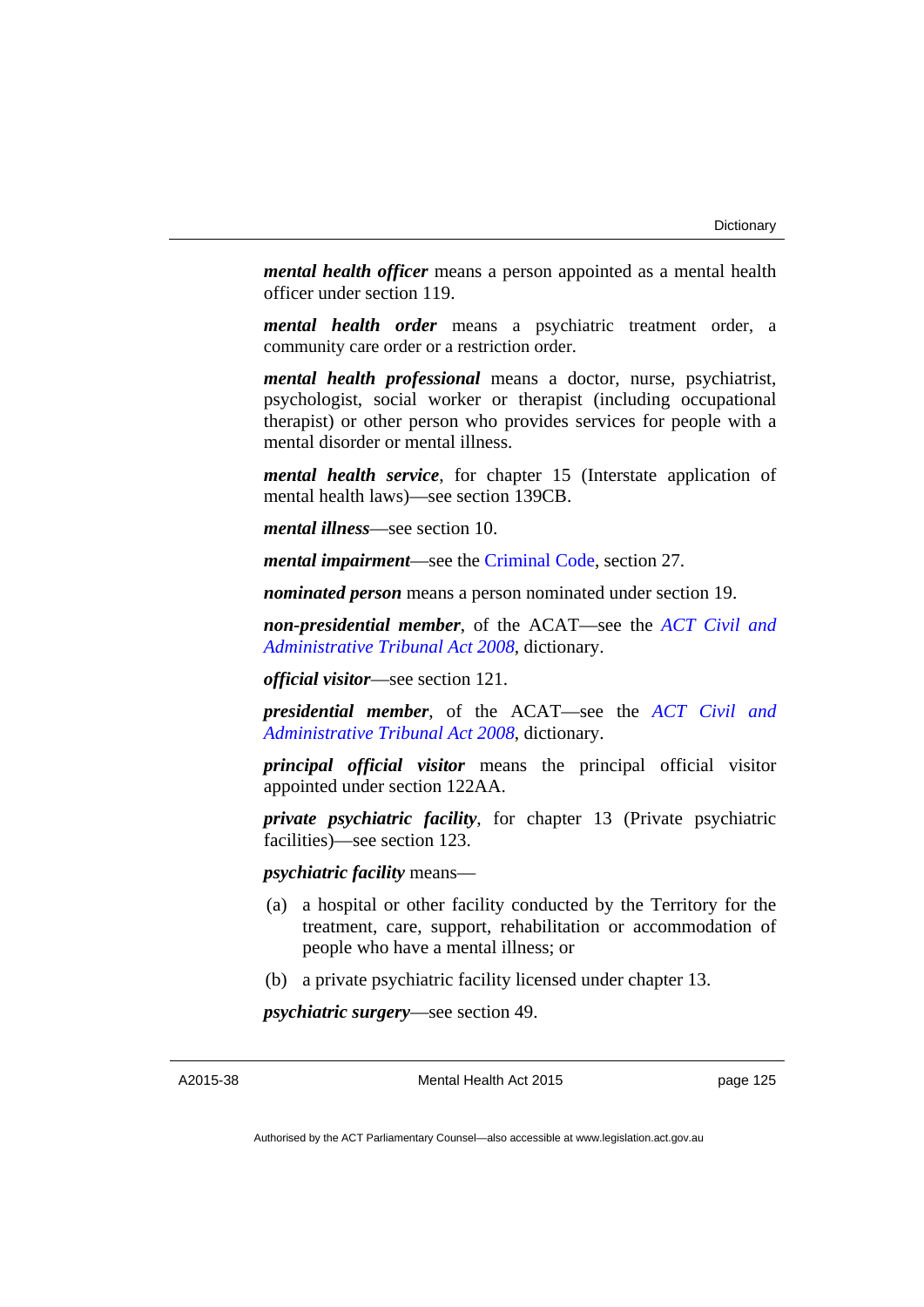*psychiatric treatment order* means an order made under section 36V.

*psychiatrist* means a doctor who—

- (a) is registered under the *[Health Practitioner Regulation National](http://www.legislation.act.gov.au/a/db_39269/default.asp)  [Law \(ACT\)](http://www.legislation.act.gov.au/a/db_39269/default.asp)* to practise in the specialty of psychiatry; or
- (b) holds limited registration under that Law to practise in the specialty of psychiatry.

*publish*, for part 7.2 (Affected people)—see section 48ZZA.

*registered affected person*, in relation to a forensic patient—see section 48ZZC.

*referring officer*, in relation to a person, means—

- (a) the police officer—
	- (i) who arrests the person in connection with an offence; or
	- (ii) who is satisfied that there are sufficient grounds on which to charge the person in connection with an offence; or
	- (iii) who charges the person in connection with an offence; or
- (b) a member of the staff of the director of public prosecutions who is responsible for the prosecution of an offence against the person; or
- (c) if the person is required to accept supervision by someone else as a condition of bail under the *[Bail Act 1992](http://www.legislation.act.gov.au/a/1992-8)*—that other person.
	- *Note* Under the *[Bail Act 1992](http://www.legislation.act.gov.au/a/1992-8)*, s 25 (4) and s 26 (2), an adult may be supervised by the corrections director-general and a child may be supervised by the CYP director-general.

A2015-38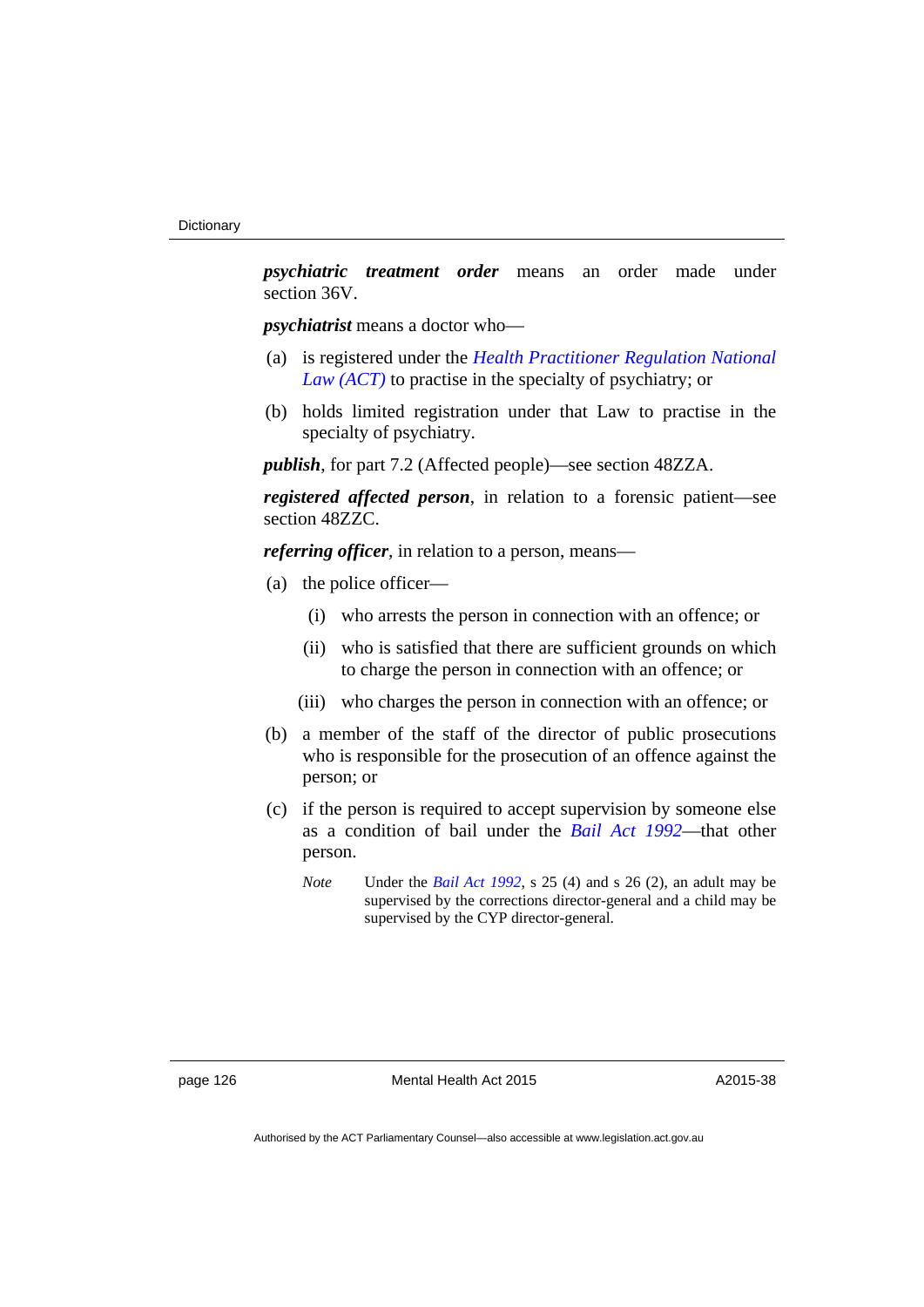*relative*, in relation to a person, means a domestic partner, parent, guardian, grandparent, uncle, aunt, brother, sister, half-brother, half-sister, cousin or child (being a child over the age of 18 years) of the person.

*Note Domestic partner*—see the [Legislation Act](http://www.legislation.act.gov.au/a/2001-14), s 169.

*relevant information*, for part 12.5 (Sharing information government agencies)—see section 122G.

#### *relevant official*—

- (a) for a mental health order, for chapter 5 (Mental health orders)—see section 36N; or
- (b) for a forensic mental health order, for part 7.1 (Forensic mental health orders)—see section 48S.

#### *relevant person*—

- (a) for a mental health order application, for chapter 5 (Mental health orders)—see section 36N; and
- (b) for a forensic mental health order application, for part 7.1 (Forensic mental health orders)—see section 48S.

*representative*, of a treating team, for part 3.3 (Advance agreements and advance consent directions)—see section 24.

*responsible person*, for part 3.1 (Rights in relation to information and communication)—see section 14.

*restriction order* means an order made under section 36X or section 36ZF.

*reviewable decision*, for chapter 16 (Notification and review of decisions)—see section 139CR.

*subject person*, for chapter 11 (ACAT procedural matters)—see section 80.

*transfer direction*—see section 48ZZJ (3).

A2015-38

Mental Health Act 2015

page 127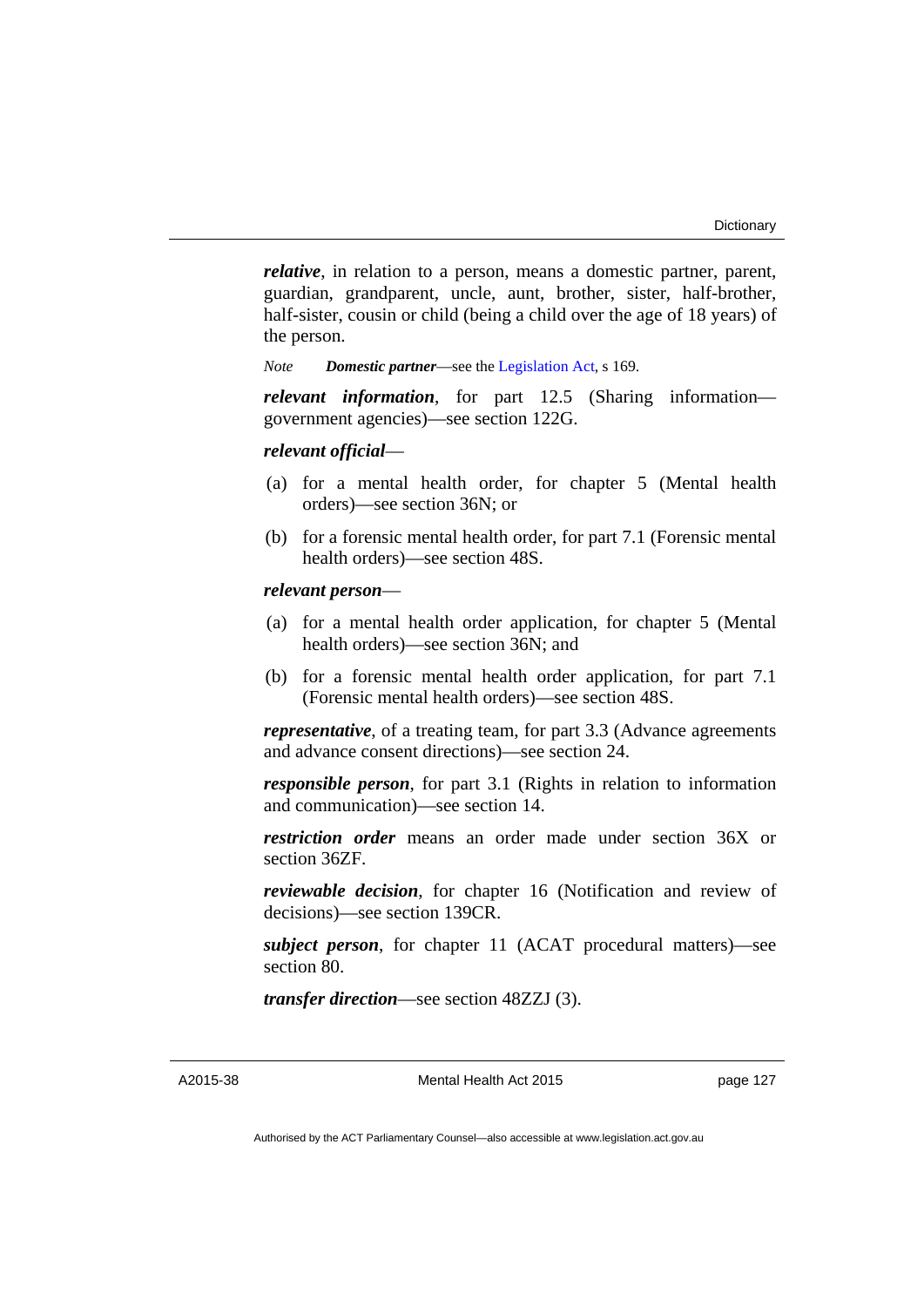*treating team*, for a person with a mental disorder or mental illness, for part 3.3 (Advance agreements and advance consent directions) see section 24.

*treatment, care or support*, for a mental disorder or mental illness—

- (a) means things done in the course of the exercise of professional skills to remedy the disorder or illness or lessen its ill effects or the pain or suffering it causes; and
- (b) includes the giving of medication and counselling, training, therapeutic and rehabilitation programs, care or support.

#### **Examples—rehabilitation support**

- 1 support to improve social confidence and integration
- 2 assistance to improve work skills
- *Note* An example is part of the Act, is not exhaustive and may extend, but does not limit, the meaning of the provision in which it appears (see [Legislation Act,](http://www.legislation.act.gov.au/a/2001-14) s 126 and s 132).

*victims of crime commissioner* means the victims of crime commissioner appointed under the *[Victims of Crime Act 1994](http://www.legislation.act.gov.au/a/1994-83)*, section 7.

*visitable place*—see section 121.

*young detainee*—see the *[Children and Young People Act 2008](http://www.legislation.act.gov.au/a/2008-19)*, section 95.

*young offender*—see the *[Children and Young People Act 2008](http://www.legislation.act.gov.au/a/2008-19)*, dictionary.

*young person*—see the *[Children and Young People Act 2008](http://www.legislation.act.gov.au/a/2008-19)*, section 12.